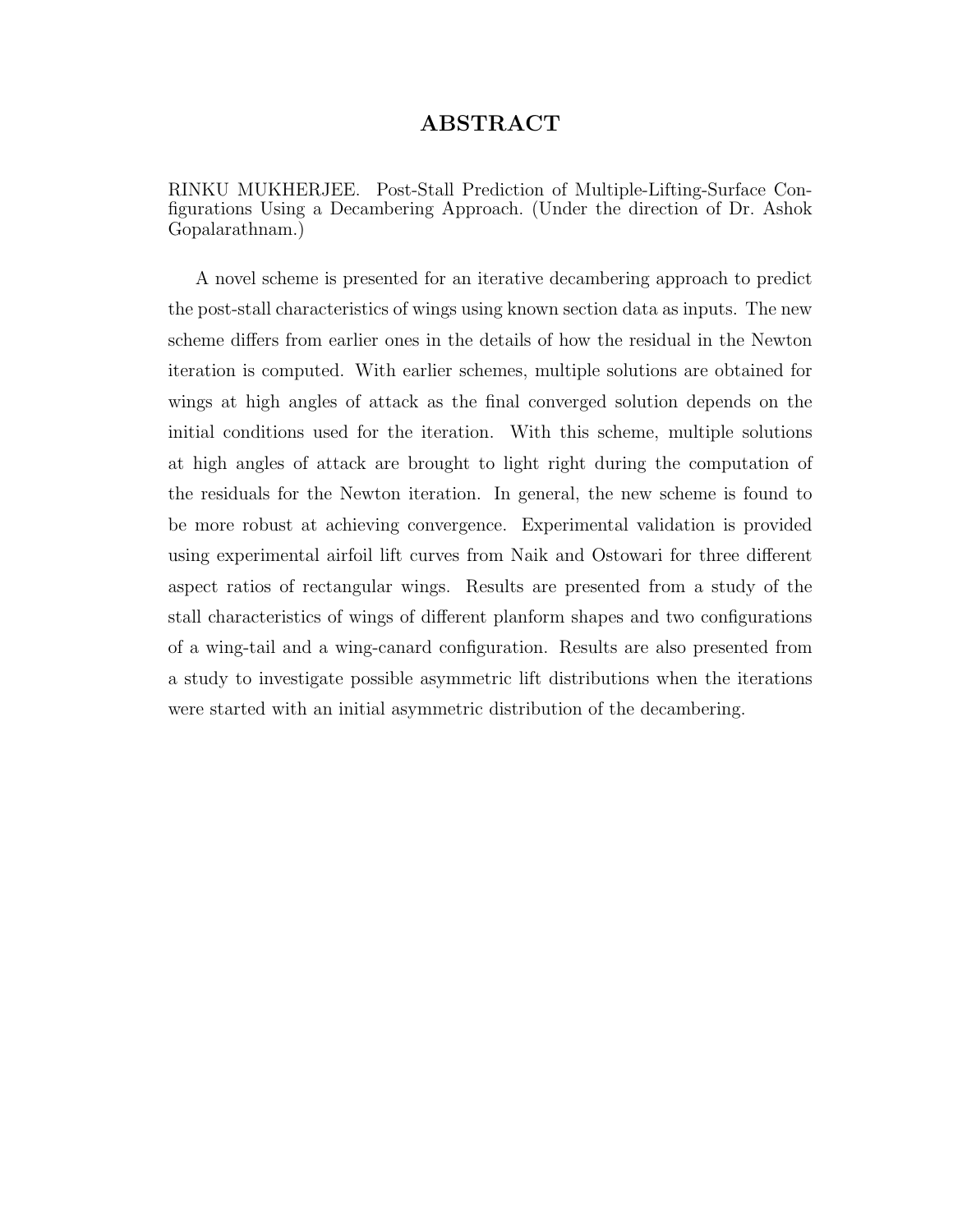# Post-Stall Prediction of Multiple-Lifting-Surface Configurations Using a Decambering Approach

by

### Rinku Mukherjee

A dissertation submitted to the Graduate Faculty of North Carolina State University in partial fulfillment of the requirements for the Degree of Doctor of Philosophy

#### Aerospace Engineering

Raleigh, NC 2004

#### APPROVED BY:

Dr. Ashok Gopalarathnam Advisory Committee Chairman

Dr. Jack R. Edwards Dr. Fen Wu Advisory Committee Member Advisory Committee Member

Dr. Zhilin Li Advisory Committee Member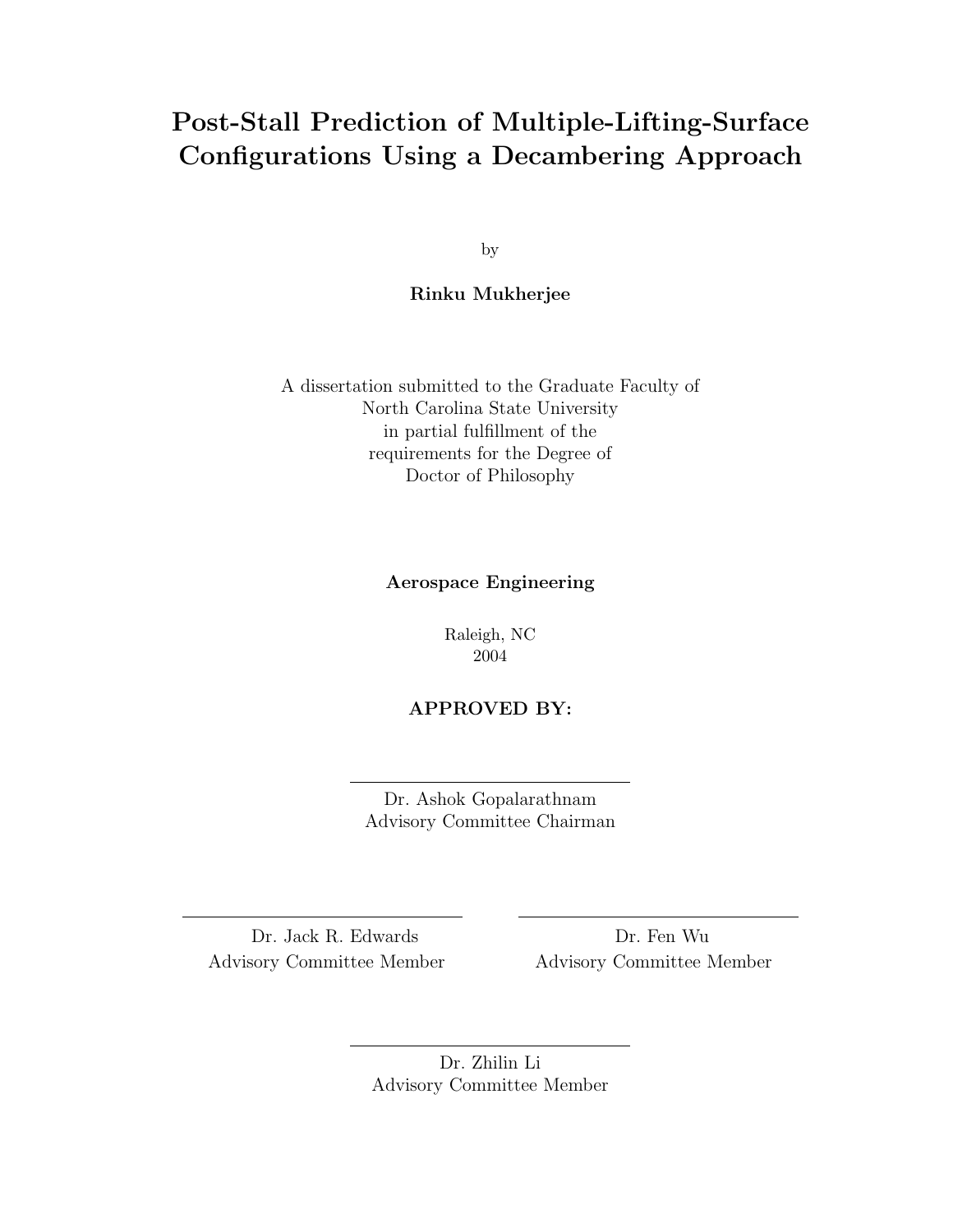To Sudipto......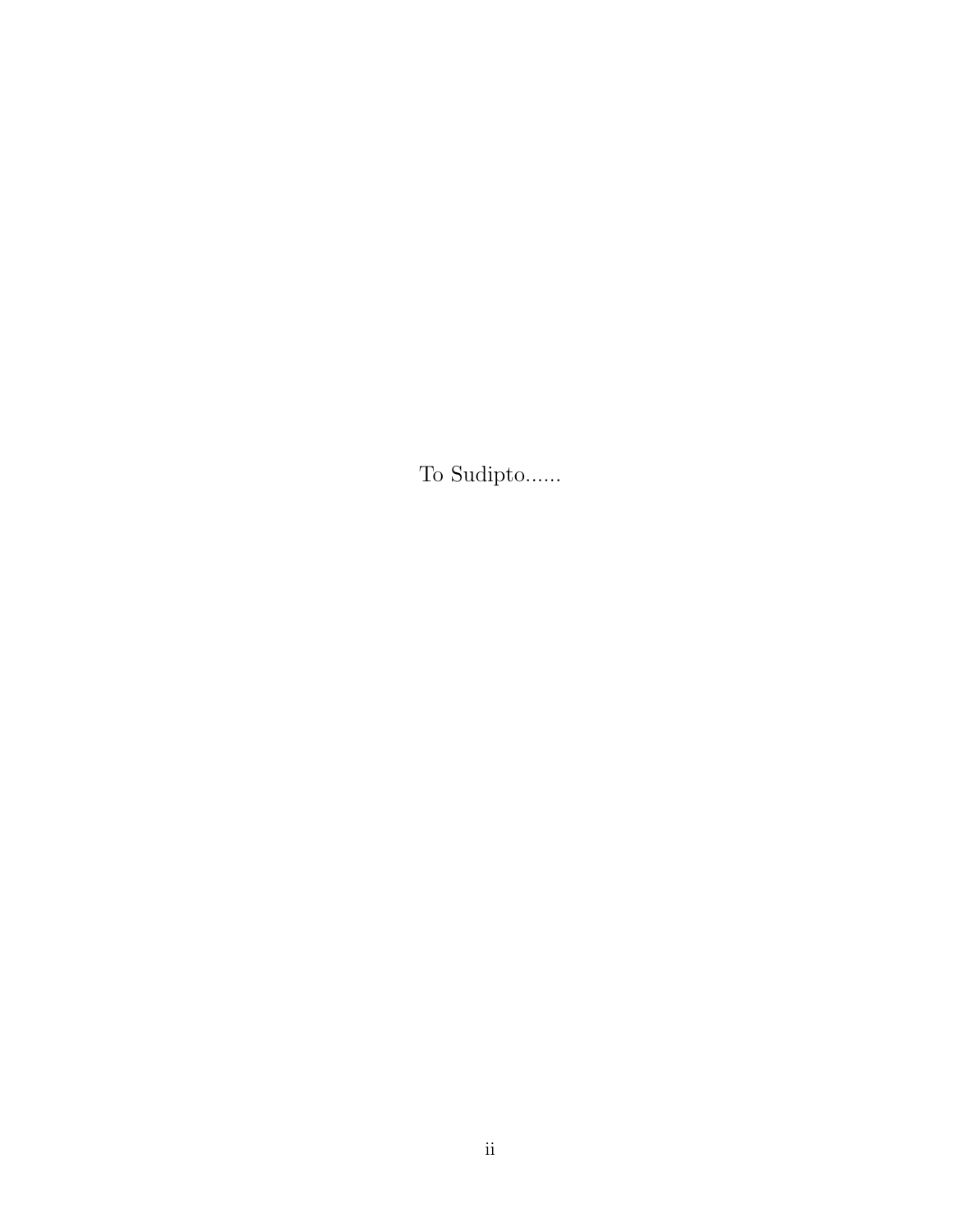## BIOGRAPHY

Rinku Mukherjee had her primary education in India. She graduated with a Bachelor's in Civil Engineering from Jadavpur University, Kolkata, India in 1998. She got her Master's in Ocean Engineering and Naval Architecture from the Indian Institute of Technology Kharagpur, India in 2001. She joined North Carolina State University in 2001 to pursue a PhD in Aerospace Engineering.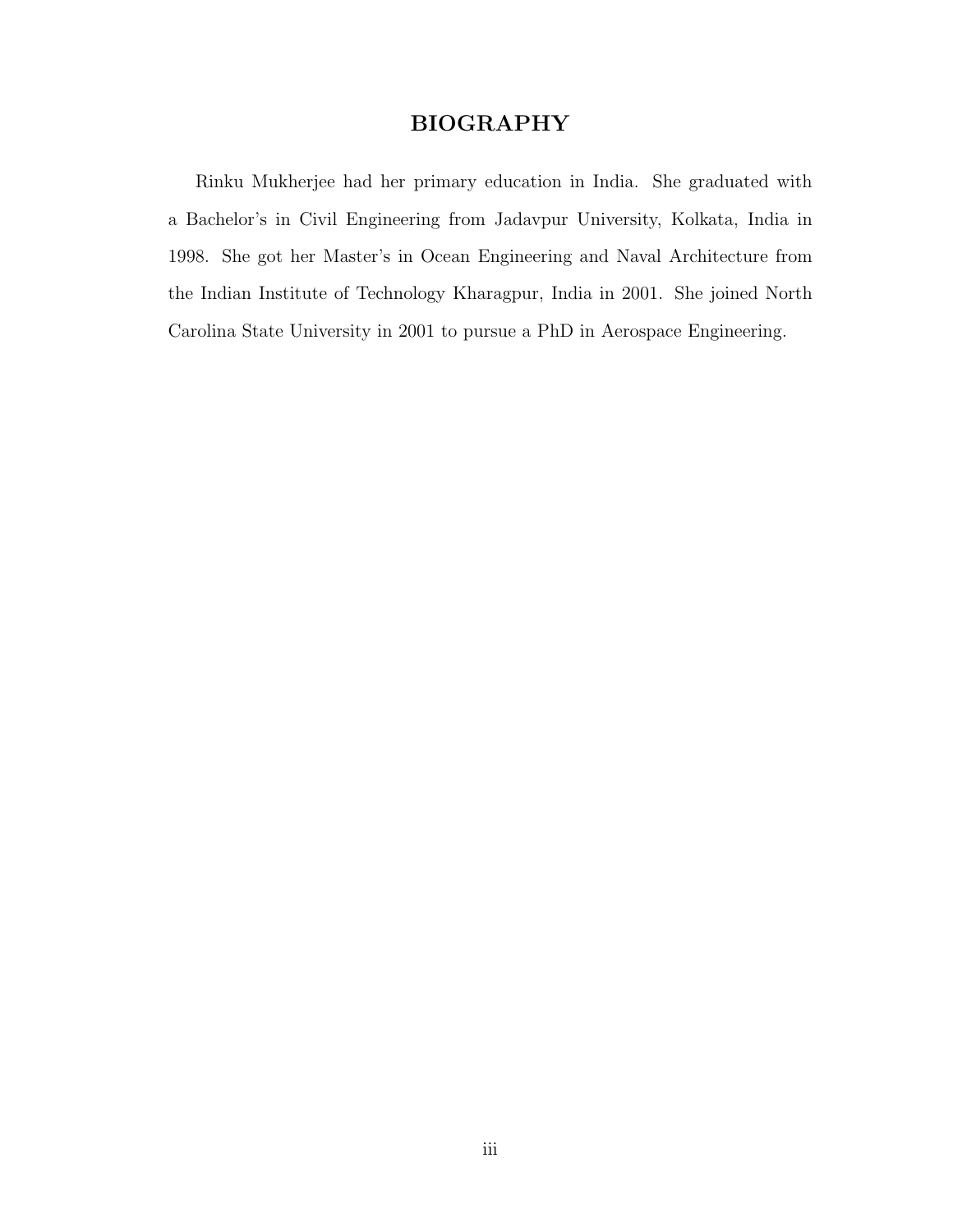### ACKNOWLEDGEMENTS

I extend my deepest gratitude to my advisor Dr. Ashok Gopalarathnam for his untiring support and encouragement without which this thesis would not be complete. He has taken personal efforts to provide guidance and both emotional and academic support during my time under him as a graduate student. Whether it was studying courses, writing conference papers, preparing for presentations, writing resumes or plain handling oneself professionally, he has always extended his undivided attention to every minute detail and helped me to become better than myself. His constant perseverance to do things better has been a great source of learning. In spite of his very busy schedules he found the time to give personal attention to every student in his continually growing research group. The greatest lesson that I have learnt from him as a researcher is to say "I do not know". To acknowledge that one "does not know" and not fear the unknown can only lead to further and rigorous research and is perhaps one of the greatest qualities to possess as a researcher. Also, Dr. Gopalarathnam continually refers to research as "fun" and  $C_l$ - $\alpha$  plots as "beautiful" !!! That added so much colour to life and made research lot more fun.

I am grateful to Dr. Jack R. Edwards, Dr. Fen Wu and Dr. Zhilin Li for being on my doctoral committee.

I thank Dr. Jack Edwards for his suggestions and invaluable advice in dealing with some of the very tricky problems in this research.

This research effort was supported under Grant NAG-1-01119 from the NASA Langley Research Center. This support and helpful discussions with the technical monitor, SungWan Kim, are gratefully acknowledged.

I thank my colleagues in my research group for making my graduate days less stressful.

Thanks are overly due to my mother for her unconditional love and unrelenting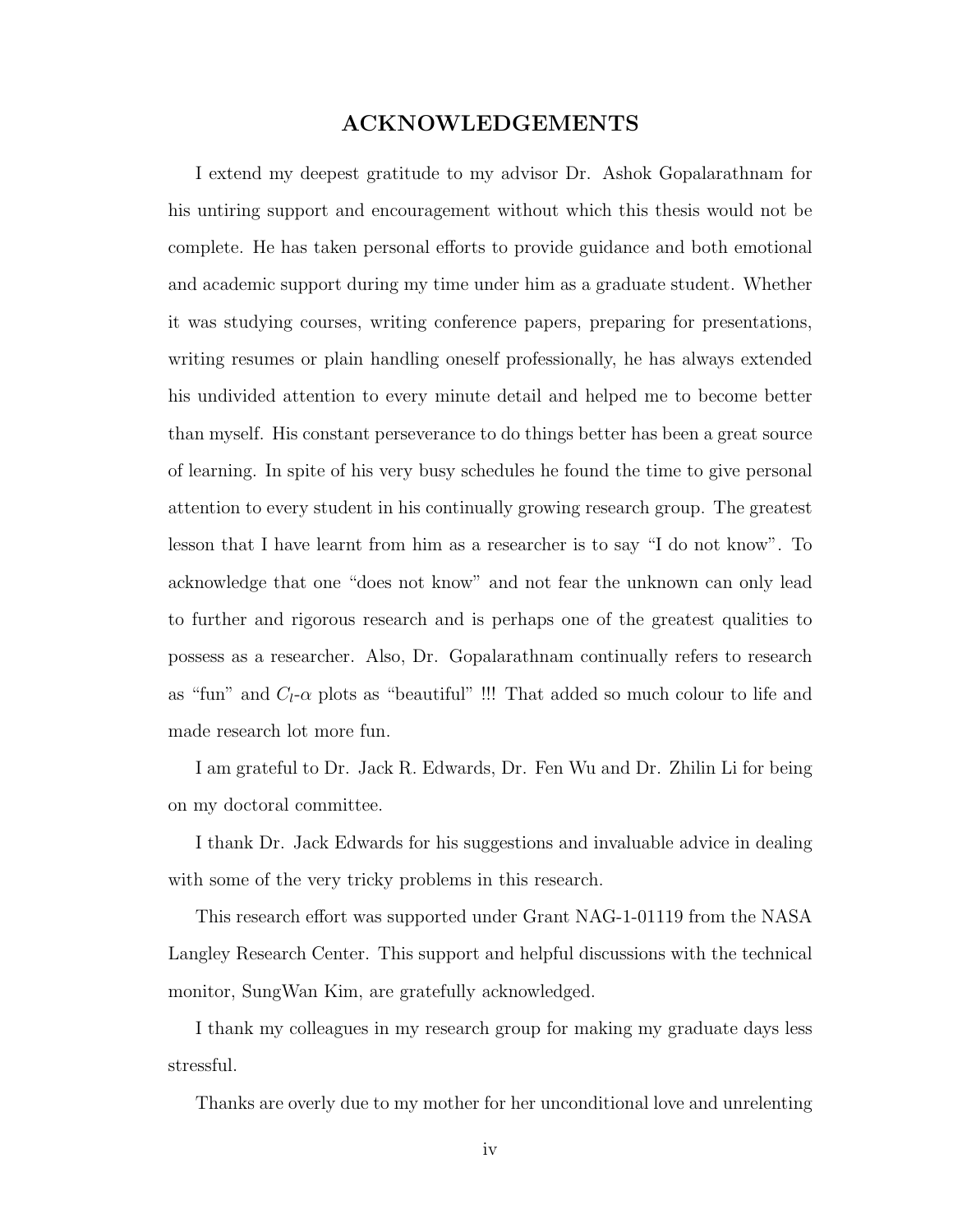support for everything that I have pursued in my life. Thanks are due to my kid sister without whose support, love and taking on more than her share of the responsibilities, my academic pursuits would be incomplete. Thanks are due to my late father who taught me to reach for the skies. My heartfelt thanks are due to my parents-in-law for their unflinching love, care and support. Finally, I would not be even writing this thesis without the love and care of my lifelong friend, my husband, Sudipto and I could never thank him enough for always being there for me.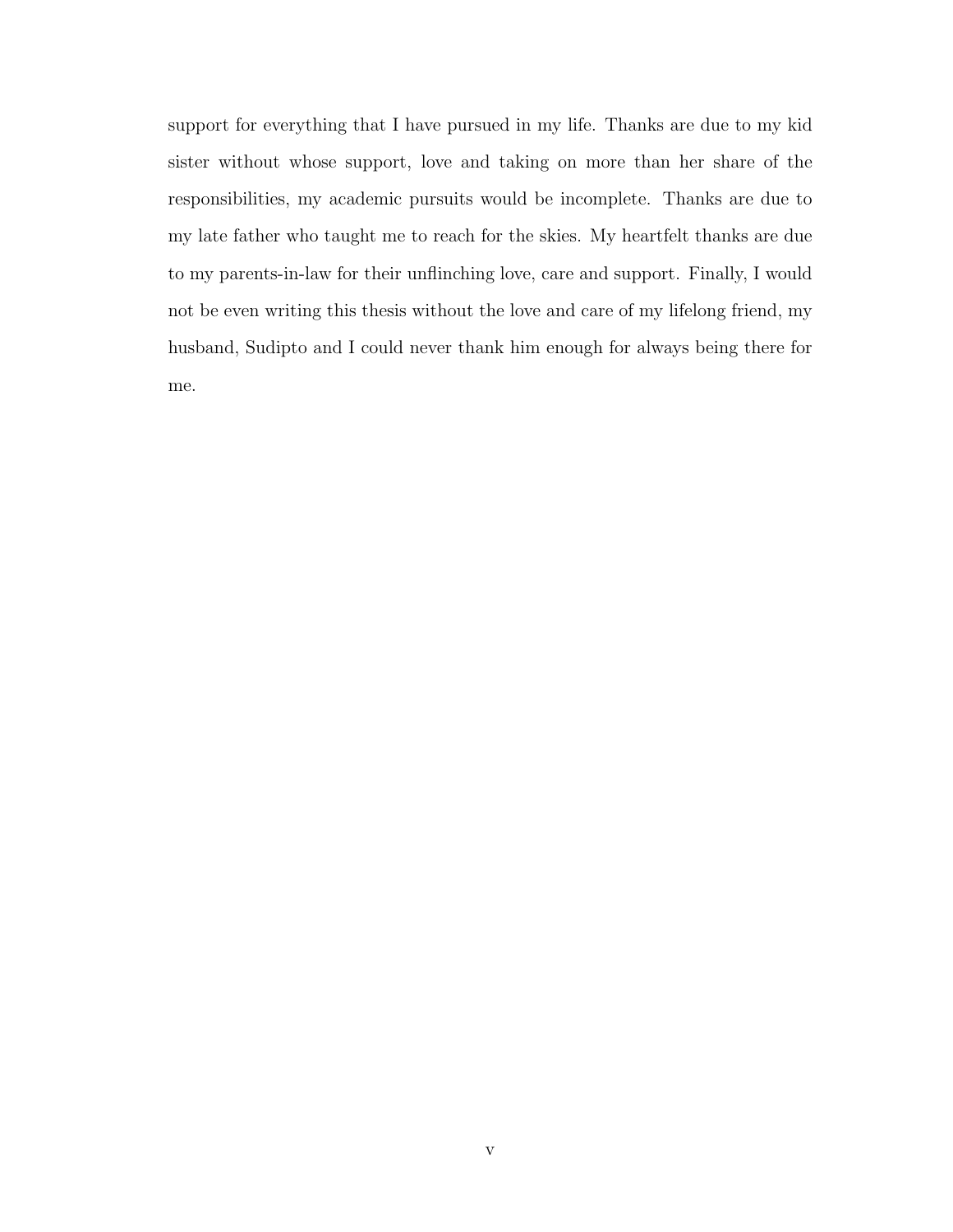# Table of Contents

|           |                                                                                | ix             |
|-----------|--------------------------------------------------------------------------------|----------------|
|           |                                                                                |                |
| Chapter 1 |                                                                                | $\mathbf{1}$   |
| 1.1       |                                                                                | $\sqrt{2}$     |
|           | The Iterative $\Gamma$ distribution Approach $\ldots \ldots \ldots$<br>1.1.1   | 3              |
|           | The $\alpha$ Correction Approach<br>1.1.2                                      | $\overline{7}$ |
| 1.2       | Current Approach                                                               | 9              |
| Chapter 2 | <b>Illustration of the Decambering Concept for Flow Past</b>                   |                |
|           |                                                                                | 10             |
| 2.1       |                                                                                | 11             |
| Chapter 3 | Post-stall prediction of a finite wing                                         | 20             |
| 3.1       | Decambering for a wing $\dots \dots \dots \dots \dots \dots \dots \dots \dots$ | 20             |
|           | Vortex Lattice Method(VLM) $\ldots \ldots \ldots \ldots \ldots$<br>3.1.1       | 21             |
|           | Predicting the decambering along wing span<br>3.1.2                            | 21             |
| 3.2       |                                                                                | 23             |
| 3.3       | Multiple intersections in scheme $2 \ldots \ldots \ldots \ldots \ldots$        | 25             |
| Chapter 4 |                                                                                | 31             |
| 4.1       |                                                                                | $32\,$         |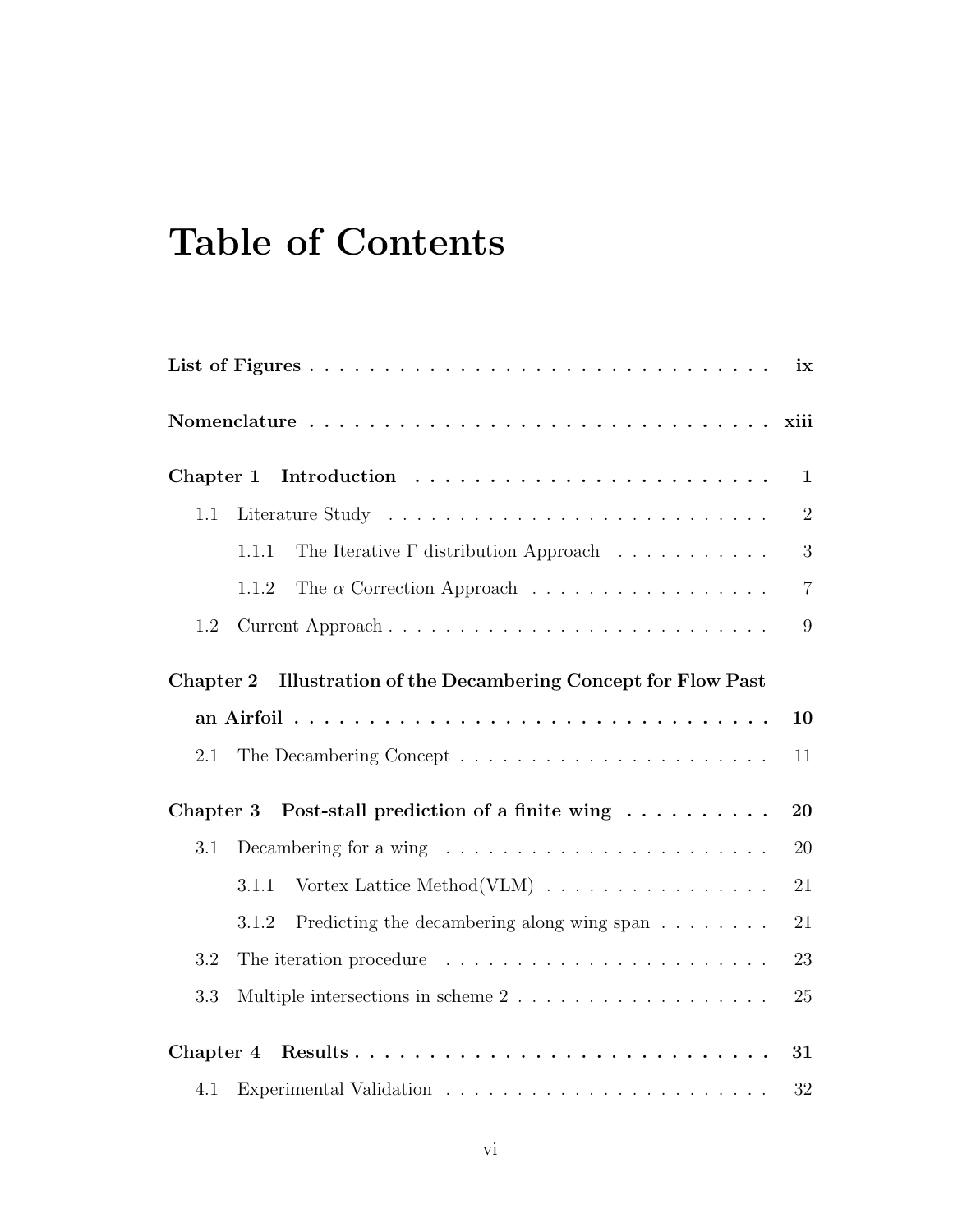|           | 4.1.1 | Rectangular Wing $(AR=12)$ with the NACA 4415 Airfoil at               |    |
|-----------|-------|------------------------------------------------------------------------|----|
|           |       |                                                                        | 33 |
|           | 4.1.2 | Effect of initial conditions on the iterations for Scheme $2$ .        | 40 |
|           | 4.1.3 | Rectangular Wing $(AR=9)$ with the NACA 4415 Airfoil at                |    |
|           |       | $Re of 0.5$ Million $\ldots \ldots \ldots \ldots \ldots \ldots \ldots$ | 41 |
|           | 4.1.4 | Rectangular Wing $(AR=6)$ with the NACA 4415 Airfoil at                |    |
|           |       | $Re of 0.5$ Million $\ldots \ldots \ldots \ldots \ldots \ldots \ldots$ | 43 |
|           | 4.1.5 | Rectangular Wing $(AR=12)$ with the NACA 4415 Airfoil at               |    |
|           |       |                                                                        | 45 |
|           | 4.1.6 | Rectangular Wing $(AR=9)$ with the NACA 4415 Airfoil at                |    |
|           |       |                                                                        | 47 |
|           | 4.1.7 | Rectangular Wing $(AR=6)$ with the NACA 4415 Airfoil at                |    |
|           |       |                                                                        | 49 |
|           | 4.1.8 | Changes to the Lift Curve with Change to Aspect Ratio.                 | 51 |
|           | 4.1.9 |                                                                        | 56 |
| 4.2       |       |                                                                        | 57 |
|           | 4.2.1 | Stall Characteristics of a Part-Tapered Wing                           | 63 |
| 4.3       |       |                                                                        | 65 |
| 4.4       |       |                                                                        | 70 |
| 4.5       |       | Spanwise Asymmetry in the Initial Conditions                           | 74 |
| Chapter 5 |       |                                                                        | 82 |
|           |       | $\rm{Chapter~6}$ $\rm{Future~Work}$                                    | 86 |
|           |       | Appendix A $VLM3D$                                                     | 88 |
|           | A.0.1 |                                                                        | 88 |
|           | A.0.2 |                                                                        | 89 |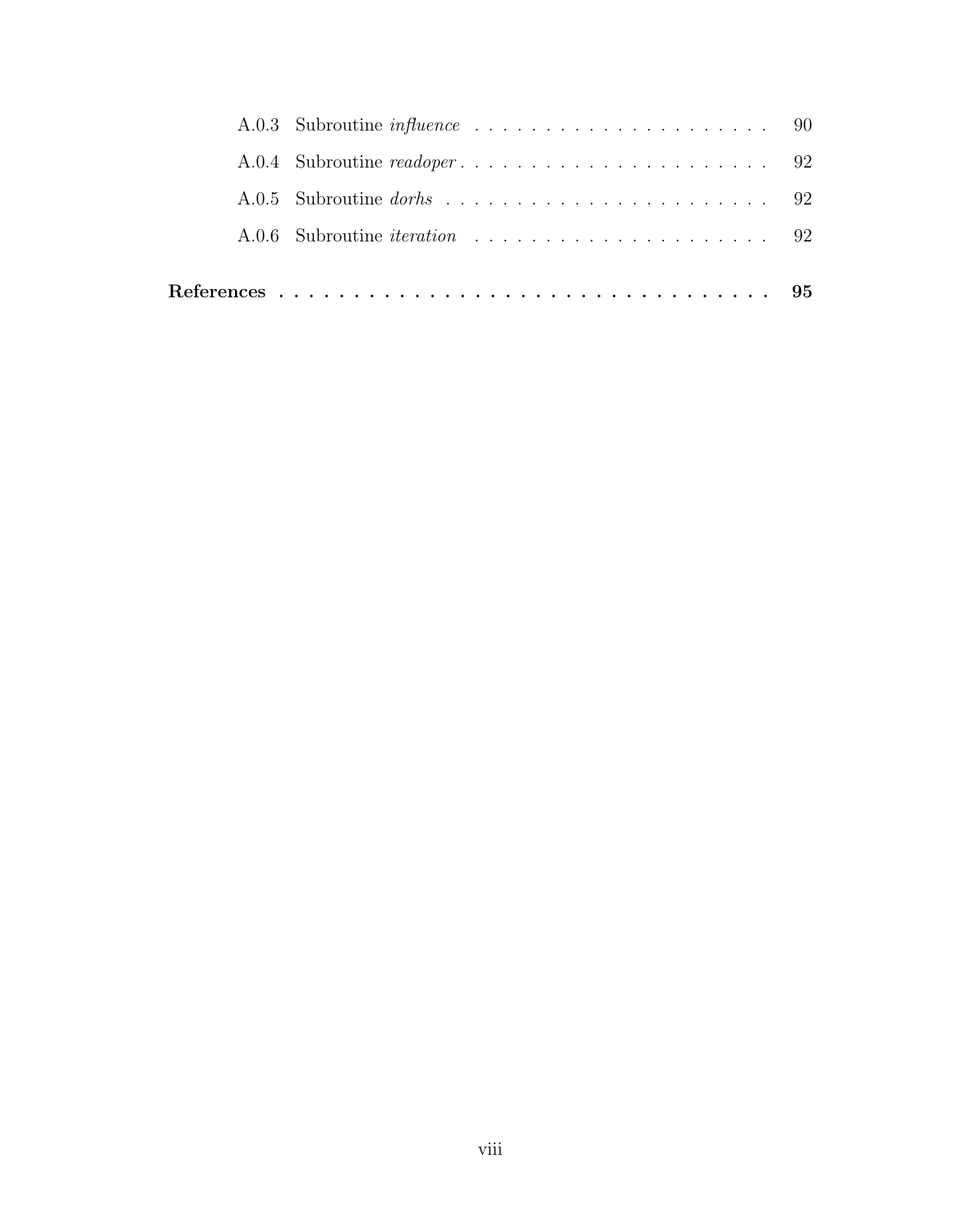# List of Figures

| 2.1     | Flow separation from an airfoil at a high angle of attack. $\dots$ .                            | 11 |
|---------|-------------------------------------------------------------------------------------------------|----|
| 2.2     | Schematic diagram of functions 1 and 2 ( $\delta_1$ and $\delta_2$ are negative as              |    |
|         | shown) used to model effective decambering of an airfoil. $\dots$ .                             | 12 |
| 2.3     | $C_l$ and $C_m$ of the NACA 0012 airfoil.                                                       | 13 |
| 2.4     | $C_l$ and $C_m$ using potential-flow with decambering.                                          | 14 |
| 2.5     | The $\alpha$ s chosen to illustrate effectiveness of decambering                                | 15 |
| 2.6     | Effectiveness of the decambering for $\alpha$ of 10 deg                                         | 16 |
| 2.7     | Effectiveness of the decambering for $\alpha$ of 16 deg                                         | 17 |
| $2.8\,$ | Effectiveness of the decambering for $\alpha$ of 18 deg                                         | 18 |
| $2.9\,$ | Flow chart of the iterative decambering approach in 2D flow. $\ldots$ .                         | 19 |
| 3.1     | Vortex Lattice Method (only six lattices shown for clarity).<br>$\cdot$ $\cdot$ $\cdot$ $\cdot$ | 22 |
| 3.2     | Flow chart of the iterative decambering approach for a wing(s)                                  | 28 |
| 3.3     | Illustration of the differences in the computation of the residuals                             |    |
|         |                                                                                                 | 29 |
| 3.4     | Illustration of the different ways in which a trajectory line may                               |    |
|         |                                                                                                 | 29 |
| 3.5     | Flow chart for handling multiple intersections in Scheme 2 at a                                 |    |
|         | particular section on the wing(s). $\ldots \ldots \ldots \ldots \ldots \ldots$                  | 30 |
| 4.1     | Airfoil lift curves for the NACA 4415 airfoil from Naik and Ostowari <sup>17</sup> .            | 33 |
| 4.2     | Planform of the rectangular wings (RHS shown) used in sec. 4.1                                  | 34 |
| 4.3     | Wing $C_L$ - $\alpha$ predicted using schemes 1 and 2 for a rectangular wing                    |    |
|         | of aspect ratio 12, using a NACA 4415 airfoil at Reynolds number                                |    |
|         |                                                                                                 | 34 |
| 4.4     | Spanwise $C_l$ distribution predicted for a rectangular wing of aspect                          |    |
|         | ratio 12, using a NACA 4415 airfoil at Reynolds number of 0.5                                   |    |
|         |                                                                                                 | 35 |
| 4.5     | Spanwise $C_l$ distribution predicted for a rectangular wing of aspect                          |    |
|         | ratio 12, using a NACA 4415 airfoil at Reynolds number of 0.5                                   |    |
|         | million from scheme $2. \ldots \ldots \ldots \ldots \ldots$                                     | 36 |
| 4.6     | Wing $C_L$ variation with number of iterations for a rectangular wing                           |    |
|         | of aspect ratio 12, using a NACA 4415 airfoil at Reynolds number                                |    |
|         | of $0.5$ million from scheme $2. \ldots \ldots \ldots \ldots \ldots \ldots \ldots$              | 38 |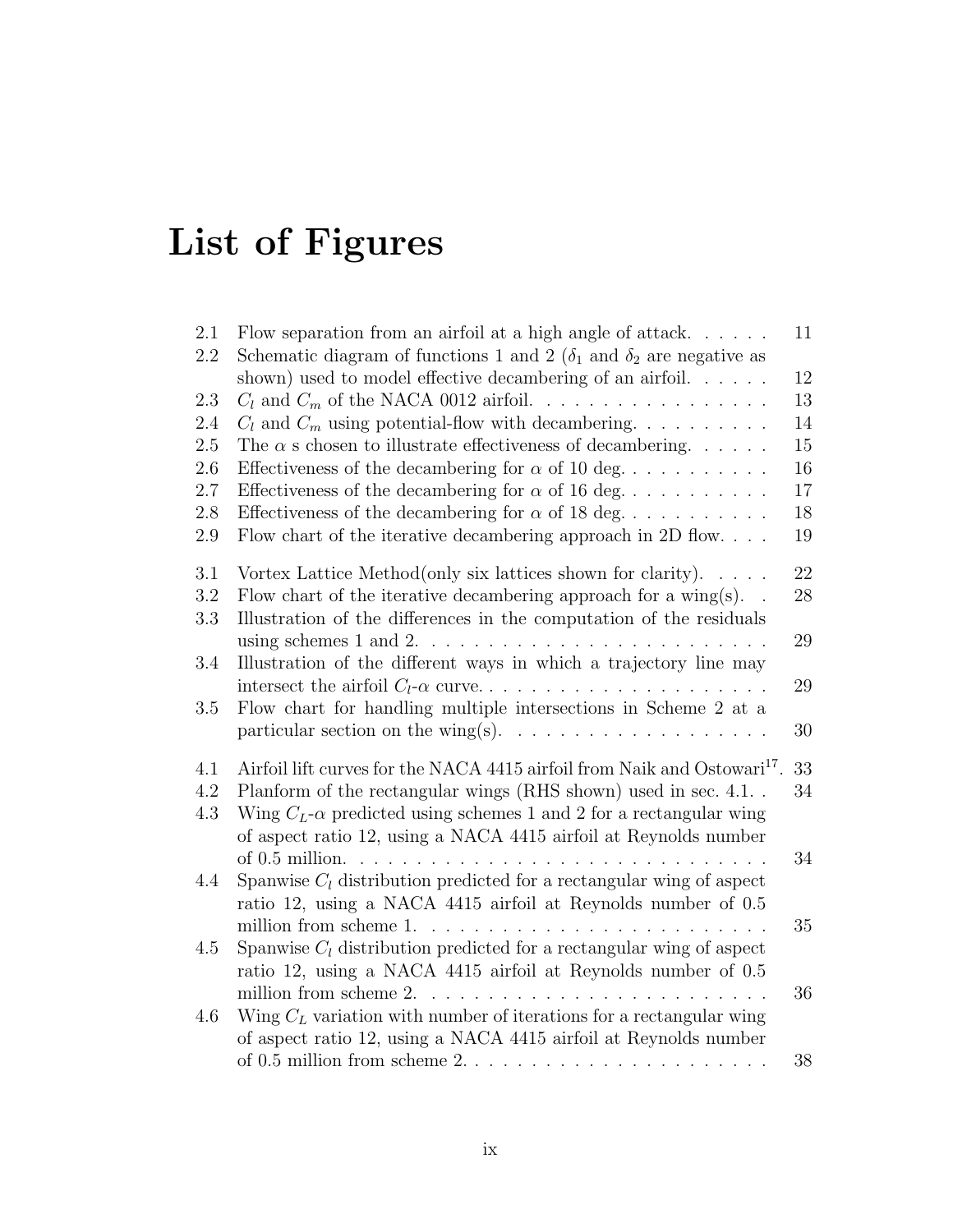| 4.7 | Sawtooth in spanwise $C_l$ distribution for a rectangular wing of as-                   |    |
|-----|-----------------------------------------------------------------------------------------|----|
|     | pect ratio 12, using a NACA 4415 airfoil at Reynolds number of                          |    |
|     | $0.5$ million from scheme $2. \ldots \ldots \ldots \ldots \ldots \ldots \ldots$         | 39 |
| 4.8 | Location of the upper and lower corners of the sawtooth region                          |    |
|     | shown in Fig. 4.7 on the NACA 4415 airfoil $C_l$ - $\alpha$ curve                       | 40 |
| 4.9 | Wing $C_L$ - $\alpha$ predicted for a rectangular wing of aspect ratio 12 using         |    |
|     | a NACA 4415 airfoil at Reynolds number of 0.5 million for different                     |    |
|     |                                                                                         | 41 |
|     | 4.10 Spanwise section $C_l$ predicted for a rectangular wing of aspect ratio            |    |
|     | 12 using a NACA 4415 airfoil at Reynolds number of 0.5 million                          |    |
|     |                                                                                         | 42 |
|     | 4.11 Wing $C_L$ - $\alpha$ predicted using schemes 1 and 2 for a rectangular wing       |    |
|     | of aspect ratio 9, using a NACA 4415 airfoil at Reynolds number                         |    |
|     |                                                                                         | 43 |
|     | 4.12 Spanwise $C_l$ distribution predicted for a rectangular wing of as-                |    |
|     | pect ratio 9, using a NACA 4415 airfoil at Reynolds number of 0.5                       |    |
|     |                                                                                         | 44 |
|     | 4.13 Spanwise $C_l$ distribution predicted for a rectangular wing of as-                |    |
|     | pect ratio 9, using a NACA 4415 airfoil at Reynolds number of 0.5                       |    |
|     |                                                                                         | 45 |
|     | 4.14 Wing $C_L$ - $\alpha$ predicted using scheme 2 for a rectangular wing of           |    |
|     | aspect ratio 6, using a NACA 4415 airfoil at Reynolds number                            |    |
|     |                                                                                         | 46 |
|     | 4.15 Spanwise $C_l$ distribution predicted for a rectangular wing of as-                |    |
|     | pect ratio 6, using a NACA 4415 airfoil at Reynolds number of 0.5                       |    |
|     | million from scheme $2. \ldots \ldots \ldots \ldots \ldots \ldots \ldots$               | 47 |
|     | 4.16 Wing $C_L$ - $\alpha$ predicted using schemes 1 and 2 for a rectangular wing       |    |
|     | of aspect ratio 12, using a NACA 4415 airfoil at Reynolds number                        |    |
|     | of 0.75 million.                                                                        | 48 |
|     | 4.17 Spanwise $C_l$ distribution predicted for a rectangular wing of aspect             |    |
|     | ratio 12, using a NACA 4415 airfoil at Reynolds number of 0.75                          |    |
|     |                                                                                         | 49 |
|     | 4.18 Spanwise $C_l$ distribution predicted for a rectangular wing of aspect             |    |
|     | ratio 12, using a NACA 4415 airfoil at Reynolds number of 0.75                          |    |
|     | million from scheme $2. \ldots \ldots \ldots \ldots \ldots \ldots \ldots \ldots$        | 50 |
|     | 4.19 Wing $C_L$ - $\alpha$ predicted using schemes 1 and 2 for a rectangular wing       |    |
|     | of aspect ratio 9, using a NACA 4415 airfoil at Reynolds number                         |    |
|     | of 0.75 million.                                                                        | 51 |
|     | 4.20 Spanwise $C_l$ distribution predicted for a rectangular wing of aspect             |    |
|     | ratio 9, using a NACA 4415 airfoil at Reynolds number of 0.75                           |    |
|     |                                                                                         | 52 |
|     | 4.21 Spanwise $C_l$ distribution predicted for a rectangular wing of aspect             |    |
|     | ratio 9, using a NACA 4415 airfoil at Reynolds number of 0.75                           |    |
|     | million from scheme $2. \ldots \ldots \ldots \ldots \ldots \ldots \ldots \ldots \ldots$ | 53 |
|     |                                                                                         |    |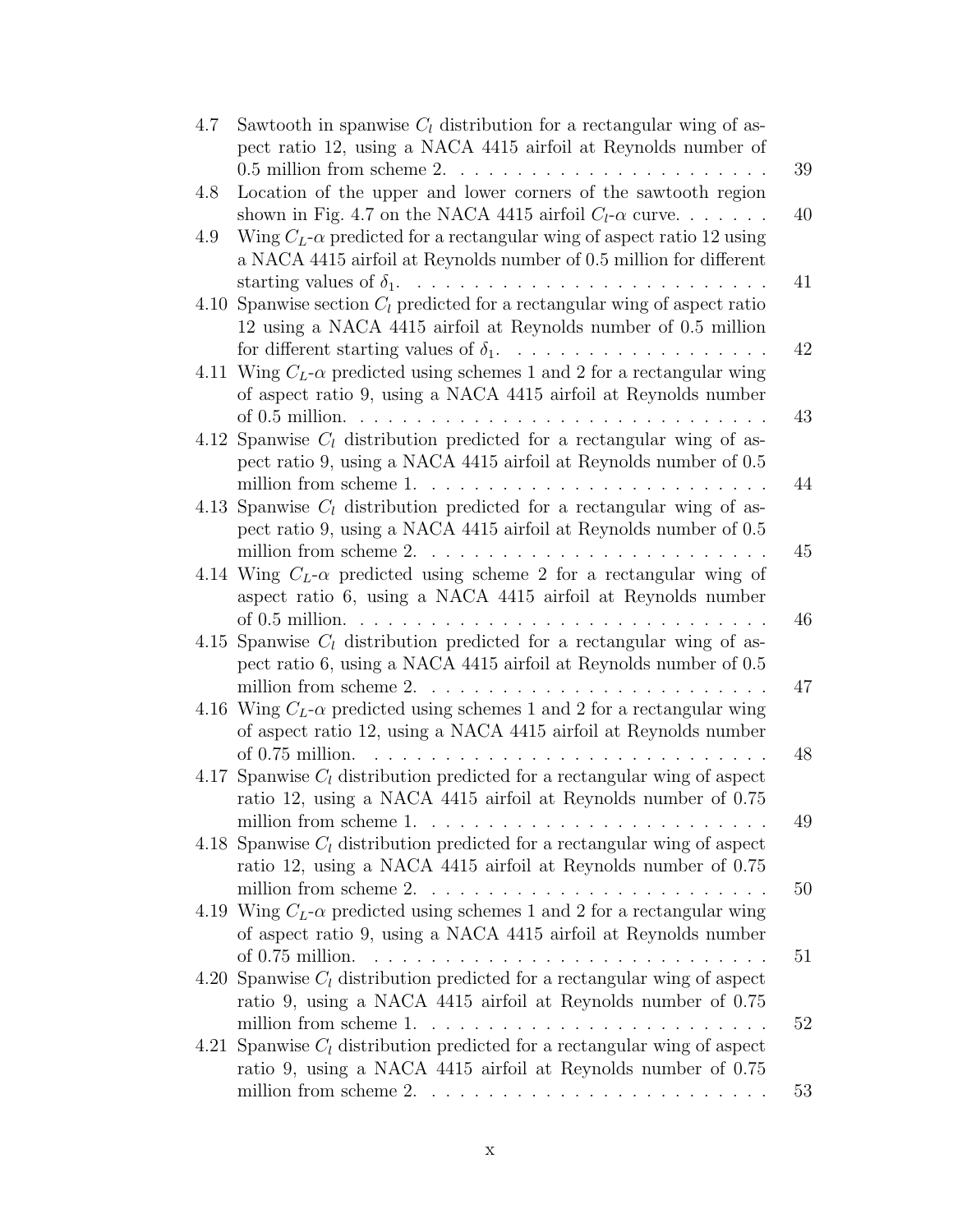| 4.22 Wing $C_L$ - $\alpha$ predicted using scheme 2 for a rectangular wing of                     |
|---------------------------------------------------------------------------------------------------|
| aspect ratio 6, using a NACA 4415 airfoil at Reynolds number                                      |
|                                                                                                   |
| 4.23 Spanwise $C_l$ distribution predicted for a rectangular wing of aspect                       |
| ratio 6, using a NACA 4415 airfoil at Reynolds number of 0.75                                     |
| million from scheme $2. \ldots \ldots \ldots \ldots \ldots \ldots \ldots$                         |
| 4.24 Wing $C_L$ - $\alpha$ predicted from VLM3D for rectangular wings of aspect                   |
| ratios 12, 9 and 6 using a NACA 4415 airfoil at Reynolds number                                   |
| of $0.5$ million. $\dots \dots \dots \dots \dots \dots \dots \dots \dots \dots \dots \dots \dots$ |
| 4.25 Wing $C_L$ - $\alpha$ predicted from experiment for rectangular wings of as-                 |
| pect ratios 12, 9 and 6 using a NACA 4415 airfoil at Reynolds                                     |
| number of 0.5 million.                                                                            |
| 4.26 Planform of the rectangular wing (RHS shown) used in sec. 4.2                                |
| 4.27 Planform of the tapered wings (RHS shown) used in sec. 4.2.                                  |
| 4.28 Airfoil lift curve used in sec. $4.2 - 4.5$ .<br><u>.</u><br>.                               |
| 4.29 Wing $C_L$ - $\alpha$ for wings of different taper ratios, each of aspect ratio              |
| 10 using scheme $2. \ldots \ldots \ldots \ldots \ldots \ldots \ldots \ldots \ldots$               |
| 4.30 Change in the spanwise section $C_l$ distribution with taper at $\alpha$ of                  |
| $10$ deg using scheme $2. \ldots \ldots \ldots \ldots \ldots \ldots \ldots \ldots$                |
| 4.31 Change in the spanwise section $C_l$ distribution with taper at $\alpha$ of                  |
|                                                                                                   |
| 4.32 Change in the spanwise section $C_l$ distribution with taper at $\alpha$ of                  |
| $18$ deg using scheme $2. \ldots \ldots \ldots \ldots \ldots \ldots \ldots \ldots$                |
| 4.33 Change in the spanwise section $C_l$ distribution with taper at $\alpha$ of                  |
|                                                                                                   |
| 4.34 Planform of the part-tapered wing (RHS shown).                                               |
| 4.35 Lift curves for the part-tapered wing                                                        |
| 4.36 Spanwise $C_l$ distributions for the part-tapered wing                                       |
| 4.37 Planform of the wing-tail configuration (RHS shown).                                         |
| 4.38 Lift curves for the wing-tail configuration.                                                 |
| 4.39 Individual contributions of the wing and tail to the total lift of the                       |
|                                                                                                   |
| 4.40 Spanwise $C_l$ distributions for the wing-tail configuration.                                |
| 4.41 Pitching-moment curve for the wing-tail configuration.                                       |
| 4.42 Planform of the wing-canard configuration (RHS shown).                                       |
| 4.43 Lift curves of the wing-canard configuration                                                 |
| 4.44 Spanwise $C_l$ distributions for the wing-canard configuration.                              |
| 4.45 Individual contributions of the wing and canard to the total lift of                         |
|                                                                                                   |
|                                                                                                   |
| 4.47 Wing $C_L$ with an initial asymmetric distribution of $\delta_1$                             |
| 4.48 Final converged spanwise section $C_l$ with an initial asymmetric dis-                       |
|                                                                                                   |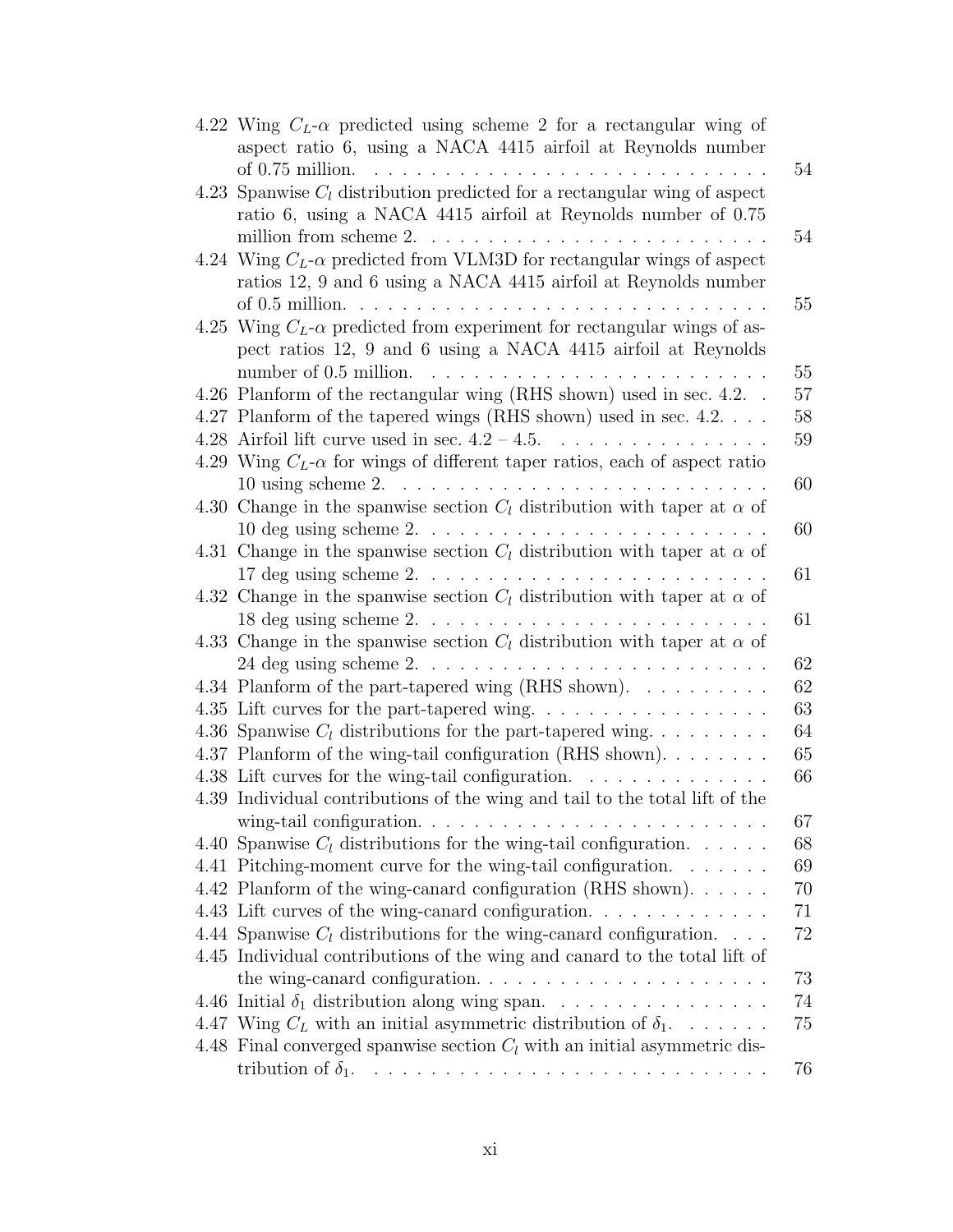| 4.49 Spanwise section $C_l$ with an initial asymmetric distribution of $\delta_1$ |
|-----------------------------------------------------------------------------------|
| 77                                                                                |
| 4.50 Spanwise section $C_l$ with an initial asymmetric distribution of $\delta_1$ |
| 77                                                                                |
| 78<br>4.51 Final converged spanwise $\delta_1$ distributions.                     |
| 79<br>4.52 Spanwise $\delta_1$ distributions after 1 iteration.                   |
| 79<br>4.53 Spanwise $\delta_1$ distributions after 100 iterations.                |
| 4.54 Spanwise distributions of $\alpha_{eff}$ after 1 iteration.<br>80            |
| 4.55 Spanwise distributions of $\alpha_{eff}$ after 100 iterations<br>80          |
| 4.56 Final converged spanwise distributions of $\alpha_{eff}$<br>81               |
| 89                                                                                |
| 91<br>A.2 Horse-shoe vortex at the trailing edge                                  |
| 94                                                                                |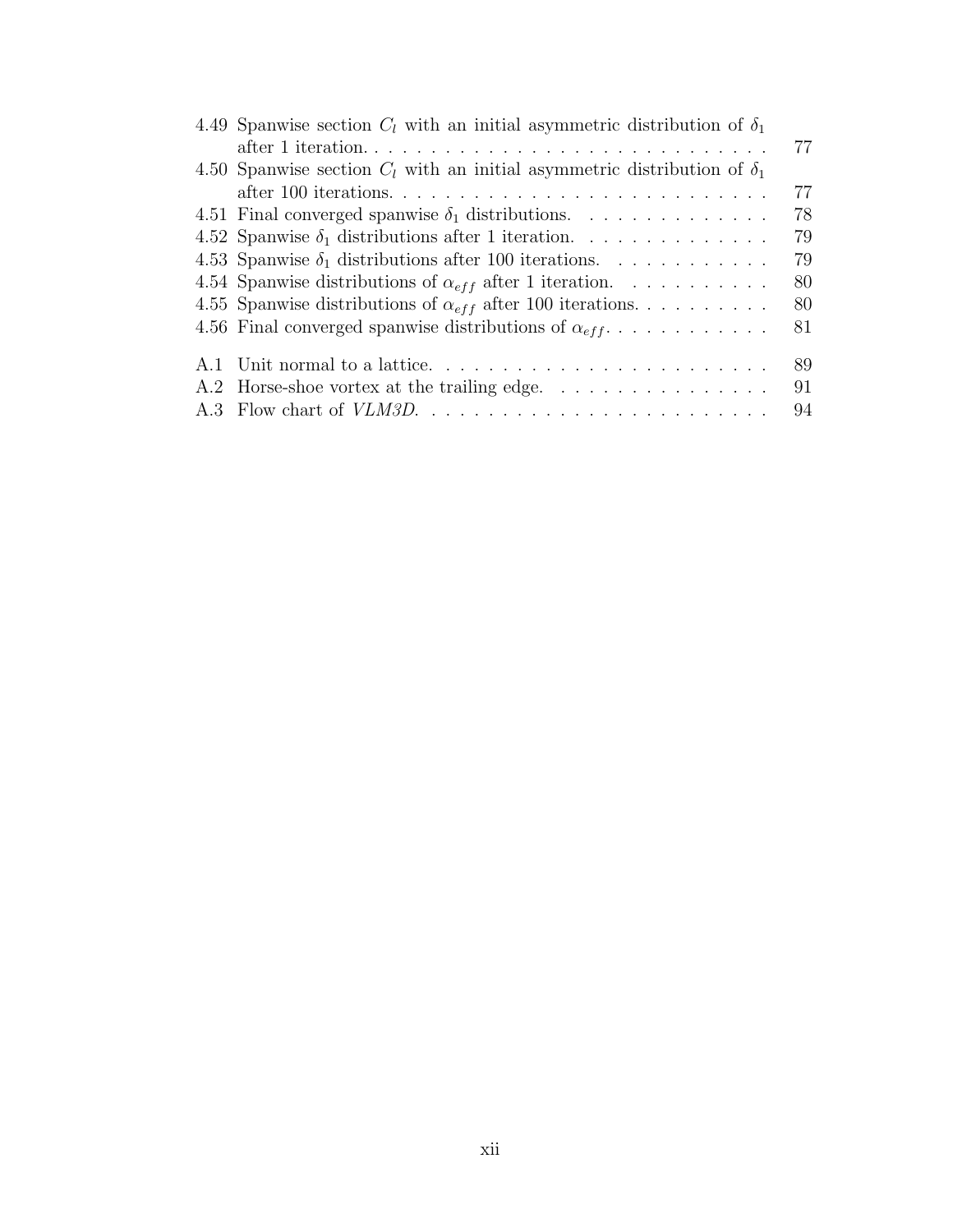# Nomenclature

- C damping factor
- $C_L$  wing lift coefficient
- $C_l$  airfoil lift coefficient
- $C_m$  airfoil pitching moment coefficient about the quarter chord
- $c \qquad \text{chord}$
- F residual vector
- $f$  element of residual vector
- $i, j$  index of wing section
- **J** Jacobian matrix
- LLT lifting line theory
- N number of wing sections
- $p$   $\qquad$  perturbation to  $\delta_1$  or  $\delta_2$
- VLM vortex lattice method
- $x_2$  chordwise start location of the second decambering function
- $\alpha$  angle of attack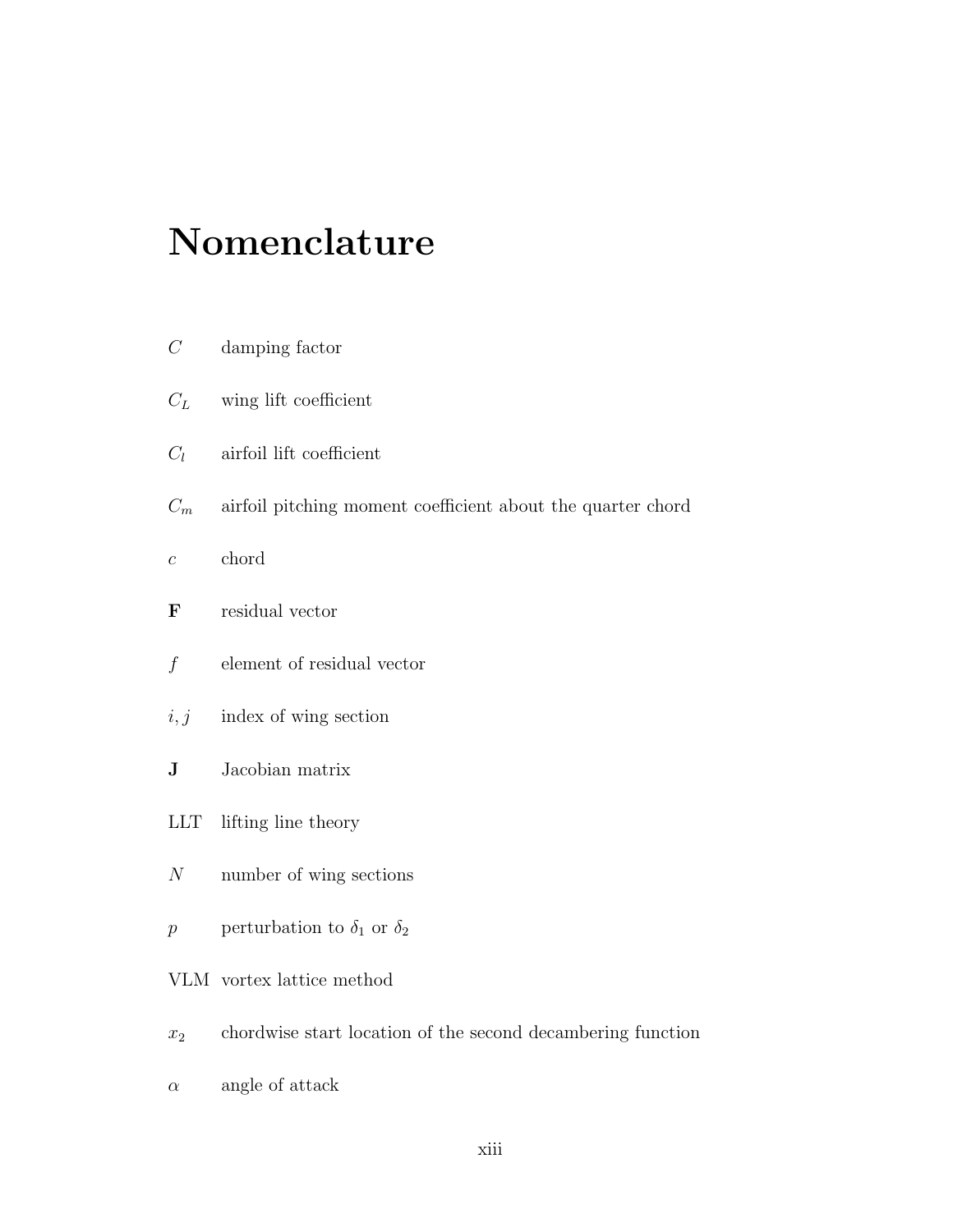- $\beta$  angle of yaw
- Γ strength of bound vortex
- $\delta x$  vector containing the corrections to the Newton variables
- $\delta_1(x)$  first decambering function
- $\delta_2(x)$  second decambering function
- $\theta_2(x)$  angular coordinate corresponding to  $x_2$

#### Subscripts

- 1 scheme 1
- 2 scheme 2
- max maximum
- $p$  perturbed value for a given step of the iteration
- s starting value for a given step of the iteration
- sec represents value for a wing section
- $t$  target value for a given step of the iteration
- visc represents value from two-dimensional viscous experimental or computational data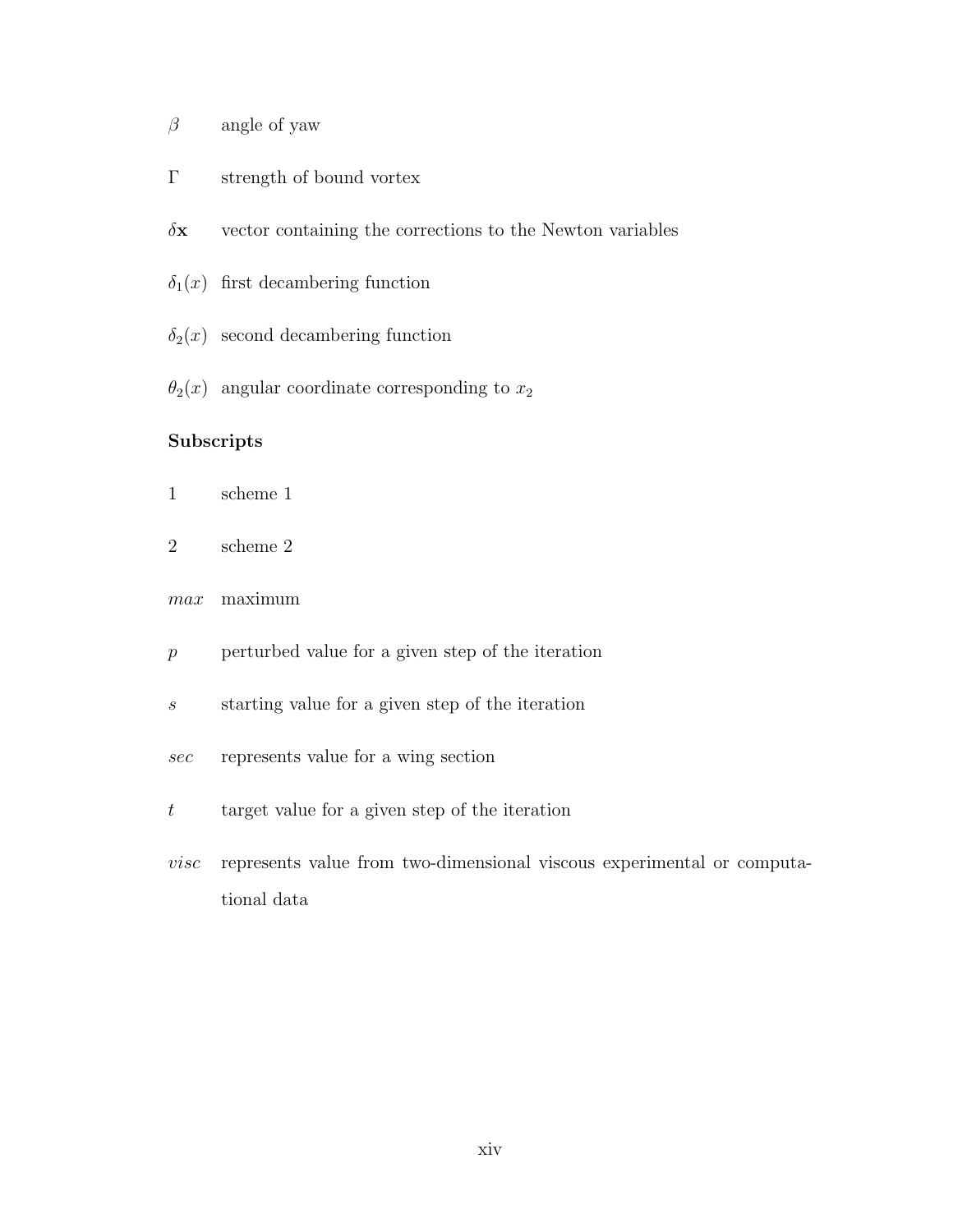# Chapter 1 Introduction

The ability of linear aerodynamic methods such as lifting-line theory (LLT), Weissinger's method and vortex-lattice methods to successfully predict the lift and induced drag behavior of medium to high aspect ratio wings at small angles of attack is well established. In these methods, a linear lift-curve slope is assumed for the airfoil sections that form the wings. This lift-curve slope is typically close to  $2\pi$  per radian. For several decades, researchers have sought to extend these linear prediction methods to handle the analysis of wings in which nonlinear airfoil lift curves are taken into consideration. The motivation was provided by the desire to predict stall and post-stall characteristics of wings using experimental or computational section data for these high angles of attack. It is recognised that the flow over a wing at post-stall conditions is highly three dimensional and that considerable error can result in using a "strip-theory" approach. The impetus for such a prediction method, however, is provided by the need for rapid prediction capabilities for such high-alpha conditions for aircraft stability, control and simulation purposes and in the early design phases. Furthermore, even high-fidelity computational fluid dynamics (CFD) techniques are only now approaching the stage where they can be reliably used for high-alpha aerodynamic prediction. These CFD based techniques, however, require large computing resources and significant time even for the analysis at a single angle of attack. There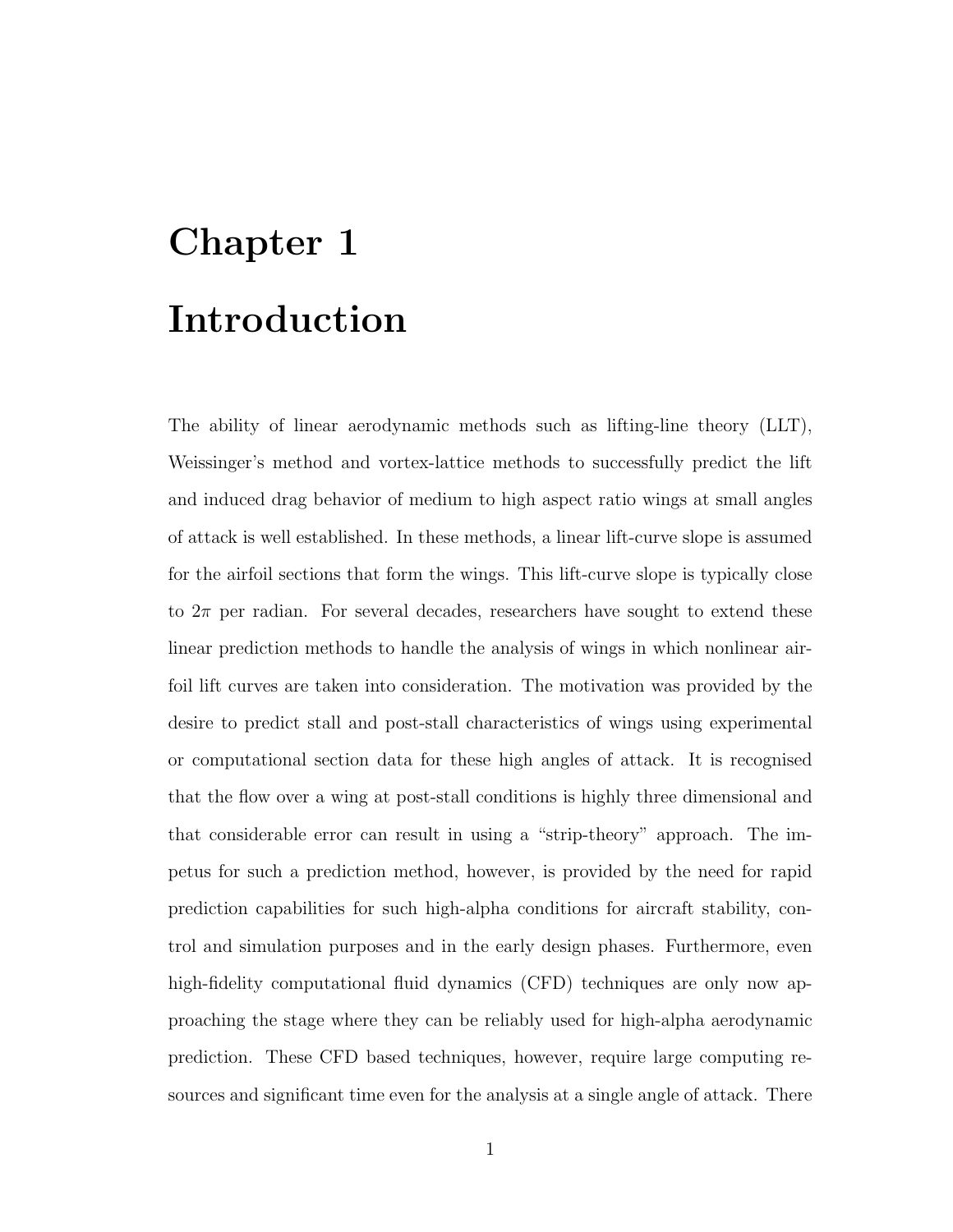are also several additional isues that currently prevent the routine use of CFD for high-alpha predictions such as the time required for generating high-quality grids for each configuration. Thus the search for approximate approaches for stall and post-stall prediction of wings using known section data continues to be of interest.

The approaches for extending the linear aerodynamic prediction methods to handle nonlinear and post-stall airfoil lift curves can be broadly classified into two kinds. In the first approach, a lift distribution is first assumed on the wing, and it is then iteratively corrected by determining the effective- $\alpha$  distribution using the nonlinear airfoil lift curve. In the second approach, the deviation of the airfoil nonlinear lift curve from the potential-flow linear lift curve is used to apply a correction to the local  $\alpha$  at each section of the wing.

A literature study of the development of flow prediction methods over the years and brief descriptions of the two approaches follows.

## 1.1 Literature Study

With the remarkable success of Prandtl's lifting-line theory (LLT) in being able to predict the flow past medium to high aspect ratio unswept wings in incompressible flow, LLT became a standard tool for computing wing aerodynamics. LLT uses a single unswept lifting line (or bound vortex) to model the circulation on the wing. The strength of this bound vortex,  $\Gamma$ , varies along the span. At any given spanwise location, the change in  $\Gamma$  is shed as trailing vorticity, which in turn causes induced velocities along the lifting line. LLT enables the computation of the Γ distribution for which the accompanying induced velocities and the resulting effective angles of attack along the span are consistent with the  $\Gamma$  distribution. For this purpose, the classical Prandtl LLT assumes a linear lift-curve slope for the airfoil sections that form the wing. This lift-curve slope is typically close to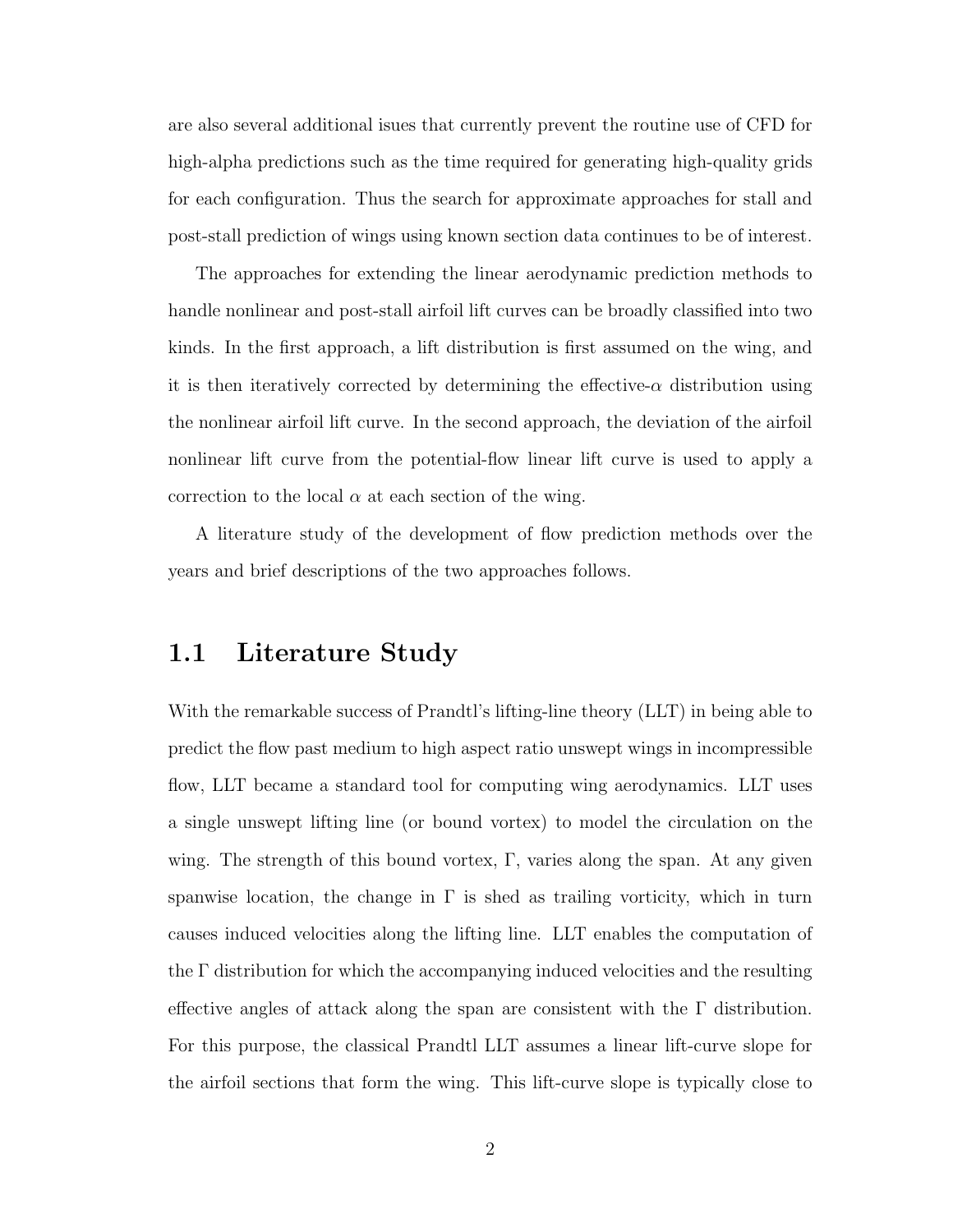$2\pi$  per radian. With the success of LLT in the prediction of wing flows at low angles of attack, the attention soon turned to whether LLT could be modified for the analysis of wings where nonlinear lift-curve slopes for the airfoil sections can be taken into consideration. The studies in this regard can be widely divided into two categories as described below:

#### 1.1.1 The Iterative Γ distribution Approach

Tani<sup>1</sup> is believed to have developed the first successful technique in 1934 for handling nonlinear section lift-curve slopes in the LLT formulation. In his technique, a spanwise bound vorticity (Γ) distribution is first assumed; this distribution is used to compute the distribution of induced velocities and hence induced angles of attack and effective angles of attack along the lifting line. The distribution of the effective angles of attack is then used to look up the operating  $C_l$  of the local section using the known nonlinear  $C_l$ - $\alpha$  data for the airfoil. A new  $\Gamma$  distribution is then computed from the spanwise  $C_l$  distribution. The iteration is carried out till the Γ distribution converges. This method worked well up to the onset of stall and was made popular by the NACA report of Sivells and Neely<sup>2</sup> in 1947 that provided a detailed description of the method and implemented a tabular procedure for hand-calculation of the method for unswept wings with arbitrary planform and airfoil lift-curve slopes. This method was applied for analysis of wings up to the onset of stall, i.e. until a wing angle of attack at which some section on the wing has  $C_l$  equal to the local section  $C_{lmax}$ . At higher angles of attack where some sections on the wing may have a negative lift-curve slope, this successive-approximation approach appears to have failed.

Extension of the approach to post-stall angles of attack have been investigated in several subsequent research efforts. Based on a suggestion by von Kármán, Schairer<sup>3</sup> and Sears<sup>4</sup> investigated the possibility of non-unique solutions for post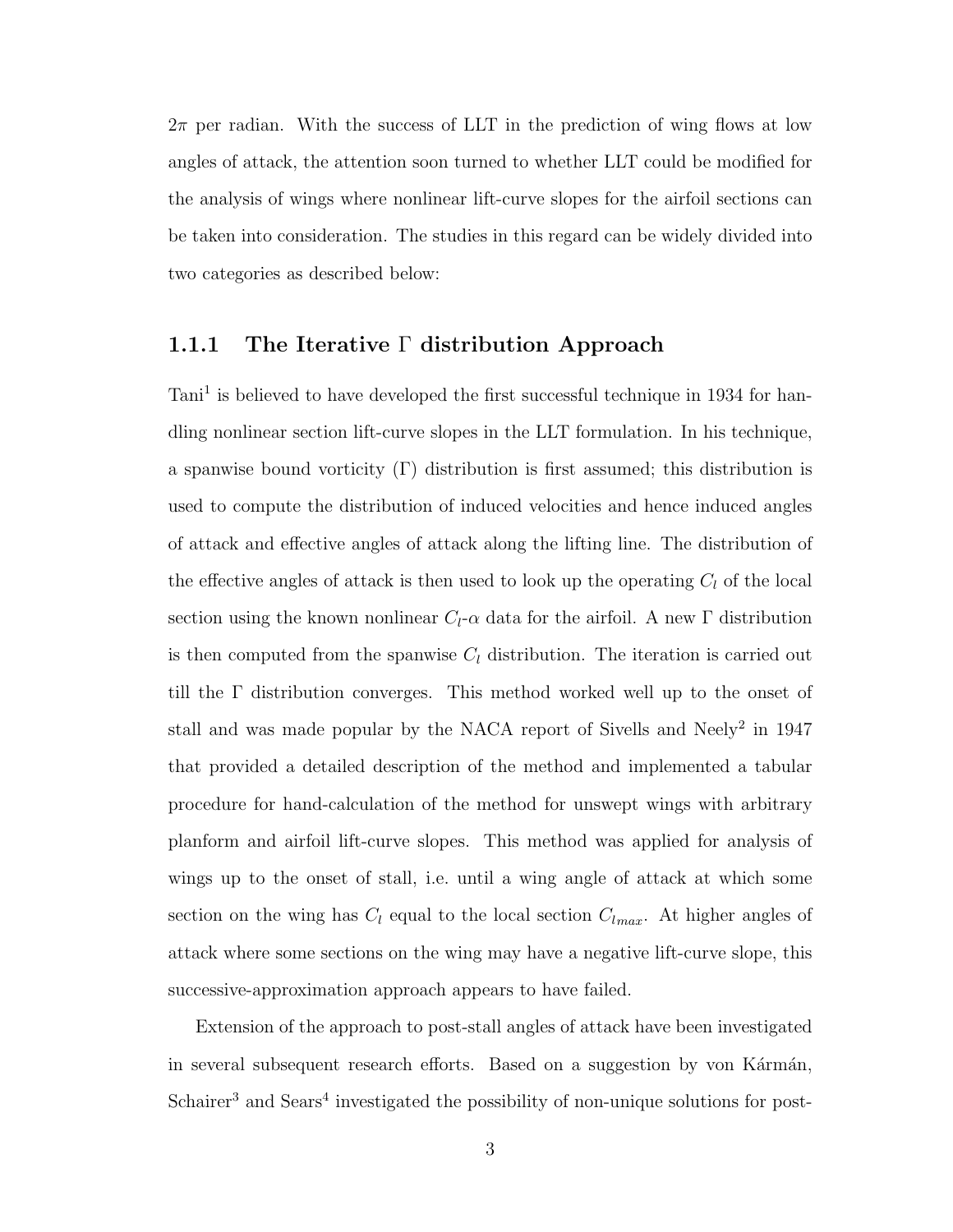stall angles of attack. According to Sears,<sup>4</sup> von Kármán noticed that Prandtl's lifting-line equation has non unique solutions for cases when the lift-curve slope becomes negative (i.e. when the  $\alpha$  increases past the onset of stall). These non unique solutions include both symmetric and antisymmetric lift distributions even when both the geometry and onset flow are symmetric.  $Sears<sup>4</sup>$  mentions that von Karman further postulated that even in the conditions just past the onset of wing stall, when some sections of the wing may have positive lift-curve slopes (prestall condition) and other sections may have negative lift-curve slopes (post-stall condition), non unique and asymmetric lift distributions are possible. It occurred to von Kármán and Sears that the appearance of large and sometimes violent rolling moments past stall on symmetric wind-tunnel models at zero yaw may be explained by the possibility of asymmetric lift distributions at perfectly symmetric flight conditions.

The investigation suggested by von Kármán on computing the symmetric and asymmetric lift distributions on wings operating beyond stall was carried out and was reported in a 1939 thesis<sup>3</sup> by Schairer working under the supervision of Sears. Schairer apparently used the same procedure as that pioneered by Tani, but had to use a tedious trial-and-error procedure to find the solutions as Tani's successiveapproximation procedure failed to work for these partially-stalled cases. Sears<sup>4</sup> presents some of Schairer's results for a flat, untwisted elliptic wing of AR 10.19 operating beyond stall. Their research showed that the multiple solutions for poststall angles of attack include asymmetric lift distributions even when the flight condition and geometry are perfectly symmetrical. The results show solutions consisting of asymmetric lift distributions (in addition to a classical symmetric solution) with large associated rolling moments for a narrow range of angles of attack just beyond stall. Sears mentions that the choice between the symmetric and asymmetrical solution would require the formidable solution of the relative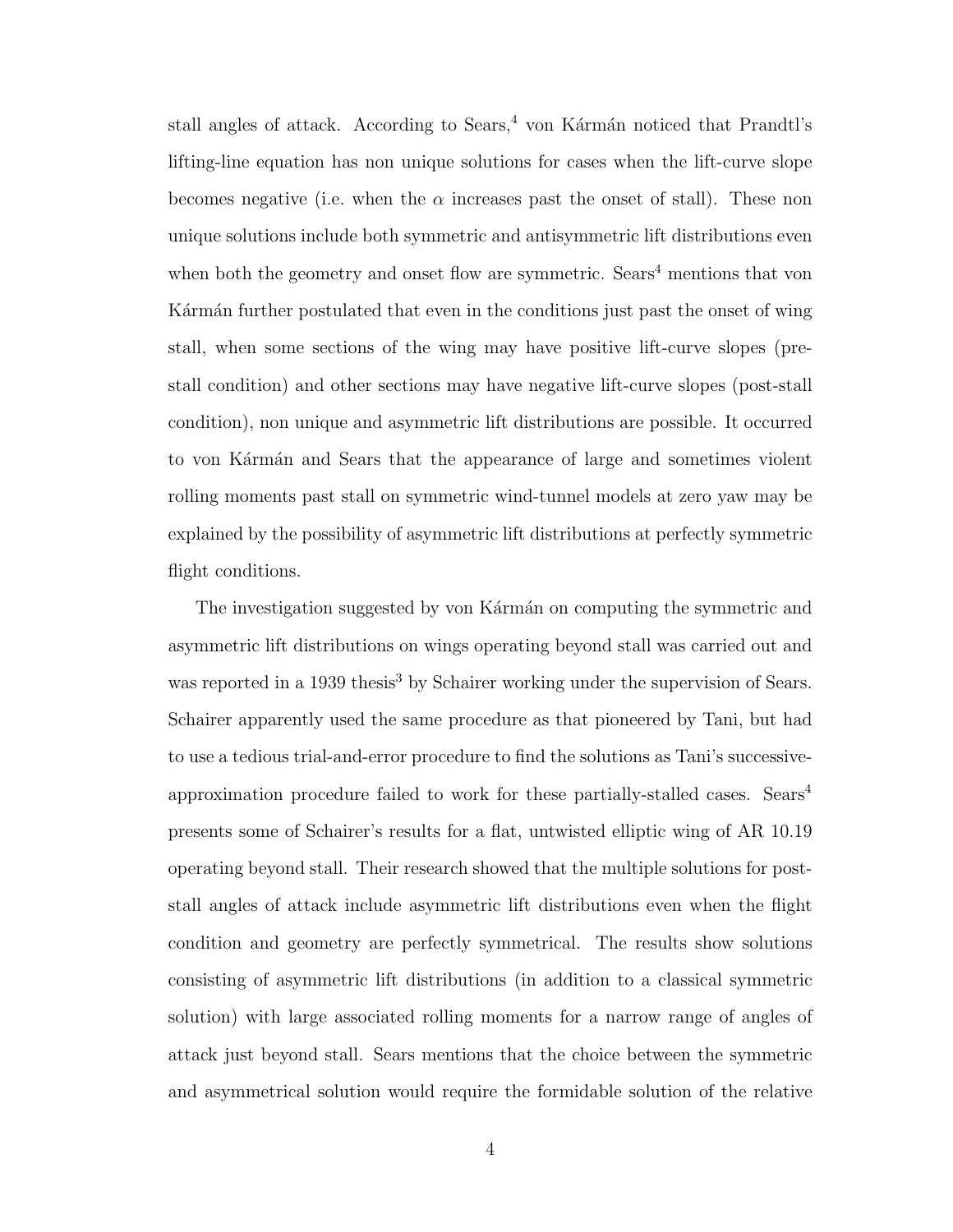stability of the two flows. Sears concludes by pointing out the need for further progress on the analysis of wings at near- and post-stall conditions.

Piszkin and Levinsky<sup>5</sup> developed a nonlinear lifting line method based in part on the iterative method originally conceived by  $Tani<sup>1</sup>$ . As described in Ref. 6, they were motivated by the need for a method that could predict, simulate, and alleviate adverse wing stalling characteristics such as wing drop, loss of roll control and roll control reversal at zero yaw. These characteristics were believed to be caused by the occurrence of asymmetric lift distributions on wings with stalled or partially-stalled flow.

The method of Piszkin and Levinsky utilizes a finite element, unsteady wake, incompressible flow theory that can be used for analysis at either zero or nonzero yaw. The model uses a single chordwise row of horseshoe vortices distributed along the span, with the bound vortex aligned with the local quarter-chord line. The boundary condition of zero normal flow is applied at the control point, which is the three-quarter-chord location for each horseshoe vortex. As a consequence of using a single chordwise horseshoe vortex, the method is restricted to wings of moderate to high aspect ratio. Although Levinsky refers to the method as a lifting-line method, the vortex model is more commonly referred to as a vortex lattice method (with a single chordwise row of horseshoe vortices) or a discretevortex Weissinger's method. It must be mentioned that this method differs from Prandtl's classical LLT in the implementation of the boundary condition.

In the method of Piszkin and Levinsky, at each step of the iteration, the downwash computed using the Γ distribution from the previous time step is used to compute the change in the Γ distribution using the airfoil lift curve. This change, multiplied by a specified damping factor,  $C$ , is then added to the old  $\Gamma$ distribution to obtain the new Γ distribution for the next iteration. A damping factor of  $C < 1$  is required to stabilize the iterations, although it results in a larger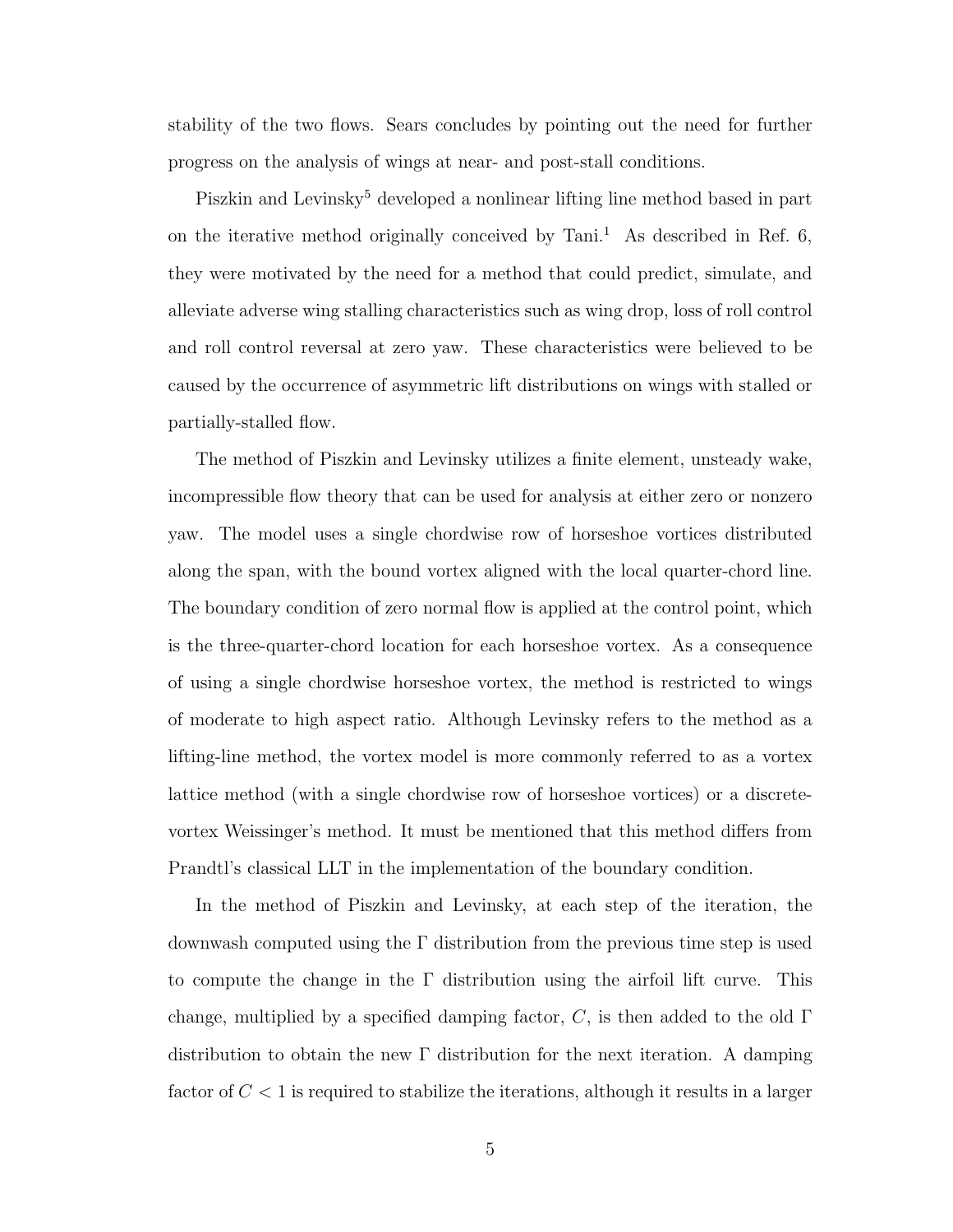number of iterations for convergence. Unlike in the traditional LLT, where the distribution of the effective section angles of attack is computed as part of the solution, with the vortex model that Piszkin and Levinsky used in their method, the distribution of the effective section angles of attack is not readily available. They have, however, bypassed this difficulty by defining the effective downwash angle at a section as  $\alpha_{3D} - \alpha_{2D}$ , where  $\alpha_{3D}$  is the downwash angle at the control point resulting from the entire vortex system and  $\alpha_{2D}$  is the induced angle from an infinite span bound vortex along the  $c/4$  line with strength equal to that of the horseshoe vortex under consideration. From this downwash angle, they compute the effective angle of attack at every section of the wing. This formulation does not include the effects of sweep and dihedral for the effective angle of attack.<sup>6</sup> Using their method, Piszkin and Levinsky found that multiple converged solutions are possible, including some that have saw-tooth type oscillations in the spanwise lift distributions. Because they were restricted to the use of 10 panels per side of the wing in their computer program, they were unable to determine whether these oscillations are present for more dense panel distributions. To avoid these oscillations, they used a switching logic that restarts the iteration procedure with an initial distribution having a zero induced  $\alpha$  for any wing section found to be stalled.

With this method, the effects of different wing planform shapes and airfoil lift curves were investigated. Piszkin and Levinsky present the occurrence of lift hysteresis for increasing and decreasing  $\alpha$  and the occurrence of zero- $\beta$  rolling moments at post-stall conditions. The results confirm that depending on the starting solution for the initial lift distribution for the iteration, multiple solutions are possible for the converged lift distribution for a post-stall angle of attack. Some of these lift distributions may be asymmetric even though the flight condition is exactly symmetric. The asymmetric solutions for zero  $\beta$  were obtained by using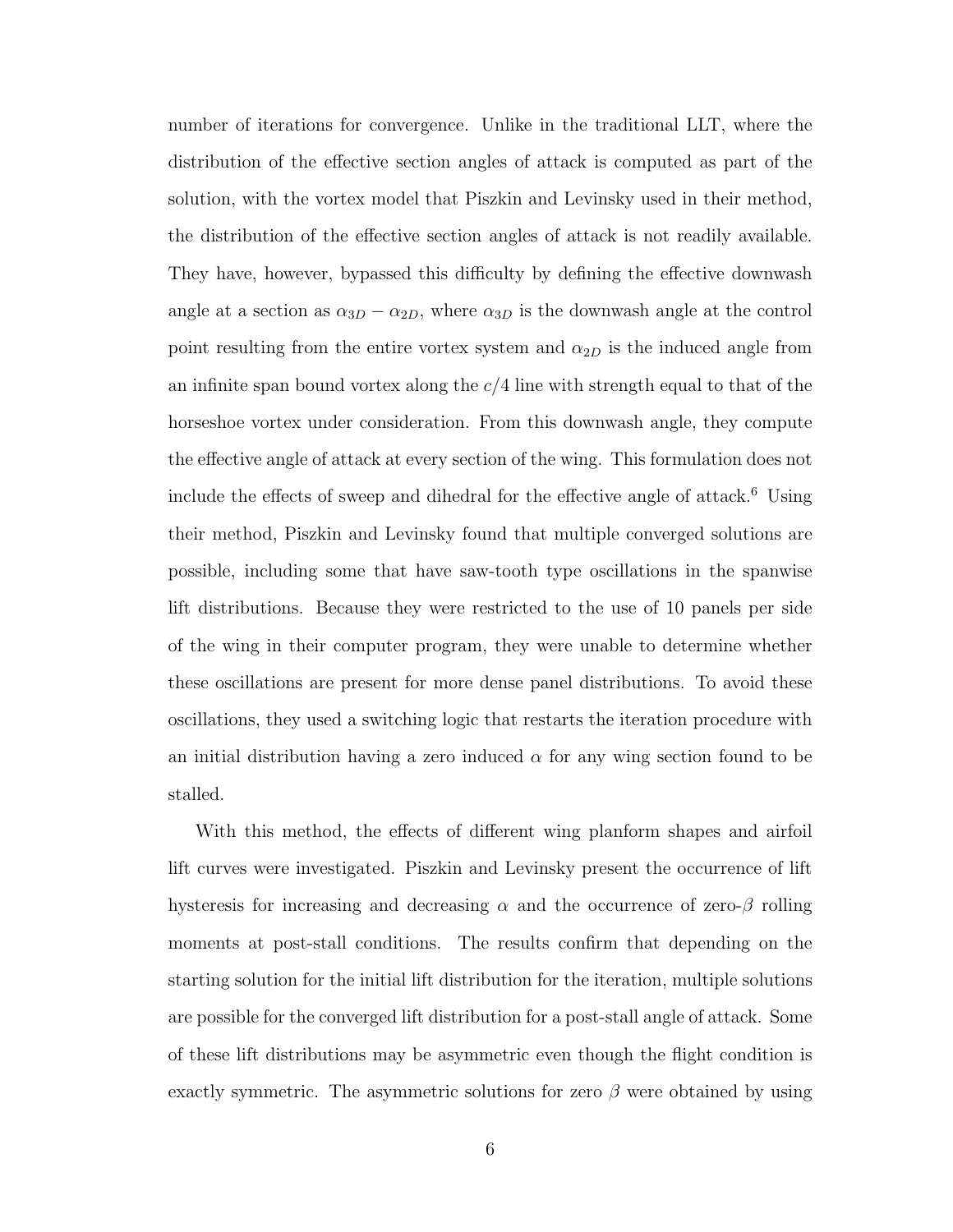a converged solution for a nonzero  $\beta$  as a starting point for the iteration. Like Sears, Levinsky<sup>6</sup> also points out the need for a method of calculating the relative stability of the different possible solutions for the lift distribution at a given angle of attack. Finally, Levinsky<sup>6</sup> points out the need for an unsteady nonlinear lifting surface theory that can handle low aspect ratio wings for fighters and other such configurations since until that point nonlinear methods were capable of handling only moderate to high aspect ratio wings. The Piszkin-Levinsky method has recently been used by Anderson<sup>7</sup> for aircraft high- $\alpha$  stability analysis.

Four years after Levinsky's publication, Anderson, Corda, and Van Wie<sup>8</sup> published a nonlinear lifting-line theory that they applied to drooped leading-edge wings below and above stall. At that time, there was considerable interest in improving the stall-spin behavior of general aviation aircraft, and part-span drooped leading-edge wings were generating interest for their benign stall characteristics. Their article provides guidelines for the design of such wings and presents results for  $C_L$ - $\alpha$  curves that extended to very high post-stall angles of attack close to 50 deg.

McCormick presents a similar, independently developed approach<sup>9</sup> wherein the nonlinear lifting-line theory was used to examine the loss in roll damping for a wing near stall. In both Refs. 8 and 9, researchers reported that no asymmetric lift distributions for symmetric flight conditions are observed even when the iterations were started with asymmetric initial lift distribution. This observation differs from those of Sears and Levinsky.

## 1.1.2 The  $\alpha$  Correction Approach

An entirely different approach to the use of nonlinear section data was developed by Tseng and Lan.<sup>10</sup> While their main focus was on vortex-dominated flows on low aspect ratio fighter-type wings at high  $\alpha$ , they incorporate the effect of boundary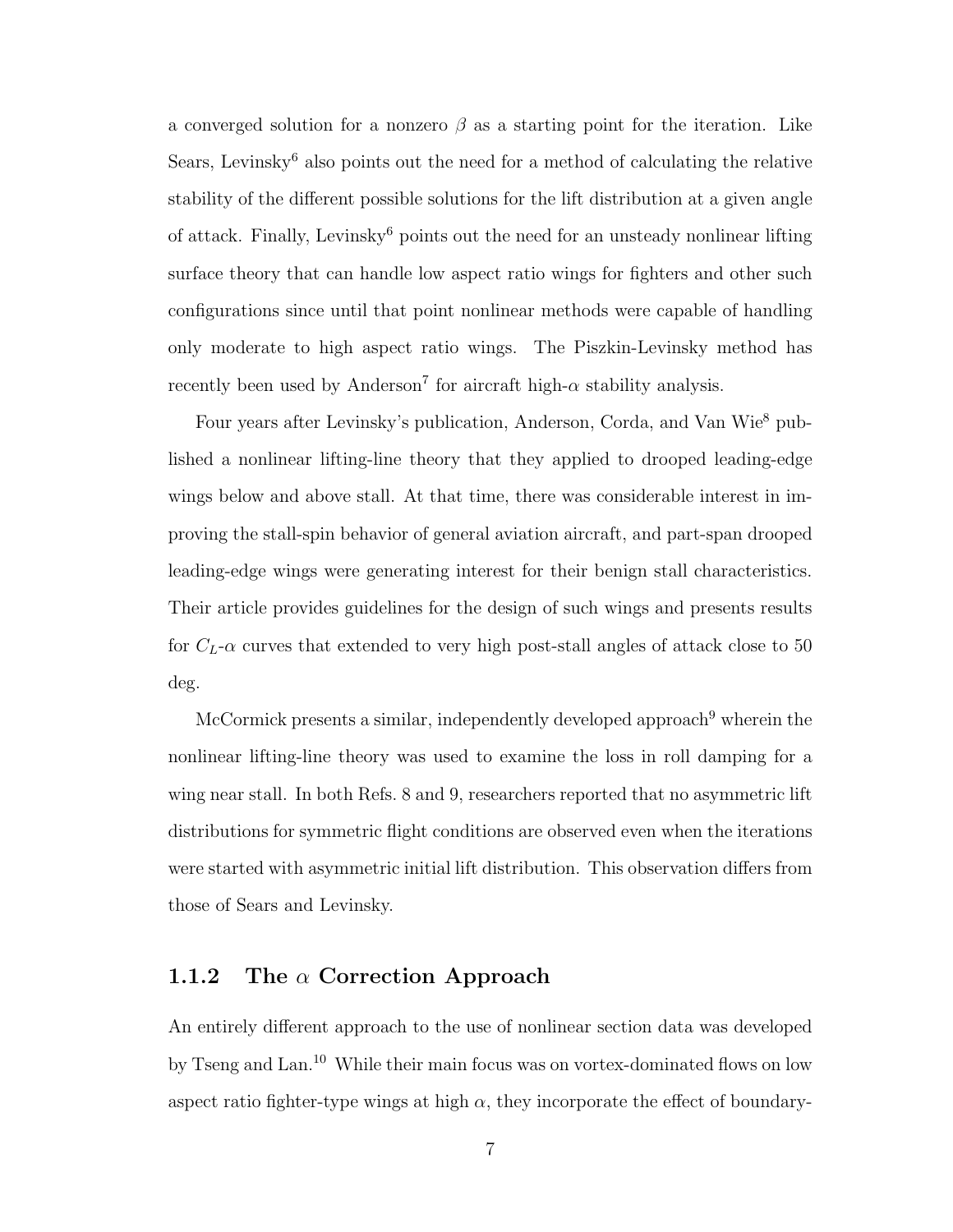layer separation by iteratively reducing the angle of attack at each section of the wing. The reduction at any given wing section is determined by the difference between the potential flow solution and the viscous  $C_l$  from the nonlinear section  $C_l$ - $\alpha$  curve.

More recently, an approach similar to that reported in Ref. 10 was used by van Dam, Vander Kam and Paris<sup>11</sup> for rapid estimation of  $C_{Lmax}$  and other high-lift characteristics for airplane configurations. In their method to estimate  $C_{Lmax}$ , at least two airfoil data sets for the root and the tips are required for analysis. If there is significant variation in the spanwise wing geometry, then airfoil data for additional sections along the span are used. Using the sectional lift curves, the slope of the lift curve and zero lift angle of attack are calculated for each section along the wing span. Hence, the initial  $C_l$  distribution along span is calculated. A complete sweep of angles of attack is then performed and at each angle of attack, an iterative procedure is employed to improve upon the initial spanwise  $C_l$ distribution. The local effective angle of attack is calculated by adding a correction for viscous flow. If the difference between the viscous and linear potential section  $C_l$  at a section is greater than a given tolerance then the section angle of attack is corrected by a factor of the difference in the viscous and potential  $C_l$  to the lift curve slope calculated earlier. Having made corrections to the distribution of  $\alpha$ along the wing span, the modified  $C_l$  distribution is calculated. This process is repeated till the difference in the viscous and potential  $C_l$  values at all spanwise sections is within a given tolerance. In Ref. 11, this method was used primarily for the estimation of  $C_{Lmax}$  and not for post-stall analysis.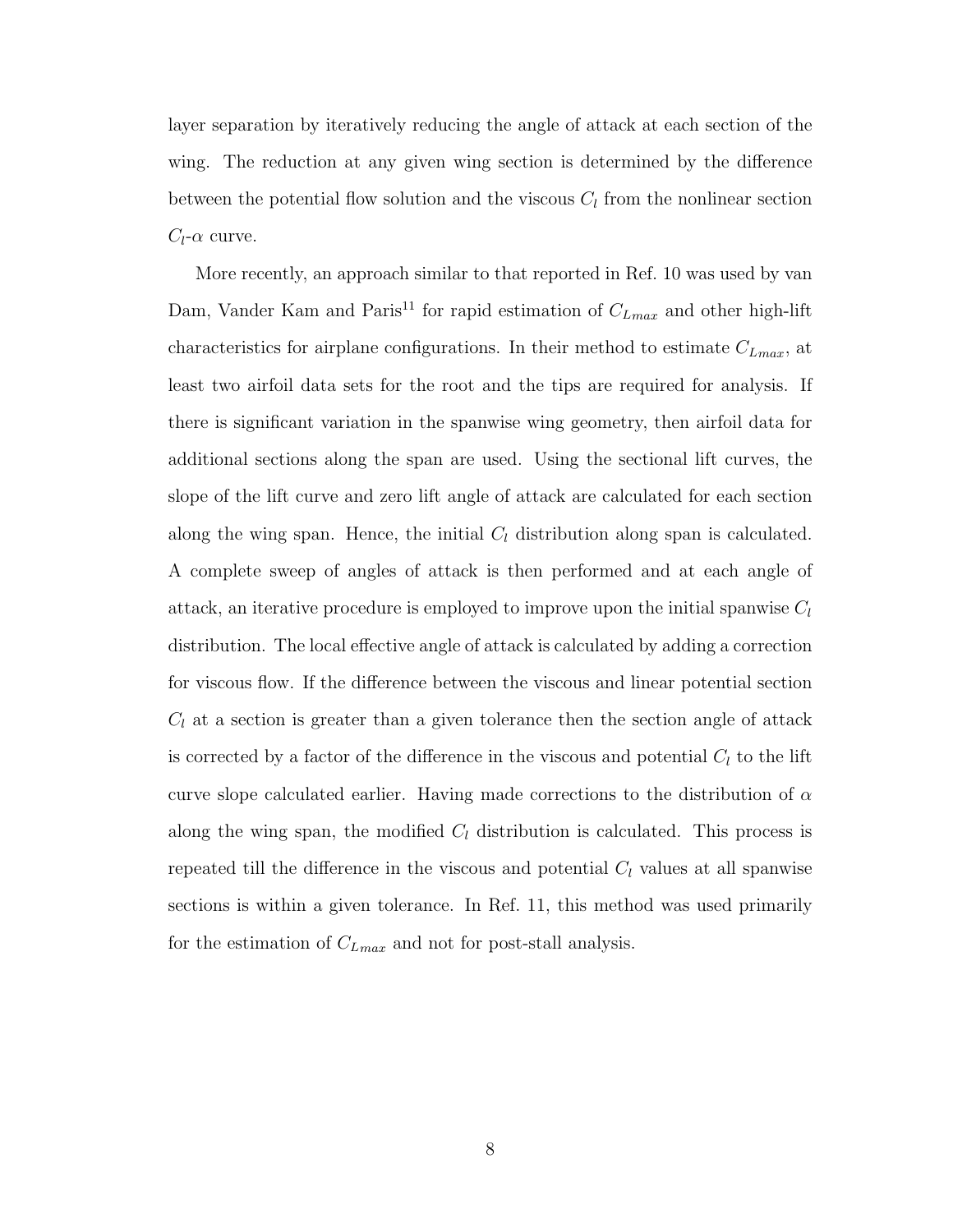## 1.2 Current Approach

In the current research effort, a decambering approach (Scheme 1) was developed<sup>12</sup> for predicting post-stall aerodynamic characteristics of wings using known section data. In this approach, the chordwise camber distribution at each section of the wing is reduced to account for the viscous effects at high angles of attack. This approach is somewhat similar to that developed in Ref. 10, but differs in its capability to use both the  $C_l$  and the  $C_m$  data for the section and in the use of a two-variable function for the decambering. In addition, unlike all of the earlier methods, the current approach uses a multidimensional Newton iteration that accounts for the cross-coupling effects between the sections in predicting the decambering for each step in the iteration. This decambering approach was applied to the post-stall prediction of single wings in Ref. 12.

However, it was found that Scheme 1 worked for only some airfoil lift curves. Therefore, Scheme 2 was developed<sup>13</sup> based on the same approach but differed in the way the residuals are computed. Scheme 2 is found to be more robust than Scheme 1 and works for several airfoil lift curves.

Chapter 2 describes the decambering approach for the flow past an airfoil. Chapter 3 describes the incorporation of the decambering approach into the poststall analysis of a three-dimensional wing. Chapter 4 presents results to validate the use of the decambering approach for post-stall prediction purposes. Conclusions are drawn in Chapter 5. Possible future work is discussed in Chapter 6. Appendix A provides a detailed description of VLM3D, which is the code developed to implement the decambering approach in a vortex lattice method, for post-stall prediction puposes.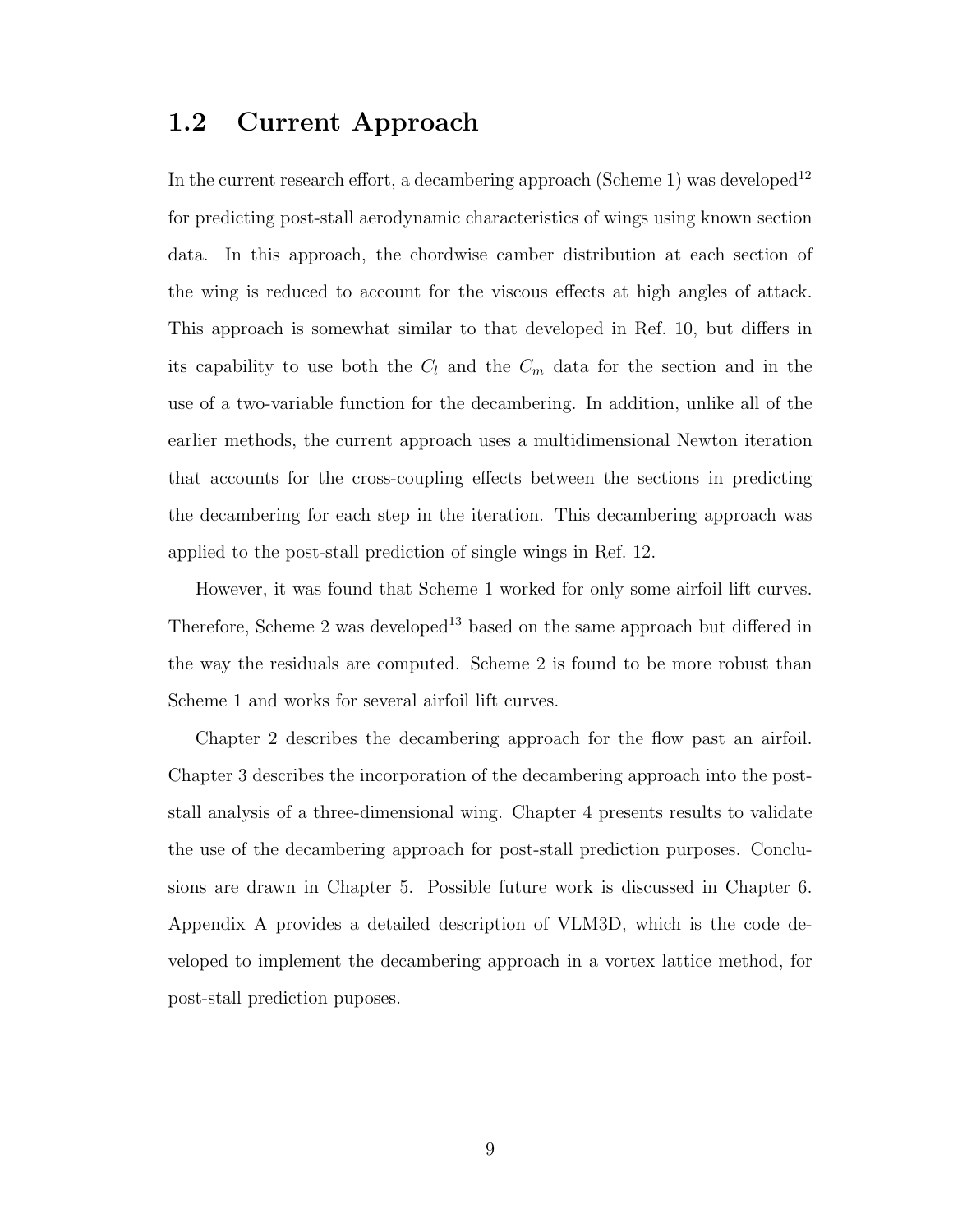# Chapter 2

# Illustration of the Decambering Concept for Flow Past an Airfoil

The overall objective of the current research is to arrive at a scheme for incorporating the nonlinear section lift curves in wing analysis methods such as Lifting Line Theory (LLT), discrete-vortex Weissinger's method and vortex lattice methods (VLM). For this purpose the wing span is assumed to consist of several sections and for each of these sections it is assumed that the two-dimensional data  $(C<sub>l</sub> - \alpha$ and  $C_m$ - $\alpha$ ) is available from either experimental or computational results.

Nonlinear lift curve slopes in wing analysis are incorporated by finding the effective angle of attack,  $\alpha_{eff}$ , and the corresponding effective reduction in camber at each section of the wing. The effective reduction in camber or "decambering" is determined iteratively. The decambering at each section is modeled using a function of two variables.

In the following sections in this chapter, the concept of "decambering" is first discussed for a two-dimensional airfoil. The procedure for calculating the twovariable decambering function and the use of this decambering function to account for the differences in the potential and viscous flows for an airfoil is explained in detail. Results are then presented to show the effectiveness of the decambering approach for an airfoil. Having introduced the decambering concept for an airfoil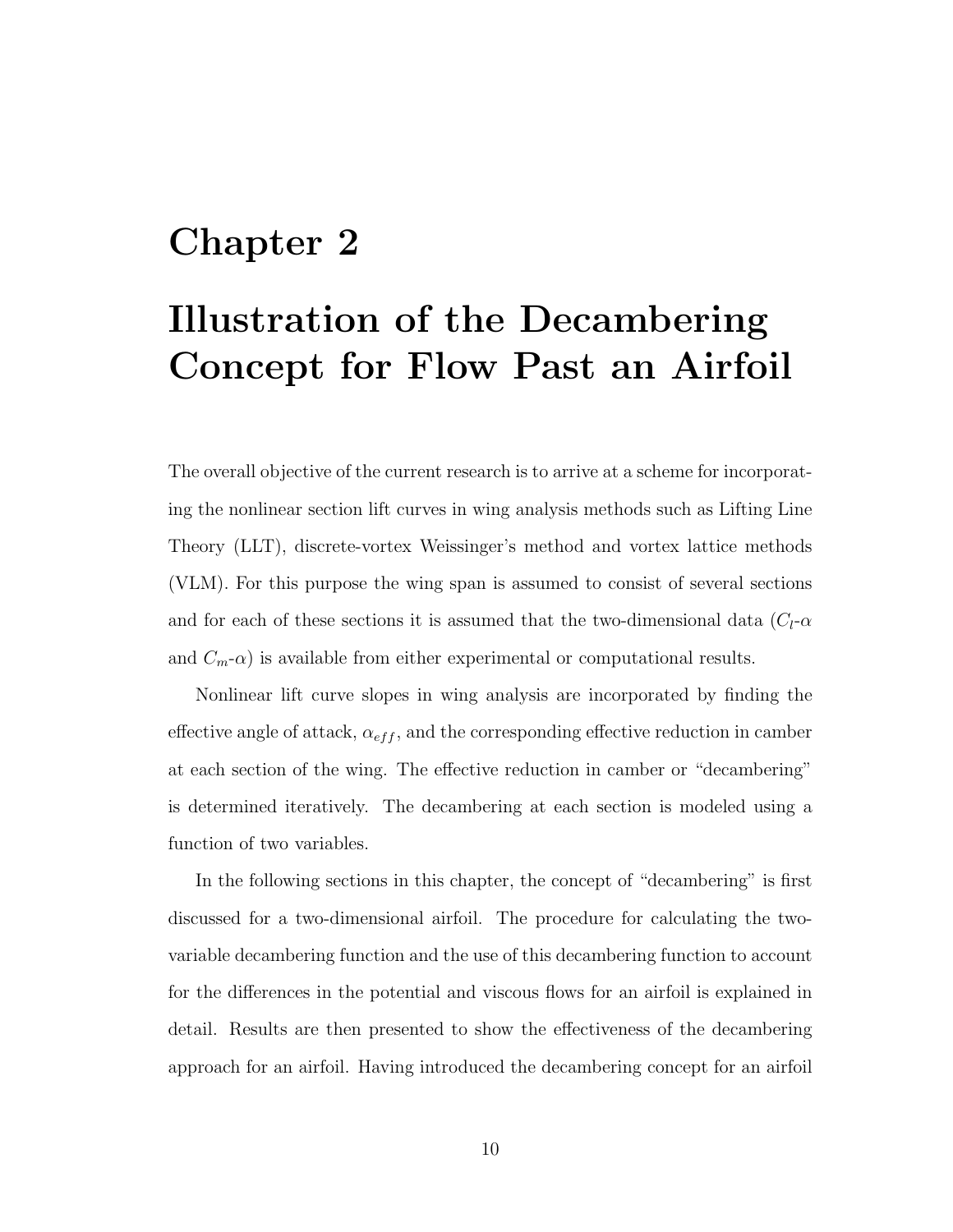in this chapter, its incorporation into the post-stall analysis of a three-dimensional wing is then discussed in Chapter3.

# 2.1 The Decambering Concept

This section illustrates the concept of decambering by using a simple example of a two-dimensional flow past a NACA 0012 airfoil. With increasing angle of attack, the boundary layer thickens on the upper surface and finally separates, as shown in Fig. 2.1. It is this flow separation that causes the viscous results for  $C_l$ and  $C_m$  to deviate from the predictions obtained using potential-flow theory. The reason for the deviation can be related to the effective change in the airfoil camber distribution due to the boundary-layer separation. If the decambering is taken into consideration, then a potential-flow prediction for the decambered airfoil will closely match the viscous  $C_l$  and  $C_m$  for the high- $\alpha$  flow past the original airfoil shape. This decambering idea served as the basis for the formulation of the current approach for the three-dimensional flow problem.



Figure 2.1: Flow separation from an airfoil at a high angle of attack.

While the camber reduction due to the flow separation can be determined from computational flows, no such detailed information is available from wind tunnel results that typically provide only the  $C_l$ - $\alpha$  and  $C_m$ - $\alpha$  curves. This section discusses the approach for determining an "equivalent" camber reduction from  $C_l$ - $\alpha$  and  $C_m$ - $\alpha$  curves for an airfoil. More specifically, the effective decambering for an  $\alpha$  is computed using the deviations of the viscous  $C_l$  and  $C_m$  from the potential flow predictions for that airfoil.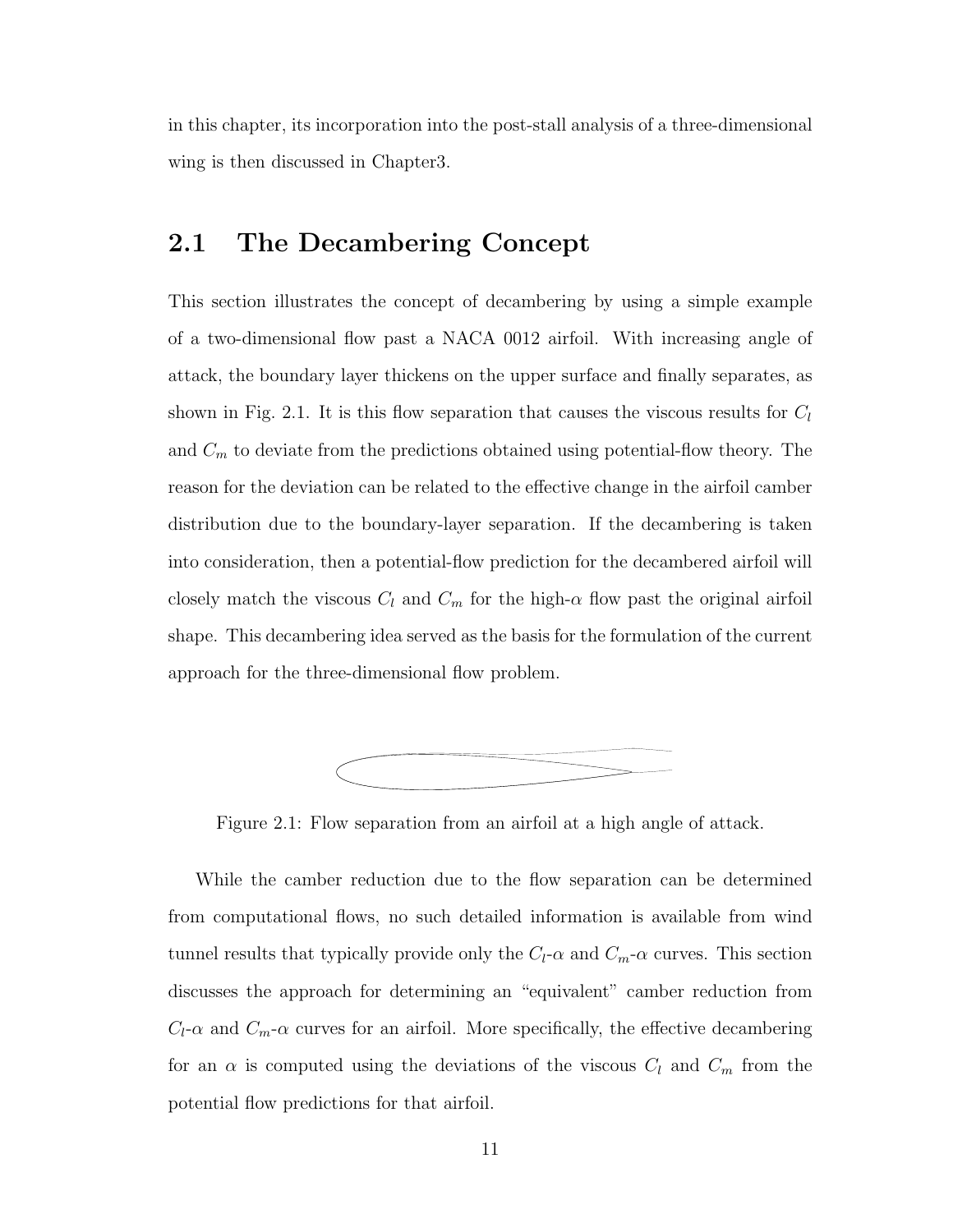

Figure 2.2: Schematic diagram of functions 1 and 2 ( $\delta_1$  and  $\delta_2$  are negative as shown) used to model effective decambering of an airfoil.

In the current method, the effective decambering for an airfoil is approximated using a function of two variables  $\delta_1$  and  $\delta_2$ . The two linear functions shown in Fig. 2.2 are superposed to obtain the final decambering function. Two variables are used because the decambering is determined using two pieces of information: the  $C_l$  and  $C_m$  from the airfoil data for the  $\alpha$  under consideration. This approximation will, of course, not match the actual viscous decambering, but the objective is to find an equivalent camber reduction to match the viscous  $C_l$  and  $C_m$  for the  $\alpha$  under consideration.

For the illustration of the decambering for two-dimensional flow over an airfoil, the following procedure is used:

- 1. Determine the viscous  $C_l$  and  $C_m$  for the  $\alpha$  under consideration from experimental or computational data for the airfoil.
- 2. Compute the corresponding potential-flow  $C_l$  and  $C_m$  using a lumped vortex model of the actual camberline of the airfoil. Based on an empirical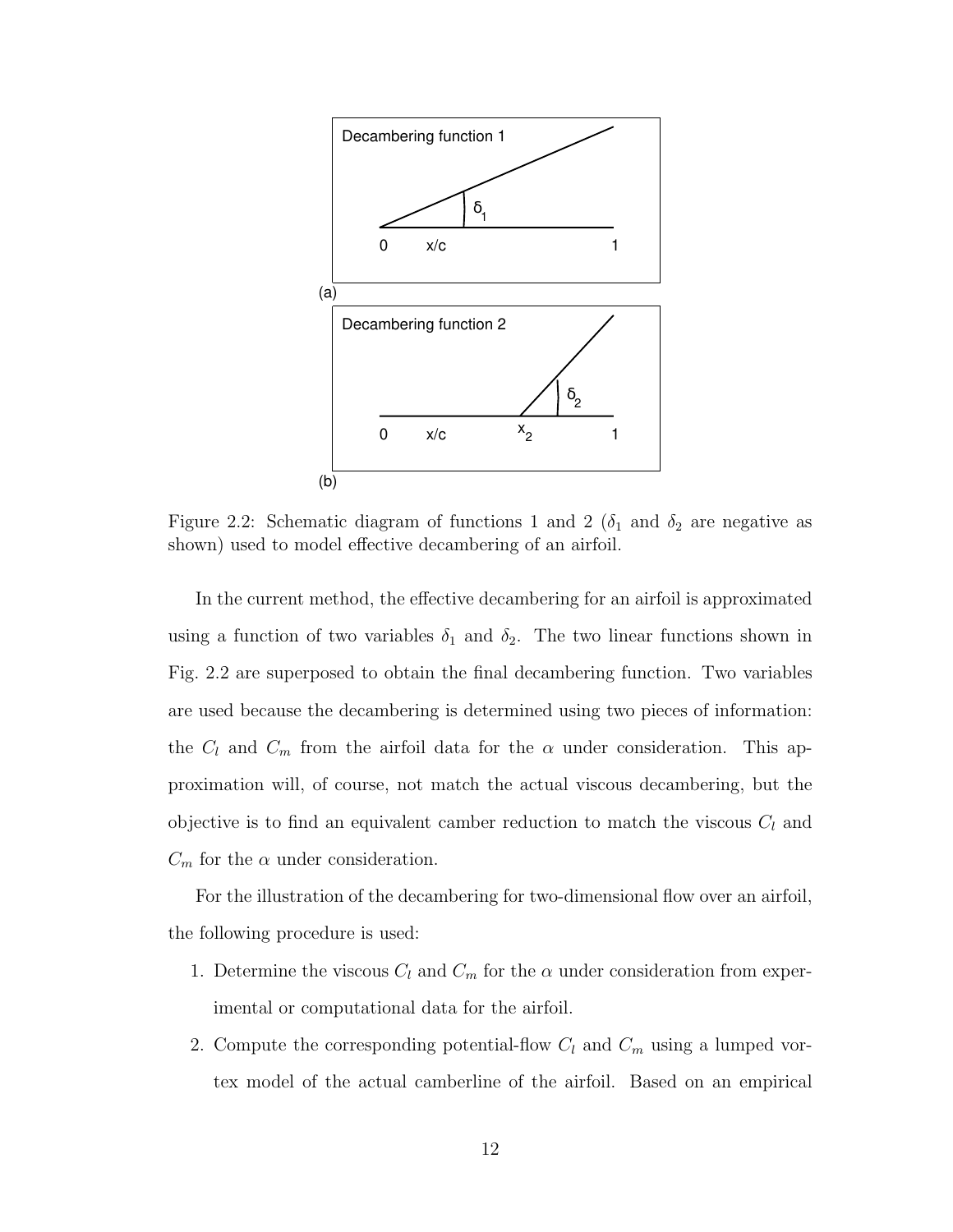

Figure 2.3:  $C_l$  and  $C_m$  of the NACA 0012 airfoil.

approach of Katz and Plotkin,<sup>14</sup> a thickness correction is applied to the  $C_l$ by considering the  $C_l$  times the factor  $(1+0.77t/c)$  where  $t/c$  is the maximum thickness-to-chord ratio of the airfoil.

3. Compute the difference between the viscous and the potential-flow results:

$$
\Delta C_l = (C_l)_{visc} - (C_l)_{potential}
$$
 and 
$$
\Delta C_m = (C_m)_{visc} - (C_m)_{potential}.
$$

These differences are shown schematically in Fig. 2.3 for an NACA 0012 airfoil analyzed using the XFOIL code.<sup>15</sup>

4. Use the differences  $\Delta C_l$  and  $\Delta C_m$  between the viscous and the potentialflow  $C_l$  and  $C_m$  respectively to calculate the values of  $\delta_1$  and  $\delta_2$ . Details of this calculation follow:

The effects of changing  $\delta_1$  and  $\delta_2$  on the  $C_l$  and  $C_m$  for a given  $\alpha$  can be computed reasonably well using thin airfoil theory and a three-term Fourier series approximation for a flat plate with a flap deflection.<sup>14</sup> The values of  $\delta_2$  and  $\delta_1$  in radians for a given  $\Delta C_l$  and  $\Delta C_m$  have been derived and are presented in Eqs. 2.1 and 2.2 respectively. In these equations,  $\theta_2$  is the angular location in radians of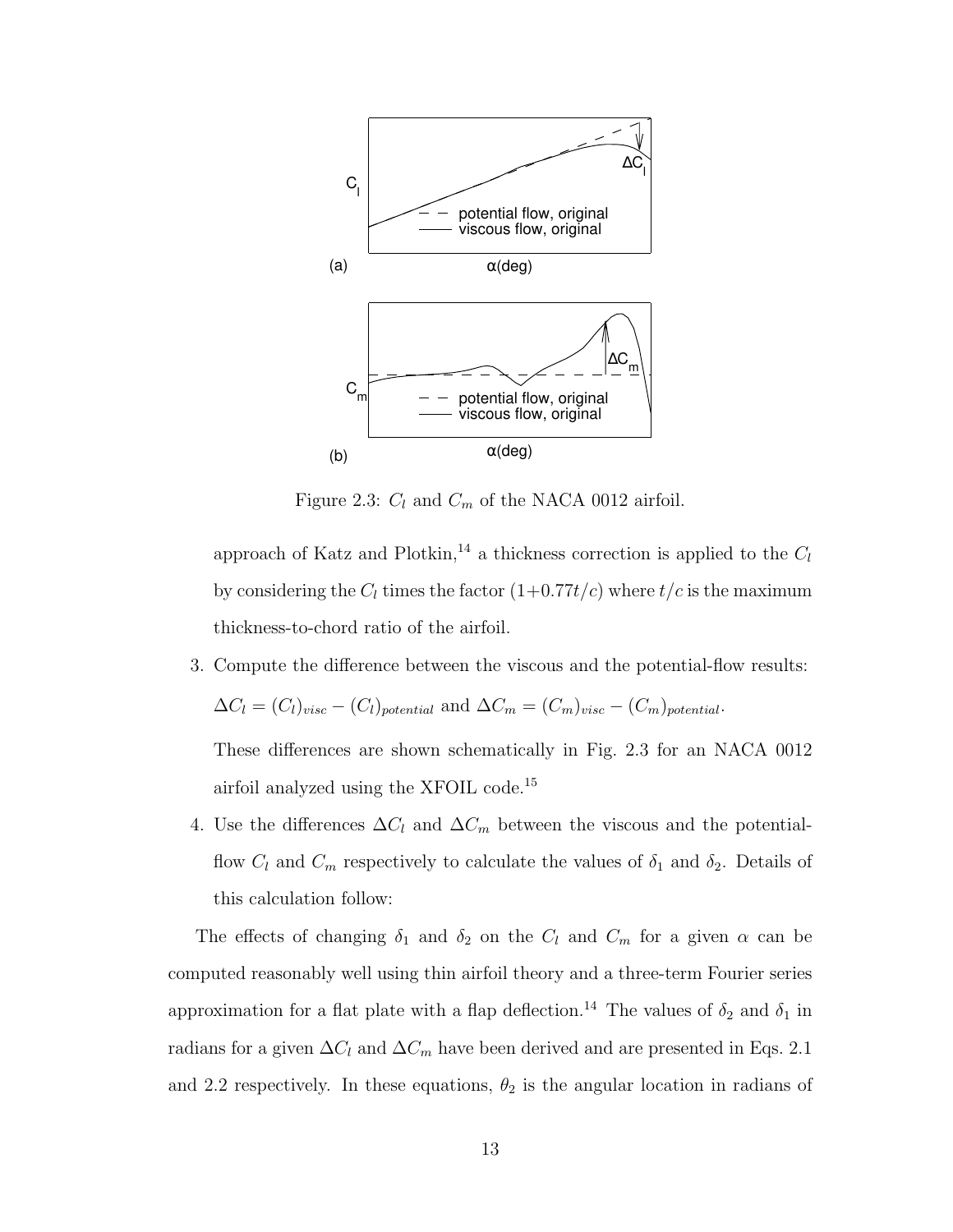

Figure 2.4:  $C_l$  and  $C_m$  using potential-flow with decambering.

the start point for the second decambering function shown in Fig. 2.2(b) and can be expressed in terms of its x-location, denoted by  $x_2$ , as shown in Eqn. 2.3. In the current work,  $x_2/c$  is arbitrarily assumed to be 0.8, although any value from 0.5 to 0.9 typically works well. The overall approach used for this illustration is shown as a flow chart in Fig. 2.9.

$$
\delta_2 = \frac{\Delta C_m}{\frac{1}{4}\sin 2\theta_2 - \frac{1}{2}\sin \theta_2} \tag{2.1}
$$

$$
\delta_1 = \frac{\Delta C_l - [2(\pi - \theta_2) + 2\sin\theta_2]\delta_2}{2\pi} \tag{2.2}
$$

$$
\theta_2 = \cos^{-1}(1 - 2x_2/c); x_2/c = 0.8 \tag{2.3}
$$

To verify the effectiveness of the decambering approach, the values of  $\delta_1$  and  $\delta_2$  were calculated for the viscous  $C_l\text{-}\alpha$  and  $C_m\text{-}\alpha$  data shown for the NACA 0012 airfoil in Fig. 2.3. These values were then applied as corrections to the flat-plate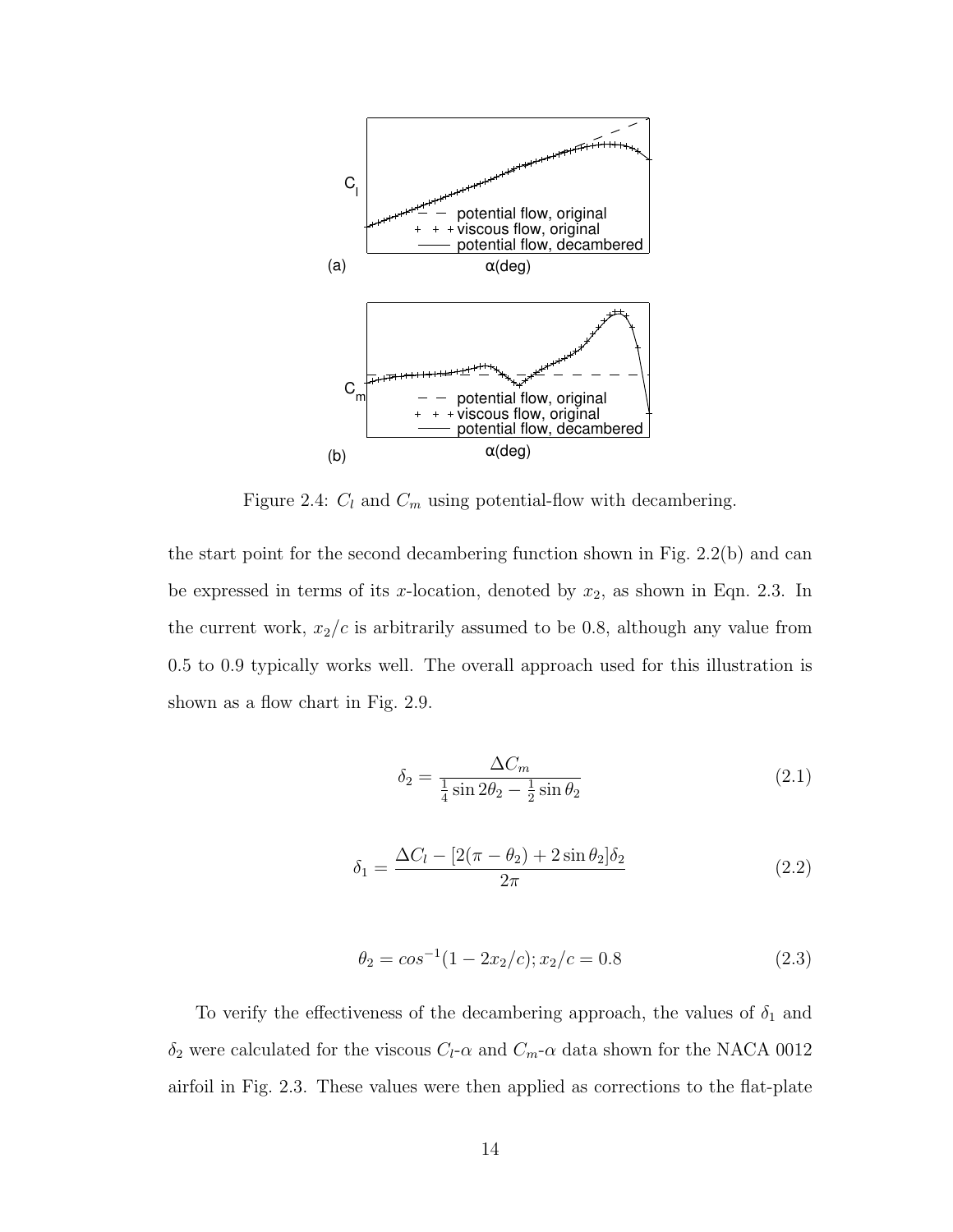

Figure 2.5: The  $\alpha$  s chosen to illustrate effectiveness of decambering.

camberline for potential-flow analysis of the NACA 0012 airfoil using a lumped vortex method.<sup>14</sup> Figure 2.4 shows for comparison the predicted potential-flow  $C_l$ - $\alpha$  and  $C_m$ - $\alpha$  curves for the decambered airfoil with the viscous result from XFOIL analysis. The agreement is seen to be very good, which confirmed that the two-variable decambering function can be used to model nonlinear lift as well as pitching moment curves for high angles of attack.

To compare the approximate decambering from the two-variable function with the actual decambering from the viscous solution, comparison plots have been made for  $\alpha$  of 10, 16 and 18 deg for the NACA 0012 example which are shown as A, B and C respectively in Fig. 2.5. The actual decambering was computed from the boundary-layer displacement thickness distributions predicted by XFOIL. Figures 2.6, 2.7, and 2.8 show (a) the airfoil geometry with the boundary-layer overlay and (b) the approximate and the actual decambering functions for the three angles of attack. The progressive increase in the decambering required to model the boundary-layer separation at higher angles of attack is observed from these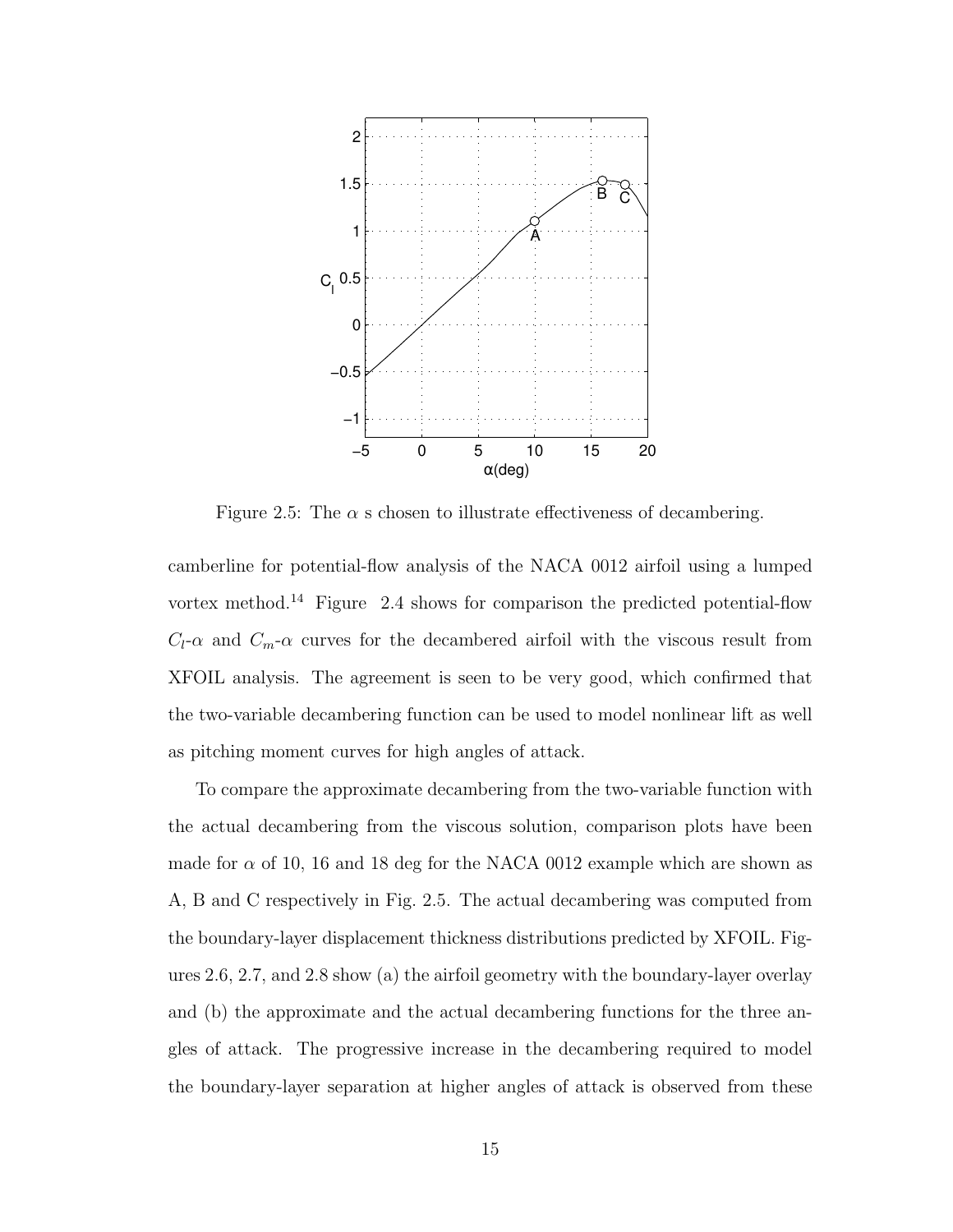figures. Also observed is that the two-variable function used provides a reasonable approximation of the actual decambering of the airfoil.



(a) NACA 0012 airfoil with boundary layer at  $\alpha$ of 10 deg.



(b) Decambering function and XFOIL result.

Figure 2.6: Effectiveness of the decambering for  $\alpha$  of 10 deg.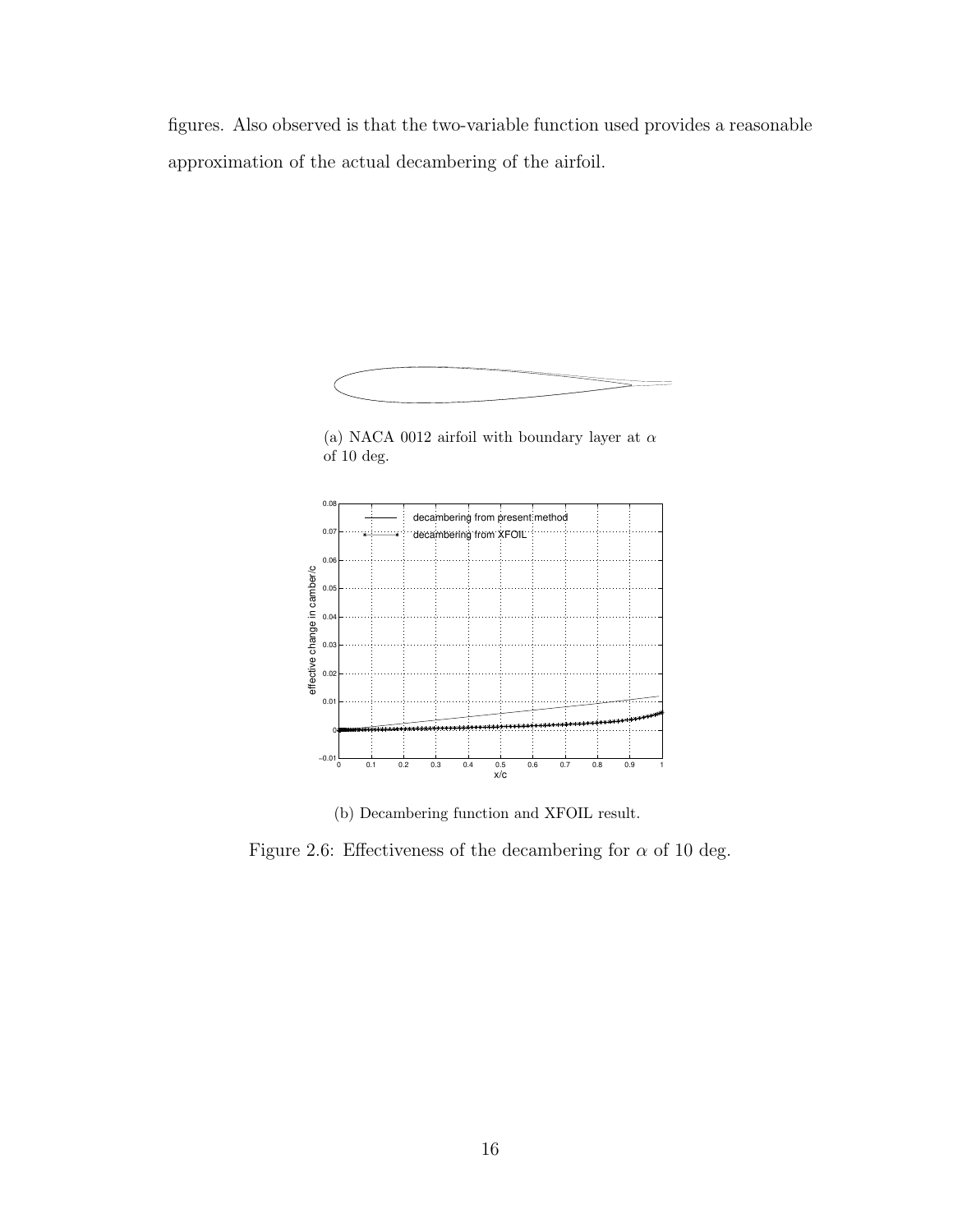

(a) NACA 0012 airfoil with boundary layer at  $\alpha$ of 16 deg.



(b) Decambering function compared and result.

Figure 2.7: Effectiveness of the decambering for  $\alpha$  of 16 deg.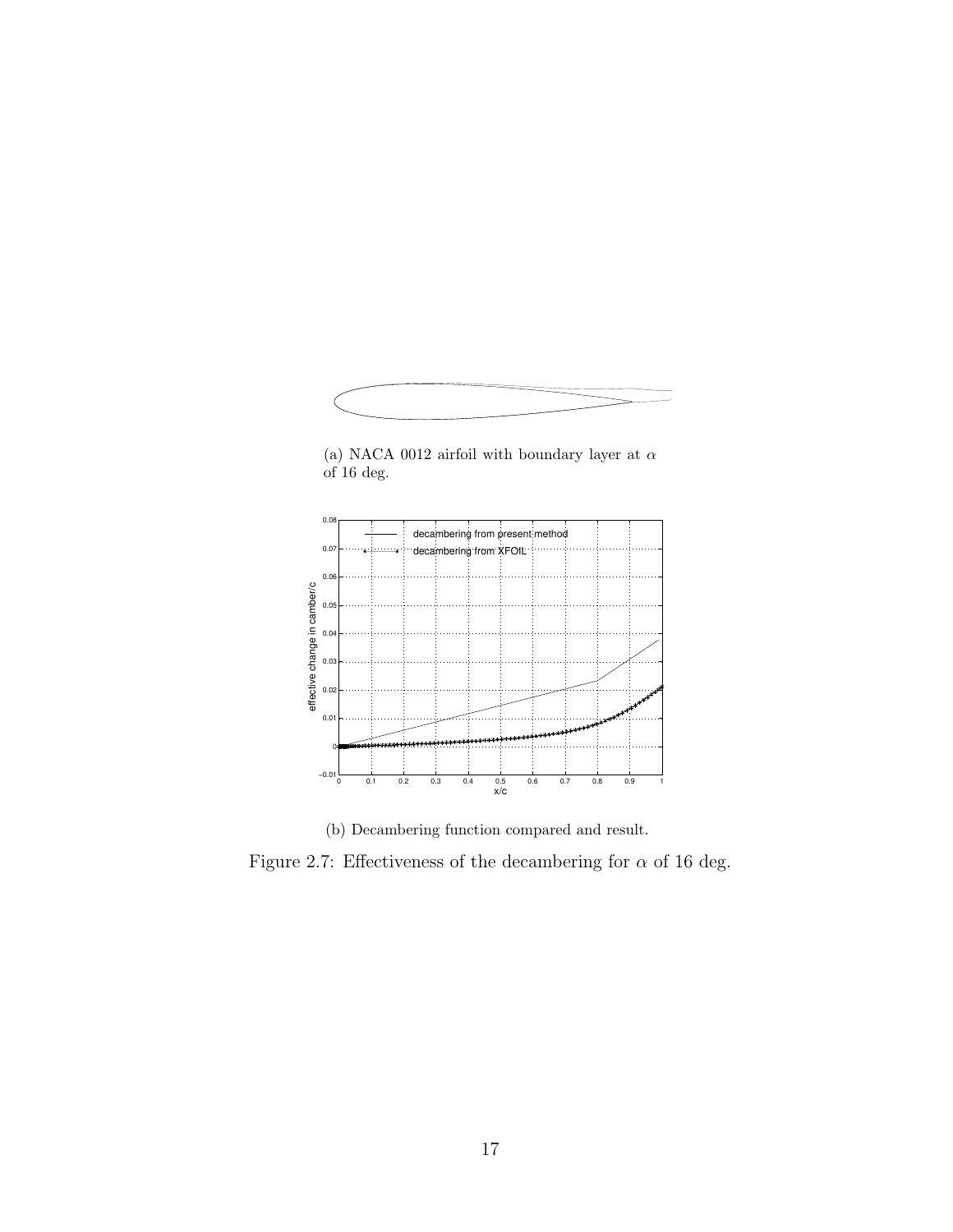

(a) NACA 0012 airfoil with boundary layer at  $\alpha$  $\overline{\text{of}}$  18 deg.



(b) Decambering function compared and XFOIL result.

Figure 2.8: Effectiveness of the decambering for  $\alpha$  of 18 deg.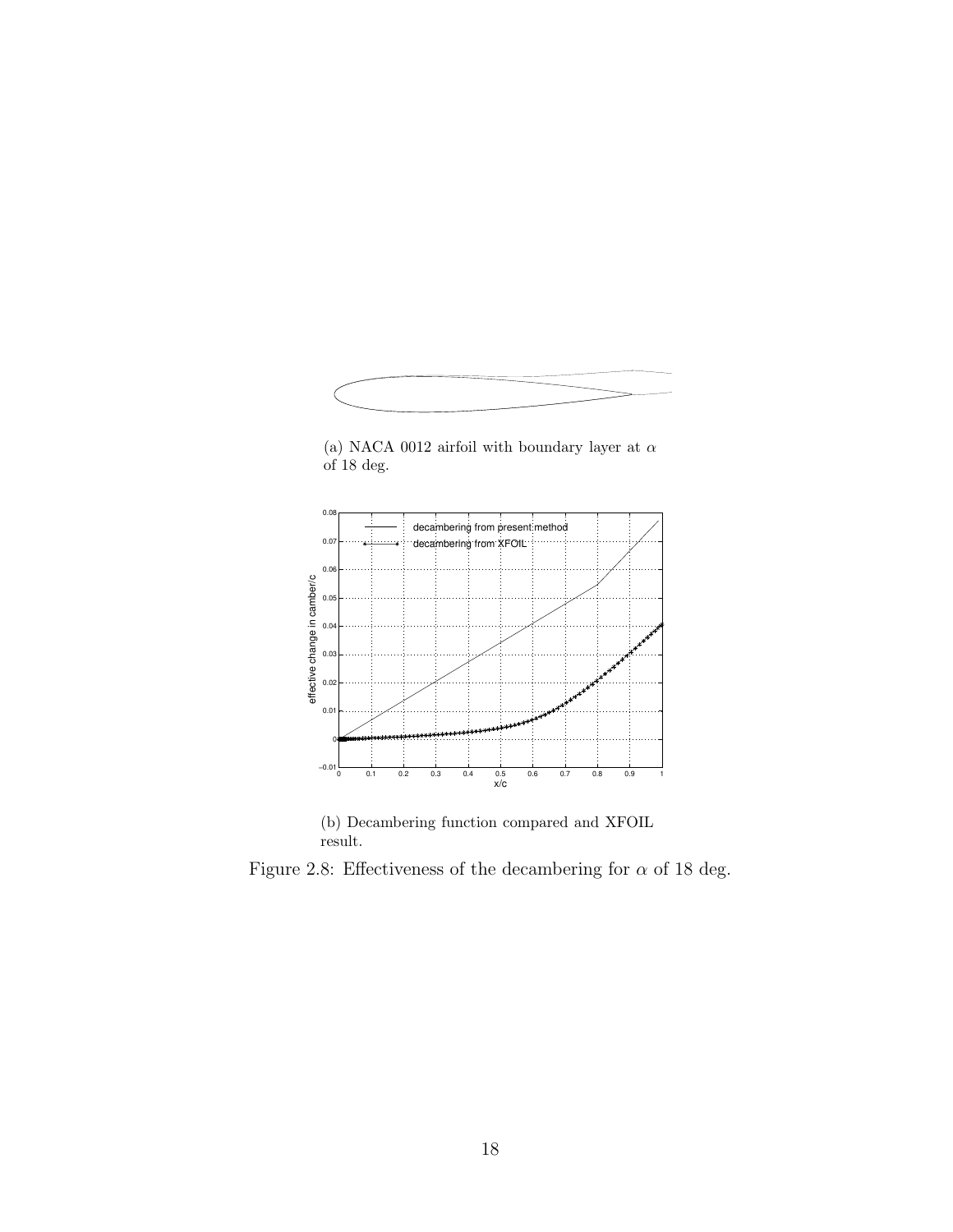

Figure 2.9: Flow chart of the iterative decambering approach in 2D flow.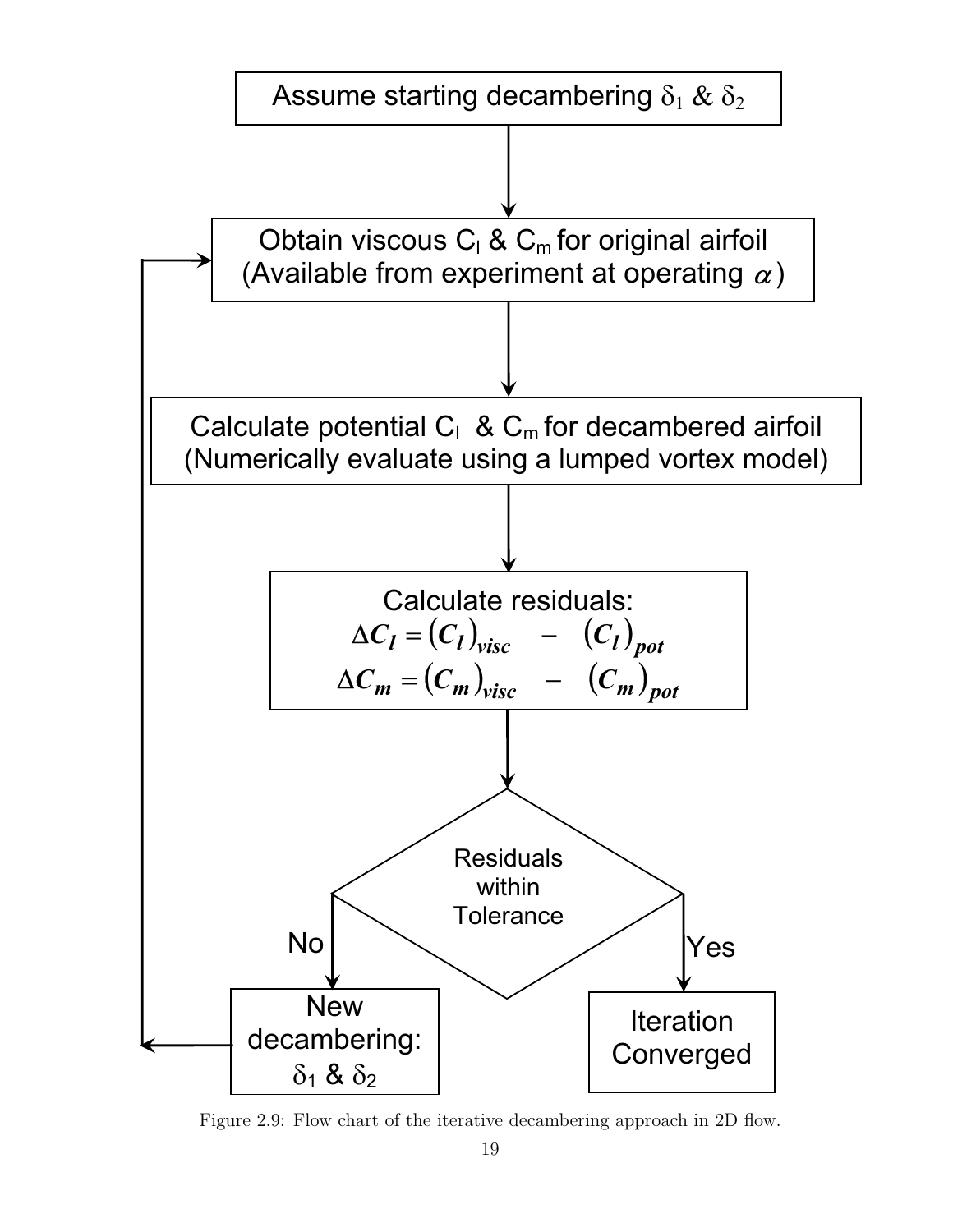# Chapter 3 Post-stall prediction of a finite wing

Using the overall methodology described in chapter 2, two schemes have been formulated for determining the post-stall solution of a finite wing. The primary difference between the two schemes is in the details of how the residuals,  $\Delta C_l$  and  $\Delta C_m$ , are computed at each section of the wing. The first scheme, introduced in Ref. 12, was found to work well for certain airfoil lift curves, but failed to converge for several other airfoil lift-curves. This lack of robustness provided the impetus for developing the second scheme. The following sections explain the decambering approach for a wing, the overall iteration procedure used to implement the decambering approach, and the two schemes in detail.

# 3.1 Decambering for a wing

The objective of the current research was to incorporate the two-variable decambering function described in Chapter 2 for the analysis of a wing. For this purpose, a vortex lattice method (VLM) is used and the values of  $\delta_1$  and  $\delta_2$  at each section of a wing(s) are evaluated in an iterative fashion.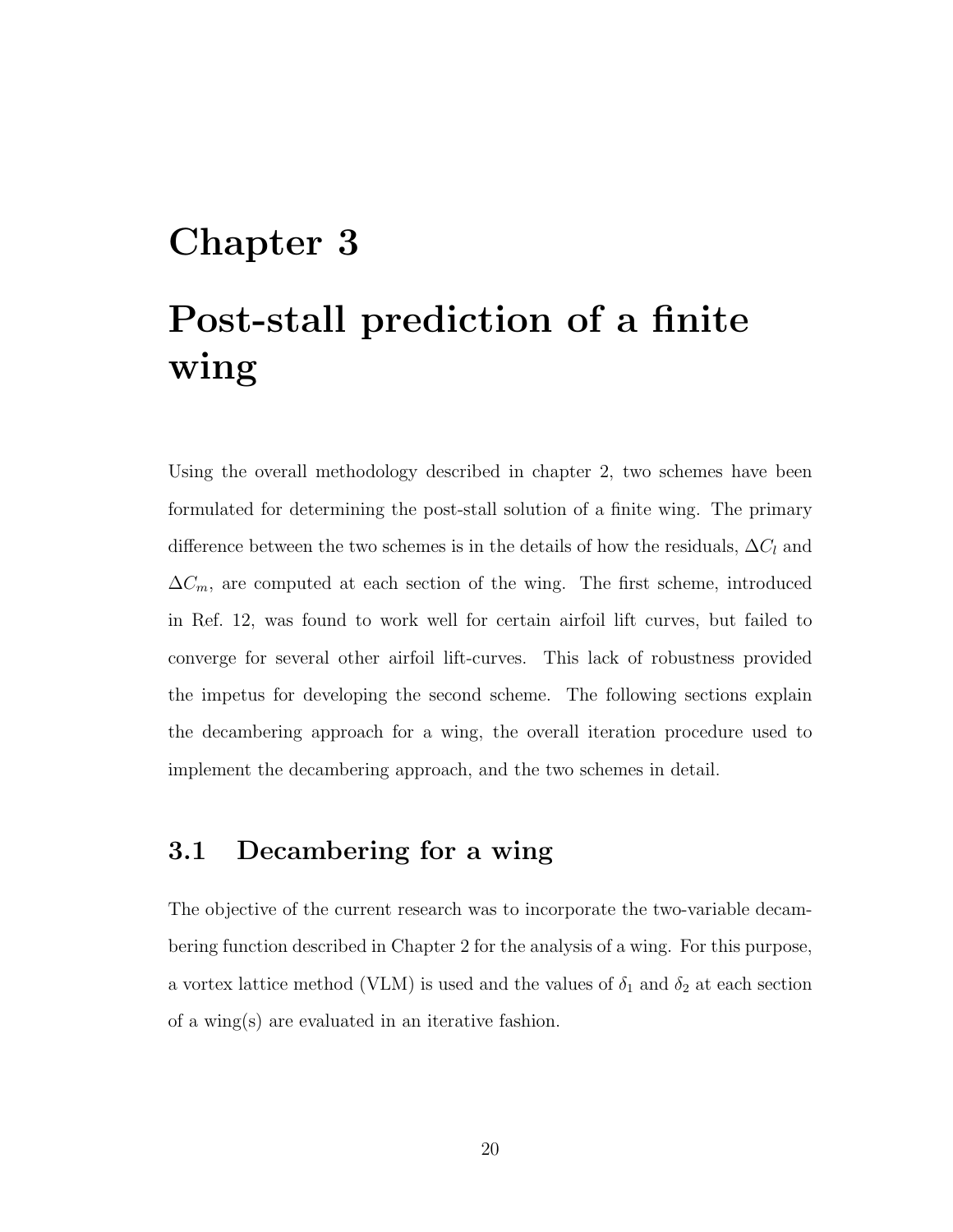#### 3.1.1 Vortex Lattice Method(VLM)

In a typical VLM, the lifting surface is divided into several spanwise and chordwise lattices. Associated with each of these lattices is a ring vortex as shown in Fig. 3.1. The primary advantage of using ring vortex elements is that they can be easily implemented in a computer program. Also, the zero-normal-flow boundary condition is satisfied on the actual lifting surface which may have camber and different planform shapes. In the current work unsteady analysis is not done. Therefore, the wake behind the wing is not discretized and in order to satisfy the Kutta condition at the trailing edge the wake is replaced by a series of horse-shoe vortices. The leading segment of the vortex ring is placed on the lattice's quarter chord line and the control point is at the center of the three-quarter chord line of the lattice. The zero-normal-flow boundary condition is satisfied at the control point of each lattice. A positive  $\Gamma$  is defined according to the right-hand rotation rule. Inthe current work, the VLM3D code was developed for analysis of multiple-lifting-surface configurations and the decambering approach was also implemented. A complete detailed description of the VLM3D code is provided in Appendix A.

#### 3.1.2 Predicting the decambering along wing span

As explained earlier, the lifting surface is divided into several spanwise and chordwise lattices. Each spanwise section  $j$  (composed of a row of chord-wise lattices) has two variables,  $\delta_{1j}$  and  $\delta_{2j}$ , for defining the local decambered geometry at that section. Unlike in the two-dimensional case, where the  $\delta_1$  and  $\delta_2$  are selected to match the differences between the potential-flow and the viscous-flow results, in the three-dimensional case, changing a  $\delta$  on one section is likely to have a significant effect on the neighboring sections and on the sections of the downstream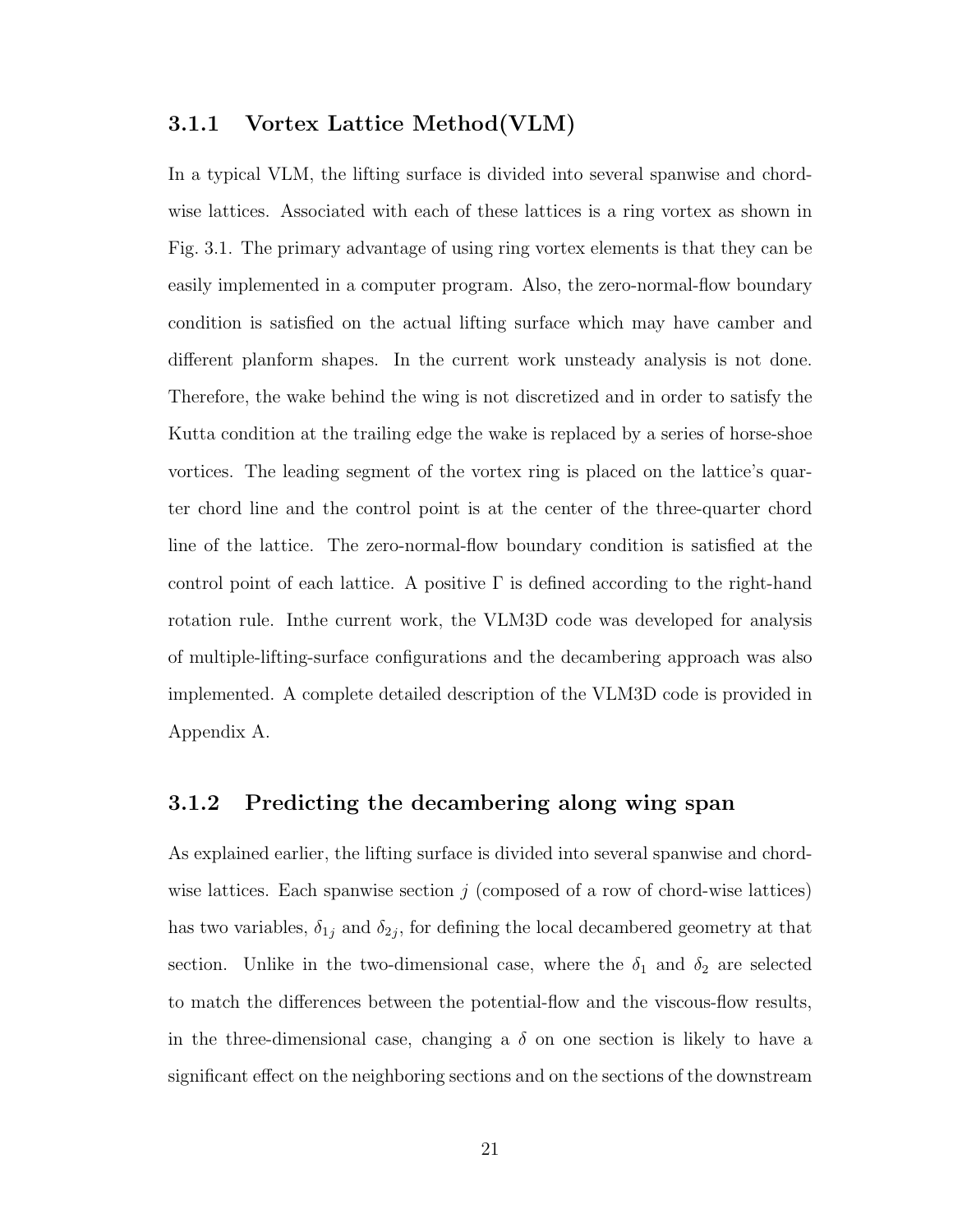

Figure 3.1: Vortex Lattice Method(only six lattices shown for clarity).

lifting surfaces. To account for these effects, a 2N-dimensional Newton iteration is used to predict the  $\delta_1$  and  $\delta_2$  at each of the N sections of all the wings so that the  $\Delta C_l$  and  $\Delta C_m$  at these sections approach zero as the iteration progresses. A  $2N \times 2N$  matrix equation as shown in Eqn. 3.1 has to be solved for each step of the Newton iteration.<sup>16</sup> In this equation, **F** is a 2N-dimensional vector containing the residuals of the functions  $f_i$  to be zeroed,  $\delta \mathbf{x}$  is the 2N-dimensional vector containing the corrections required to the 2N variables  $x_i$  to bring the vector **F** closer to zero, and **J** is the  $2N \times 2N$  Jacobian of the system containing the gradient information.

$$
\mathbf{J} \cdot \delta \mathbf{x} = -\mathbf{F} \tag{3.1}
$$

The Jacobian is partitioned into four sub-matrices as shown in Eqn. 3.2. Equations 3.3–3.6 show the elements of the four sub-matrices.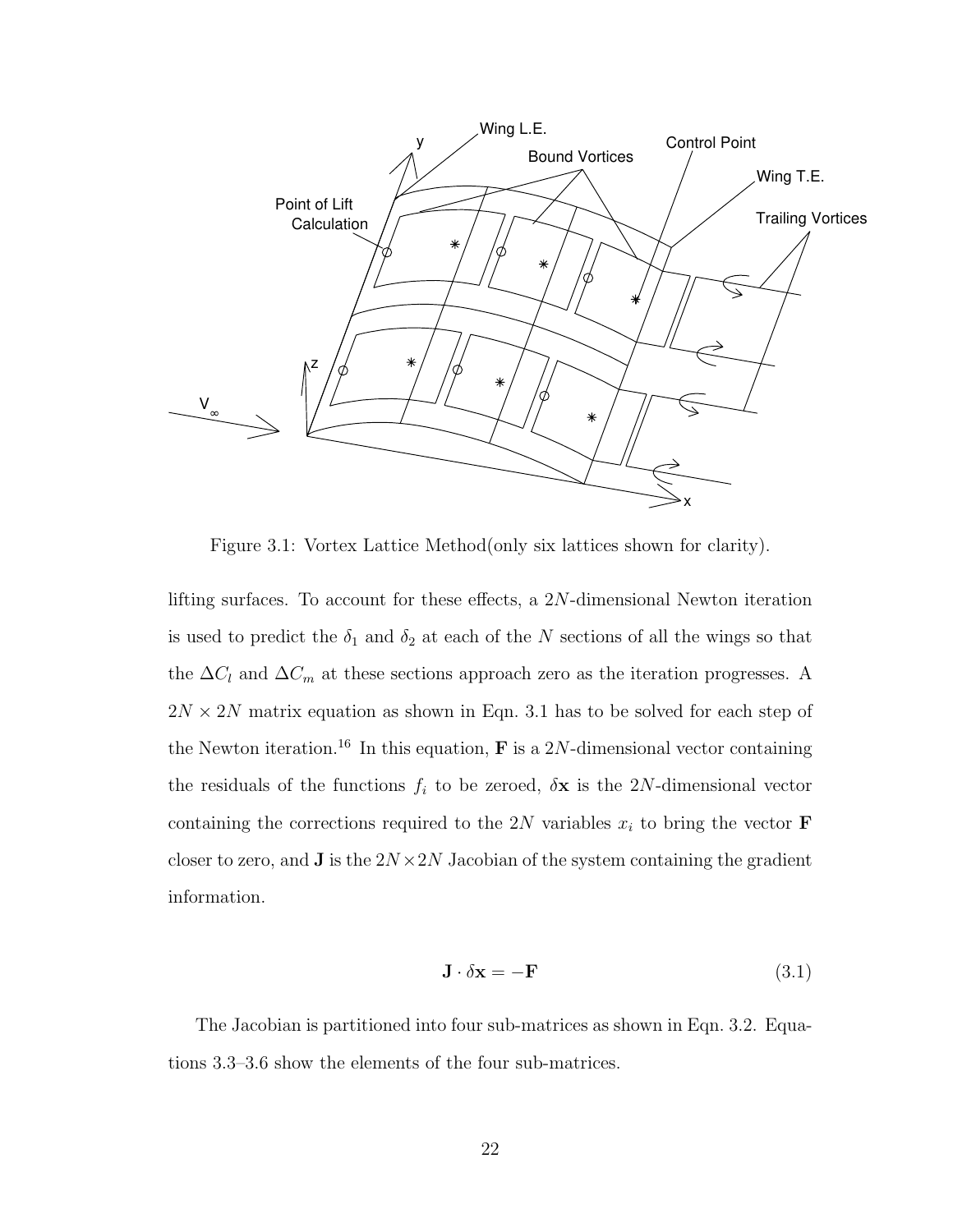$$
J = \begin{pmatrix} J_{l1} & J_{l2} \\ J_{m1} & J_{m2} \end{pmatrix}
$$
 (3.2)

$$
(J_{l1})_{i,j} = \frac{\partial \Delta C_{li}}{\partial \delta_{1,j}} = \frac{(C_{lp})_i - (C_{ls})_i}{[(\delta_{1s})_j + p] - (\delta_{1s})_j}
$$
(3.3)

$$
(J_{m1})_{i,j} = \frac{\partial \Delta C_{mi}}{\partial \delta_{1,j}} = \frac{(C_{mp})_i - (C_{ms})_i}{[(\delta_{1s})_j + p] - (\delta_{1s})_j}
$$
(3.4)

$$
(J_{l2})_{i,j} = \frac{\partial \Delta C_{li}}{\partial \delta_{2,j}} = \frac{(C_{lp})_i - (C_{ls})_i}{[(\delta_{2s})_j + p] - (\delta_{2s})_j}
$$
(3.5)

$$
(J_{m2})_{i,j} = \frac{\partial \Delta C_{mi}}{\partial \delta_{2,j}} = \frac{(C_{mp})_i - (C_{ms})_i}{[(\delta_{2s})_j + p] - (\delta_{2s})_j}
$$
(3.6)

For each step of the iteration, **F** and **J** are determined, and  $\delta$ **x** is computed using Eqn. 3.1. The corrections are then applied to the values of  $\delta_1$  and  $\delta_2$  for all the sections in an effort to bring the residuals closer to zero.

## 3.2 The iteration procedure

The iteration scheme can be summarized using the flow chart in Fig. 3.2, the illustration in Fig. 3.3 and the following procedure:

- 1. Assume starting values of the decambering defined by  $\delta_1$  and  $\delta_2$  for each section of the wing; for example, section  $j$  has starting values denoted by  $(\delta_{1s})_j$  and  $(\delta_{2s})_j$ ;
- 2. Compute the wing aerodynamic characteristics using VLM3D. For this computation, the unit normal vector of each lattice is rotated to account for the decambered shape of each section of the wing; the VLM3D analysis provides the  $C_l$  and  $C_m$  of each section as output. These are the starting values for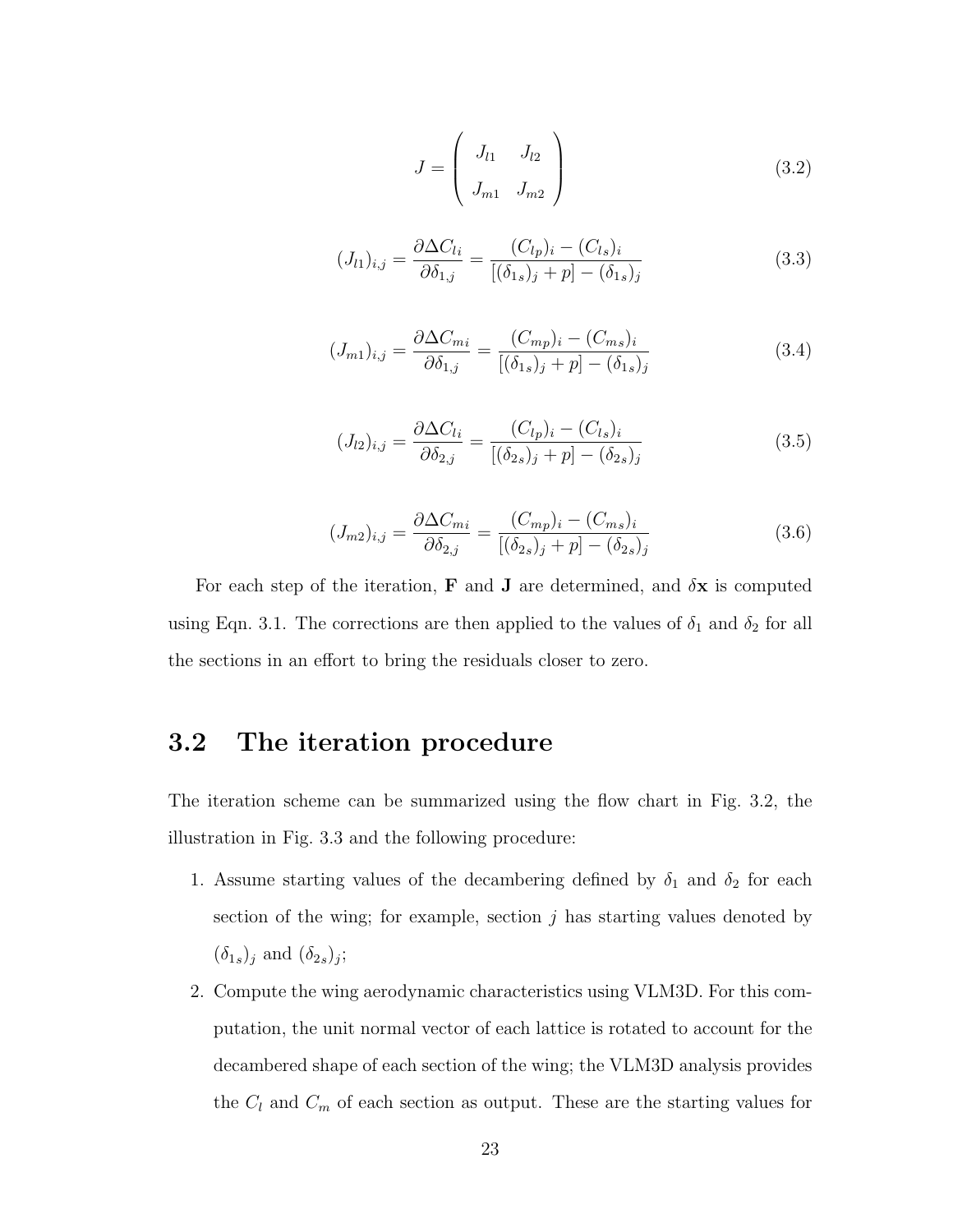the current step of the iteration and are denoted by  $(C_{ls})_j$  and  $(C_{ms})_j$  for section  $j$ .

3. Compute the starting values of the local effective angles of attack of each section corresponding to the section  $C_l$  of that section; for example, the local effective angle of attack of section j is obtained by setting  $(C_l)_{sec}$  =  $(C_{ls})_j$  in Eqn. 3.7. Let this effective angle of attack be denoted by  $(\alpha_s)_j$ . Eqn. 3.7 assumes a section lift-curve slope of  $2\pi$  per radian and accounts for the zero-lift angle of attack of the decambered section, which depends on the values of  $\delta_1$  and  $\delta_2$  and the  $\alpha_{0l}$  of the original airfoil camberline.

$$
\alpha_{eff} = \frac{(C_l)_{sec}}{2\pi} - \delta_1 - \delta_2 \left[1 - \frac{\theta_2}{\pi} + \frac{\sin \theta_2}{\pi}\right] + \alpha_{0l} \tag{3.7}
$$

- 4. **Residuals for Scheme 1:** Compute the target  $C_l$  of each section; for example, the target  $C_l$  of section j is given by  $(C_{l,t,1})_j$  (subscript 1 denotes scheme 1), which is the  $C_l$  on the airfoil lift curve corresponding to  $(\alpha_s)_j$ , as shown in Fig. 3.3. Similarly,  $(C_{m,t,1})_j$ , the target  $C_m$ , is the  $C_m$  on the airfoil  $C_m$ - $\alpha$  curve corresponding to  $(\alpha_s)_j$ . Hence, compute the residuals for scheme 1 as  $(\Delta C_{l,1})_j = (C_{l,s})_j - (C_{l,t,1})_j$  and  $(\Delta C_{m,1})_j = (C_{m,s})_j - (C_{m,t,1})_j$ .
- 5. Perturb  $\delta_1$  at section j by adding a small perturbation p.
- 6. Compute the wing aerodynamic characteristics with the perturbed decambering using VLM3D; for example, the resulting  $C_l$  and  $C_m$  for section j are denoted by  $(C_{lp})_j$  and  $(C_{mp})_j$ . Hence, compute the  $j<sup>th</sup>$  column of  $J_{l1}$  and  $J_{m1}$  using Eqns. 3.3 and 3.4.
- 7. Residuals for Scheme 2: Compute the local effective angle of attack of each section using the perturbed decambering; for example, the local effective angle of attack of section j is obtained by setting  $(C_{l, sec}) = (C_{lp})_j$  in Eqn. 3.7. This effective angle of attack is denoted by  $(\alpha_p)_j$ . The line joining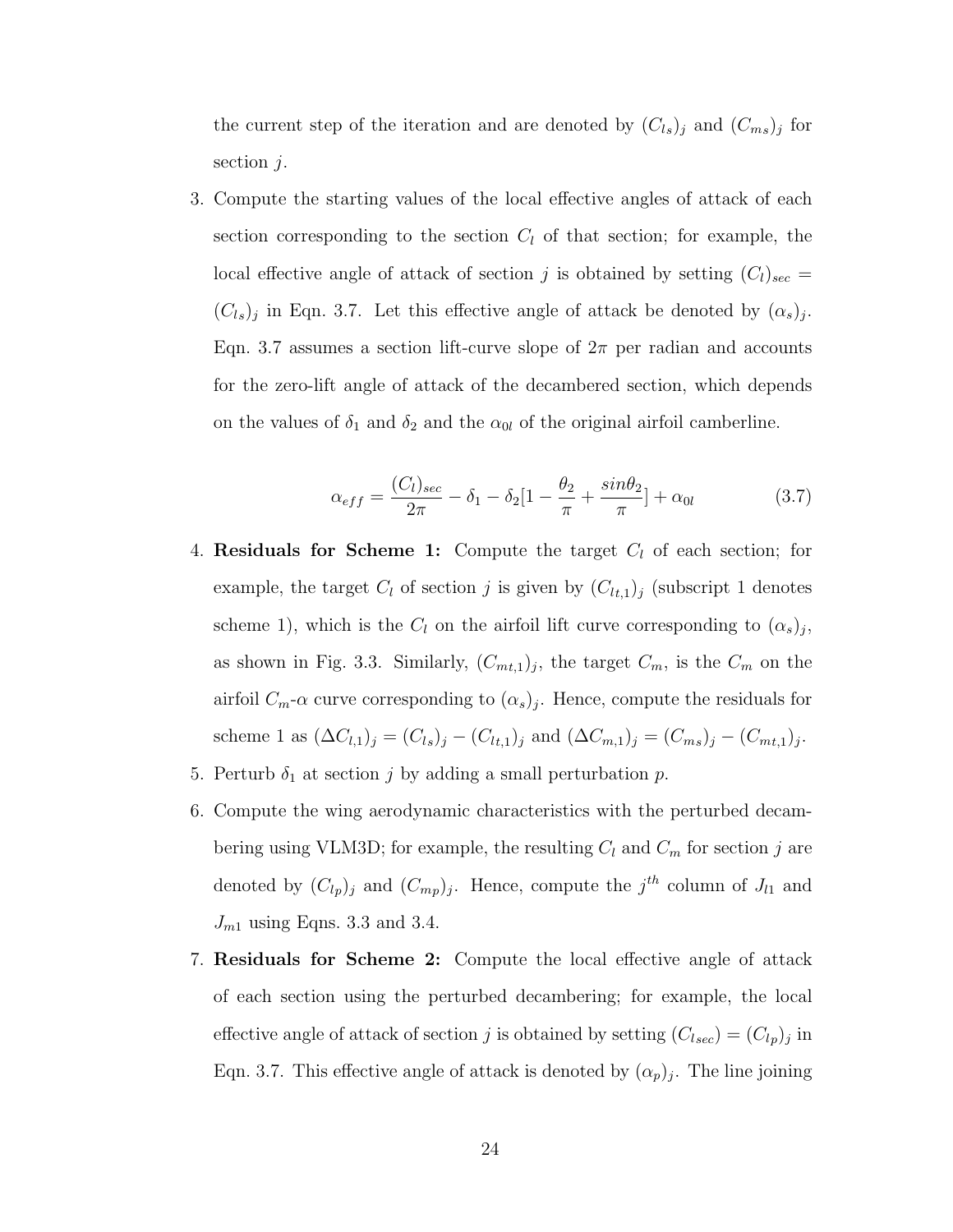the points  $[(\alpha_s)_j,(C_{ls})_j]$  and  $[(\alpha_p)_j,(C_{lp})_j]$  is called the "trajectory line," as it determines the linearized trajectory of how a point on the  $C_l$ - $\alpha$  curve defined by the local section  $\alpha_{eff}$  and local section  $C_l$  moves with changes in  $\delta_1$ . Therefore, in scheme 2, the target  $C_l$ ,  $(C_{lt,2})_j$ , of section j for example, is the point of intersection between the trajectory line for section  $j$  and the airfoil lift curve, as illustrated in Fig. 3.3. The corresponding  $\alpha$  is  $(\alpha_{t,2})_j$  and  $(C_{m_t,2})_j$  is the target  $C_m$  on the airfoil  $C_m$ - $\alpha$  curve corresponding to  $(\alpha_{t,2})_j$ . The residuals for scheme 2 are now computed as  $(\Delta C_{l,2})_j = (C_{ls})_j - (C_{lt,2})_j$ and  $(\Delta C_{m,2})_j = (C_{ms})_j - (C_{mt,1})_j$ .

- 8. Reset the value of  $\delta_1$  at section j to  $(\delta_{1s})_j$ .
- 9. Cycle through steps 5–6 for all values of the section index  $j$  to compute all the columns of  $J_{l1}$  and  $J_{m1}$ .
- 10. Repeat steps 5–9 now perturbing  $\delta_2$  instead of  $\delta_1$  to compute  $J_{l2}$  and  $J_{m2}$ . In this process, the computation of the residuals for scheme 2 in step 7 is ignored, as they have already been computed.
- 11. Using the Newton equation in Eqn. 3.1, compute the correction vector  $\delta \mathbf{x}$ . Update the values of  $\delta_{1s}$  and  $\delta_{2s}$  by adding the correction vector  $\delta \mathbf{x}$  multiplied by a user-specified damping factor  $D$  (also referred to under-relaxation factor). In the current work,  $D$  has been set to 0.1.

This iteration process is carried out until all the residuals have converged to a specified tolerance. In the current work a tolerance of 0.001 has been used in all the examples.

### 3.3 Multiple intersections in scheme 2

Figure 3.4 illustrates an important consequence of using an inclined trajectory line for determining the target  $C_l$  in scheme 2.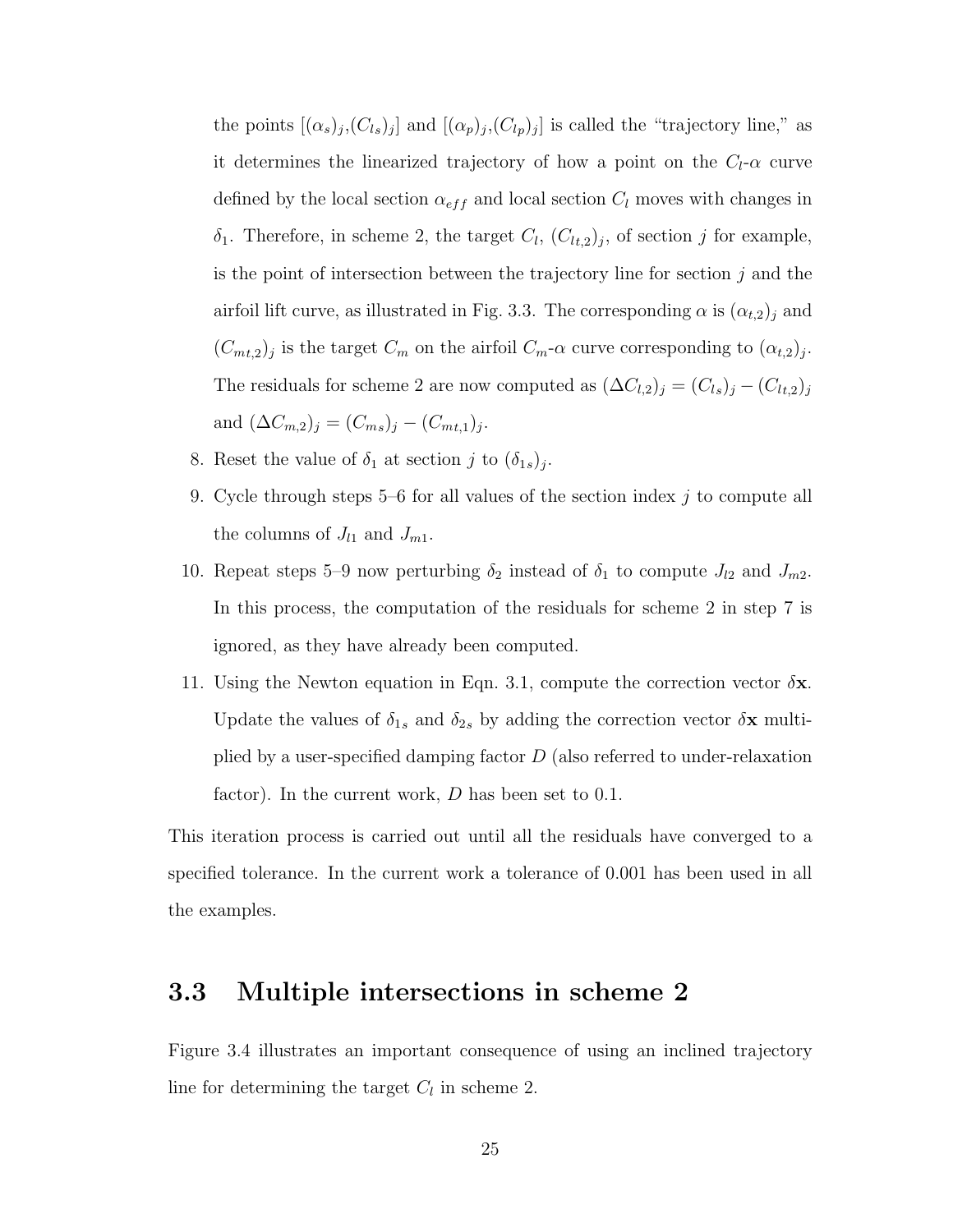Three possible ways in which the trajectory line may intersect the airfoil lift curve are illustrated in Fig. 3.4: (i) the trajectory line marked as L1 intersects the airfoil lift curve at a single pre-stall point, (ii) the trajectory line marked as L2 intersects the airfoil lift curve at multiple points and (iii) the trajectory line marked as L3 intersects the airfoil lift curve at a single point in the post-stall region. While there is no ambiguity in determining the values of the target  $C_l$  for lines L1 and L3, there are clearly three possible choices for the target  $C_l$  for line L2. This illustration clearly demonstrates that it is possible to obtain multiple solutions for post-stall conditions; a fact, that was apparently first suggested by von Kármán (see Ref. 4) and has since been discussed by several researchers.<sup>3–6,8,9,12</sup> However, the approach in scheme 2 is novel because this scheme is believed to be the first one in which the possibility of multiple solutions for high angles of attack is brought to light right during the iteration process. Earlier approaches including scheme 1 were able to identify the existence of multiple solutions only as a result of obtaining multiple converged solutions with different initial conditions in the iteration procedure.

The existence of multiple intersections also presents a dilemma in choosing an appropriate target  $C_l$  from the possible multiple solutions. The following procedure was developed for making the choice during the intersection process. At each step of the iteration, each of the sections on all of the wings is examined to identify those with single intersections, as identified by points A and B in Fig. 3.4. The target  $C_l$  values for these sections are identified without ambiguity. Using a logical switch called "lpoststall" in the code, each of these sections are also tagged as "stalled" or "unstalled" depending on whether the  $\alpha$  for the intersection point is greater than or less than the  $\alpha$  for  $C_{lmax}$ . The sections with multiple intersection points are then examined. Using the trajectory line L2 in Fig. 3.4 for example, the intersection point 1 is chosen if the logical switch lpoststall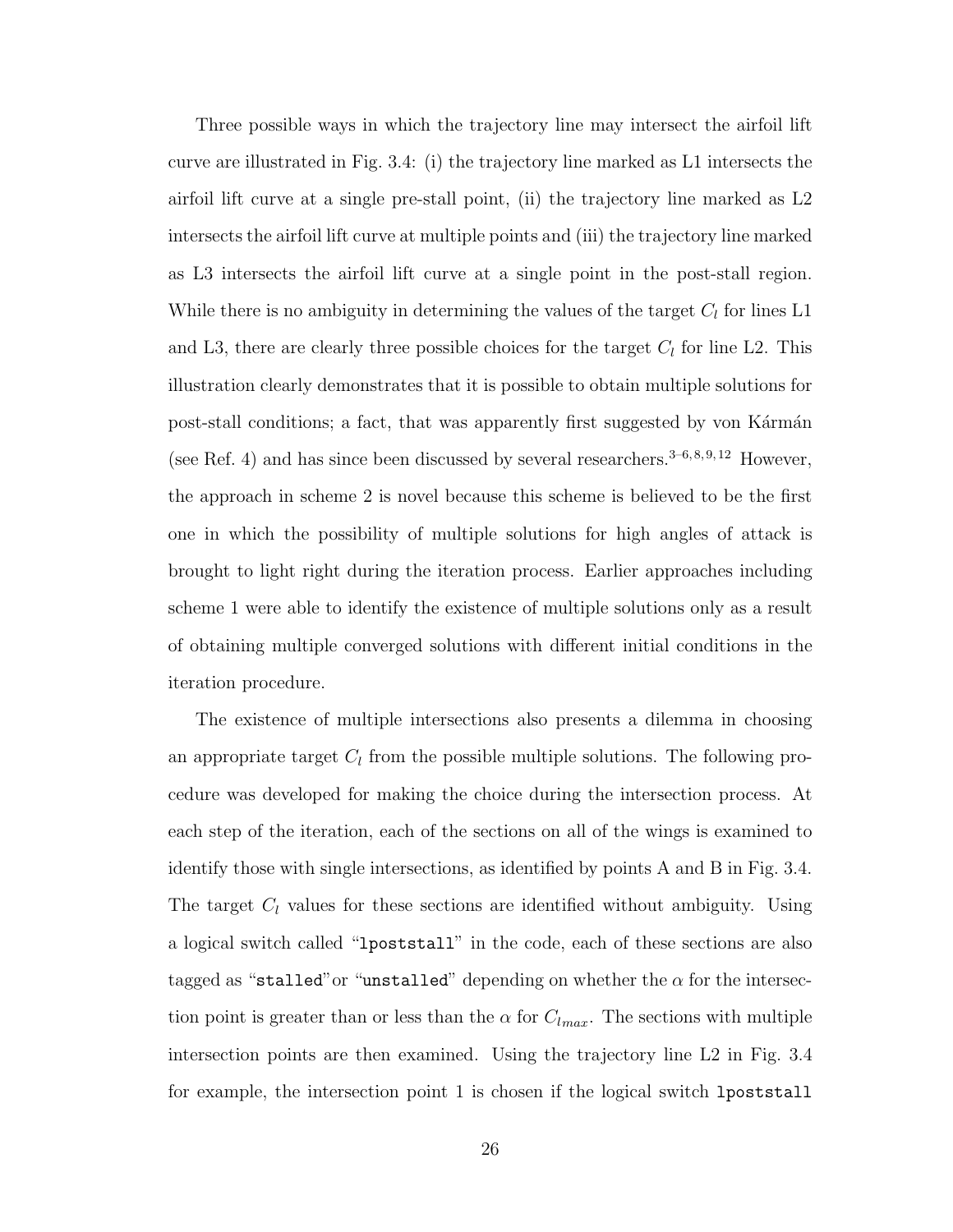for the section is unstalled and the intersection point 3 is chosen if the logical switch for the section is stalled. This procedure is illustrated using a flow chart in Fig. 3.5.

Next, another logic is applied in which all the sections of the wings are scanned to identify sets of contiguous sections, all of which have multiple intersections and all of which are also tagged as unstalled. If any of these sets of contiguous sections are bound on both sides by sections tagged as stalled, then all the sections in this set are also tagged stalled. This logic removed any occurrence of unstalled regions with multiple-intersections sandwiched between two stalled regions.

The values of the logical switch for all the sections are carried over from one iteration to the next as well as from one  $\alpha$  to the next when performing the analysis for a sequence of angles of attack. Thus, if a section gets tagged as "stalled" at any point in the iteration, then it remains tagged as "stalled" unless the section ends up with a trajectory line like L1 in Fig. 3.4.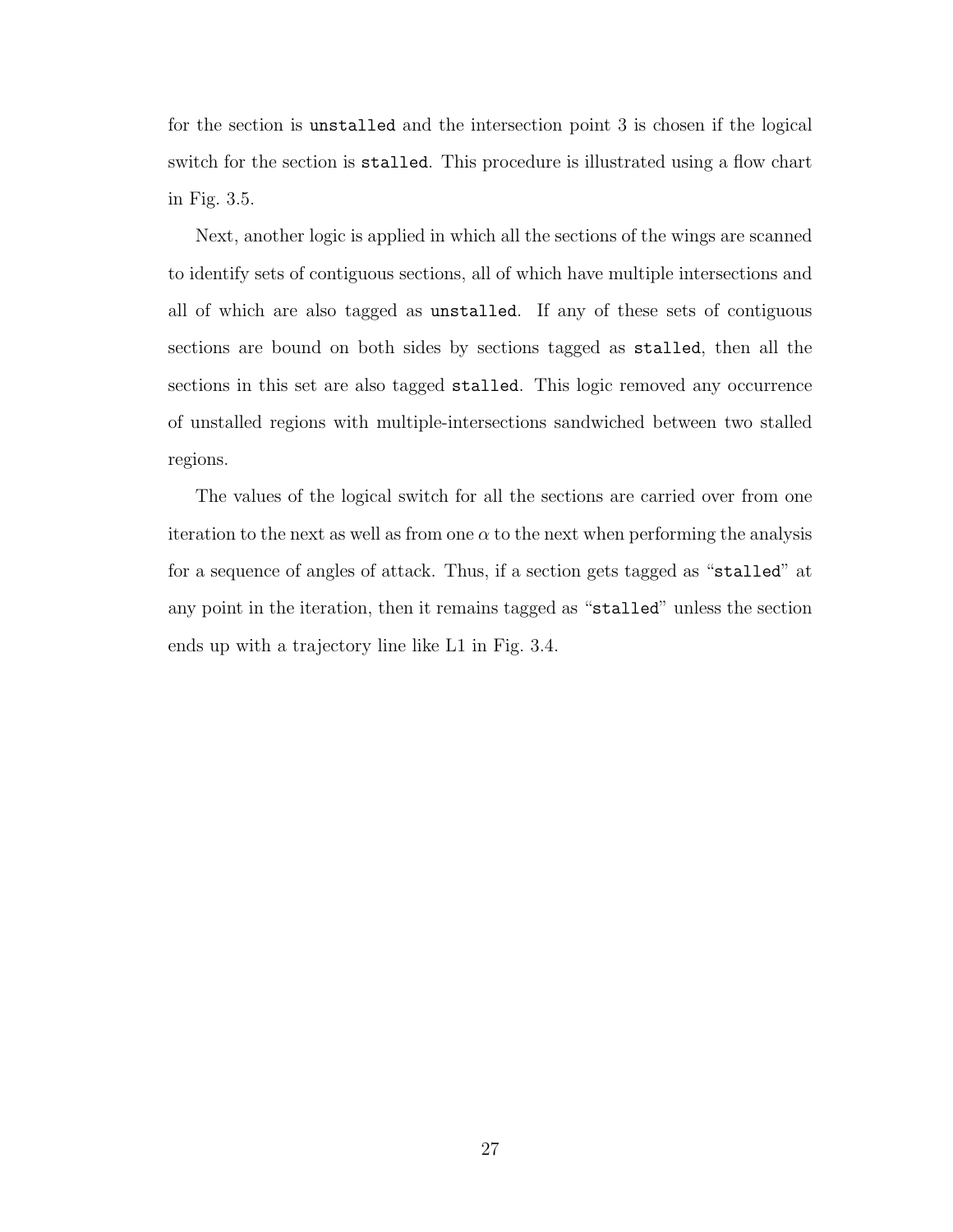

Figure 3.2: Flow chart of the iterative decambering approach for a wing(s).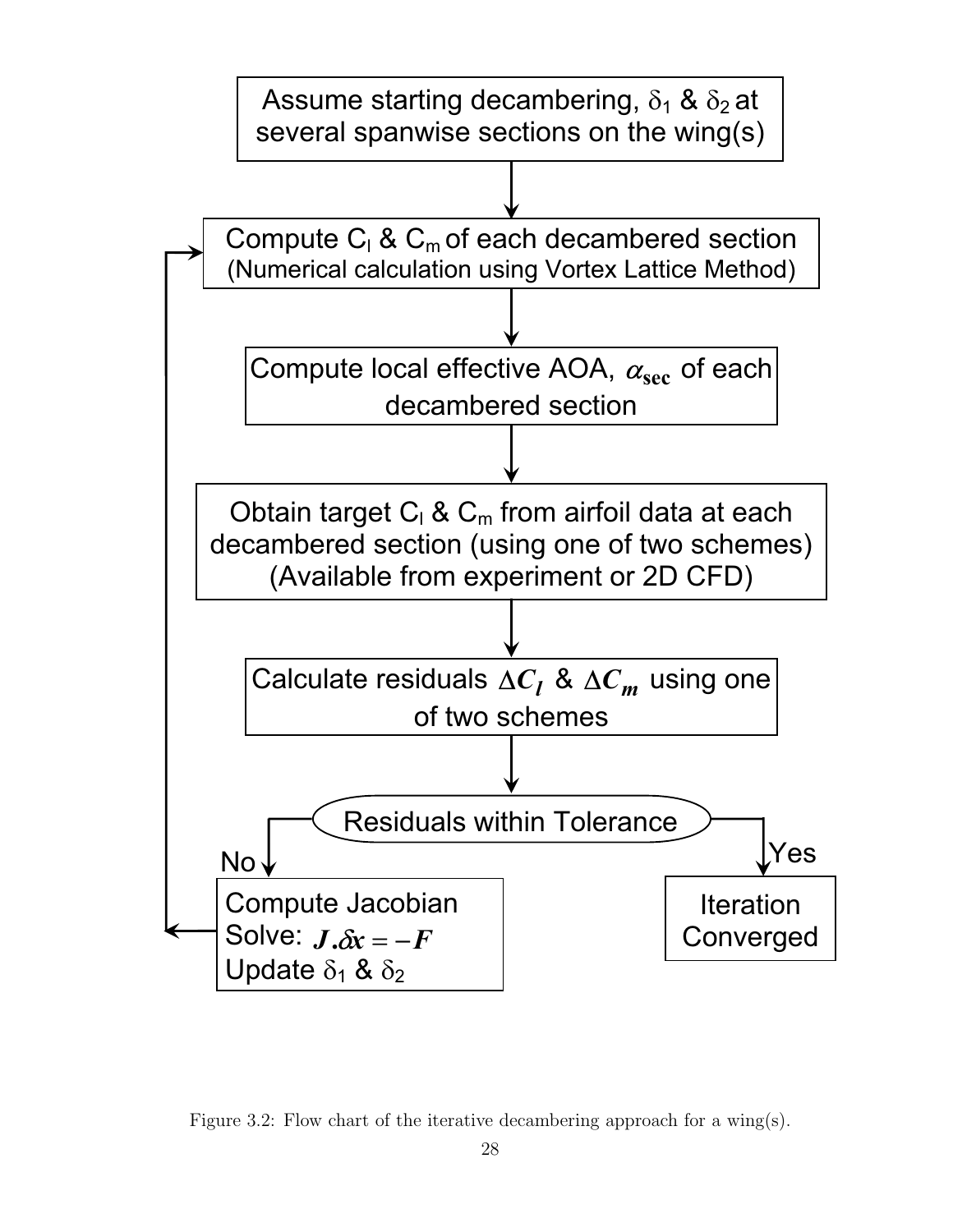

Figure 3.3: Illustration of the differences in the computation of the residuals using schemes 1 and 2.



Figure 3.4: Illustration of the different ways in which a trajectory line may intersect the airfoil  $C_l\text{-}\alpha$  curve.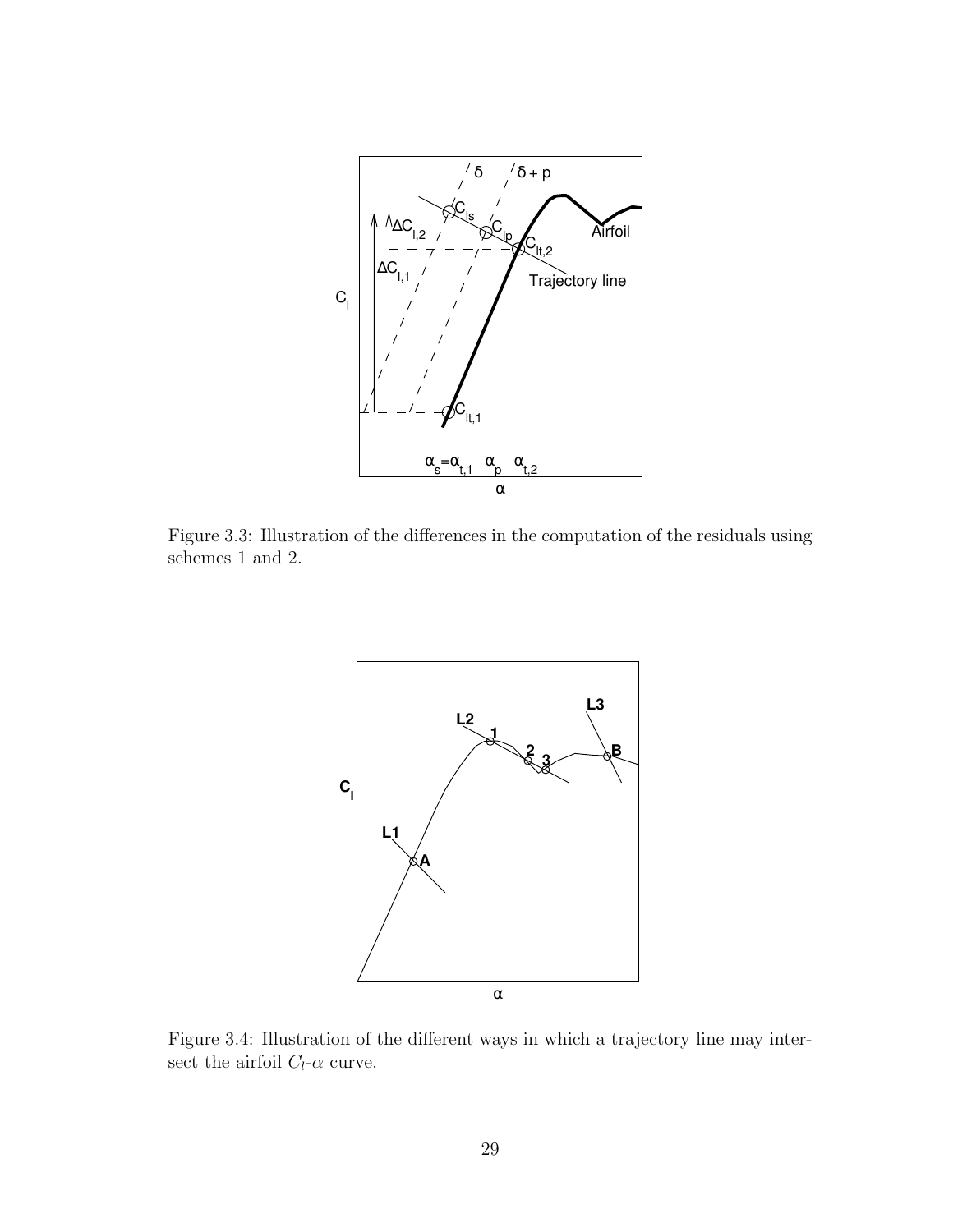

Figure 3.5: Flow chart for handling multiple intersections in Scheme 2 at a particular section on the wing(s).  $30$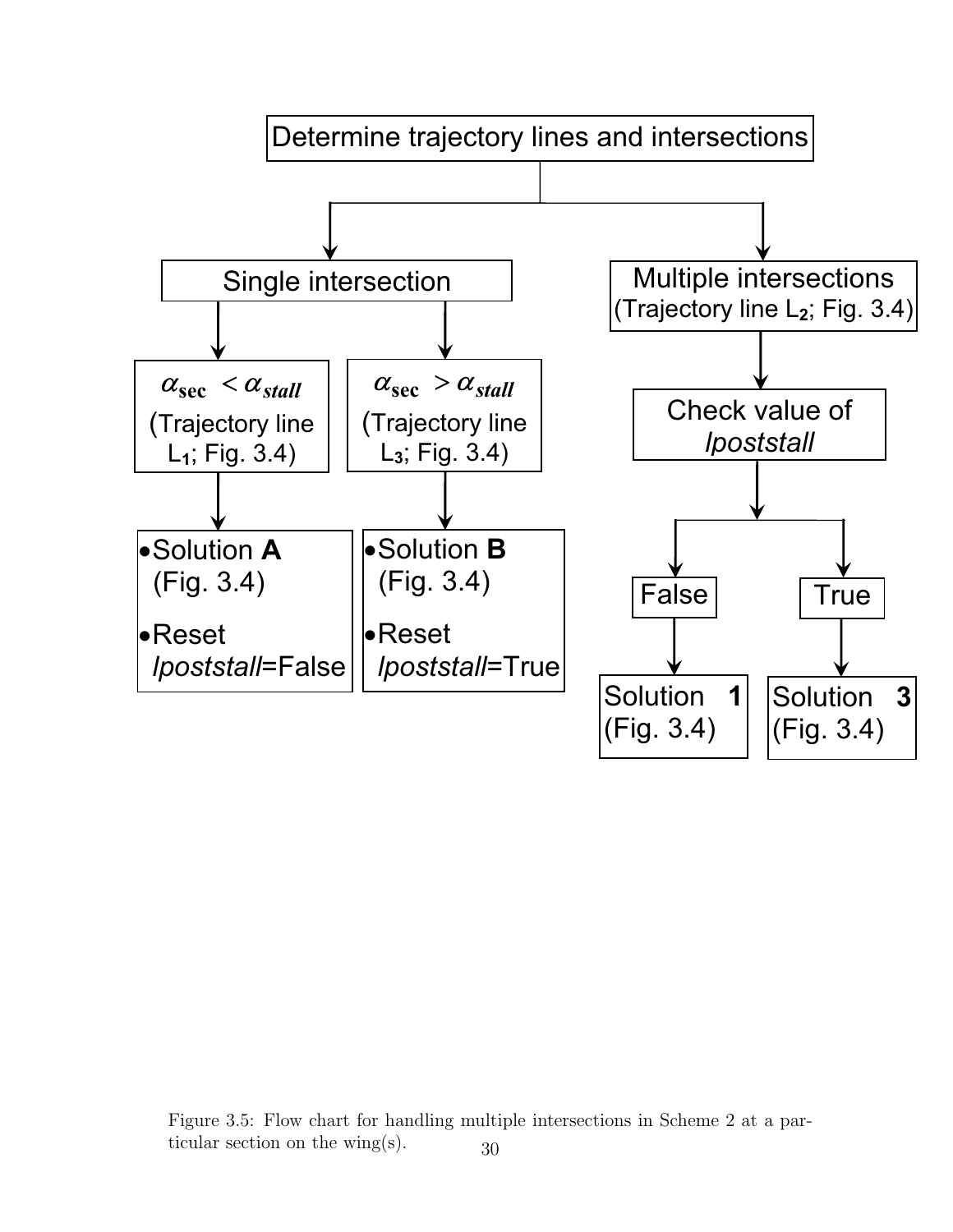# Chapter 4 Results

The iterative decambering approach discussed in Chapter 3 has been implemented for the analysis of multiple-lifting-surface configurations in VLM3D, a custom VLM code. In this chapter, post-stall results from VLM3D are presented for several airfoil lift curves, different planform shapes and several lifting-surface configurations. The computation of the residual has been implemented using two schemes and the effectiveness of the two schemes are compared. The examples in this chapter are presented in five sections as follows:

1. Section 4.1: In this section, the examples have been used to compare the predicted results from the current method with experimental results from Naik and Ostowari.<sup>17</sup> In their work,<sup>17</sup> experimental  $C_l$ - $\alpha$  data for the NACA 4415 airfoil at Reynolds numbers of 0.5 million and 0.75 million are presented along with experimental  $C_L$ - $\alpha$  data for finite constant-chord wings of several aspect ratios with the same airfoil and at the same Reynolds numbers. For the examples in this section, the two-dimensional experimental data has been used as input for the method and the predicted finite-wing lift curves have been compared with the experimental data. The examples have been used to compare the effectiveness of the two schemes and to illustrate how multiple converged solutions can result at post-stall angles of attack when different starting solutions are used for the iteration.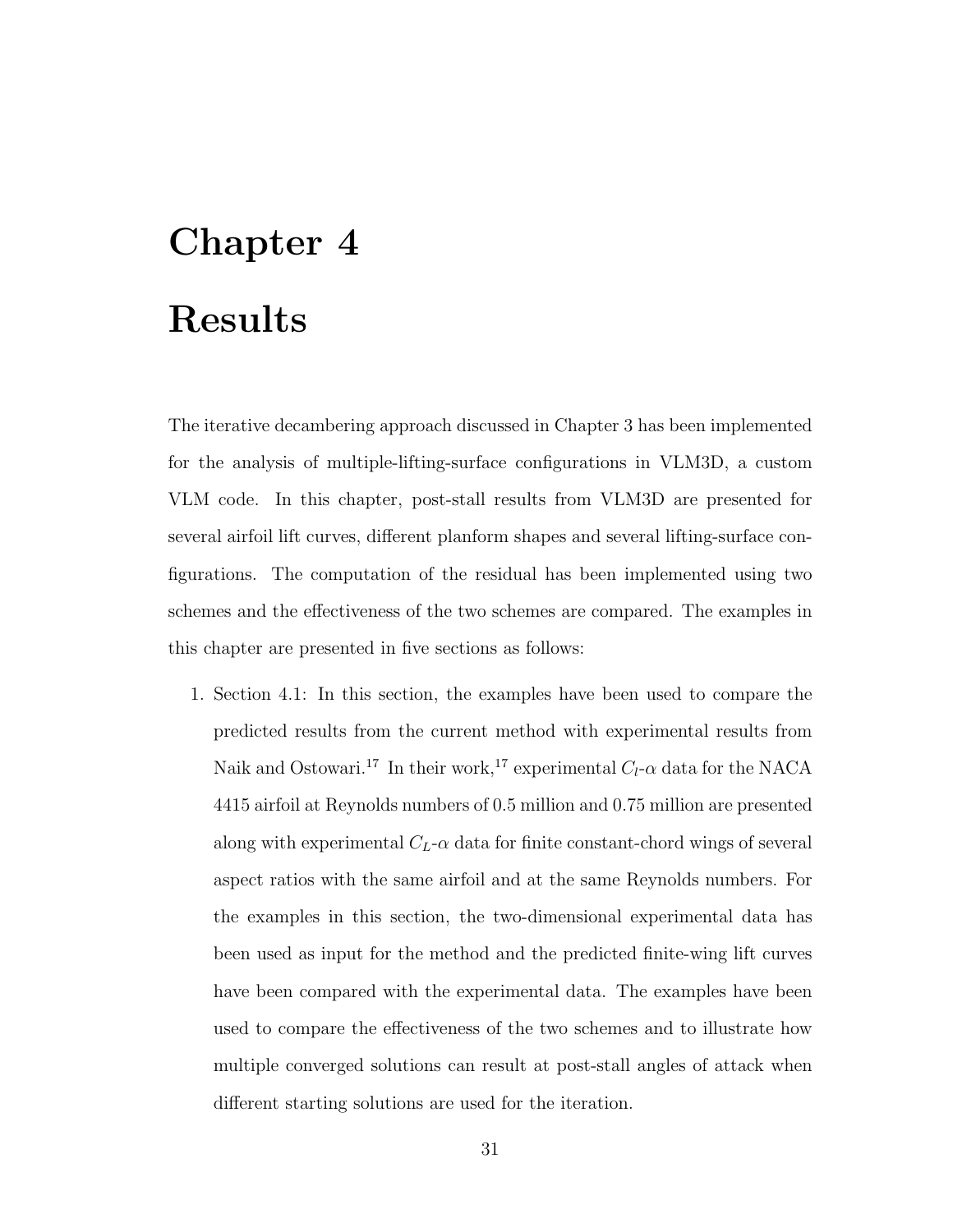- 2. Section 4.2: The objective of the second set of examples used in this section was to study the effect of planform shape on the stall characteristics of a wing. Tapered wings of different taper ratios are used to study where the wing first stalls and how the stall progresses along the span with increasing angle of attack.
- 3. Section 4.3: In this section, a wing-tail configuration is analyzed with the current method to demonstrate the capability of the current method to handle multiple-lifting-surface configurations. The effect of the wing stall on the aircraft pitching moment is shown to illustrate how the method can be used for providing information for the study of stability and control characteristics.
- 4. Section 4.4: A wing-canard configuration is used in this section to provide another example of an application to a multiple-lifting-surface configuration. This example illustrates how the canard stall behavior influences the wing lift distribution because of the downwash/upwash effects of the canard on the wing.
- 5. Section 4.5: In this section, an initial asymmetric distribution of  $\delta_1$  is used for the iteration process to see if any asymmetries occur in the final converged  $C_l$  distributions.

## 4.1 Experimental Validation

In this section, experimental two-dimensional data<sup>17</sup> for a NACA 4415 airfoil at two Reynolds numbers of 0.5 million and 0.75 million, shown in Fig. 4.1, is used as input to generate post-stall results for rectangular wings of aspect ratios 12, 9, and 6 using VLM3D. The results from the iterative decambering approach are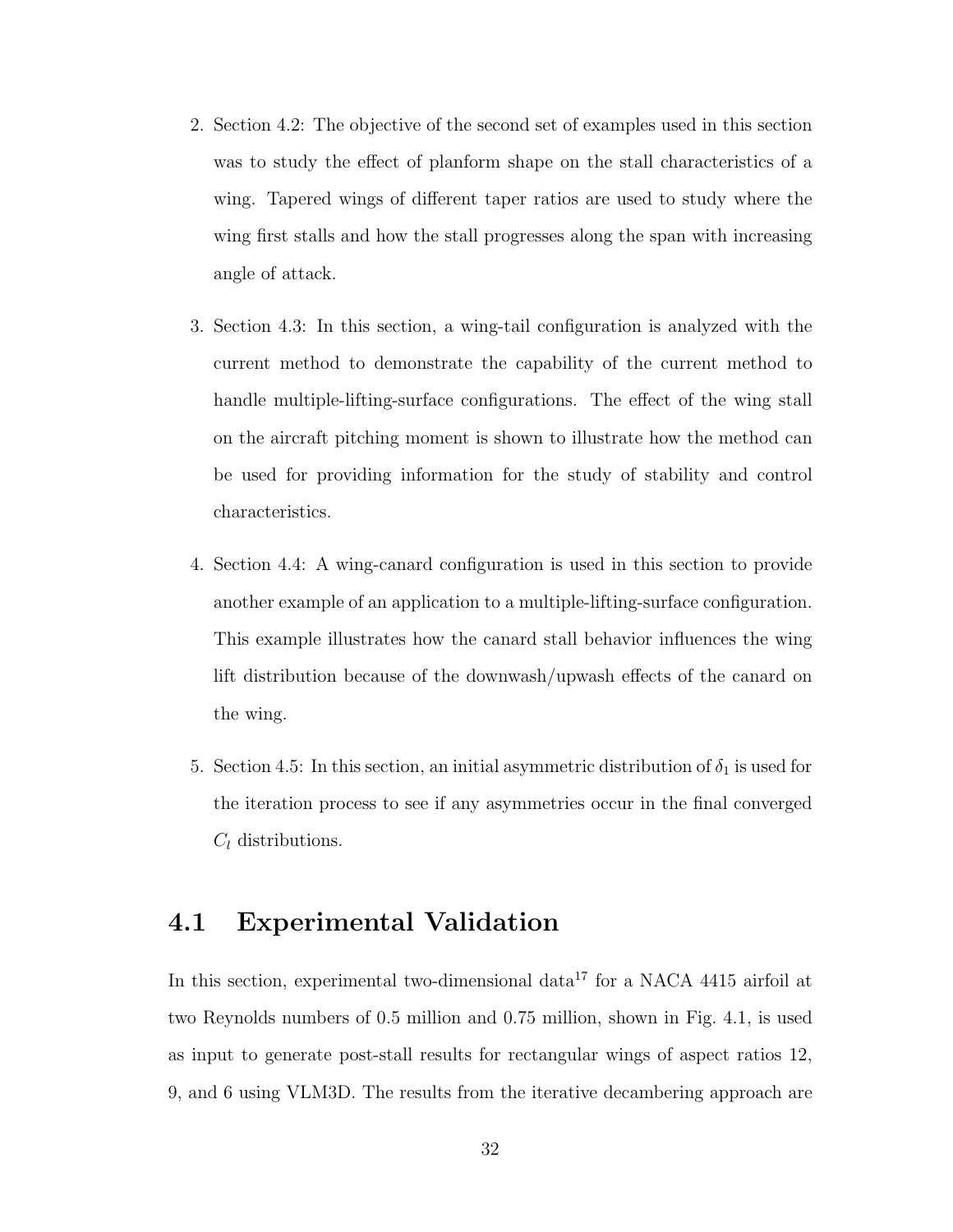

Figure 4.1: Airfoil lift curves for the NACA 4415 airfoil from Naik and Ostowari<sup>17</sup>. then compared with the experimental  $C_L$ - $\alpha$  curves for the corresponding wings from the experimental data of Naik and Ostowari.<sup>17</sup> The following sub-sections present the results for each case:

# 4.1.1 Rectangular Wing (AR=12) with the NACA 4415 Airfoil at Re of 0.5 Million

In this case, the airfoil  $C_l$ - $\alpha$  curve is from the experimental data<sup>17</sup> for the NACA 4415 airfoil at  $\text{Re} = 0.5 \times 10^6$  (Fig. 4.1). A rectangular wing of aspect ratio 12 as shown in Fig. 4.2(a) is considered. Figure 4.3 shows the wing  $C_L$ - $\alpha$  curves from VLM3D using schemes 1 and 2. In the same figure, the airfoil  $C_l$ - $\alpha$  curve and the wing  $C_L$ - $\alpha$  curve from experiment<sup>17</sup> are also shown for comparison. In both schemes, the starting values of  $\delta_1$  and  $\delta_2$  for each  $\alpha$  were taken from the converged values for the previous  $\alpha$ . For the first  $\alpha$  of the sequence,  $\delta_1$  was set to  $-40$  deg and  $\delta_2$  was set to 0 deg for both schemes.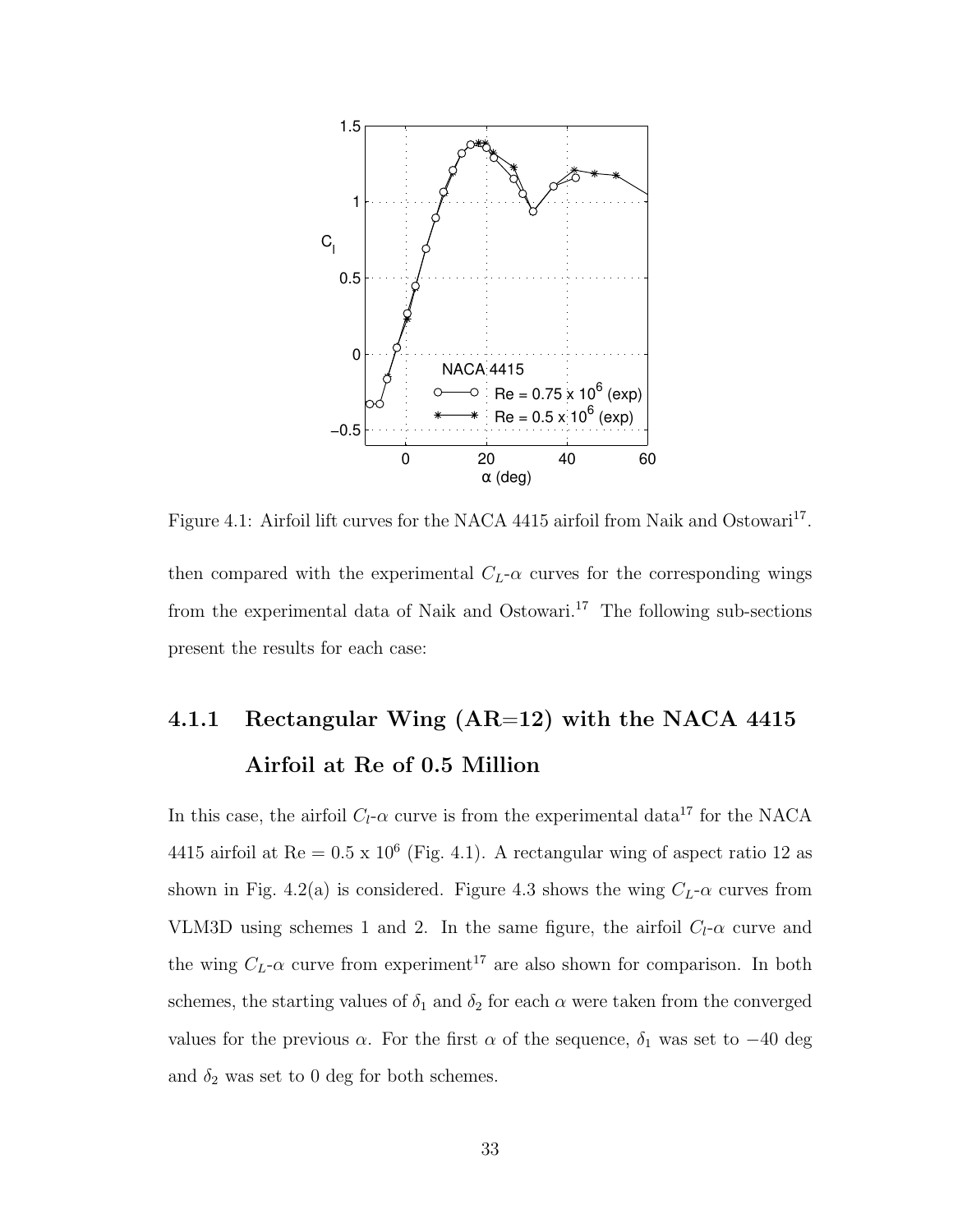

Figure 4.2: Planform of the rectangular wings (RHS shown) used in sec. 4.1.



Figure 4.3: Wing  $C_L$ - $\alpha$  predicted using schemes 1 and 2 for a rectangular wing of aspect ratio 12, using a NACA 4415 airfoil at Reynolds number of 0.5 million.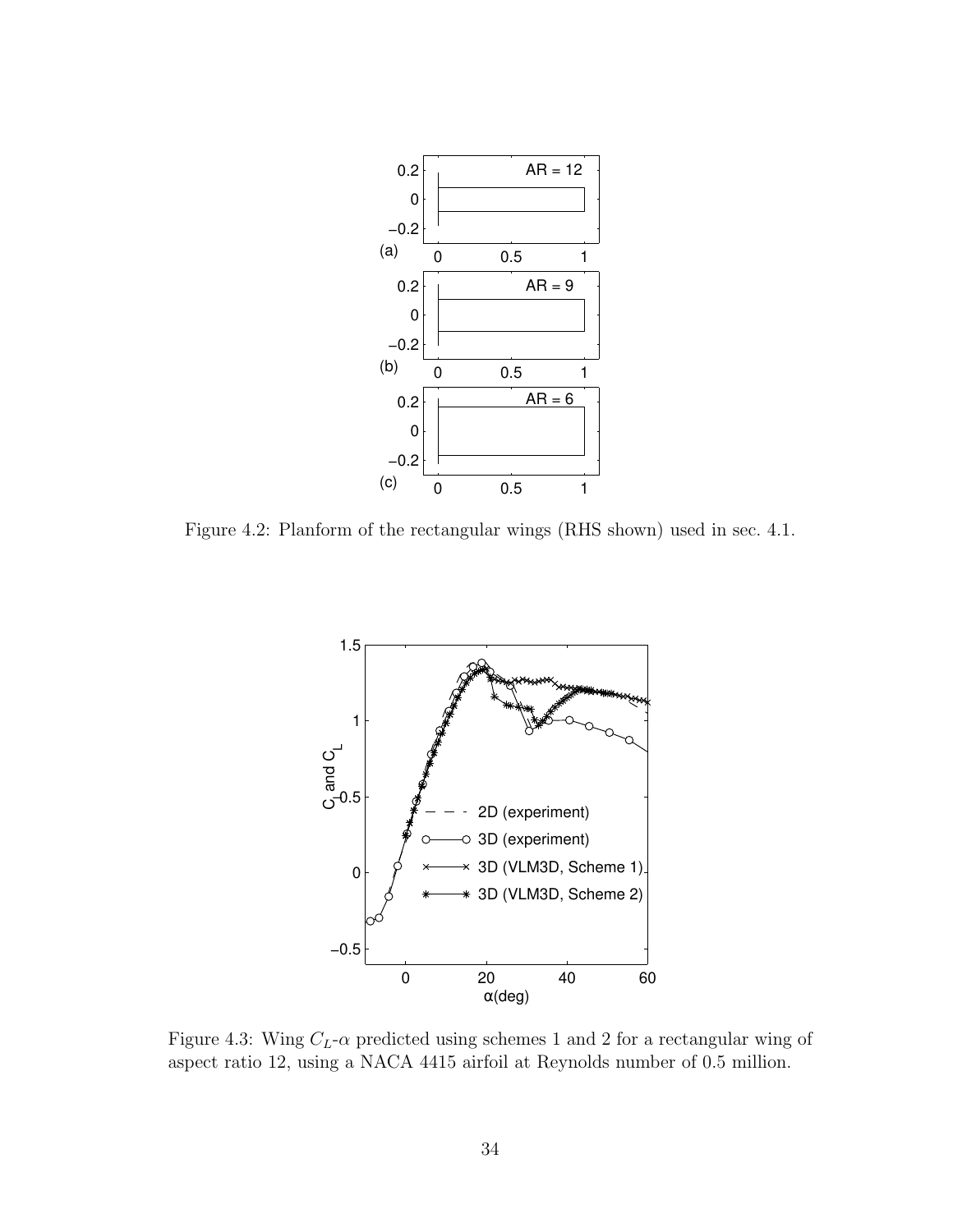

Figure 4.4: Spanwise  $C_l$  distribution predicted for a rectangular wing of aspect ratio 12, using a NACA 4415 airfoil at Reynolds number of 0.5 million from scheme 1.

As is seen from Fig. 4.3, the two schemes result in identical predictions for the wing  $C<sub>L</sub>$  for pre-stall angles of attack. For post-stall conditions, the results of scheme 2 are closer to the experimental results. Figures 4.4 and 4.5 show the spanwise  $C_l$  distributions for angles of attack 18, 21, 32, 36, 45 and 50 degrees from schemes 1 and 2 respectively.  $C_{Lmax}$  occurs at around  $\alpha$  of 18 degrees. Experimental results for the spanwise  $C_l$  distributions were not available for comparison. As seen from the results of scheme 1 in Fig. 4.4, there is substantial "sawtooth behavior" in the spanwise section  $C_l$  distributions with regions of unstalled flow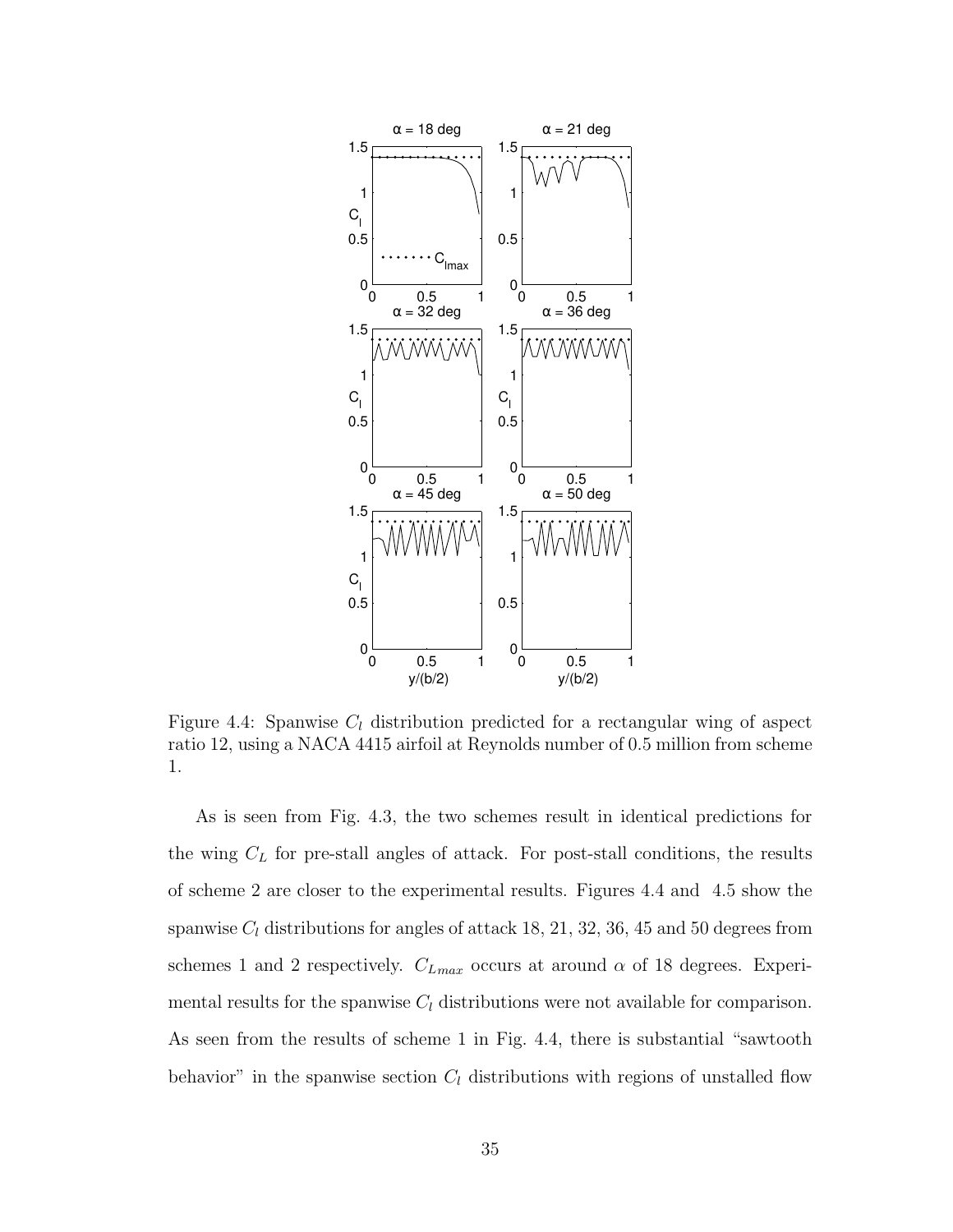

Figure 4.5: Spanwise  $C_l$  distribution predicted for a rectangular wing of aspect ratio 12, using a NACA 4415 airfoil at Reynolds number of 0.5 million from scheme 2.

sandwiched between regions of stalled flow. Similar sawtooth oscillations have been reported by other researchers<sup>3-6, 8, 9, 12</sup> for post-stall angles of attack. Although these sawtooth results correspond to numerically converged solutions, it is believed that a real flow cannot have such spanwise oscillations. The results from scheme 2, shown in Fig. 4.5, do not exhibit these "sawtooth oscillations" for a majority of the conditions. For this reason, scheme 2 is considered more acceptable. The results from both the schemes, however, have numerically converged to within a tolerance of 0.001 in  $\Delta C_l$  and  $\Delta C_m$ .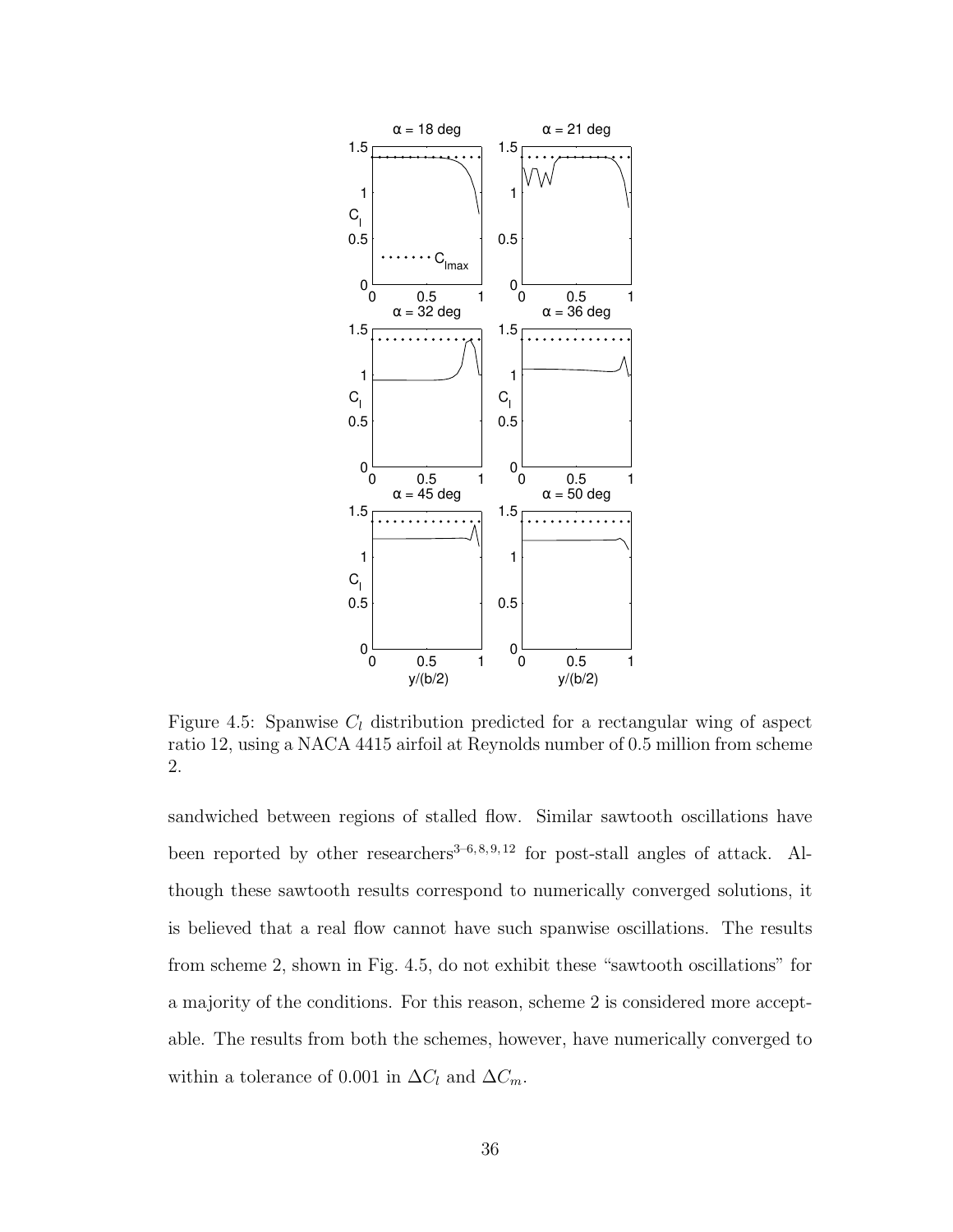The wing  $C_L$  from scheme 2 in Fig. 4.3 shows that as the  $\alpha$  is increased to 18 deg, the  $C<sub>L</sub>$  continues to increase. At this condition the entire wing remains unstalled as the local section  $C_l$  values are less than the  $C_{Lmax}$  of 1.39. This can be confirmed by examining the spanwise section  $C_l$  distribution from scheme 2 in Fig. 4.5 for  $\alpha$  of 18 deg. At 18 deg the inboard portion of the wing is close to stall. As the  $\alpha$  is increased between 18 deg and 21 deg, a part of the inboard portion of the wing stalls and another part is close to stall as can be seen from the spanwise section  $C_l$  distribution for  $\alpha$  of 21 deg in Fig. 4.5. As the  $\alpha$  is increased beyond 21 deg, the spanwise extent of the stalled portion increases. At 32 deg most of the wing has stalled and the outboard portion is close to stall as shown in Fig. 4.5. Between 32 deg and 44 deg the  $C_l$  on the stalled portion of the wing increases. The wing  $C_L$  therefore increases between 32 deg and 44 deg as shown in Fig. 4.3. Beyond 44 deg, the  $C_l$  on the wing does not increase anymore. In fact, it remains almost constant at 1.2, as shown in Fig. 4.5 for  $\alpha$  of 45 deg. At 50 deg, the entire wing has stalled as seen from the spanwise section  $C_l$  distribution for  $\alpha$  of 50 deg. Therefore the wing  $C_L$  decreases between 44 deg and 51 deg.

The wing  $C_L$ - $\alpha$  from scheme 1 on the other hand does not show a marked decrease when the  $\alpha$  is increased between 18 and 32 deg as shown in Fig. 4.3. This can be explained by investigating the spanwise section  $C_l$  distributions from scheme 1 for  $\alpha$  of 32, 36, 45 and 50 deg in Fig. 4.4. There is considerable sawtooth behavior and no large-scale stalling of the wing. Even at 50 deg there are several unstalled sections sandwiched between stalled sections. Hence, although the wing  $C_L$  drops after 18 deg as some sections stall, it does not show any marked decrease or a  $C_L$  minimum.

It is to be mentioned that a sequence of angles of attack from −5 to 60 deg was analyzed using scheme 2 and some angles of attack did not converge. In Fig. 4.3 the wing  $C_L$  for only the converged angles of attack are plotted for scheme 2. For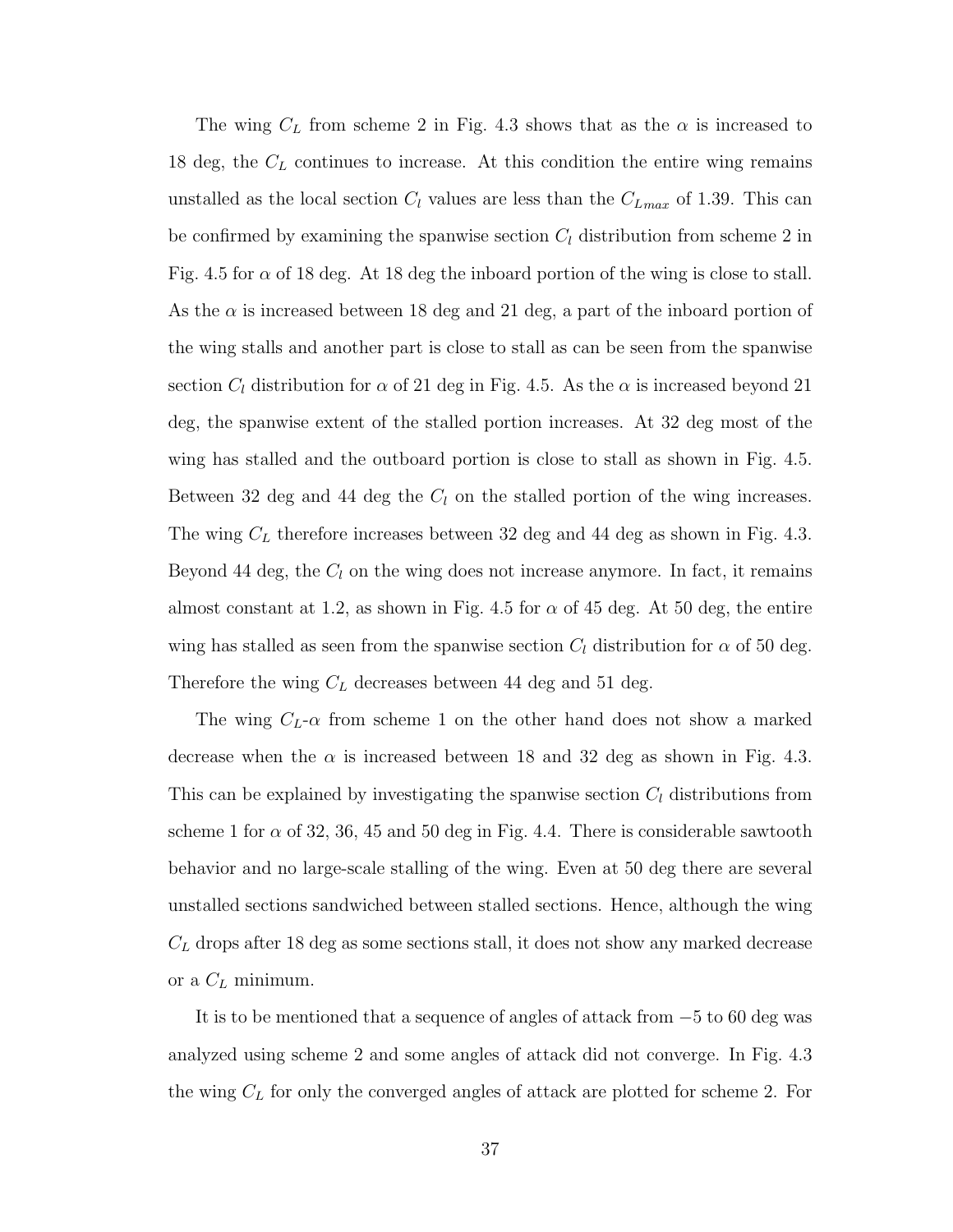

Figure 4.6: Wing  $C_L$  variation with number of iterations for a rectangular wing of aspect ratio 12, using a NACA 4415 airfoil at Reynolds number of 0.5 million from scheme 2.

example, the iterations did not converge at  $\alpha$  of 27 deg and Fig. 4.6 shows the variation of the wing  $C<sub>L</sub>$  with number of iterations for  $\alpha$  of 27 deg. It is seen that the convergence plot for the wing  $C<sub>L</sub>$  exhibits an undamped periodic behavior and oscillates within a certain range and does not converge to any particular value. A probable explanation for this behavior is the existence of multiple solutions (a maximum of 5 possible solutions for the airfoil data considered) at 27 deg. Scheme 2 uses an inclined trajectory line in order to determine a solution wherein, whenever more than two solutions are possible the intermediate solutions are neglected and either the maximum or minimum solution is chosen depending upon "lpoststall". In the particular case of 27 deg, the maximum or minimum solution is not within the required tolerance and so neither of them is chosen. And any other possible solution is an intermediate solution and therefore that solution is also not chosen. As a result the iteration oscillates between the maximum and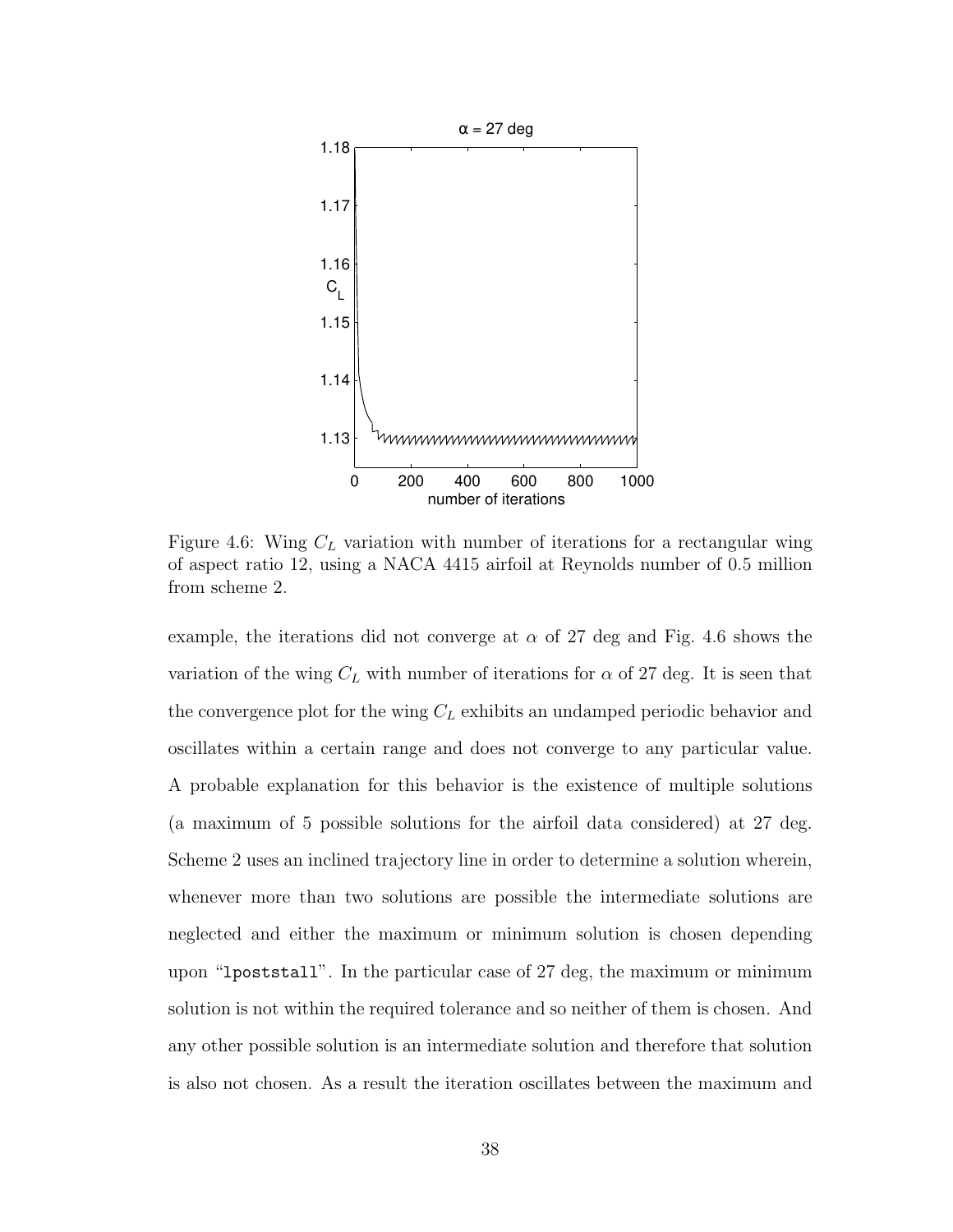minimum values but does not converge.



Figure 4.7: Sawtooth in spanwise  $C_l$  distribution for a rectangular wing of aspect ratio 12, using a NACA 4415 airfoil at Reynolds number of 0.5 million from scheme 2.

Also, for  $\alpha$  of 21 deg, oscillations were observed in the spanwise section  $C_l$ distribution as shown in Fig. 4.5. This sawtooth region at  $\alpha$  of 21 deg is examined closely in Fig. 4.7 and it illustrates that the sawtooth occurs because of unstalled sections sandwiched between stalled sections. Such oscillations were observed for some angles of attack in the sequence, some of which have final converged solutions. Figure 4.8 shows the section  $C_l$  plotted against the section effective angle of attack on the airfoil  $C_l$ - $\alpha$  curve for the points corresponding to the upper and lower corners of the sawtooth region. It is seen that the upper corners of the sawtooth region (marked by  $"$ "" in Figs. 4.7 and 4.8) have converged to the unstalled region of the airfoil  $C_l$ - $\alpha$  curve as shown in Fig. 4.8 and the lower corners (marked by "o" in Figs. 4.7 and 4.8) have converged to the stalled region of the airfoil  $C_l$ - $\alpha$  curve as shown in Fig. 4.8. Because of the fact that the trajectory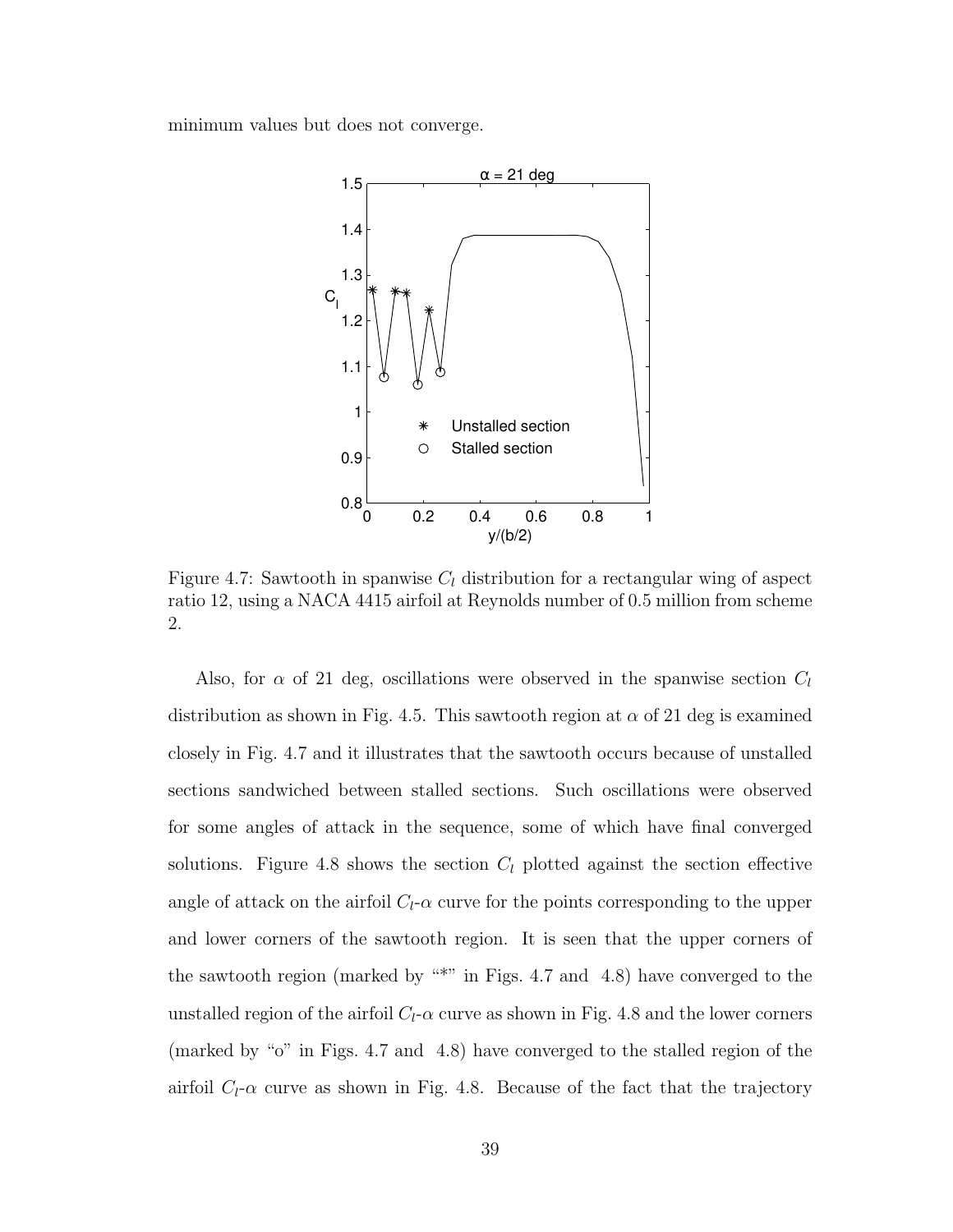

Figure 4.8: Location of the upper and lower corners of the sawtooth region shown in Fig. 4.7 on the NACA 4415 airfoil  $C_l$ - $\alpha$  curve.

lines for the upper corner points intersect the airfoil  $C_l$ - $\alpha$  curve at only a single point, the post-stall logic was unable to remove such oscillations.

# 4.1.2 Effect of initial conditions on the iterations for Scheme 2

It must be mentioned that for a majority of the cases, Scheme 2 is successful in converging to realistic solutions with no "sawtooth behavior". It is only for a few conditions that the converged solution has a sawtooth behavior (e.g.  $\alpha = 21$  deg in Fig. 4.5) or the solution does not converge due to an undamped periodic convergence pattern as shown in Fig. 4.6. Figure 4.9 shows the wing  $C_L$ - $\alpha$  predicted using scheme 2 for two different starting conditions for the Newton Iteration: (a)  $\delta_1 = -40$  deg for all sections at each  $\alpha$  and (b)  $\delta_1 = 0$  deg for all sections at each α. Figure 4.10 shows the spanwise  $C_l$  distributions for the two cases for  $\alpha$  of 18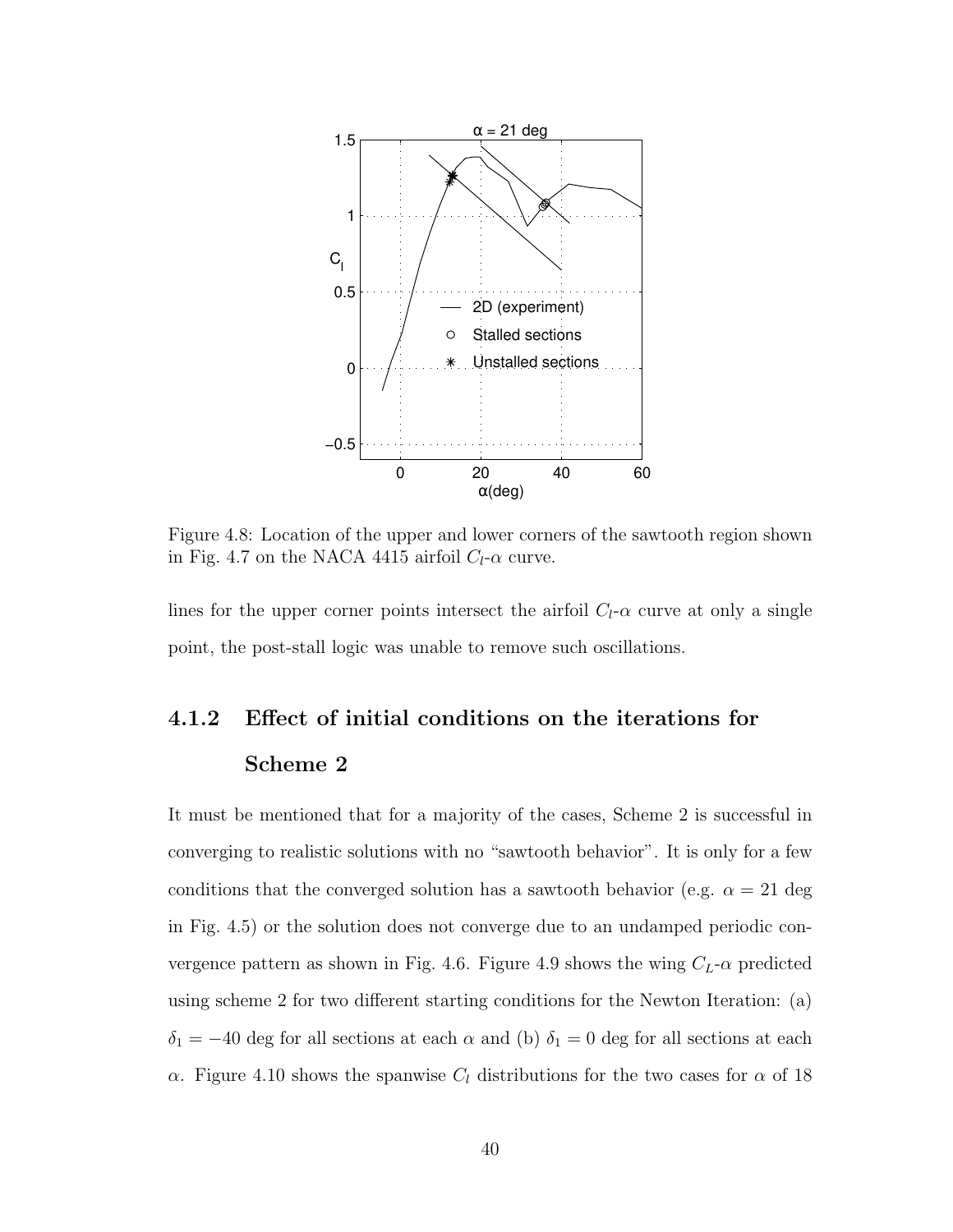

Figure 4.9: Wing  $C_L$ - $\alpha$  predicted for a rectangular wing of aspect ratio 12 using a NACA 4415 airfoil at Reynolds number of 0.5 million for different starting values of  $\delta_1$ .

deg. The results clearly illustrate that multiple solutions are possible for poststall conditions. Furthermore, the results do not provide any clear guidelines as to which is the correct solution. It can however be said that the different schemes and starting assumptions predict the wing  $C<sub>L</sub>$  for a given post-stall angle of attack within a small scatter band. The scatter shown confirms the possibility of multiple solutions at post-stall angles of attack pointed out by other researchers<sup>3-6,8,9,12</sup> and the sensitivity of post-stall solutions to initial conditions as well as schemes used for the Newton iteration.

## 4.1.3 Rectangular Wing (AR=9) with the NACA 4415 Airfoil at Re of 0.5 Million

For this case also, the airfoil  $C_l$ - $\alpha$  curve is from experiment and is as shown in Fig. 4.1 for  $Re = 0.5 \times 10^6$ . A rectangular wing of aspect ratio 9, as shown in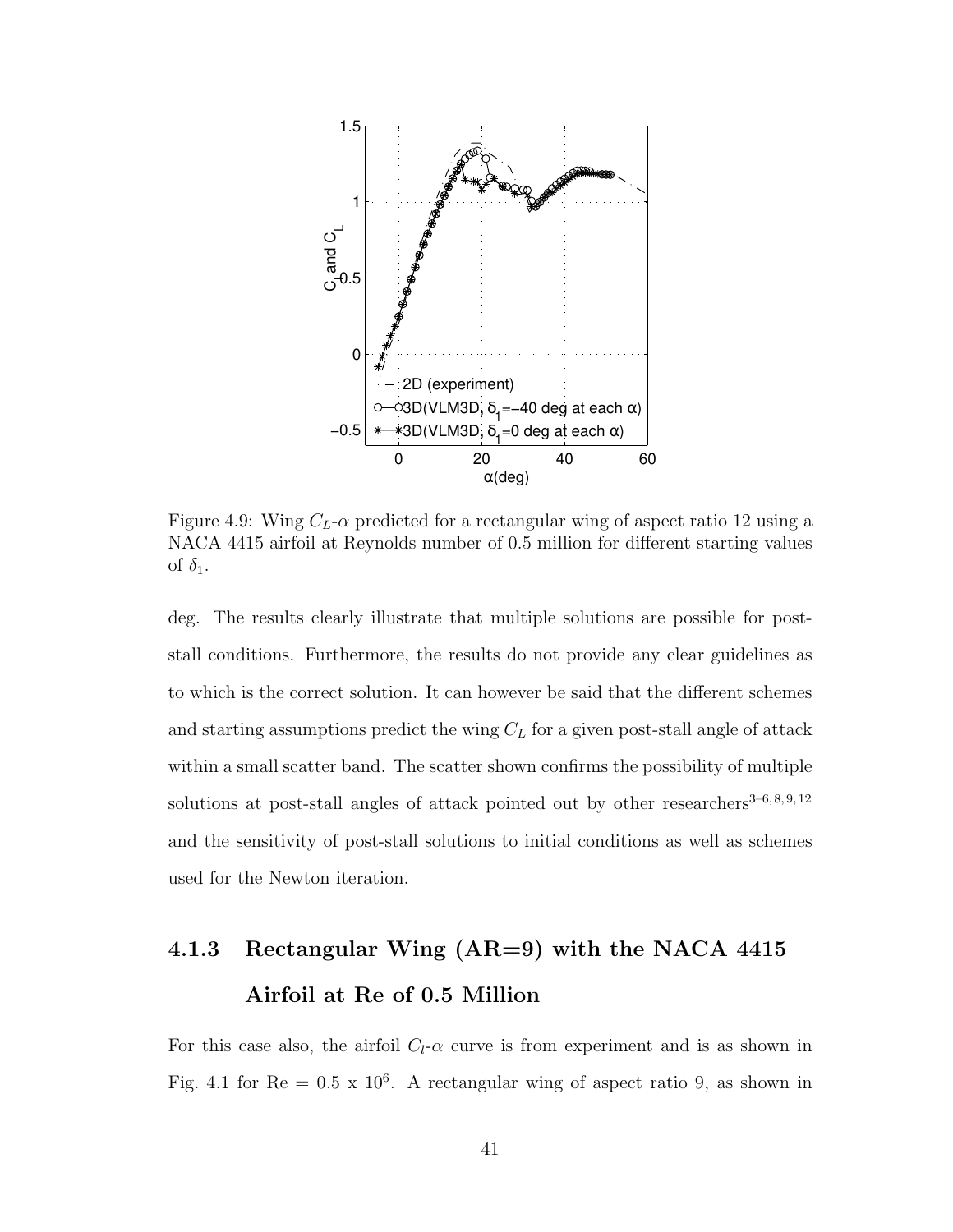

Figure 4.10: Spanwise section  $C_l$  predicted for a rectangular wing of aspect ratio 12 using a NACA 4415 airfoil at Reynolds number of 0.5 million for different starting values of  $\delta_1$ .

Fig. 4.2, is studied. Figure 4.11 shows the wing  $C_L$ - $\alpha$  curves from VLM3D using schemes 1 and 2. In the same figure the airfoil  $C_l$ - $\alpha$  curve and the wing  $C_L$ - $\alpha$ curve from experiment<sup>17</sup> are also shown for comparison. In both schemes, the starting values of  $\delta_1$  and  $\delta_2$  were taken from the converged results of the previous α. For the first α of the sequence,  $\delta_1$  was set to  $-40$  deg and  $\delta_2$  was set to 0 deg for both schemes. A sequence of angles of attack from −5 to 60 deg was used and a few angles of attack did not converge for scheme 2. In Fig. 4.11 the wing  $C_L$  for only the converged angles of attack are plotted for scheme 2.

It is evident again from Fig. 4.11 that in comparing the results of the two schemes with the experimental data, scheme 2 gives a better comparison with experiment. Figs. 4.12 and 4.13 show the spanwise section  $C_l$  distribution for  $\alpha$  of 20, 21, 32, 42, 44 and 50 degrees from scheme 1 and scheme 2 respectively.  $C_{Lmax}$  occurs at around  $\alpha$  of 20 degrees. Experimental results for the spanwise  $C_l$ distributions were not available for comparison. As seen from the results of scheme 1 in Fig. 4.12, there is substantial sawtooth behavior in the spanwise section  $C_l$ distributions. This sawtooth behavior is not present in the results of scheme 2 shown in Fig. 4.13. Results from both schemes have numerically converged to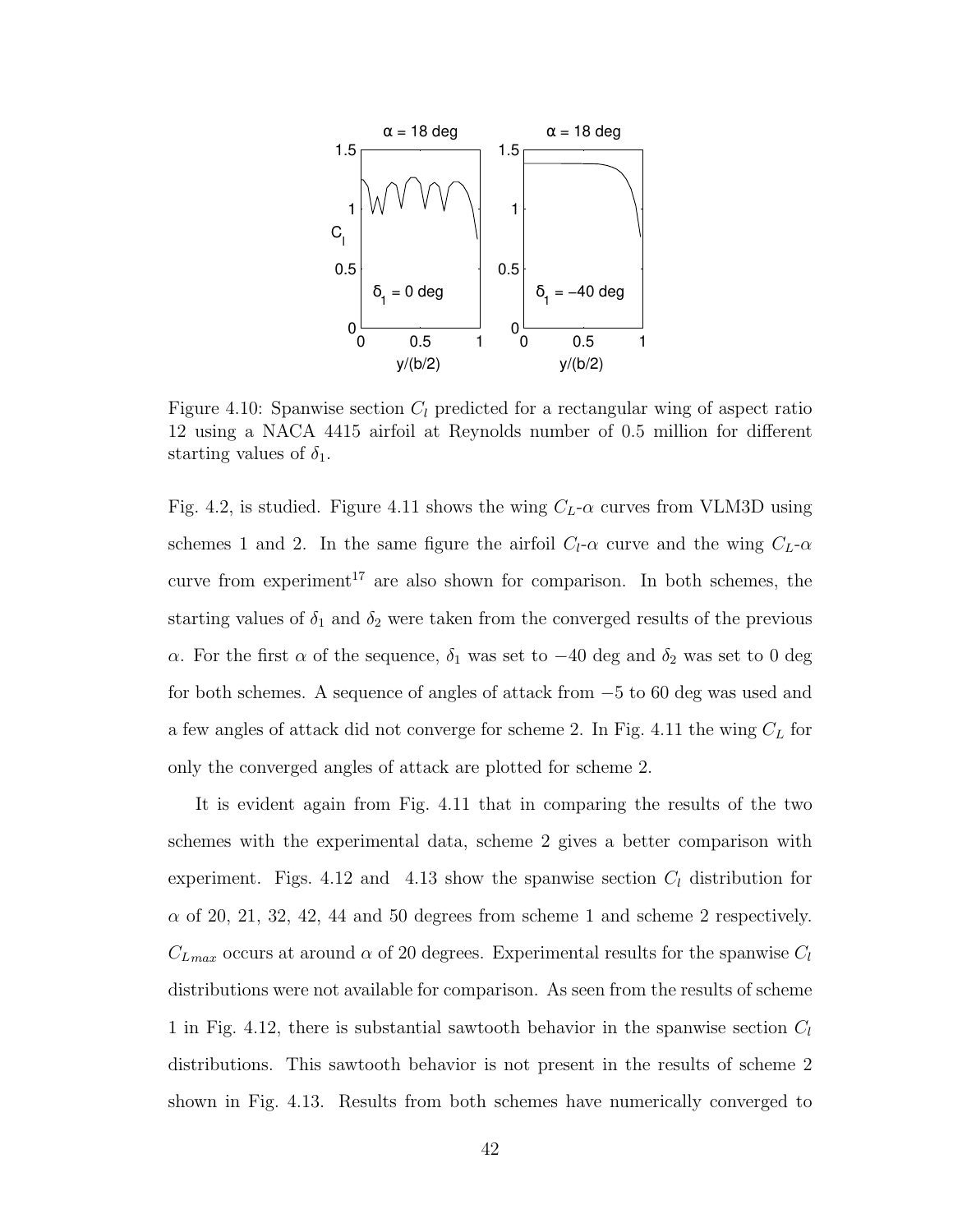

Figure 4.11: Wing  $C_L$ - $\alpha$  predicted using schemes 1 and 2 for a rectangular wing of aspect ratio 9, using a NACA 4415 airfoil at Reynolds number of 0.5 million.

within a tolerance of 0.001 in  $\Delta C_l$  and  $\Delta C_m$ .

# 4.1.4 Rectangular Wing  $(AR=6)$  with the NACA 4415 Airfoil at Re of 0.5 Million

In this case also, the airfoil  $C_l$ - $\alpha$  curve is from experiment and is as shown in Fig. 4.1 for  $Re = 0.5 \times 10^6$ . A rectangular wing of aspect ratio 6, as shown in Fig. 4.2, is studied. Figure 4.14 shows the wing  $C_L$ - $\alpha$  curve from VLM3D using scheme 2. In the same figure the airfoil  $C_l$ - $\alpha$  curve and the wing  $C_l$ - $\alpha$  curve from experiment<sup>17</sup> are also shown for comparison. For this case, scheme 1 failed to converge for post-stall angles of attack. As in the previous cases, the starting values of  $\delta_1$  and  $\delta_2$  were taken from the converged results of the previous  $\alpha$ . For the first  $\alpha$  of the sequence,  $\delta_1$  was set to  $-40$  deg and  $\delta_2$  was set to 0 deg. A sequence of angles of attack from −5 to 60 deg was used and a few angles of attack did not converge for scheme 2. In Fig. 4.14 the wing  $C<sub>L</sub>$  of only the converged angles of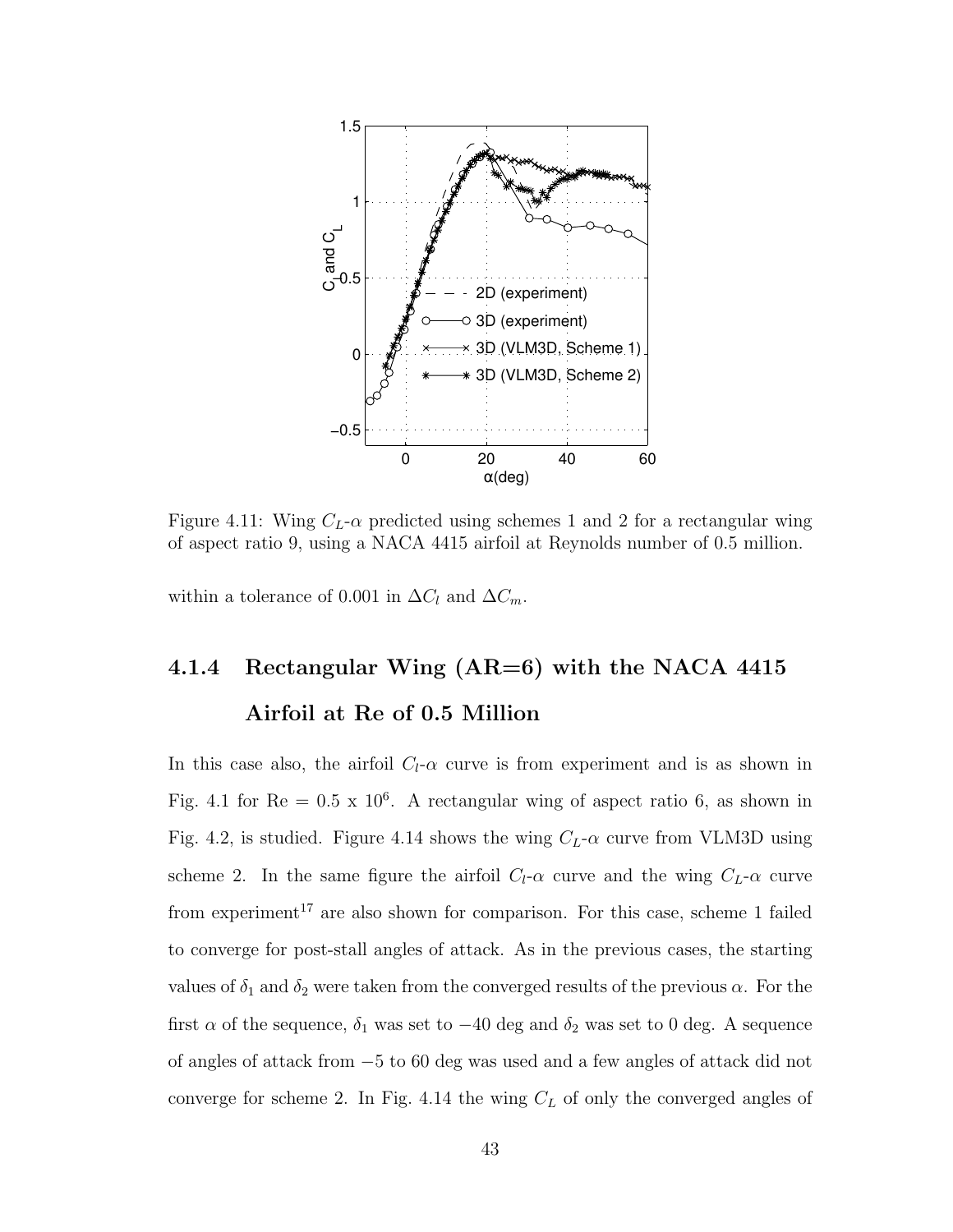

Figure 4.12: Spanwise  $C_l$  distribution predicted for a rectangular wing of aspect ratio 9, using a NACA 4415 airfoil at Reynolds number of 0.5 million from scheme 1.

attack are plotted for scheme 2.

Fig. 4.15 shows the spanwise section  $C_l$  distribution for  $\alpha$  of 21, 22, 32, and 43 degrees from scheme 2. The trends are similar to those seen in sec. 4.1.1 for aspect ratio of 12.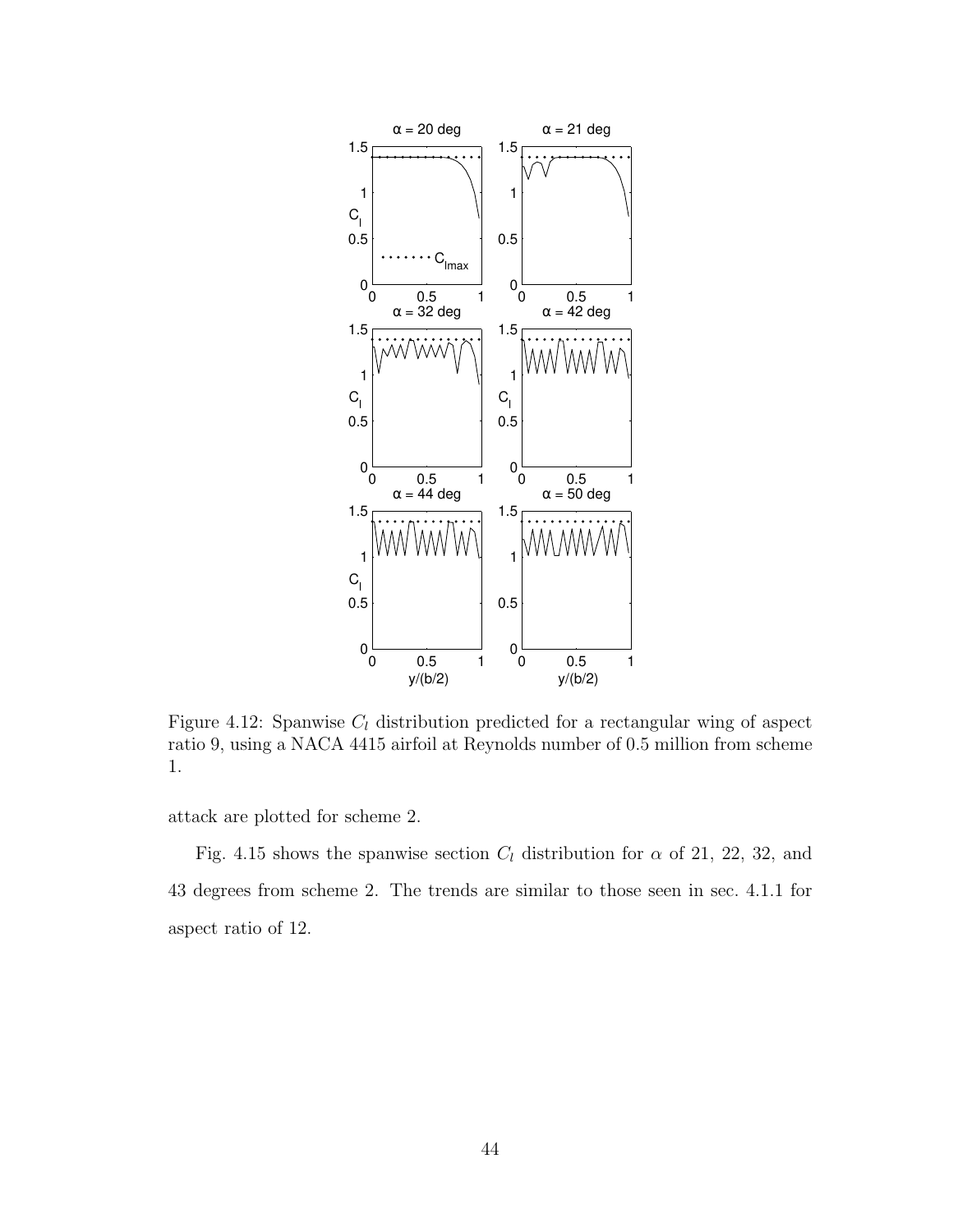

Figure 4.13: Spanwise  $C_l$  distribution predicted for a rectangular wing of aspect ratio 9, using a NACA 4415 airfoil at Reynolds number of 0.5 million from scheme 2.

# 4.1.5 Rectangular Wing (AR=12) with the NACA 4415 Airfoil at Re of 0.75 Million

In this case, the airfoil  $C_l$ - $\alpha$  curve is from experiment and is as shown in Fig. 4.1 for  $\text{Re} = 0.75 \times 10^6$ . A rectangular wing of aspect ratio 12, as shown in Fig. 4.2, is studied. Figure 4.16 shows the wing  $C_L$ - $\alpha$  curves from VLM3D using schemes 1 and 2. In the same figure the airfoil  $C_l$ - $\alpha$  curve and the wing  $C_L$ - $\alpha$  curve from experiment<sup>17</sup> are also shown for comparison. In both schemes, the starting values of  $\delta_1$  and  $\delta_2$  were taken from the converged results of the previous  $\alpha$ . For the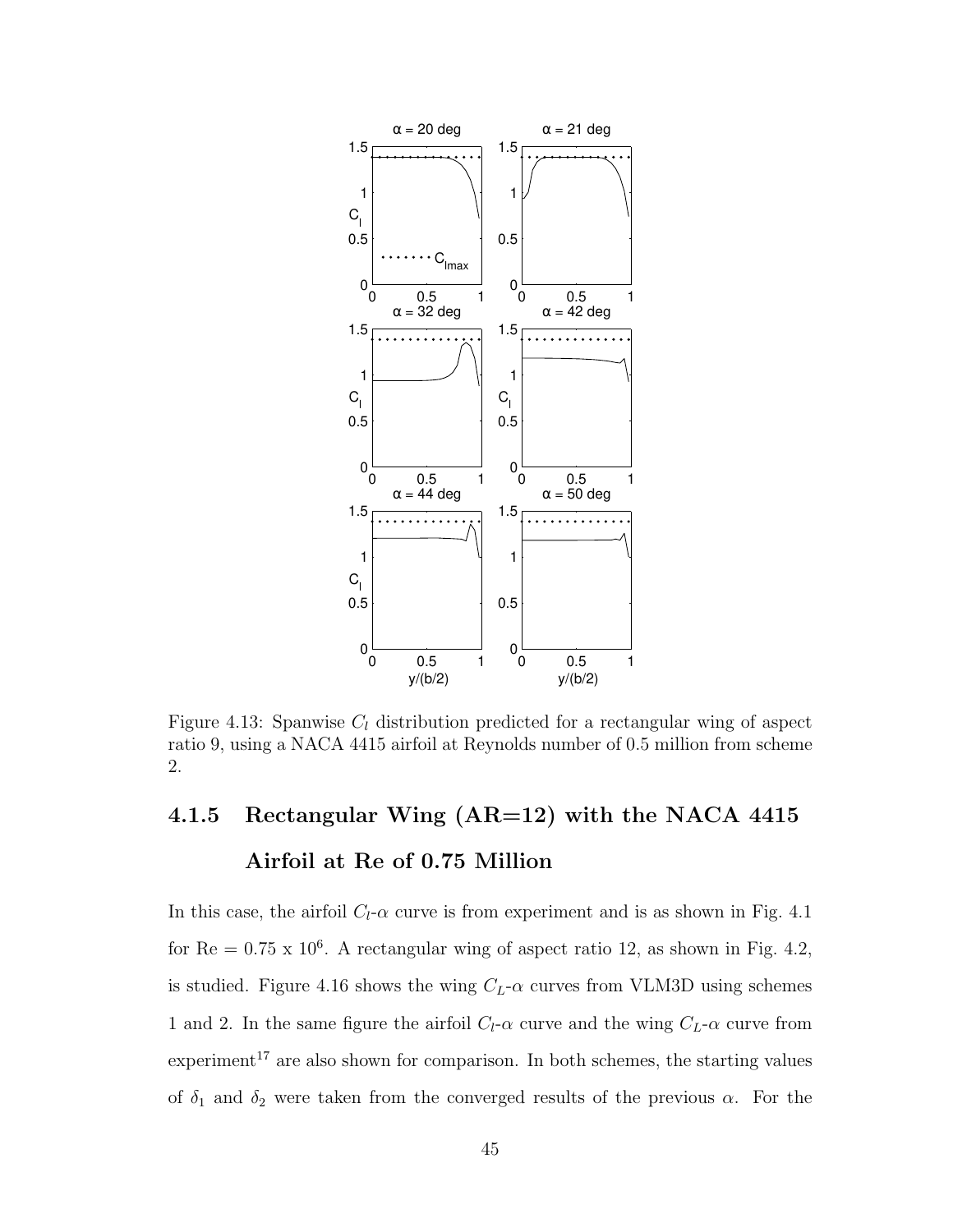

Figure 4.14: Wing  $C_L$ - $\alpha$  predicted using scheme 2 for a rectangular wing of aspect ratio 6, using a NACA 4415 airfoil at Reynolds number of 0.5 million.

first  $\alpha$  of the sequence,  $\delta_1$  was set to  $-40$  deg and  $\delta_2$  was set to 0 deg for both schemes. A sequence of angles of attack from −5 to 60 deg was used and a few angles of attack did not converge for scheme 2. In Fig. 4.16, the wing  $C_L$  of only the converged angles of attack are plotted for scheme 2.

As observed before, it can be seen from Fig. 4.16 that scheme 2 gives a better comparison with experiment. Figs. 4.17 and 4.18 show the spanwise section  $C_l$ distribution for  $\alpha$  of 18, 21, 33, 36, 46 and 50 degrees from scheme 1 and scheme 2 respectively.  $C_{Lmax}$  occurs at around  $\alpha$  of 18 degrees. Experimental results for the spanwise  $C_l$  distributions were not available for comparison. As seen from the results of scheme 1 in Fig. 4.17, there is substantial sawtooth behavior in the spanwise section  $C_l$  distributions. On the other hand, the results from scheme 2 for all conditions, except for  $\alpha$  of 21, deg do not exhibit the sawtooth oscillations. Results from both schemes have numerically converged to within a tolerance of 0.001 in  $\Delta C_l$  and  $\Delta C_m$ . In general, the trends are similar to those seen in sec. 4.1.1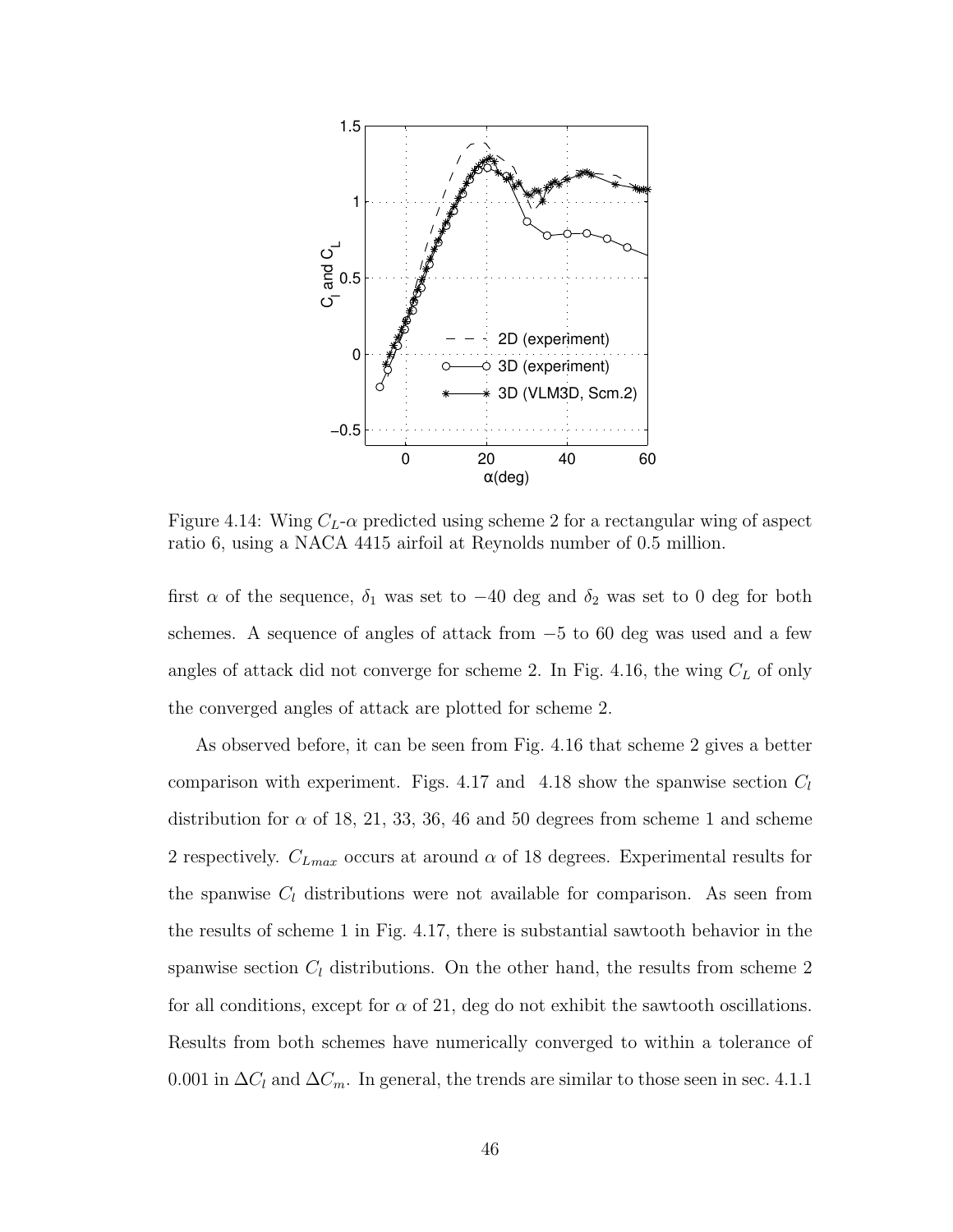

Figure 4.15: Spanwise  $C_l$  distribution predicted for a rectangular wing of aspect ratio 6, using a NACA 4415 airfoil at Reynolds number of 0.5 million from scheme 2.

for aspect ratio of 12.

# 4.1.6 Rectangular Wing  $(AR=9)$  with the NACA 4415 Airfoil at Re of 0.75 Million

In this case the airfoil  $C_l$ - $\alpha$  curve is from experiment and is as shown in Fig. 4.1 for  $Re = 0.75 \times 10^6$ . A rectangular wing of aspect ratio 9 as shown in Fig. 4.2 is studied. Figure 4.19 shows the wing  $C_L$ - $\alpha$  curves from VLM3D using schemes 1 and 2. In the same figure the airfoil  $C_l$ - $\alpha$  curve and the wing  $C_L$ - $\alpha$  curve from  $experiment<sup>17</sup>$  are also shown for comparison. In both schemes, the starting values of  $\delta_1$  and  $\delta_2$  were taken from the converged results of the previous  $\alpha$ . For the first  $\alpha$  of the sequence,  $\delta_1$  was set to -40 deg and  $\delta_2$  was set to 0 deg for both schemes. A sequence of angles of attack from  $-5$  to 60 deg was used and some angles of attack did not converge for scheme 2. In Fig. 4.19 the wing  $C_L$  of only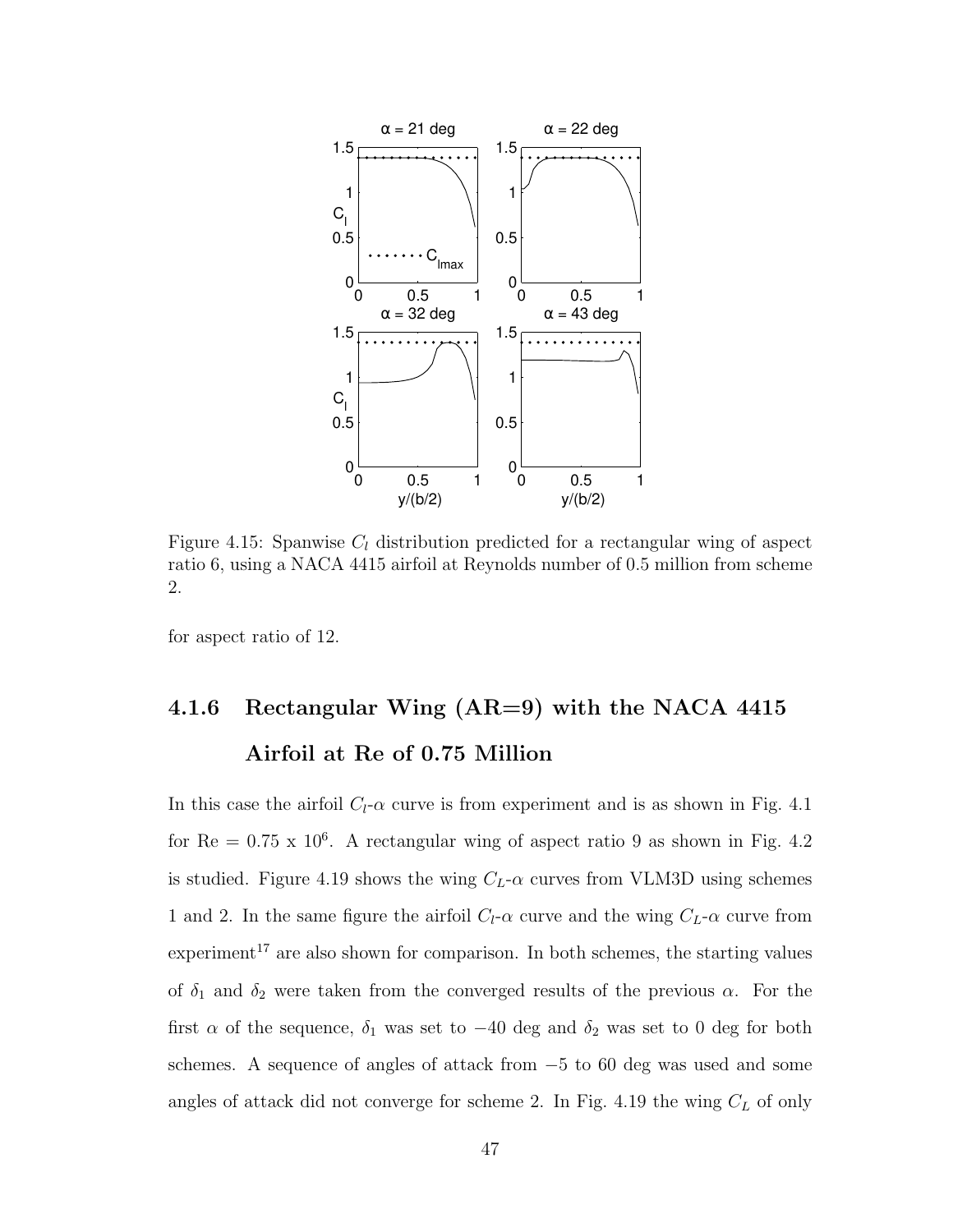

Figure 4.16: Wing  $C_L$ - $\alpha$  predicted using schemes 1 and 2 for a rectangular wing of aspect ratio 12, using a NACA 4415 airfoil at Reynolds number of 0.75 million.

the converged angles of attack are plotted for scheme 2.

As observed in earlier examples, it can be seen from Fig. 4.19 that scheme 2 gives a better comparison with experiment. Figs. 4.20 and 4.21 show the spanwise section  $C_l$  distribution for  $\alpha$  of 18, 20, 32, 37, 47 and 50 degrees from scheme 1 and scheme 2 respectively.  $C_{Lmax}$  occurs at around  $\alpha$  of 18 degrees. Experimental results for the spanwise  $C_l$  distributions were not available for comparison. As seen from the results of scheme 1 in Fig. 4.20, there is substantial sawtooth behavior in the spanwise section  $C_l$  distributions. Except for  $\alpha$  of 20 deg, no sawtooth behavior is seen in the results for scheme 2. Results from both schemes have numerically converged to within a tolerance of 0.001 in  $\Delta C_l$  and  $\Delta C_m$ . The trends are similar to those observed for earlier cases.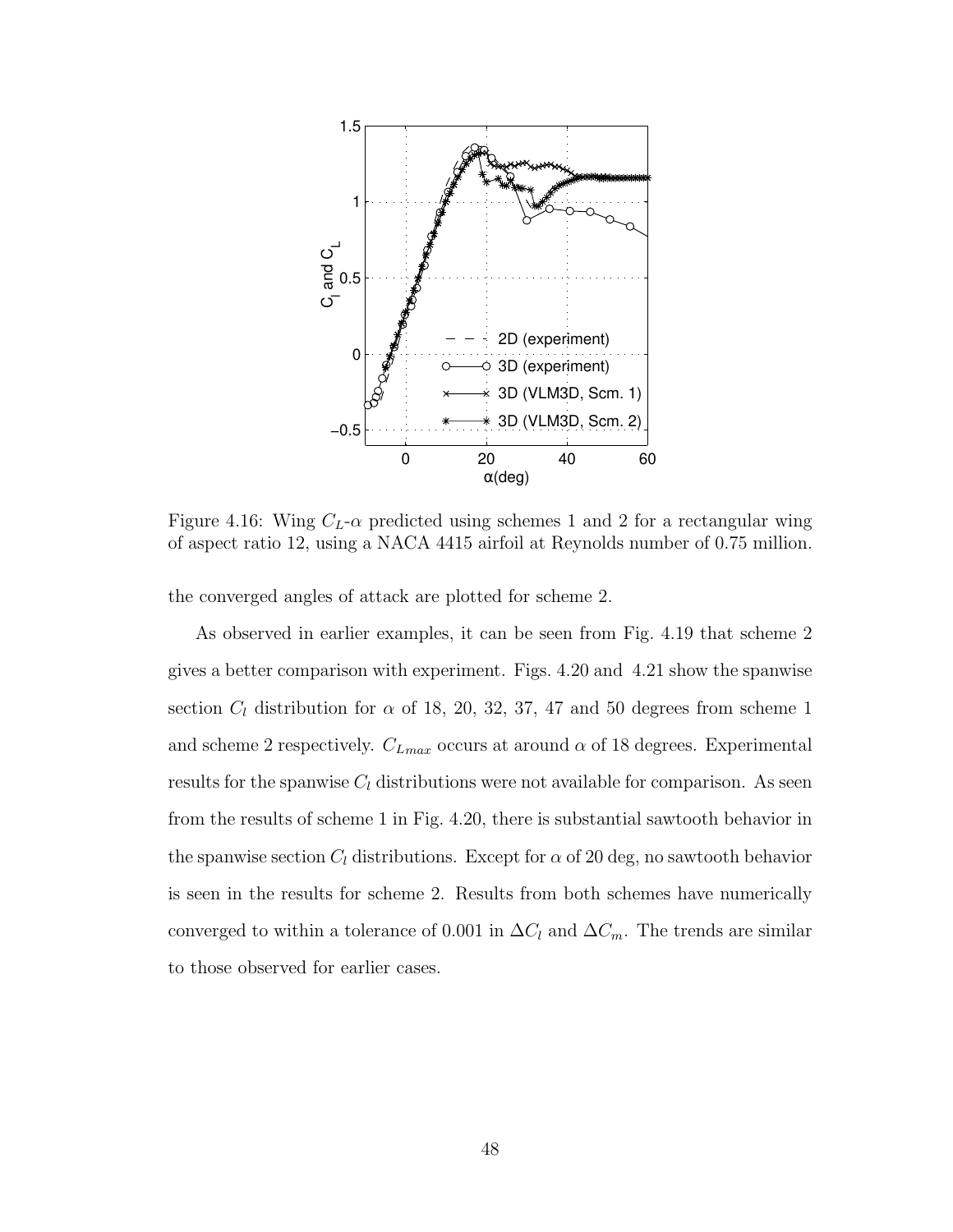

Figure 4.17: Spanwise  $C_l$  distribution predicted for a rectangular wing of aspect ratio 12, using a NACA 4415 airfoil at Reynolds number of 0.75 million from scheme 1.

# 4.1.7 Rectangular Wing (AR=6) with the NACA 4415 Airfoil at Re of 0.75 Million

In this case the airfoil  $C_l$ - $\alpha$  curve is from experiment and is as shown in Fig. 4.1 for  $Re = 0.5 \times 10^6$ . A rectangular wing of aspect ratio 6 as shown in Fig. 4.2 is studied. Figure 4.22 shows the wing  $C_L$ - $\alpha$  curve from VLM3D using scheme 2. In the same figure the airfoil  $C_l$ - $\alpha$  curve and the wing  $C_L$ - $\alpha$  curve from experiment<sup>17</sup> are also shown for comparison. For this case scheme 1 failed to converge. As in the previous cases, the starting values of  $\delta_1$  and  $\delta_2$  were taken from the converged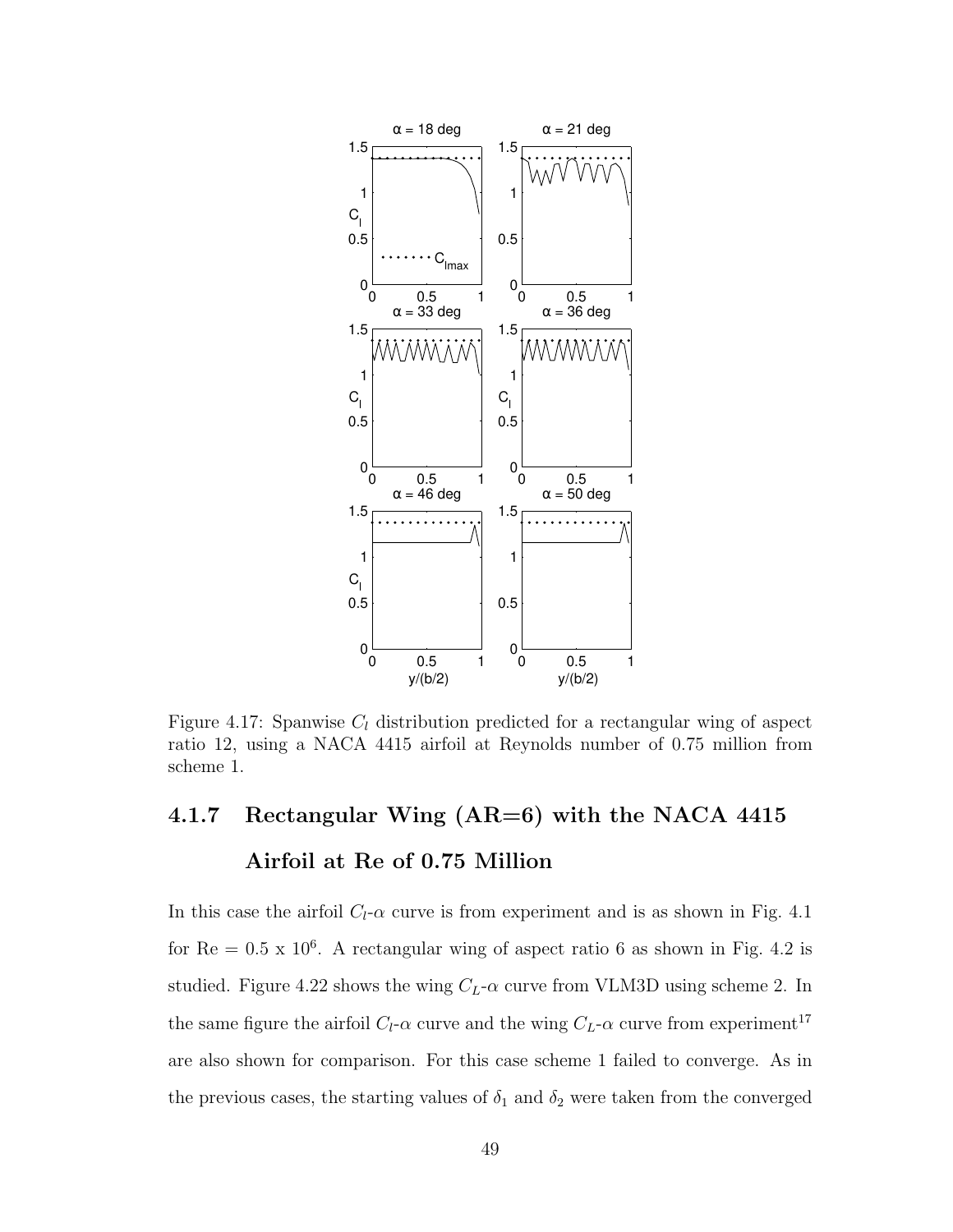

Figure 4.18: Spanwise  $C_l$  distribution predicted for a rectangular wing of aspect ratio 12, using a NACA 4415 airfoil at Reynolds number of 0.75 million from scheme 2.

results of the previous  $\alpha$ . For the first  $\alpha$  of the sequence,  $\delta_1$  was set to  $-40$  deg and  $\delta_2$  was set to 0 deg. A sequence of angles of attack from  $-5$  to 60 deg was used and a few angles of attack did not converge for scheme 2. In Fig. 4.22 the wing  $C_L$  of only the converged angles of attack are plotted for scheme 2.

Fig. 4.23 shows the spanwise section  $C_l$  distribution for  $\alpha$  of 18, 19, 37, and 60 degrees from scheme 2.  $C_{Lmax}$  occurs at around  $\alpha$  of 18 degrees. Experimental results for the spanwise  $C_l$  distributions were not available for comparison. Results from scheme 2 have numerically converged to within a tolerance of 0.001 in  $\Delta C_l$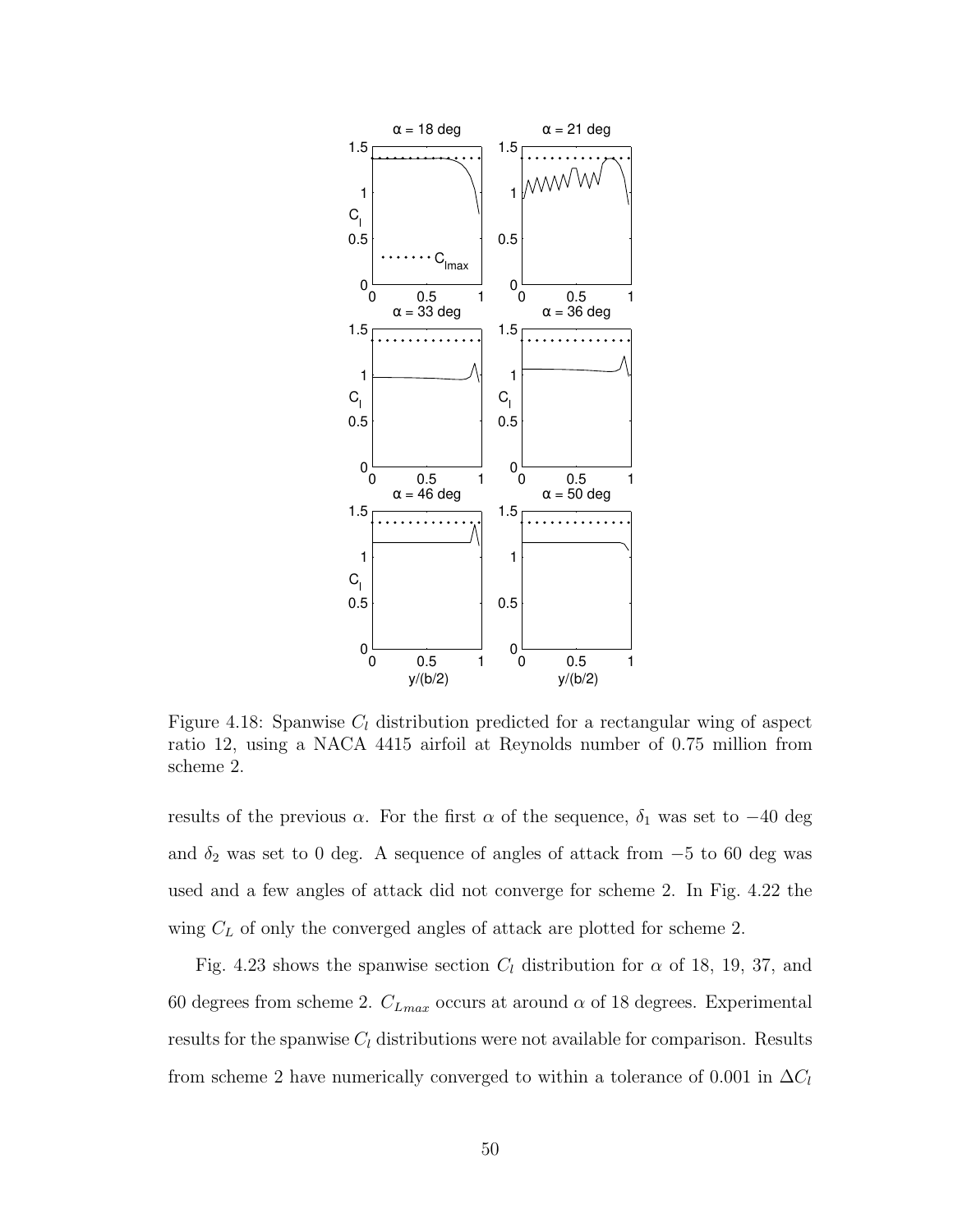

Figure 4.19: Wing  $C_L$ - $\alpha$  predicted using schemes 1 and 2 for a rectangular wing of aspect ratio 9, using a NACA 4415 airfoil at Reynolds number of 0.75 million.

and  $\Delta C_m$ . Except for  $\alpha$  of 19 deg, no sawtooth behavior is exhibited in the results of scheme 2 in Fig. 4.23.

# 4.1.8 Changes to the Lift Curve with Change to Aspect Ratio

In this subsection, the change to the wing  $C<sub>L</sub>$  with aspect ratio is studied. The airfoil  $C_l$ - $\alpha$  curve is from experiment and is as shown in Fig. 4.1 for Re of 0.5 million. The results from earlier subsections for the three rectangular wings of aspect ratios of 12, 9, and 6 as shown in Fig. 4.2 have been used. Figure 4.24 shows the  $C_L$ - $\alpha$  curves of the three wings from VLM3D using scheme 2. In the same figure the airfoil  $C_l$ - $\alpha$  curve from experiment<sup>17</sup> is also shown for comparison. Figure 4.25 shows the results for the three wings from the experimental data of Naik and Ostowari.<sup>17</sup>It is seen that the current approach is successful in capturing all of the important trends.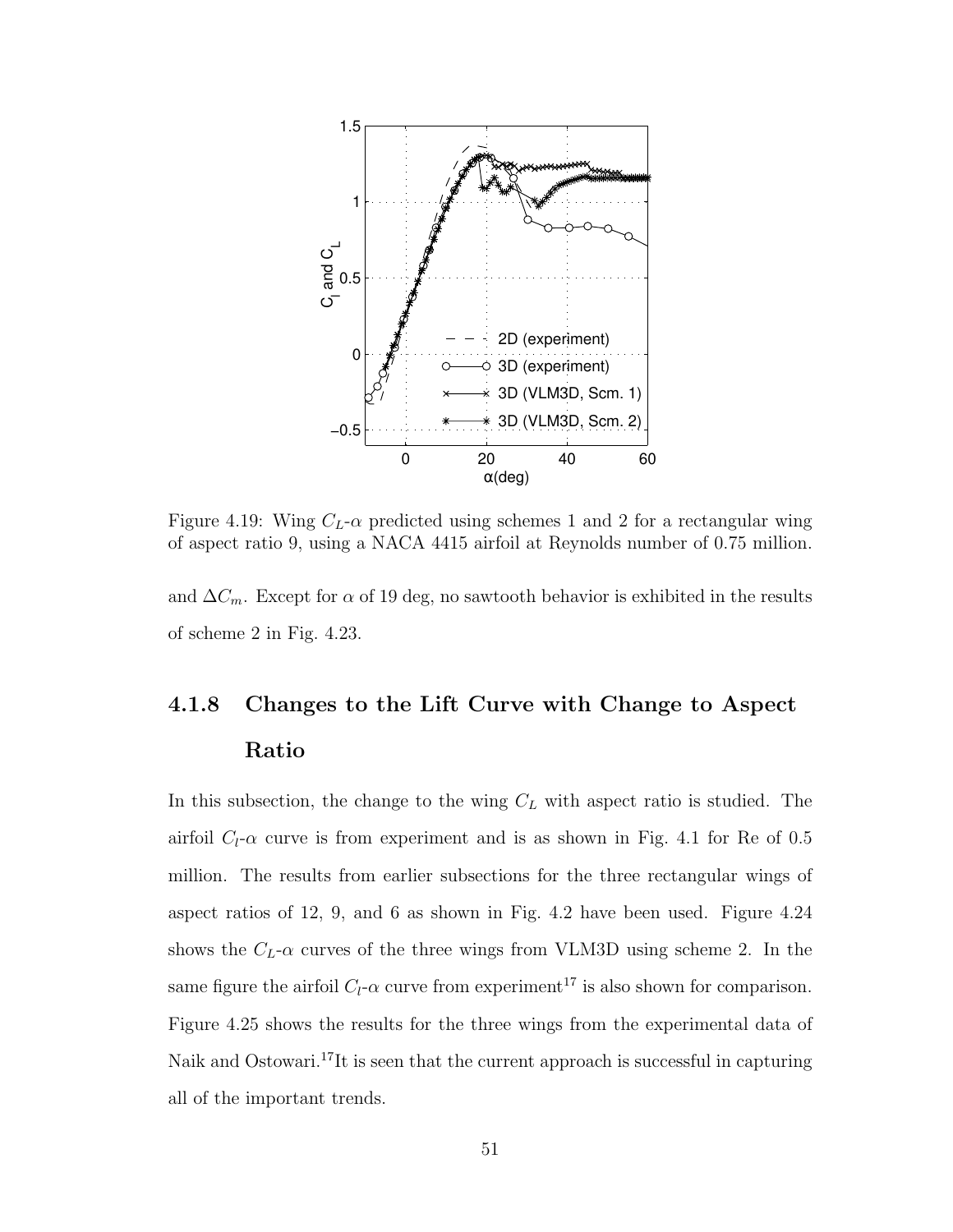

Figure 4.20: Spanwise  $C_l$  distribution predicted for a rectangular wing of aspect ratio 9, using a NACA 4415 airfoil at Reynolds number of 0.75 million from scheme 1.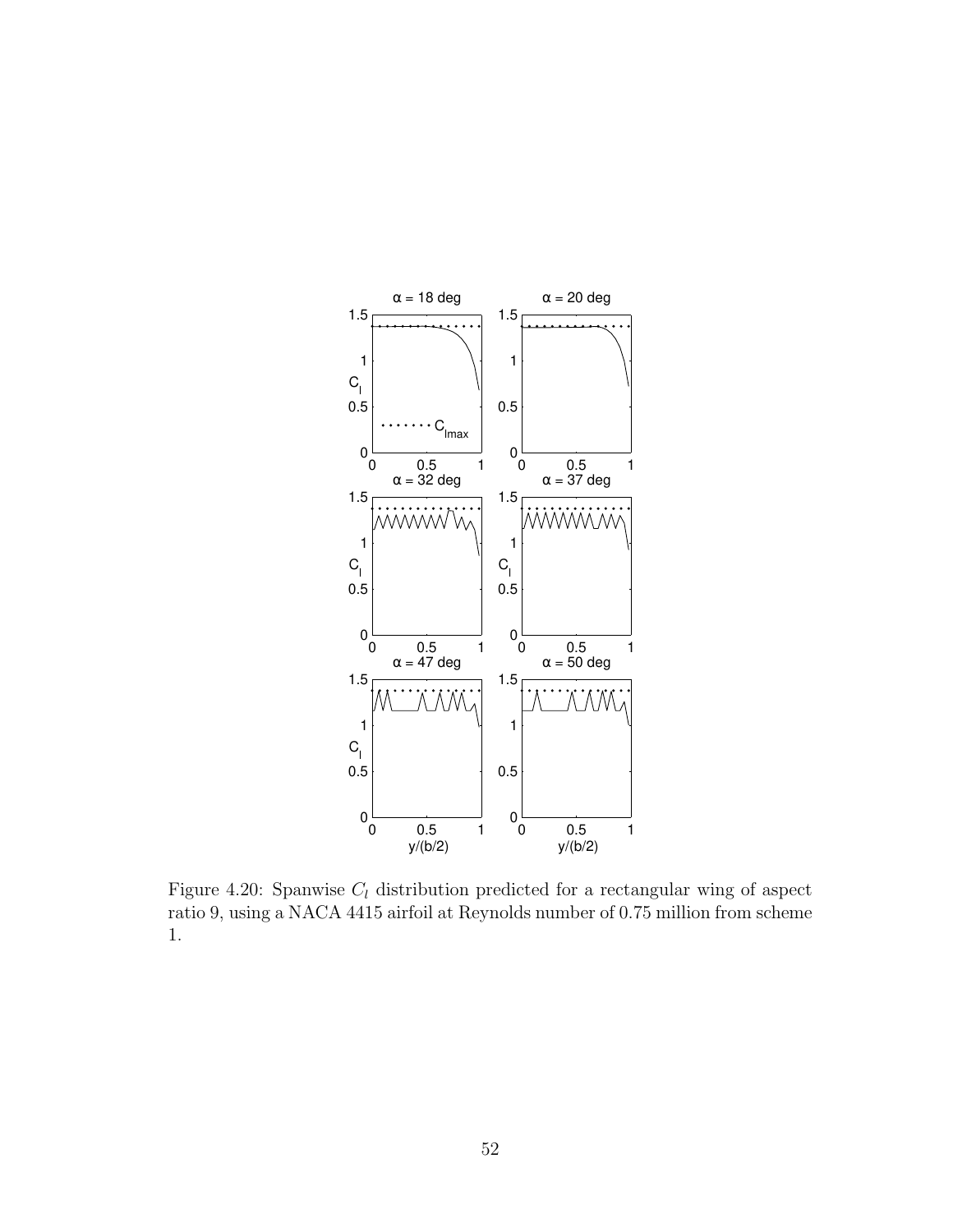

Figure 4.21: Spanwise  $C_l$  distribution predicted for a rectangular wing of aspect ratio 9, using a NACA 4415 airfoil at Reynolds number of 0.75 million from scheme 2.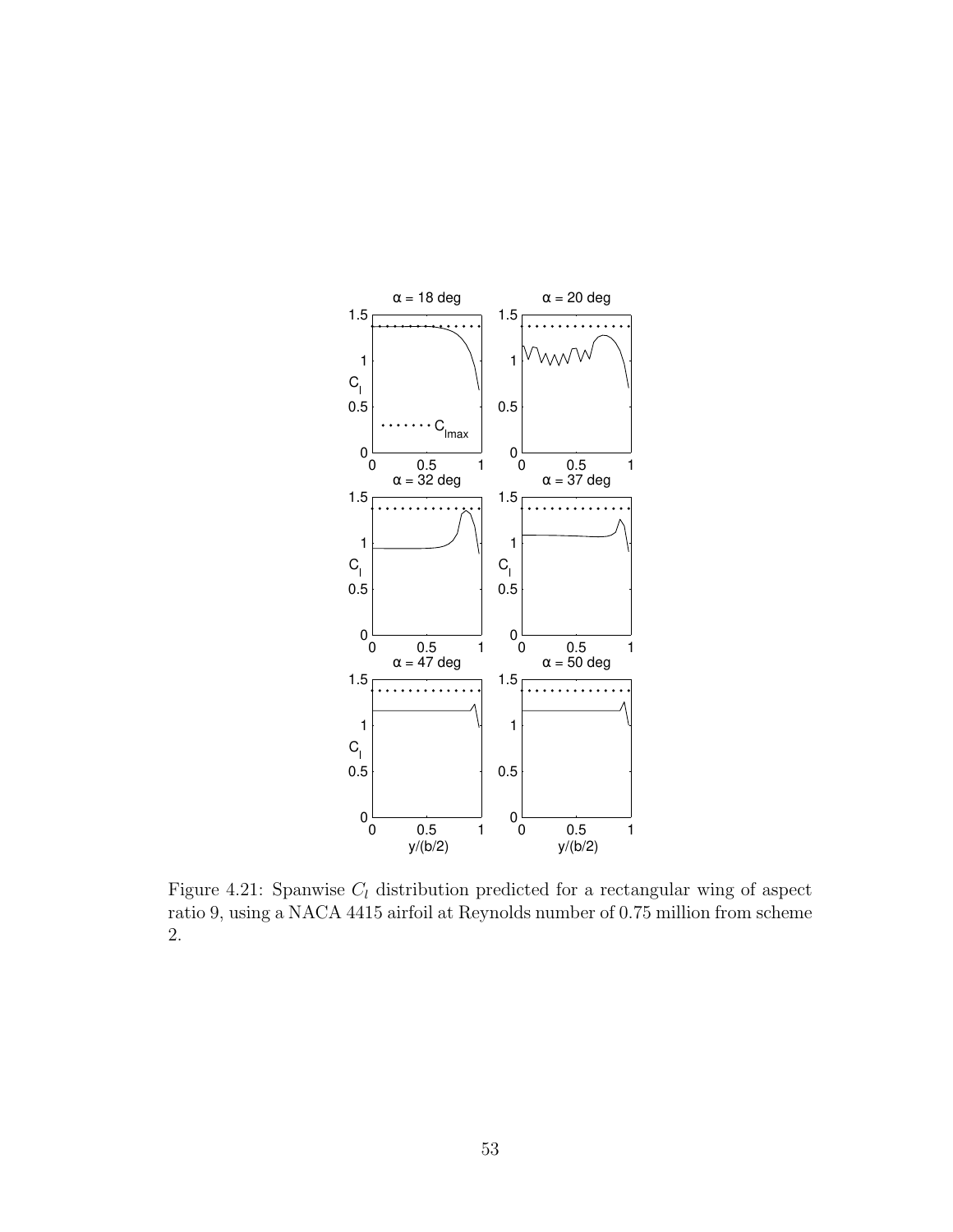

Figure 4.22: Wing  $C_L$ - $\alpha$  predicted using scheme 2 for a rectangular wing of aspect ratio 6, using a NACA 4415 airfoil at Reynolds number of 0.75 million.



Figure 4.23: Spanwise  $C_l$  distribution predicted for a rectangular wing of aspect ratio 6, using a NACA 4415 airfoil at Reynolds number of 0.75 million from scheme 2.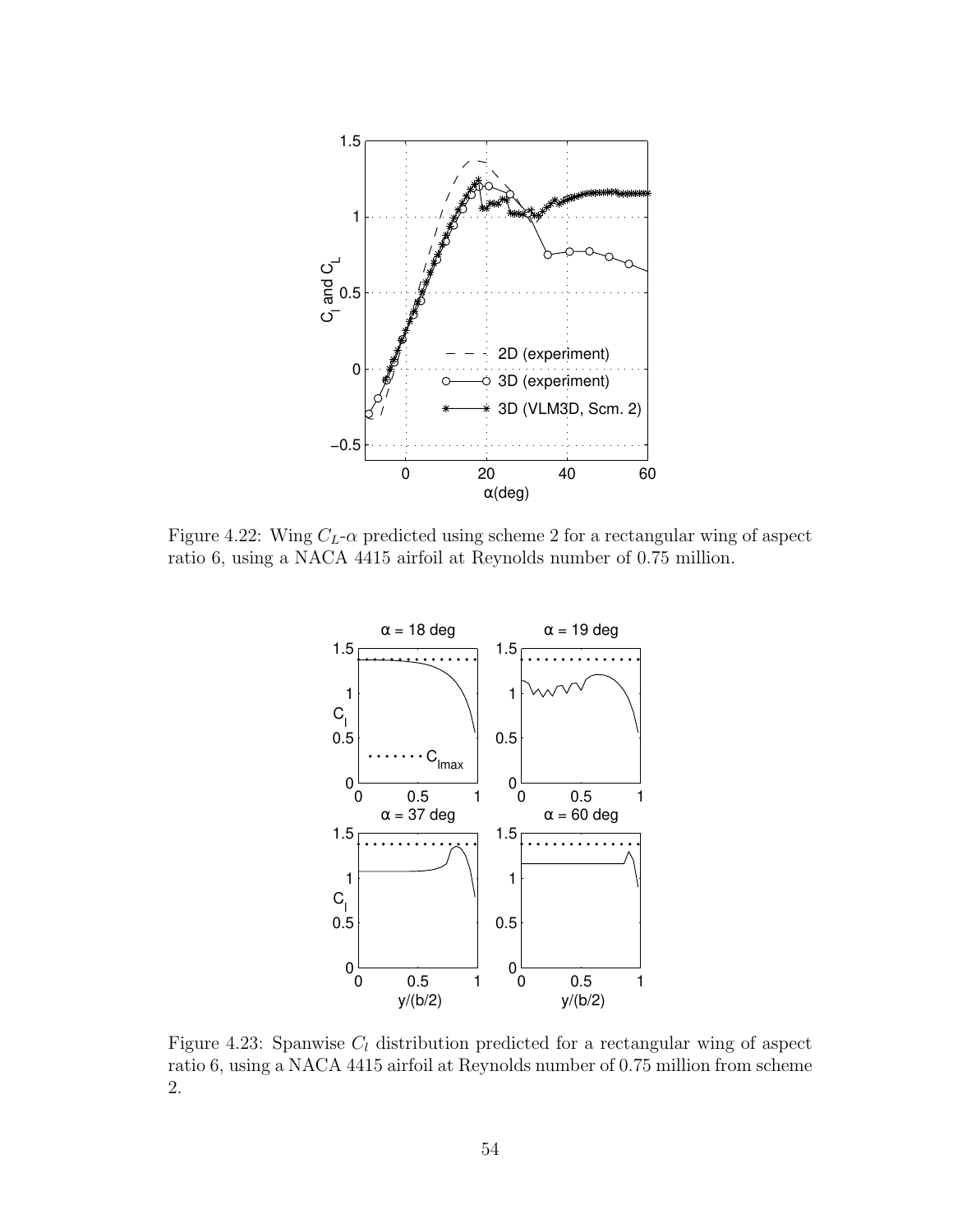

Figure 4.24: Wing  $C_L$ - $\alpha$  predicted from VLM3D for rectangular wings of aspect ratios 12, 9 and 6 using a NACA 4415 airfoil at Reynolds number of 0.5 million.



Figure 4.25: Wing  $C_L$ - $\alpha$  predicted from experiment for rectangular wings of aspect ratios 12, 9 and 6 using a NACA 4415 airfoil at Reynolds number of 0.5 million.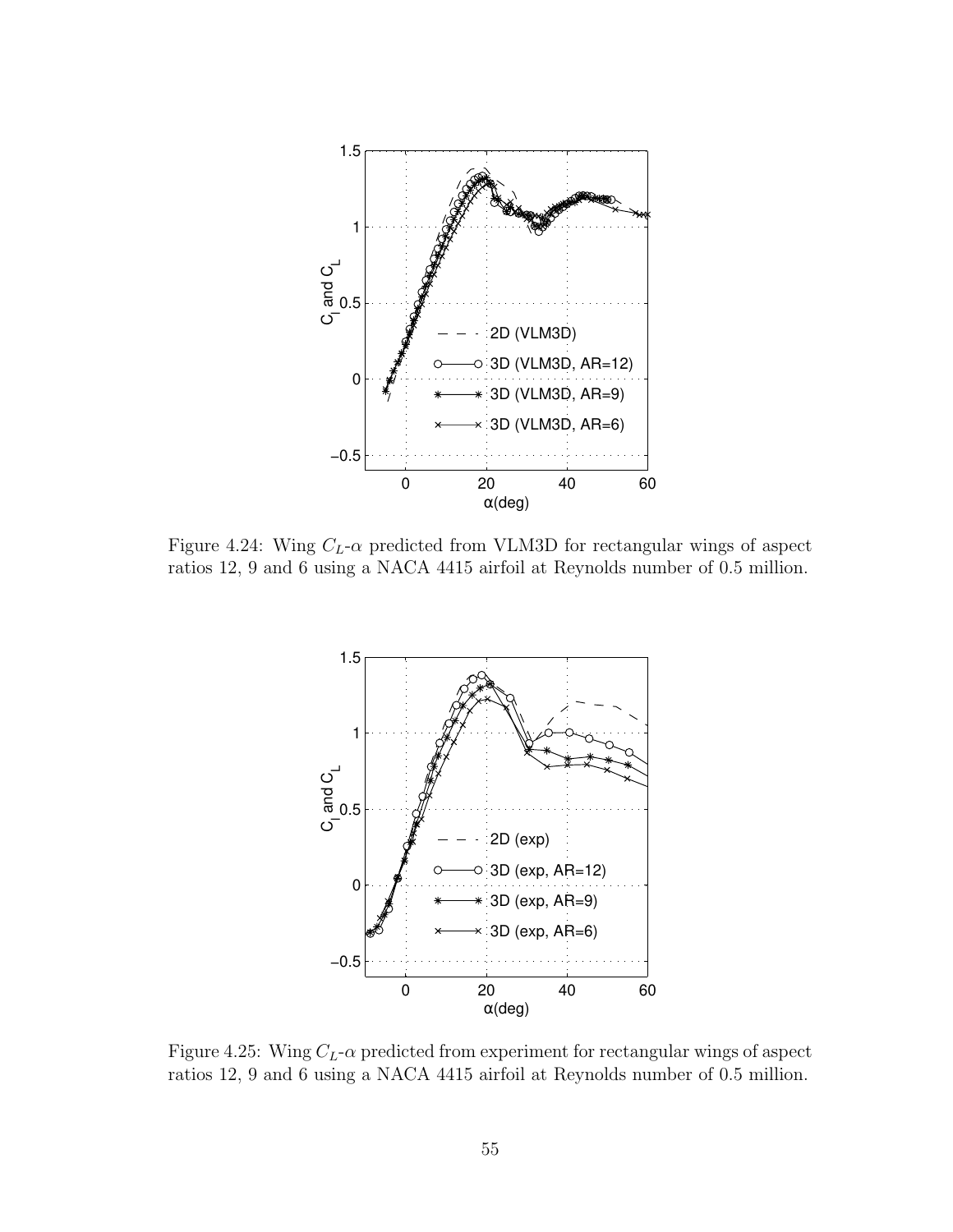#### 4.1.9 Summary

Having made an in-depth study of the results predicted by schemes 1 and 2, it is found that Scheme 2 is more robust. The spanwise section  $C_l$  distributions predicted by scheme 1 exhibit substantial undesirable sawtooth behavior. The spanwise section  $C_l$  distributions predicted by Scheme 2, on the other hand, are devoid of such oscillations for most of the cases studied. Scheme 1 also has far more convergence problems than Scheme 2. Scheme 2, is therefore found to be better suited for post-stall prediction purposes and results presented henceforth will only be from Scheme 2.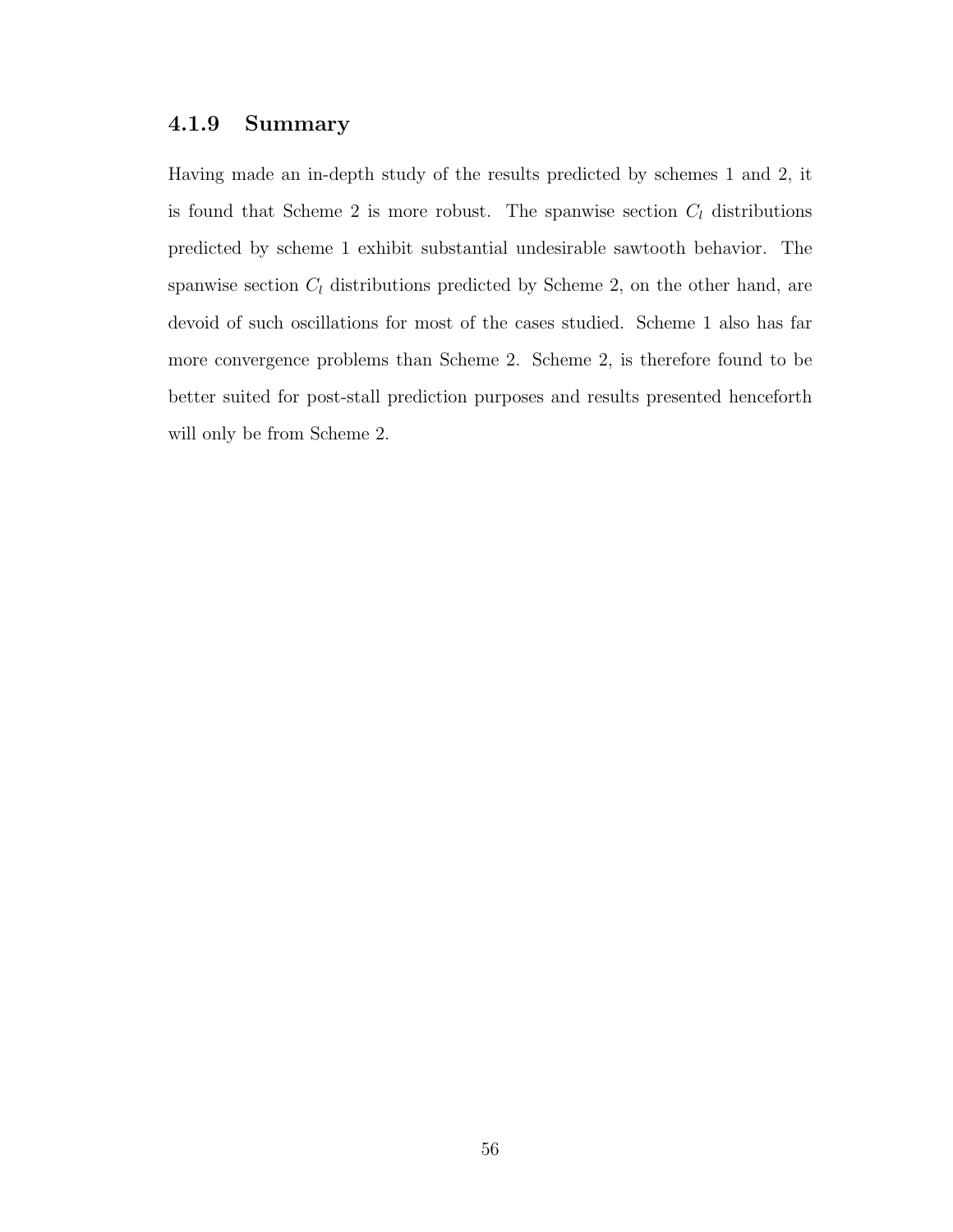## 4.2 Study of stall characteristics

In this example, the change in stall characteristics with change in taper ratio is studied. For this purpose, four wings each of aspect ratio 10 and taper ratios of 0.3, 0.5, 0.75 and 1.0 are studied. The right-side planform of the wing with taper ratio of 1.0 (rectangular wing), is shown in Fig. 4.26 and the right-side planforms of the wings of taper ratios of 0.3, 0.5 and 0.75 are as shown in Fig. 4.27. The airfoil used has the hypothetical lift curve as shown in Fig. 4.28. This lift curve is similar to those used by  $Sears<sup>4</sup>$  and by Levinsky.<sup>6</sup>



Figure 4.26: Planform of the rectangular wing (RHS shown) used in sec. 4.2.

The wing  $C_L$ - $\alpha$  of the four wings from scheme 2 is shown in Fig. 4.29 and the spanwise section  $C_l$  distributions from scheme 2 for the four wings for  $\alpha$  of 10, 17, 18 and 24 deg are shown in Figs. 4.30, 4.31, 4.32 and 4.33 respectively. It is observed from the wing  $C_L$ - $\alpha$  curves for the wings of taper ratios of 0.3, 0.5 and 0.75 that the wing  $C_L$  increases as the  $\alpha$  is increased to 17 deg. However, the rectangular wing stalls at the root at a slightly lower angle of attack of 16 deg. This behavior occurs because at a given  $\alpha$ , the rectangular wing has the largest section  $C_l$  among all the wings in this study. This can be confirmed by examining the spanwise section  $C_l$  distributions from scheme 2 for the four wings in Fig. 4.30 for  $\alpha$  of 10 deg. At 10 deg, the section  $C_l$  on the root of the wing of taper ratio of 1.0 is the largest and with decrease in taper ratio the section  $C_{l}$ s on the roots of the other three wings decrease. This pattern is exactly reversed on the tips of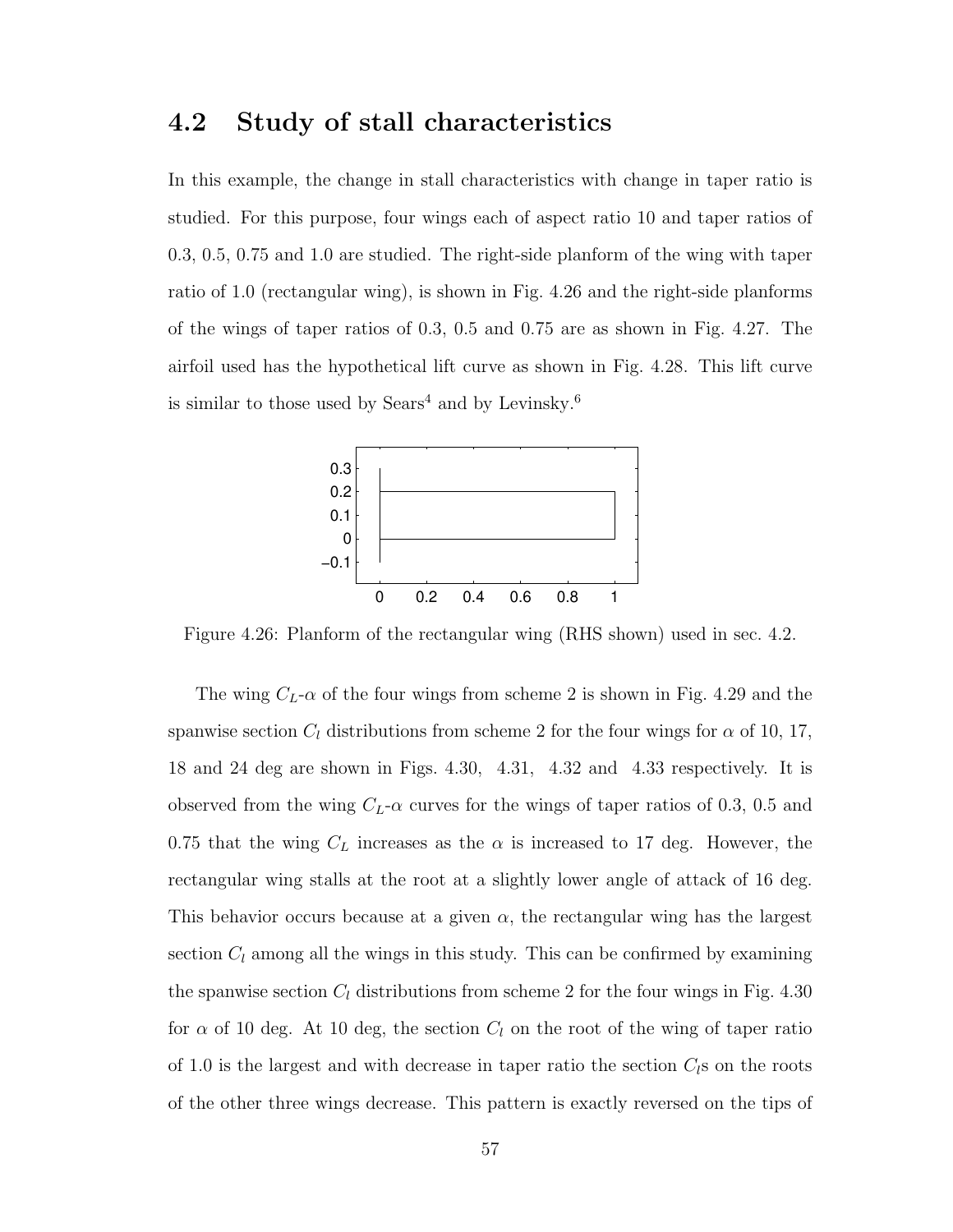

Figure 4.27: Planform of the tapered wings (RHS shown) used in sec. 4.2.

the four wings. The section  $C_l$  in the vicinity of the tips of the wing of taper ratio of 1 is the least and with decrease in taper ratio the section  $C_l$  on the outboard portions of the other three wings increase.

As the  $\alpha$  is increased beyond 16 deg the wing  $C<sub>L</sub>$  of the wing of taper ratio of 1 decreases sharply. This is because the root of this wing stalls as can be seen from the section  $C_l$  distribution at 17 deg for the wing of taper ratio of 1 in Fig. 4.31. At 17 deg, the section  $C_l$  on the outboard portions of all the four wings is increasing. The outboard portion of the wing of taper ratio of 0.3 is closest to stall and with increase in taper ratio the section  $C_l$  on the outboard portion of the other wings move farther away from  $C_{Lmax}$  as seen from Fig. 4.31. At 18 deg, large portions of the three wings of taper ratios of 0.3, 0.5 and 0.75 have stalled and the outboard portion of the wing of taper ratio of 1.0 is near stall as shown in Fig. 4.32. A small part of the inboard portion of the wings of taper ratios of 0.3, 0.5 and 0.75 is unstalled. For the wing of taper ratio 0.75 the stalled portion is located more inboard and for the wing of taper ratio 0.3 the stalled portion is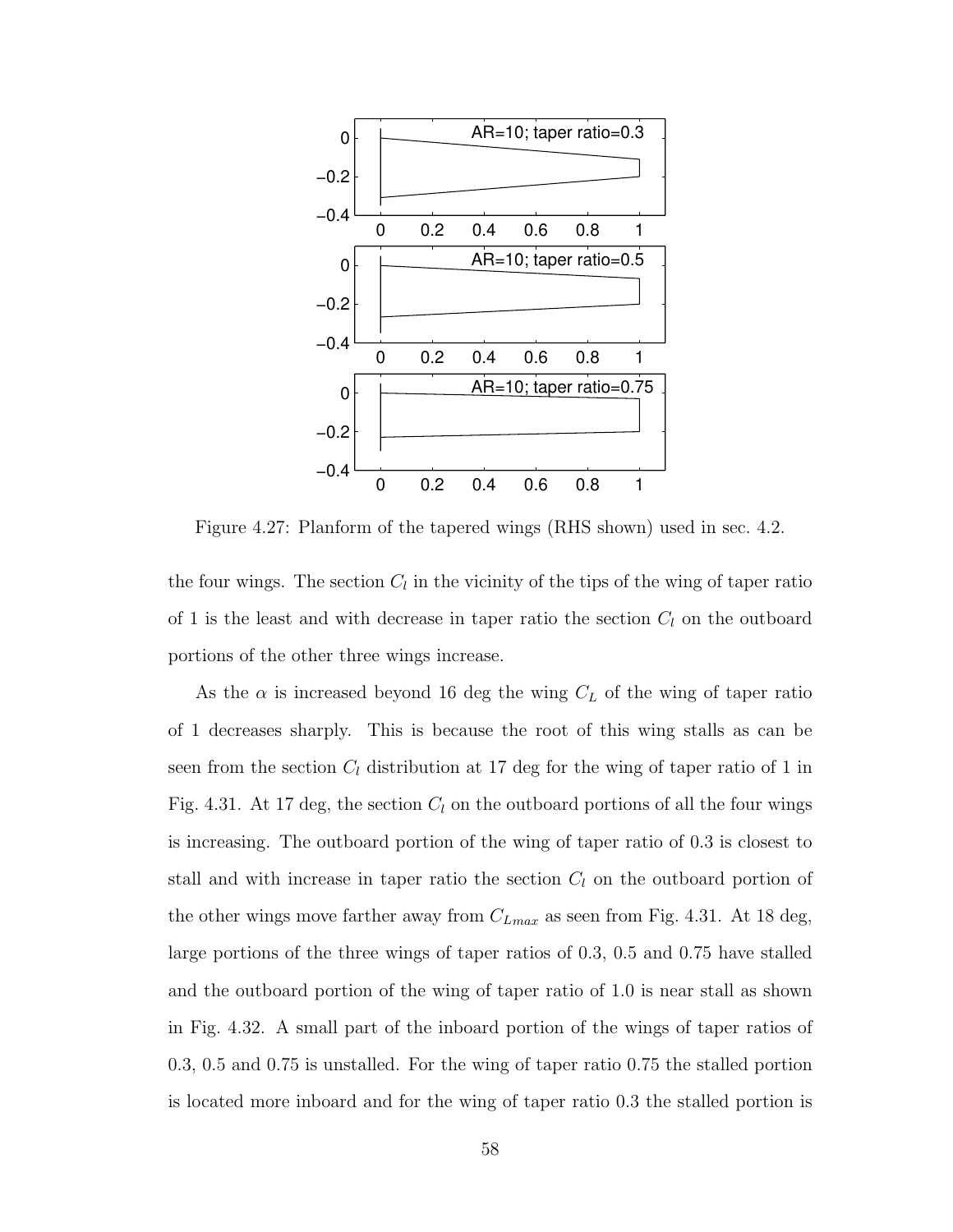

Figure 4.28: Airfoil lift curve used in sec.  $4.2 - 4.5$ .

located nearest to the tips as seen from Fig. 4.32. Hence, with increase in taper ratio the stalled regions are located closer to the root. At 24 deg the root stalls for the three wings of taper ratios of 0.3, 0.5 and 0.75 and the tips of the wing of taper ratio of 1.0 stall as shown in Fig. 4.33.

The pre-stall wing  $C_L$  from scheme 2 does not show any noticeable differences between the four wings as shown in Fig. 4.29. This is because the four wings are of the same aspect ratio. However, the four wings have different stall characteristics. The trends in stall behavior with taper ratio predicted by the current method are very similar to those seen in experiments. In summary, it is observed that stall begins at the root of the rectangular wing and at the outboard portion on the tapered wings. More of the wing tips stall for the wing of taper ratio of 0.3 than for the taper ratio of 0.75.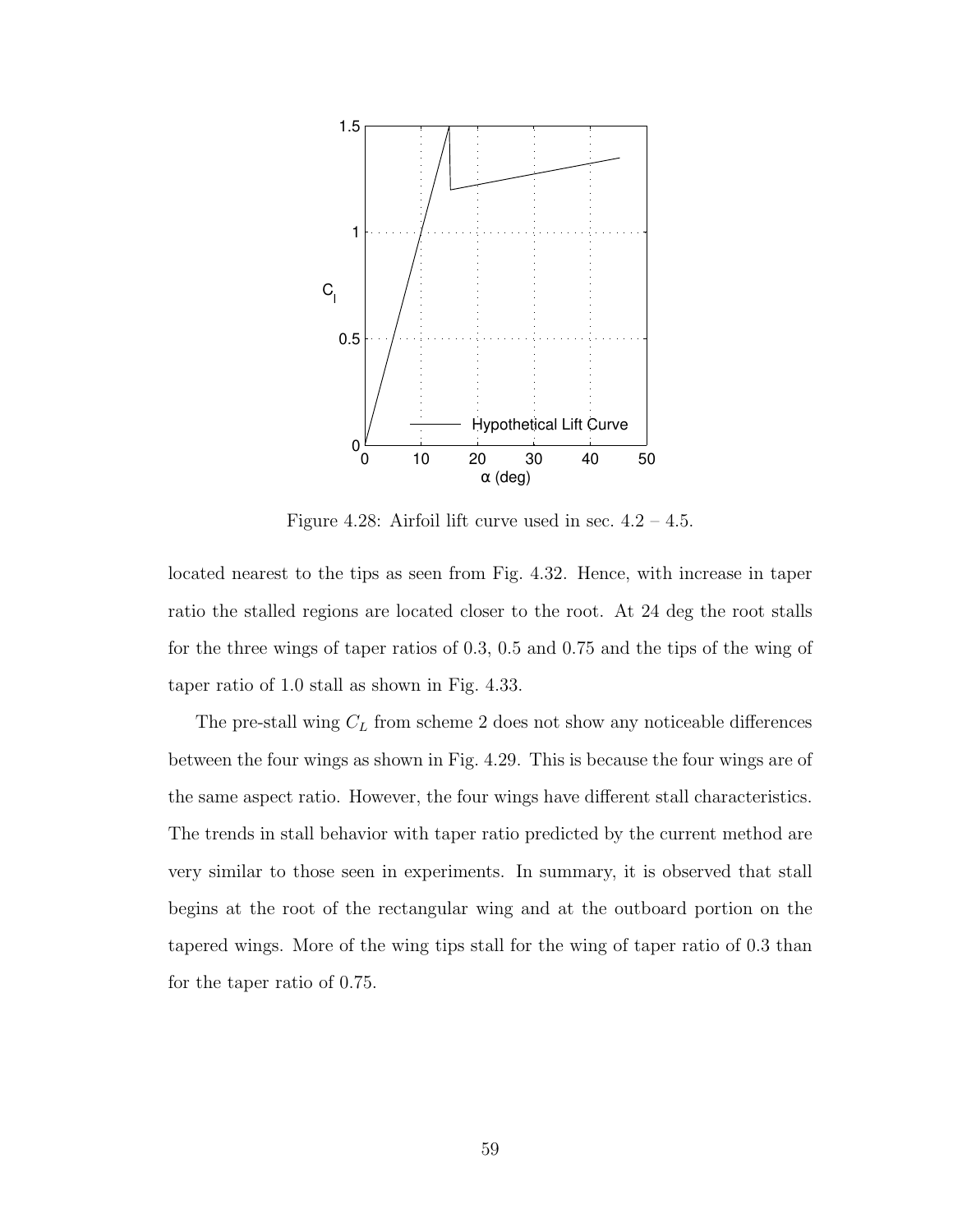

Figure 4.29: Wing  $C_L$ - $\alpha$  for wings of different taper ratios, each of aspect ratio 10 using scheme 2.



Figure 4.30: Change in the spanwise section  $C_l$  distribution with taper at  $\alpha$  of 10 deg using scheme 2.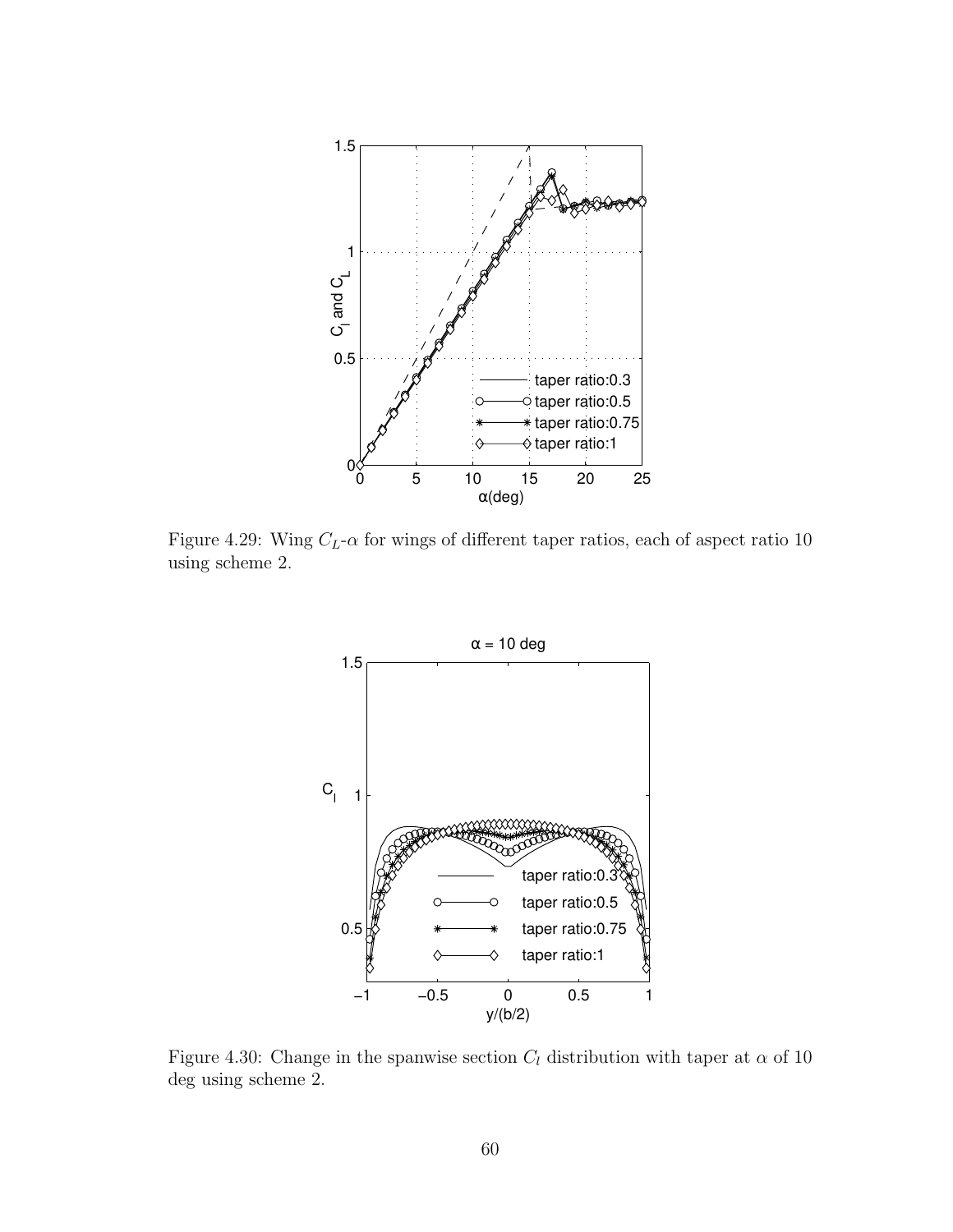

Figure 4.31: Change in the spanwise section  $C_l$  distribution with taper at  $\alpha$  of 17 deg using scheme 2.



Figure 4.32: Change in the spanwise section  $C_l$  distribution with taper at  $\alpha$  of 18 deg using scheme 2.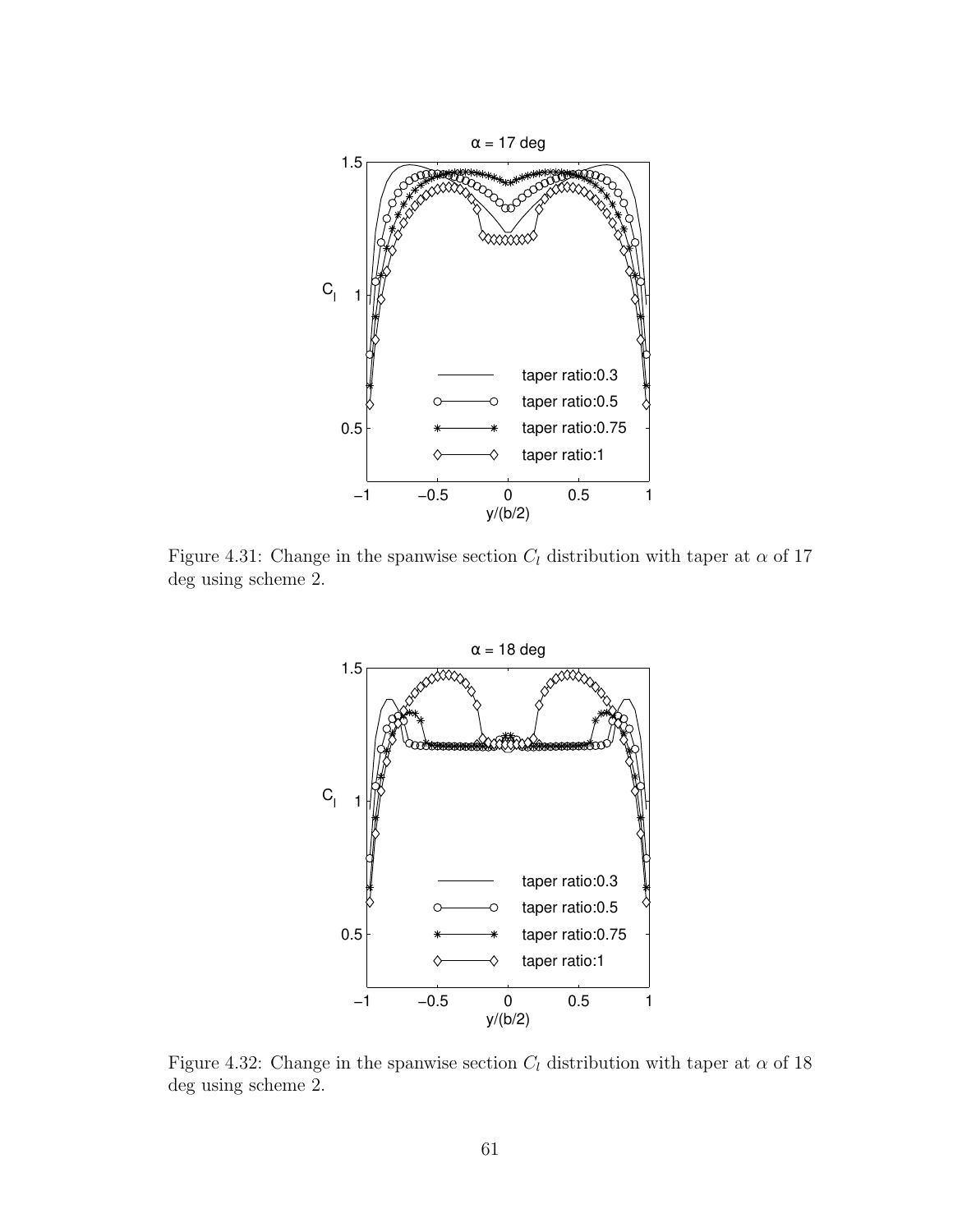

Figure 4.33: Change in the spanwise section  $C_l$  distribution with taper at  $\alpha$  of 24 deg using scheme 2.



Figure 4.34: Planform of the part-tapered wing (RHS shown).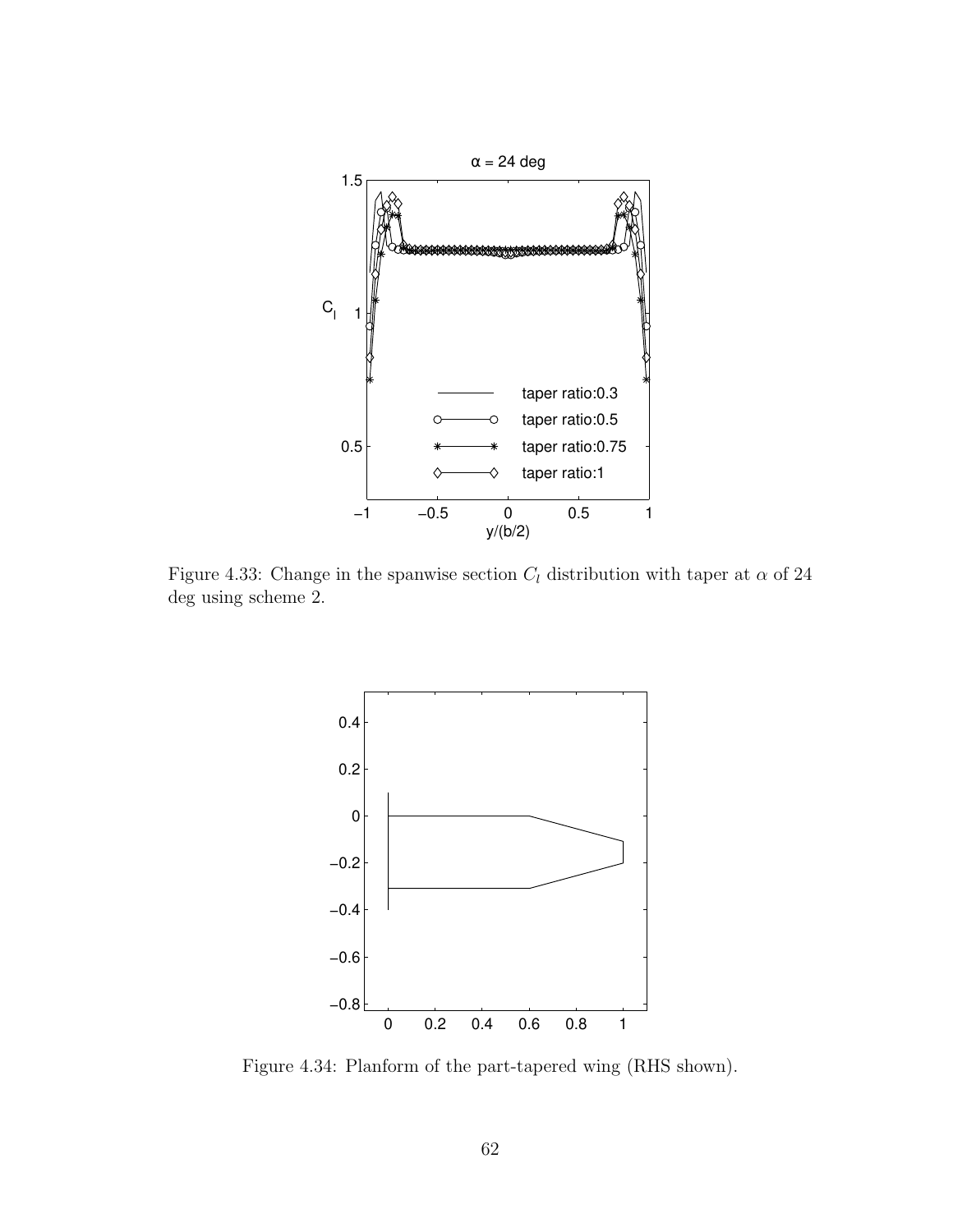#### 4.2.1 Stall Characteristics of a Part-Tapered Wing

As seen in the examples so far, the rectangular wing has a tendency to stall first at the root which provides stall warning and greater aileron control. A tapered wing, on the other hand, provides a decrease in induced drag and good structural properties. A highly tapered wing has a tendency to stall first slightly at the outboard portion of the wing. A good compromise for a low-speed aircraft is a combination of both rectangular and tapered planform shapes. The rectangular inboard portion provides good stall characteristics and is cost effective. The tapered outboard portion decreases weight and increases aspect ratio. Therefore, in this example, such a planform is studied and the right-side of the planform is as shown in Fig. 4.34. The airfoil used has the hypothetical lift curve as shown in Fig. 4.28.



Figure 4.35: Lift curves for the part-tapered wing.

The wing  $C_L$ - $\alpha$  for this planform from scheme 2 is as shown in Fig. 4.35 and the spanwise section  $C_l$  distributions for  $\alpha$  of 18, 19, 23 and 25 degrees are as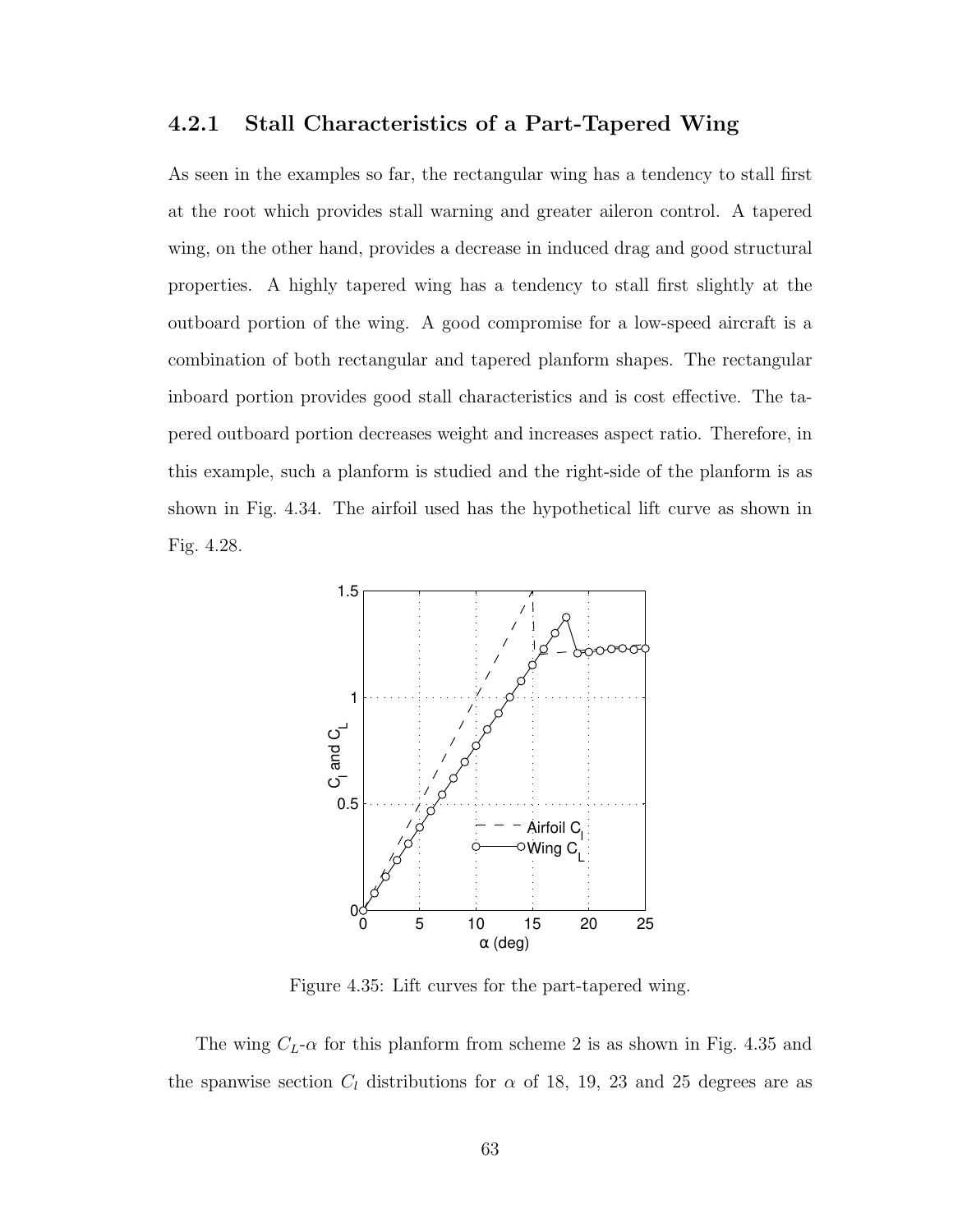

Figure 4.36: Spanwise  $C_l$  distributions for the part-tapered wing.

shown in Fig. 4.36. It can be seen from Fig. 4.35 that as the  $\alpha$  is increased to 18 deg the wing  $C_L$  increases. At this condition the entire wing remains unstalled as the local section  $C_l$  values are less than the  $C_{lmax}$  of 1.5. This can be confirmed by examining the spanwise section  $C_l$  distribution from scheme 2 in Fig. 4.36 for  $\alpha$  of 18 deg. As the  $\alpha$  is increased to 19 deg the inboard portion of the wing and a part of the outboard portion near the tips of the wing stall as can be seen from the spanwise section  $C_l$  distribution for  $\alpha$  of 19 deg in Fig. 4.36. As a result the wing  $C_L$  also drops as the  $\alpha$  is increased from 18 to 19 deg. At 23 deg the  $C_l$  on a small portion near the wing tips is near stall as can be seen from the section  $C_l$  distribution at  $\alpha$  of 23 deg in Fig. 4.36. At 25 deg, almost the entire wing is stalled except for a small section in between the wing tips and the wing root. Such a part-tapered wing planform allows for tailoring of the stall characteristics by adjusting the location of the planform break and the taper ratio.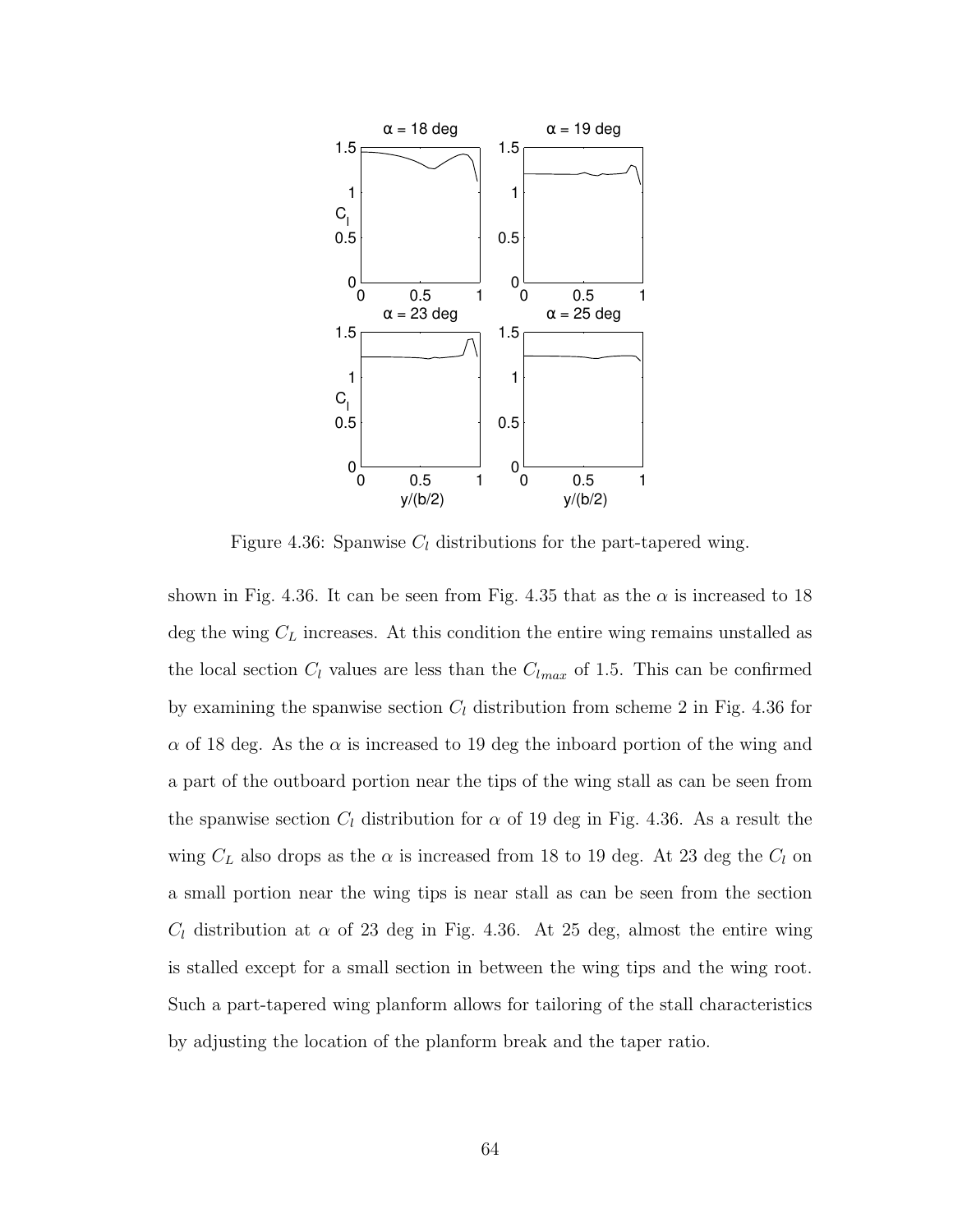### 4.3 Wing-Tail Configuration

This example illustrates the effectiveness of the method for a multiple liftingsurface configuration. In this example, results are presented for a high aspect ratio  $(AR = 10)$  constant-chord wing geometry with a conventional aft tail. The planform for the wing-tail configuration is shown in Fig. 4.37. For this example, a single airfoil is assumed for both the wing and tail. The airfoil lift curve is the hypothetical lift curve as shown in Fig. 4.28.



Figure 4.37: Planform of the wing-tail configuration (RHS shown).

Figure 4.38 shows the predicted  $C_L$ - $\alpha$  curve for the wing-tail configuration with scheme 2 and starting  $\delta_1$  values of  $-25$  for all sections at each  $\alpha$ . Also shown in the same figure, is the airfoil  $C_l$ - $\alpha$  curve for comparison. Figure 4.39 shows the  $C_{L,w}$  and  $C_{L,t}$  as a function of  $\alpha$  along with the wing-tail total  $C_{L}$ - $\alpha$  curve. It must be mentioned that the tail  $C_{L,t}$  in this plot is nondimensionalized with reference to the tail area. The spanwise  $C_l$  distributions are shown in Fig. 4.40 for  $\alpha$  values of 10, 15, 18, and 23 deg. These values were chosen for illustrating the stall behavior.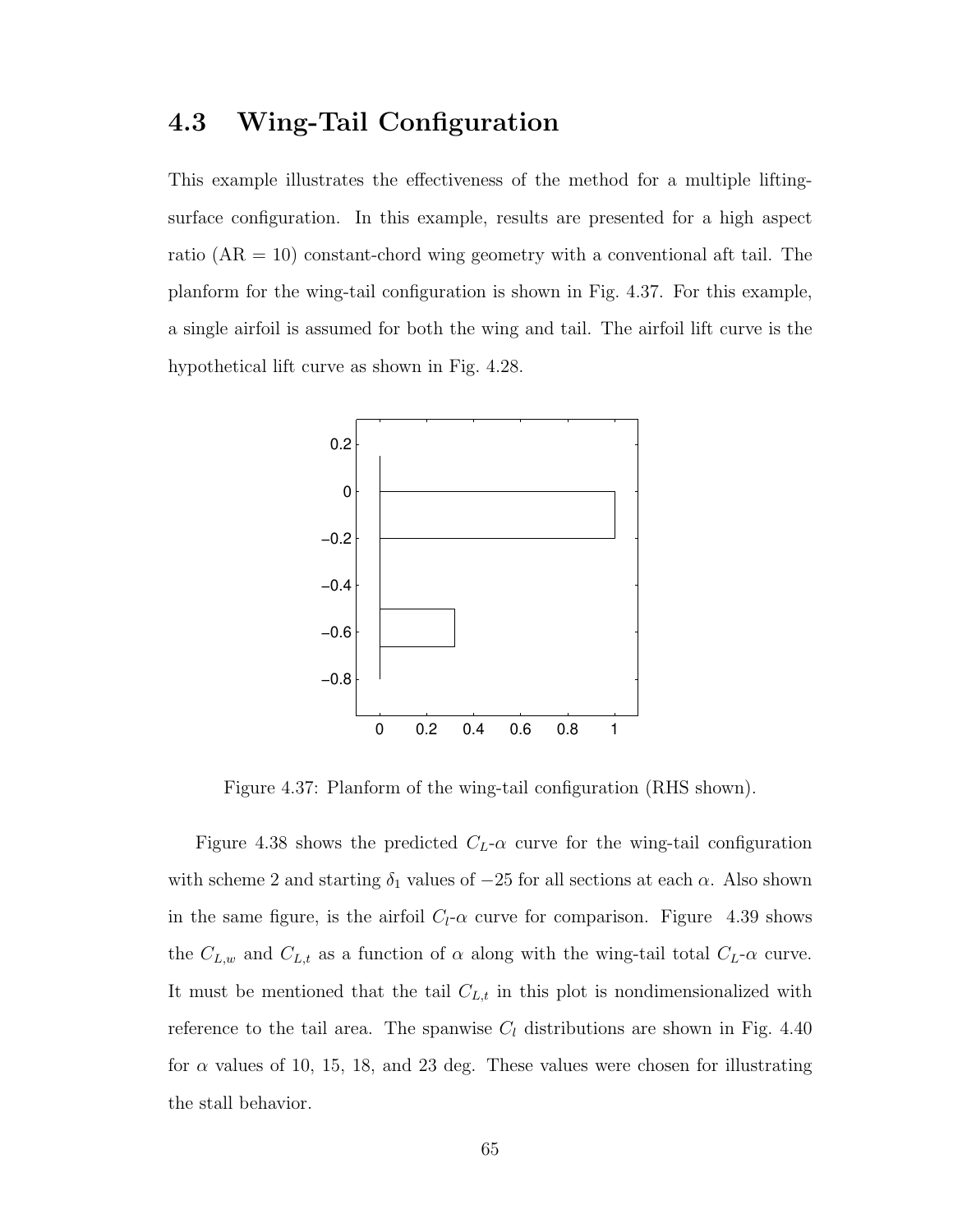

Figure 4.38: Lift curves for the wing-tail configuration.

From Fig. 4.38, it is seen that as the  $\alpha$  is increased to 17 deg, the  $C_L$  continues to increase. At these conditions, the entire wing remains unstalled as the local section  $C_l$  values are less than  $C_{lmax}$  of 1.5. This result can be confirmed by examining the spanwise section  $C_l$  distributions for the wing at  $\alpha$  of 10 and 15 deg in Fig. 4.40. At  $\alpha$  of 17 deg, the inboard portion of the wing is close to stall. As the  $\alpha$  is increased from 17 deg to 18 deg, the inboard portion of the wing stalls as seen in the spanwise  $C_l$  plot for the wing at  $\alpha$  of 18 deg. As a result, the wing  $C_L$ - $\alpha$  curve shows a stall break at  $\alpha$  of 17 deg. Although the inboard portion of the wing is stalled, the  $C_l$  on the outboard portion continues to increase with  $\alpha$ ; and this causes the  $C_L$  to increase again between 20 deg and 25 deg. Beyond  $\alpha$ of 20 deg, the spanwise extent of the stalled region increases with increasing  $\alpha$  as shown in the spanwise  $C_l$  plot at  $\alpha$  of 23 deg. In this example, the tail remains unstalled over the entire  $\alpha$  range considered.

Of particular interest when studying wing-tail configurations is the aircraft pitching moment about the CG. For this analysis, the CG was located to provide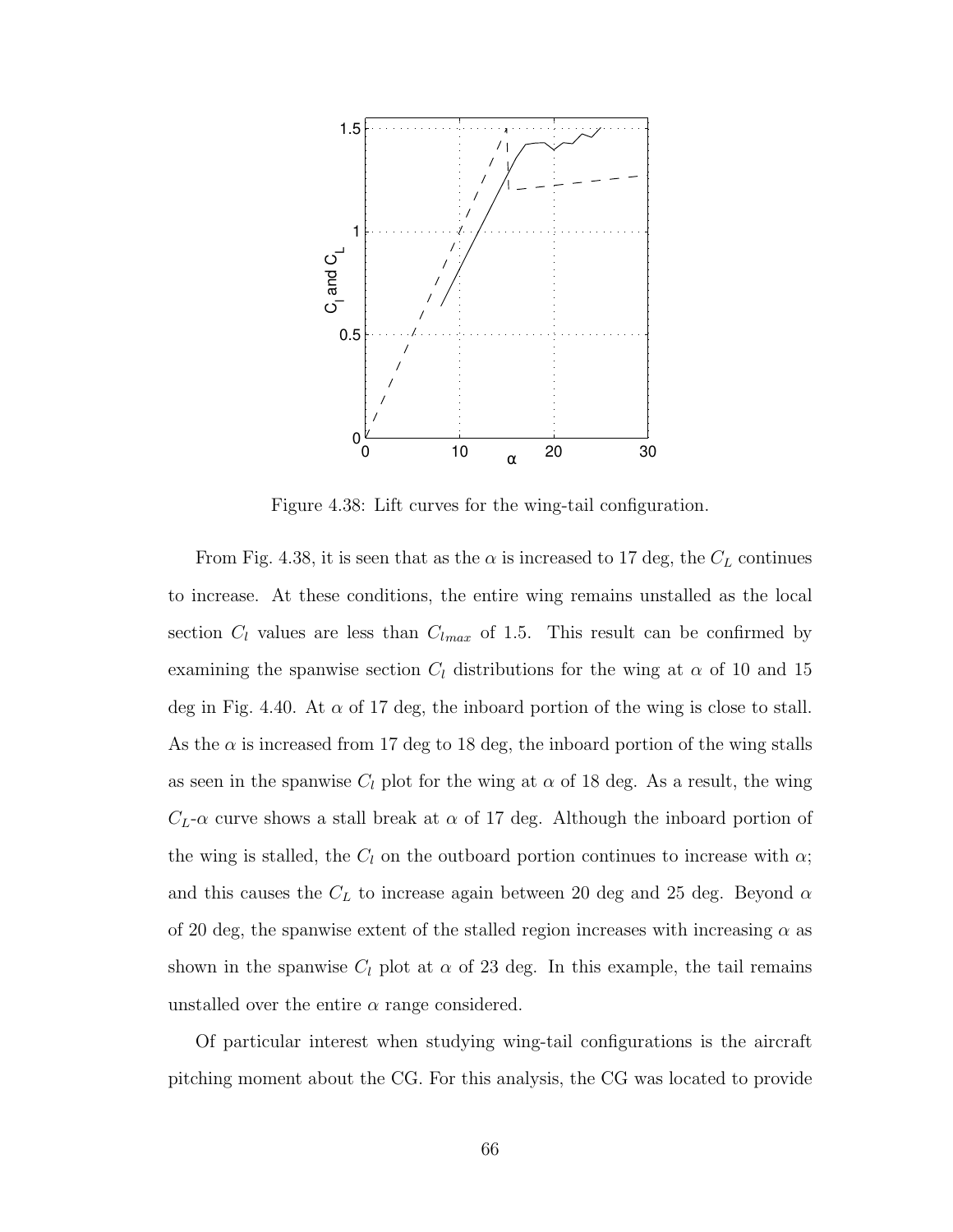

Figure 4.39: Individual contributions of the wing and tail to the total lift of the wing-tail configuration.

a static margin of 10% of the wing mean aerodynamic chord. A tail incidence of  $-5$  deg was chosen and results in the aircraft being trimmed at  $\alpha$  close to 13 deg. In other words, the  $C_{Mcg}$  is nearly zero at  $\alpha$  of 13 deg. Figure 4.41 shows the variation of the aircraft  $C_{Mcg}$  as a function of  $\alpha$ . As the  $\alpha$  is increased, a distinct increase in the nose-down pitching moment (negative  $C_{Mcg}$ ) is seen at the onset of stall at  $\alpha$  of 17 deg.

To examine the cause of this nose-down pitching moment at stall onset, it is instructive to study the individual contributions of the wing and the tail to the configuration lift curve as shown in Fig. 4.39. It can be seen that much of the contribution to the aircraft  $C<sub>L</sub>$ - $\alpha$ -curve behavior can be traced to the characteristics of the wing lift curve. There is, however, a noticeable increase in the tail  $C_{L,t}$  at the onset of wing stall at  $\alpha$  of 17 deg. This increase in  $C_{L,t}$  at stall onset contributes significantly to the increase in the nose-down pitching moment at stall. The origin of the sudden increase in  $C_{L,t}$  at stall can in turn be traced to the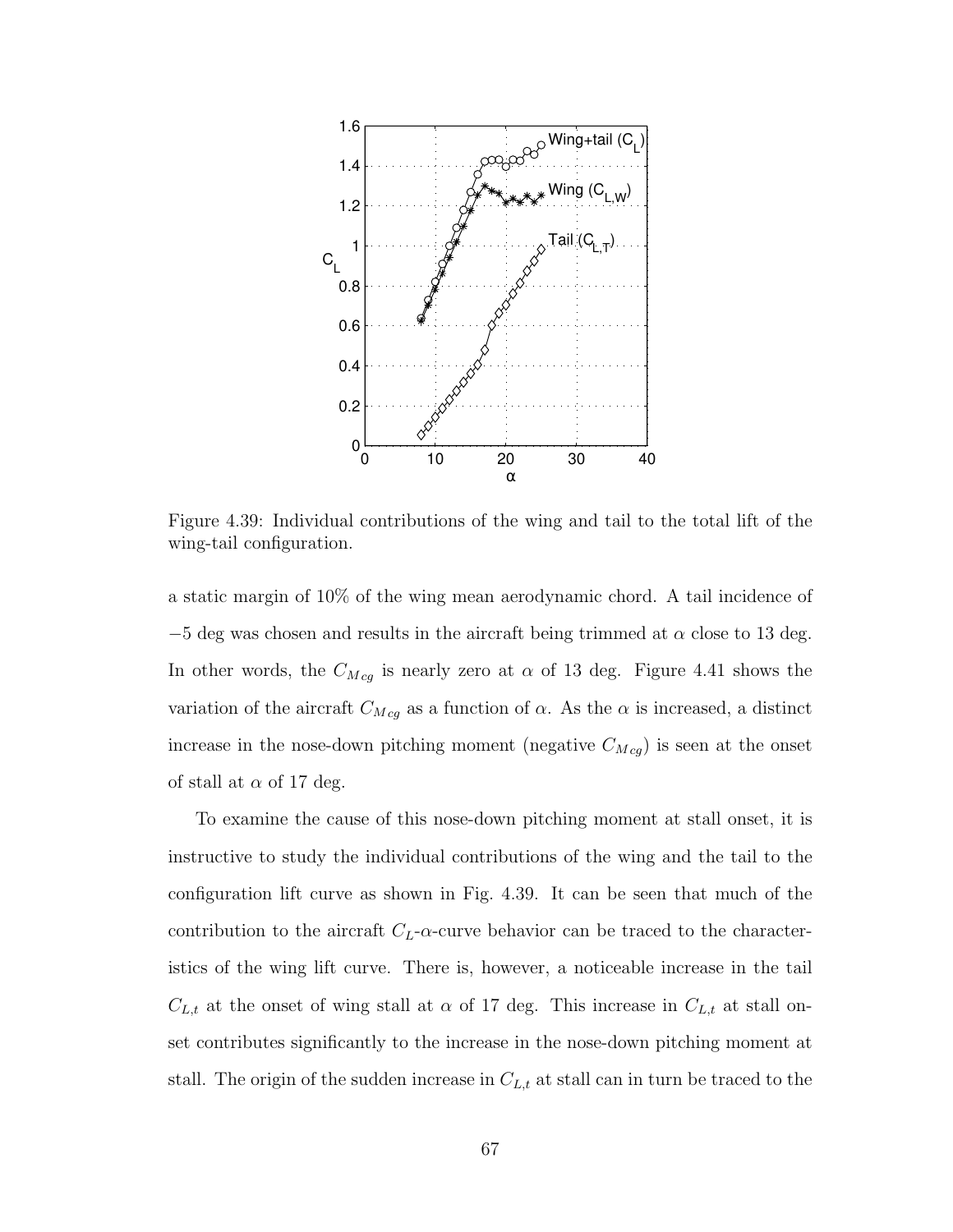

Figure 4.40: Spanwise  $C_l$  distributions for the wing-tail configuration.

shape of the wing spanwise lift distribution at the onset of stall. As seen earlier in Fig. 4.40, the wing stall occurs at the root for  $\alpha$  of 18 deg for this example. This loss in lift over the inboard portion of the wing results in a reduction in the downwash at the tail. In addition, it also results in a pair of vortices that cause an upwash at the tail. As a consequence of these two factors, there is a distinct increase in the  $C_{L,t}$  at the onset of stall.

Thus, as illustrated by this simple example, a method that can predict the poststall characteristics of wing-tail configurations can provide important information for the study of aircraft longitudinal behavior at these post-stall conditions.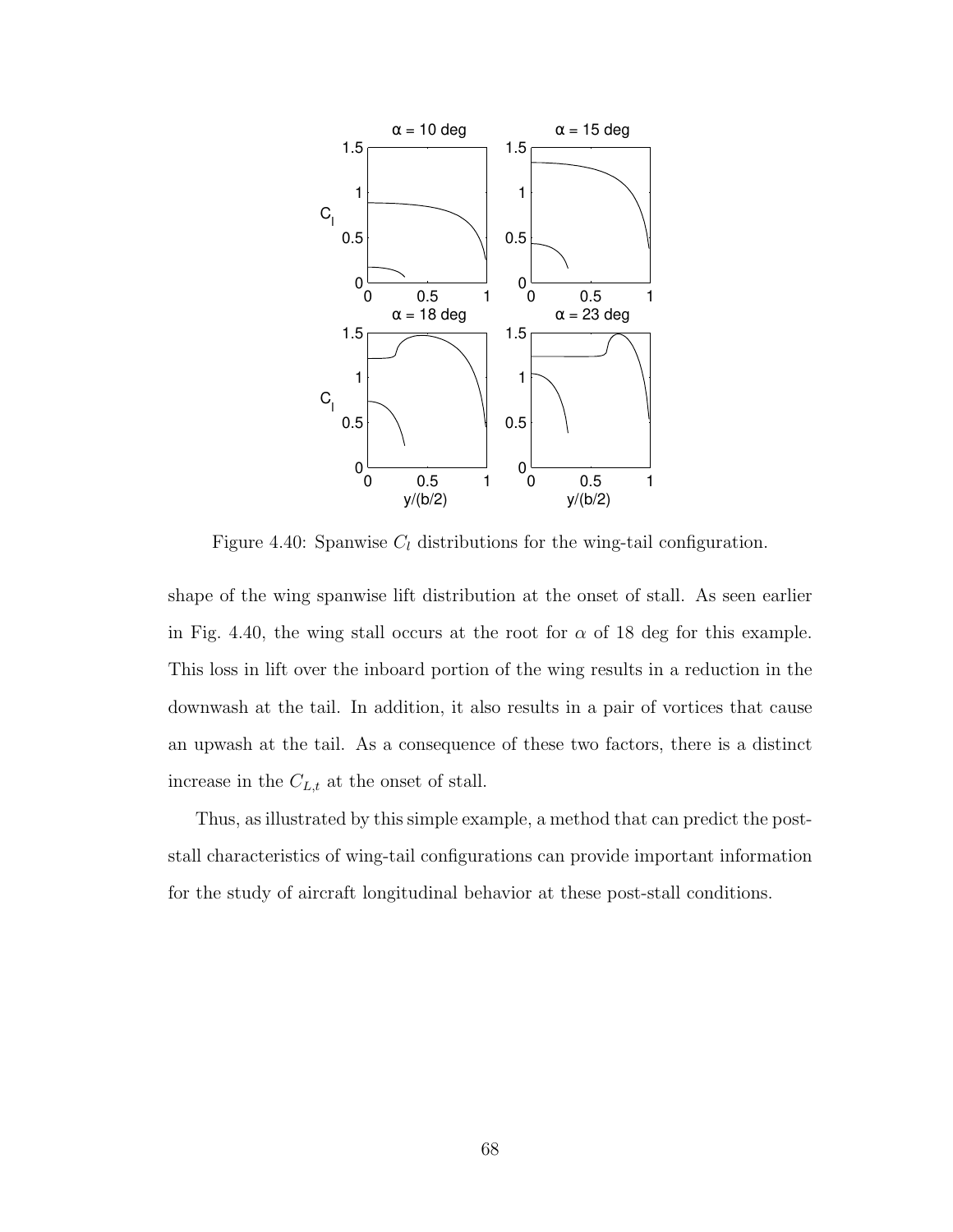

Figure 4.41: Pitching-moment curve for the wing-tail configuration.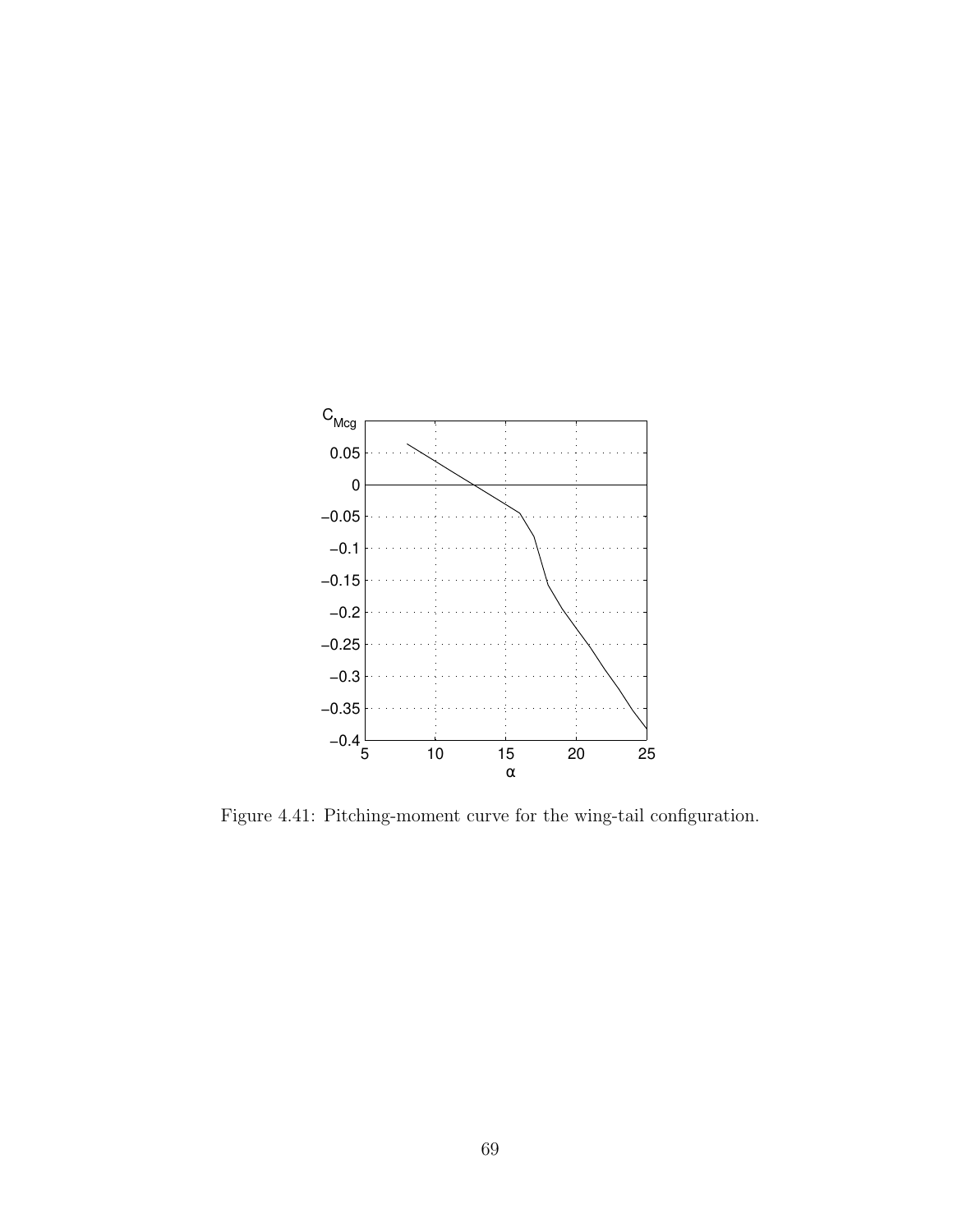### 4.4 Wing-Canard Configuration

This example illustrates the effectiveness of the method for another multiple lifting-surface configuration, a high aspect ratio  $(AR = 10)$  constant-chord wing geometry with a canard  $(AR = 10)$ . The planform for the wing-canard configuration is shown in Fig. 4.42. A single airfoil is assumed for both the wing and the canard. The airfoil lift curve is the hypothetical lift curve as shown in Fig. 4.28. An important criterion for acceptable stall behavior of such a configuration is that the canard stalls before the wing. Both the wing and canard have zero incidence. In this simple example, which is used only for illustration of the capability of the current method.



Figure 4.42: Planform of the wing-canard configuration (RHS shown).

Scheme 2 was used with starting  $\delta_1$  values of 0 deg on all sections on both the wing and canard for the first  $\alpha$  of the  $\alpha$ -sequence. The resulting configuration  $C_L$ - $\alpha$  curve is shown in Fig. 4.43. The configuration  $C_L$  is defined with reference to the wing planform area. Also shown in the same figure is the airfoil lift curve for comparison. The  $\delta_1$  and  $\delta_2$  values for each  $\alpha$  is taken from the converged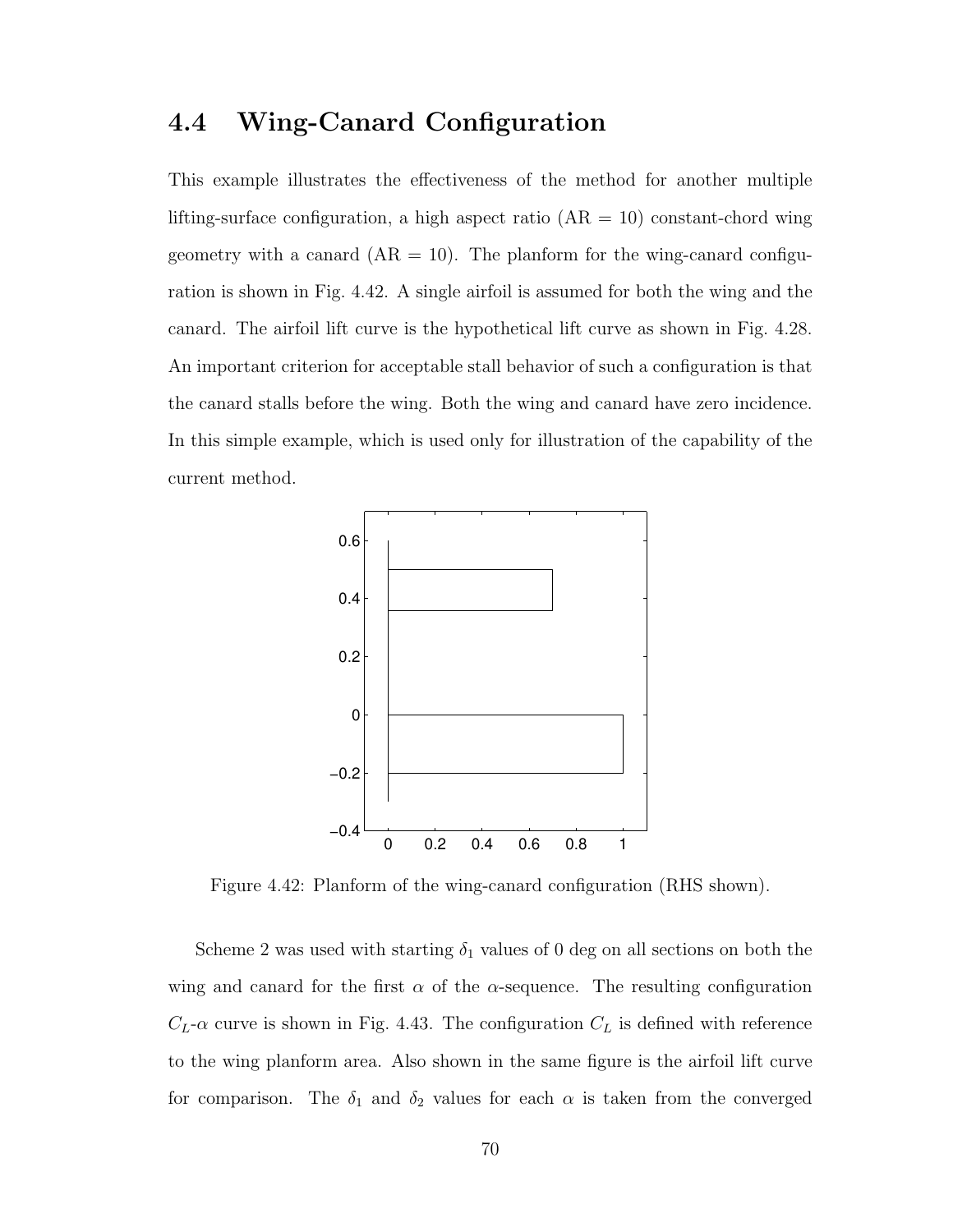

Figure 4.43: Lift curves of the wing-canard configuration.

values from the previous  $\alpha$ . The spanwise section  $C_l$  distributions for the wing and canard are shown in Fig. 4.44 for  $\alpha$  of 15, 16, 19, 20, 23 and 26 degrees. The values were chosen to explain the stall behavior. Figure 4.45 shows the lift curves of the wing and canard separately. Also plotted on the same figure are the wing-canard lift curve and the airfoil lift curve for comparison. The canard  $C_L$  in this plot is defined with reference to the canard planform area.

From Fig. 4.43, it is seen that as the  $\alpha$  is increased to 19 deg, the  $C_L$  continues to increase. At these conditions, the entire wing is unstalled as the local section  $C_l$ values are less than  $C_{lmax}$  of 1.5 but the canard has stalled for  $\alpha$  greater than 16 deg. From Fig. 4.45 it can be seen from the  $C_L$ - $\alpha$  curve of the canard that as the  $\alpha$  is increased to 15 deg the canard remains unstalled. At  $\alpha = 15$  deg the canard is close to stall as can be seen from the section  $C_l$  distribution of the canard at  $\alpha = 15$  deg in Fig. 4.44. As the  $\alpha$  is increased just beyond 15 deg the root of the canard stalls as can be seen from the section  $C_l$  distribution of the canard at  $\alpha = 16$  deg in Fig. 4.44. The wing  $C_L$ - $\alpha$  on the other hand increases as the  $\alpha$  is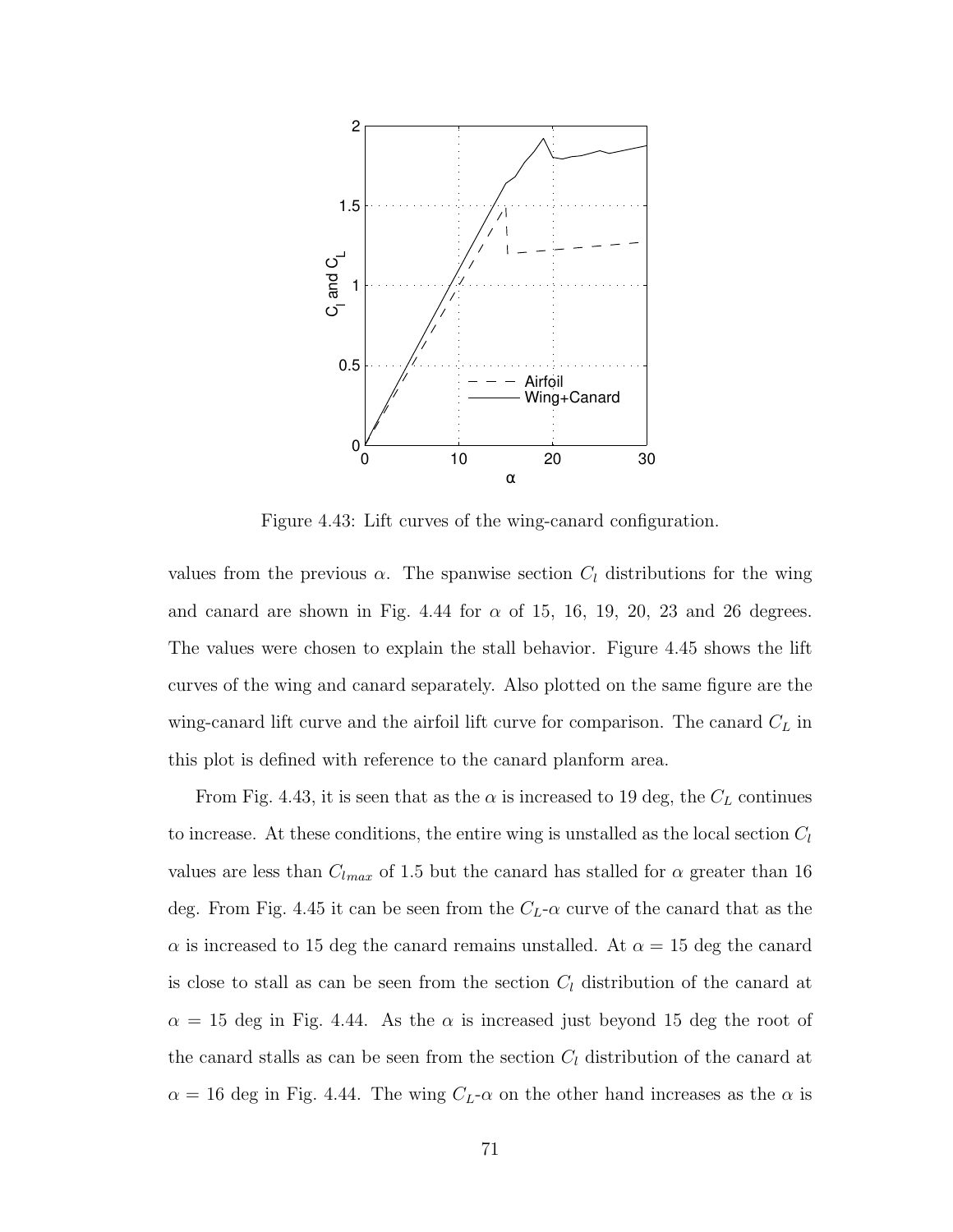

Figure 4.44: Spanwise  $C_l$  distributions for the wing-canard configuration.

increased to 19 deg as shown in Fig. 4.43. In such a configuration the inboard portion of the wing is under the influence of the downwash from the canard so that as the lift on the canard increases the downwash on the wing, which in turn causes reduced lift on the inboard portion of the wing. At  $\alpha = 15$  deg the canard is close to stall and the inboard portion of the wing has reduced lift but the lift on the outboard portion of the wing is increased because of the upwash from the canard. This is confirmed by the section  $C_l$  distribution on the wing at  $\alpha$  of 15 as shown in Fig. 4.44. At 16 deg, the canard stalls and therefore the downwash on the wing decreases. Also, two trailing vortices are shed from the edges of the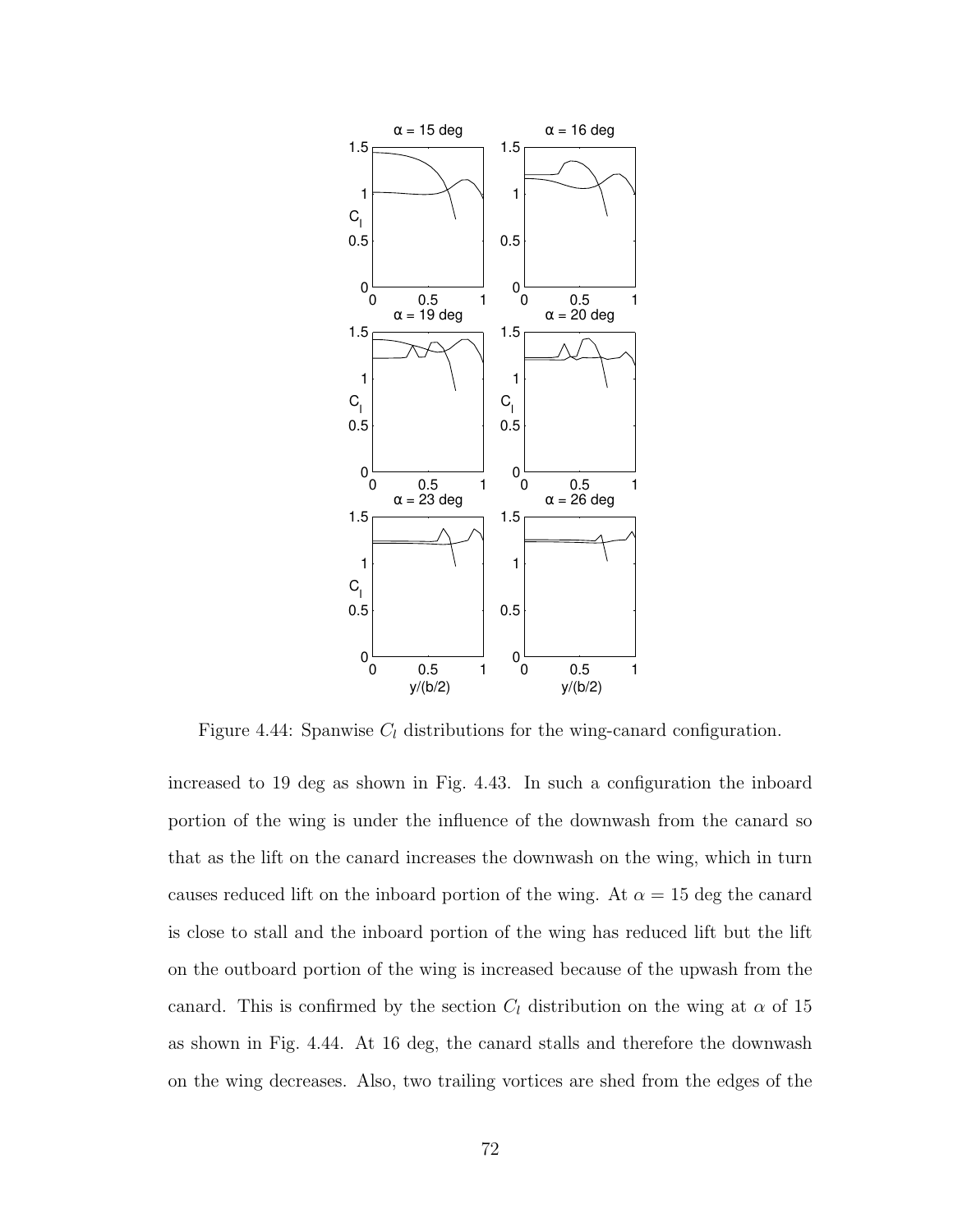

Figure 4.45: Individual contributions of the wing and canard to the total lift of the wing-canard configuration.

stalled portion of the canard that cause upwash on the inboard portion of the wing. As a result, the lift on the inboard portion of the wing now increases as seen from the section  $C_l$  distribution on the wing at 16 as shown in Fig. 4.44. At 19 deg a part of the outboard portion of the wing and the inboard portion of the wing are close to stall. As the  $\alpha$  is increased to 20 deg these portions of the wing stall as can be seen from the section  $C_l$  distribution on the wing at 20 as shown in Fig. 4.44. As the  $\alpha$  is increased beyond 20 deg most of the canard and the wing has stalled except for two small regions on the outboard portions as shown by the section  $C_l$  distribution of the wing and canard at 23 deg in Fig. 4.44. At 26 deg both the wing and canard are stalled as shown by the section  $C_l$  distribution of the wing and canard at 26 deg in Fig. 4.44.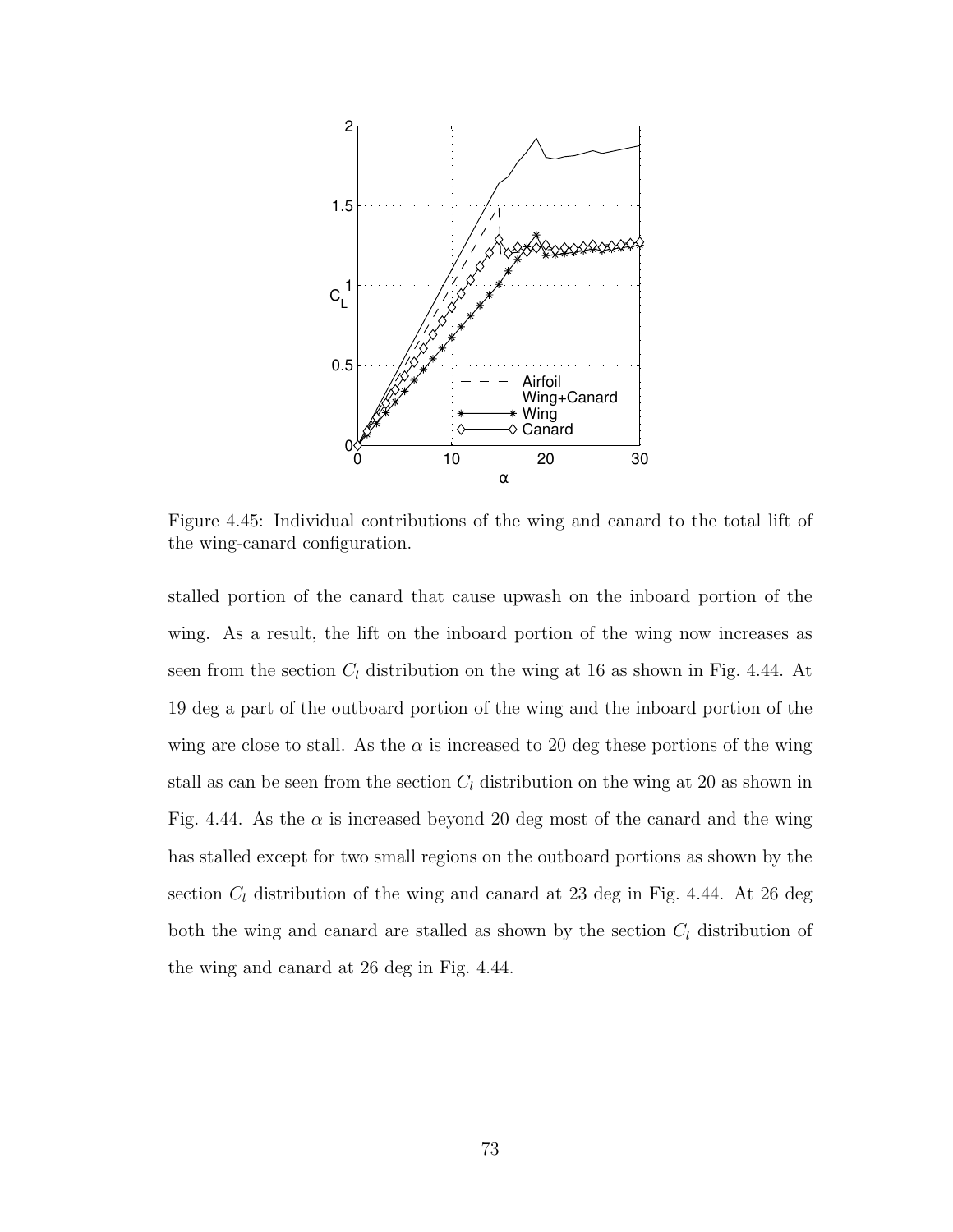### 4.5 Spanwise Asymmetry in the Initial Conditions

In all the examples presented so far, the starting distribution of  $\delta_1$  and  $\delta_2$  was assumed to be a constant along the wing span. The spanwise section  $C<sub>l</sub>$  distributions obtained for these cases was symmetric. As stated before, while in the past, some researchers<sup>8, 9</sup> have observed no asymmetric lift distributions for symmetric flight conditions even when the iterations were started with asymmetric initial conditions, other researchers<sup>3,4,6</sup> have observed asymmetric lift distributions for perfectly symmetric starting lift distributions. The aim of this example is, therefore, to investigate the presence of any asymmetry in the final converged lift distribution when the starting conditions (distribution of  $\delta_1$  and  $\delta_2$  along wing span) are asymmetric.



Figure 4.46: Initial  $\delta_1$  distribution along wing span.

The right-side planform of the rectangular wing used in this example is shown in Fig. 4.26. The airfoil used has the hypothetical lift curve as shown in Fig. 4.28.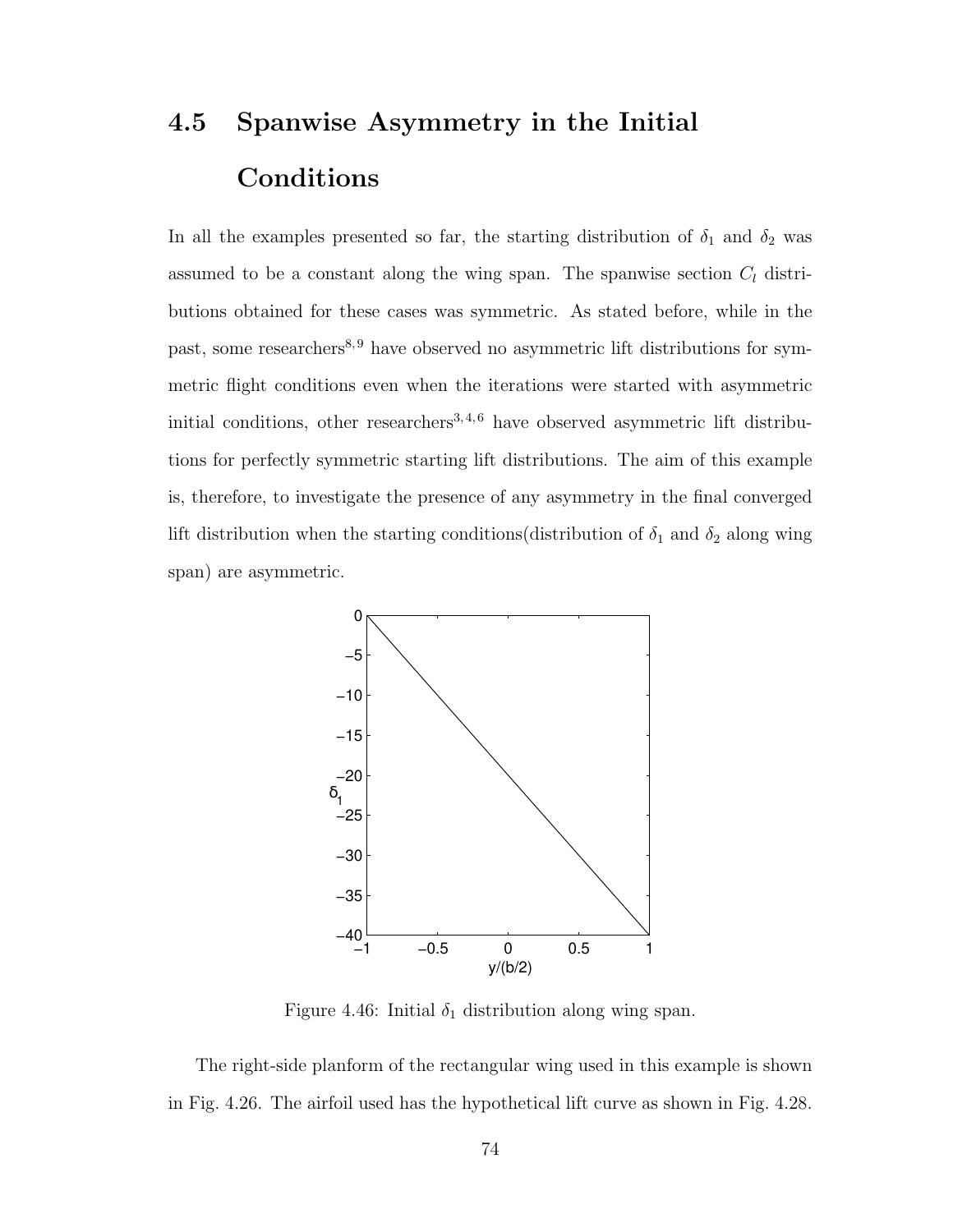

Figure 4.47: Wing  $C_L$  with an initial asymmetric distribution of  $\delta_1$ .

Figure 4.46 shows the starting distribution of  $\delta_1$  along wing span. The starting distribution of  $\delta_2$  along wing span is constant and in this example it is assumed to be zero. An  $\alpha$ -sequence of 0–25 deg is used, and for each  $\alpha$ , the starting values of  $\delta_1$  are set as shown in Fig. 4.46 and the starting values of  $\delta_2$  are set to zero along the wing span. The converged wing  $C_L$ - $\alpha$  using this starting distribution of  $\delta_1$  and  $\delta_2$  is shown in Fig. 4.47. Figure 4.48 shows the final converged spanwise section  $C_l$  for  $\alpha$  of 10, 15, 20 and 25 degrees. Using a tolerance of 0.001, the number of iterations required to converge is 281 for  $\alpha$  of 10 deg, 289 for  $\alpha$  of 15 deg, 222 for  $\alpha$  of 20 deg and 142 for  $\alpha$  of 25 deg. As can be seen in Fig. 4.48 there is no asymmetry in the spanwise section  $C_l$  distributions although the starting distribution of  $\delta_1$  is asymmetric. However, there is asymmetry in the spanwise section  $C_l$  distribution after the first iteration, as shown in Fig. 4.49. The asymmetry is seen to be considerably diminished after 100 iterations, as shown in Fig. 4.50. The distribution of  $\delta_1$  also shows similar behavior. The final converged distribution of  $\delta_1$  along wing span does not show any asymmetry as shown in Fig. 4.51. However,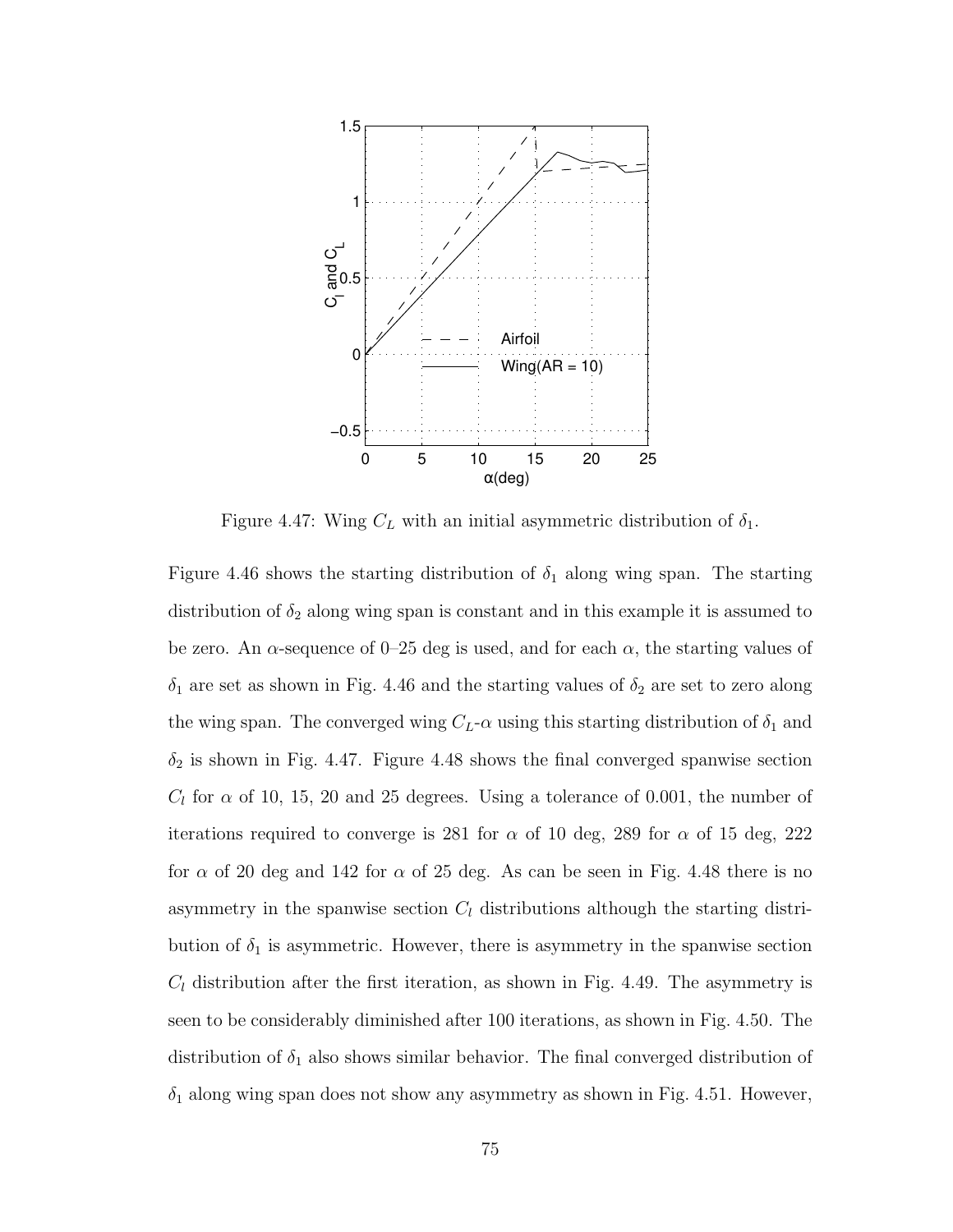the distribution of  $\delta_1$  after the first and 100 iterations is asymmetric as shown in Figs. 4.52 and 4.53.



Figure 4.48: Final converged spanwise section  $C_l$  with an initial asymmetric distribution of  $\delta_1$ .

The reason for the marked asymmetry in the spanwise section  $C_l$  distributions after the first and after 100 iterations and symmetry in the final converged solutions can be traced to the distribution of the local-section effective angle of attack along span. The local-section effective angles of attack are directly related to  $\delta_1$ and  $\delta_2$  as shown in eqn. 3.7. The spanwise distributions of the local effective angle of attack,  $\alpha_{eff}$  after 1 iteration, 100 iterations and after convergence are shown in Figs. 4.54, 4.55 and 4.56 respectively. As with the spanwise distribution of  $\delta_1$ and  $C_l$ , the final converged solution of the  $\alpha_{eff}$  also is not asymmetric but the solutions after the first and 100 iterations show asymmetry.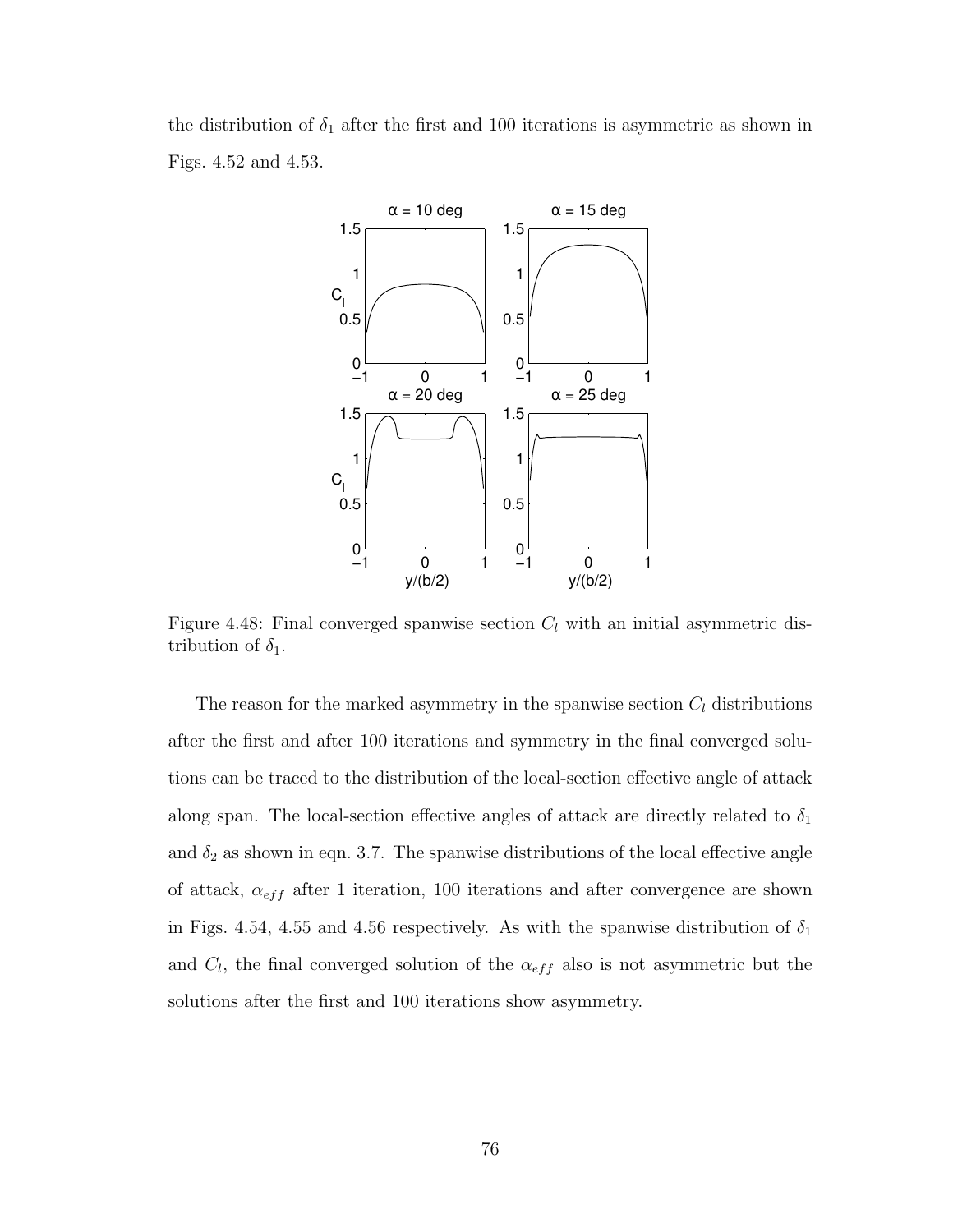

Figure 4.49: Spanwise section  $C_l$  with an initial asymmetric distribution of  $\delta_1$ after 1 iteration.



Figure 4.50: Spanwise section  $C_l$  with an initial asymmetric distribution of  $\delta_1$ after 100 iterations.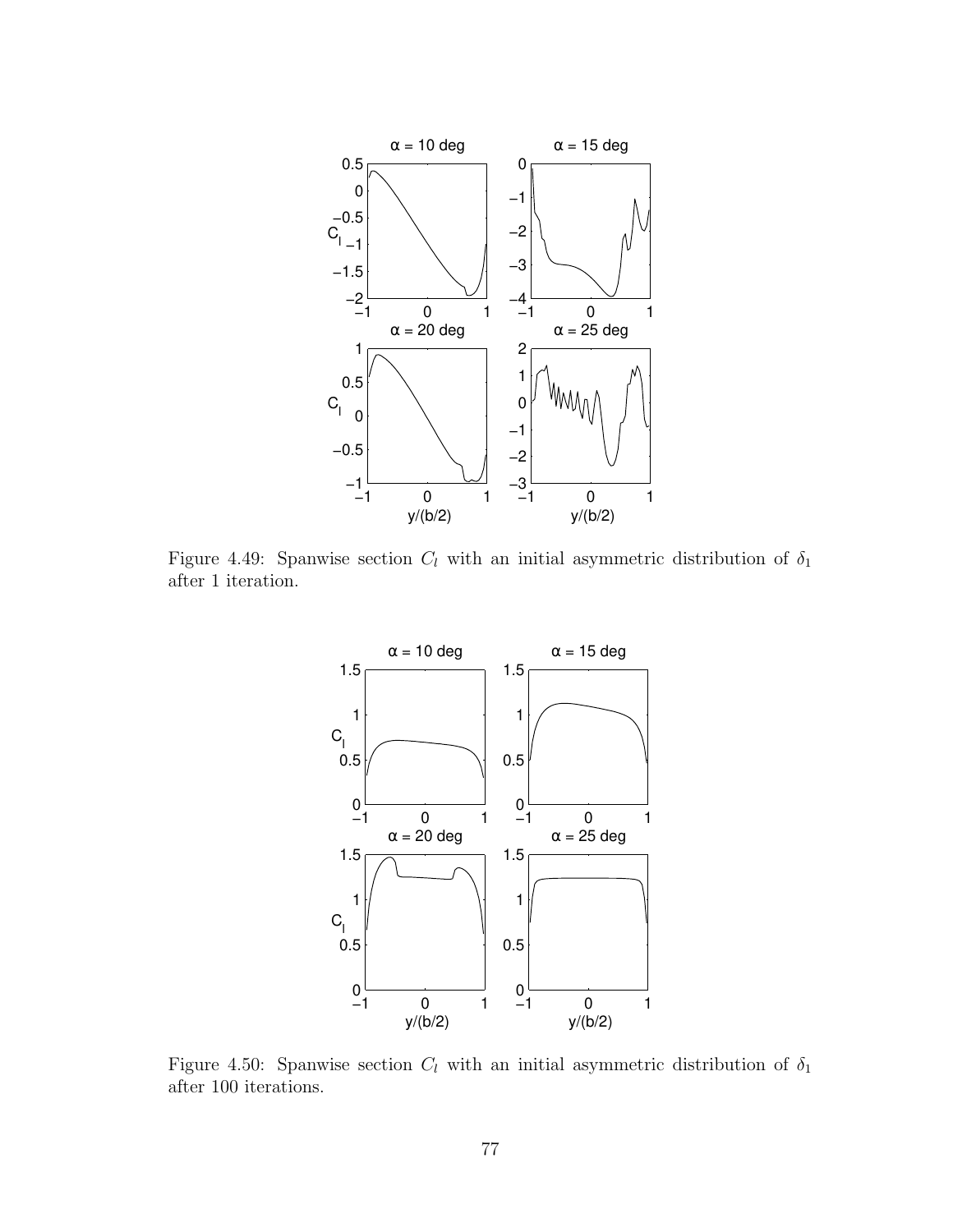Therefore, using VLM3D no asymmetry in the final converged lift distributions are observed even when the starting distribution of  $\delta_1$  is asymmetric. The spanwise lift distributions, the spanwise  $\delta_1$  distributions and the spanwise  $\alpha_{eff}$  distribution however, start off showing marked asymmetry but with the increase in the number of iterations, the asymmetry progressively reduces and the final converged solution is symmetric.



Figure 4.51: Final converged spanwise  $\delta_1$  distributions.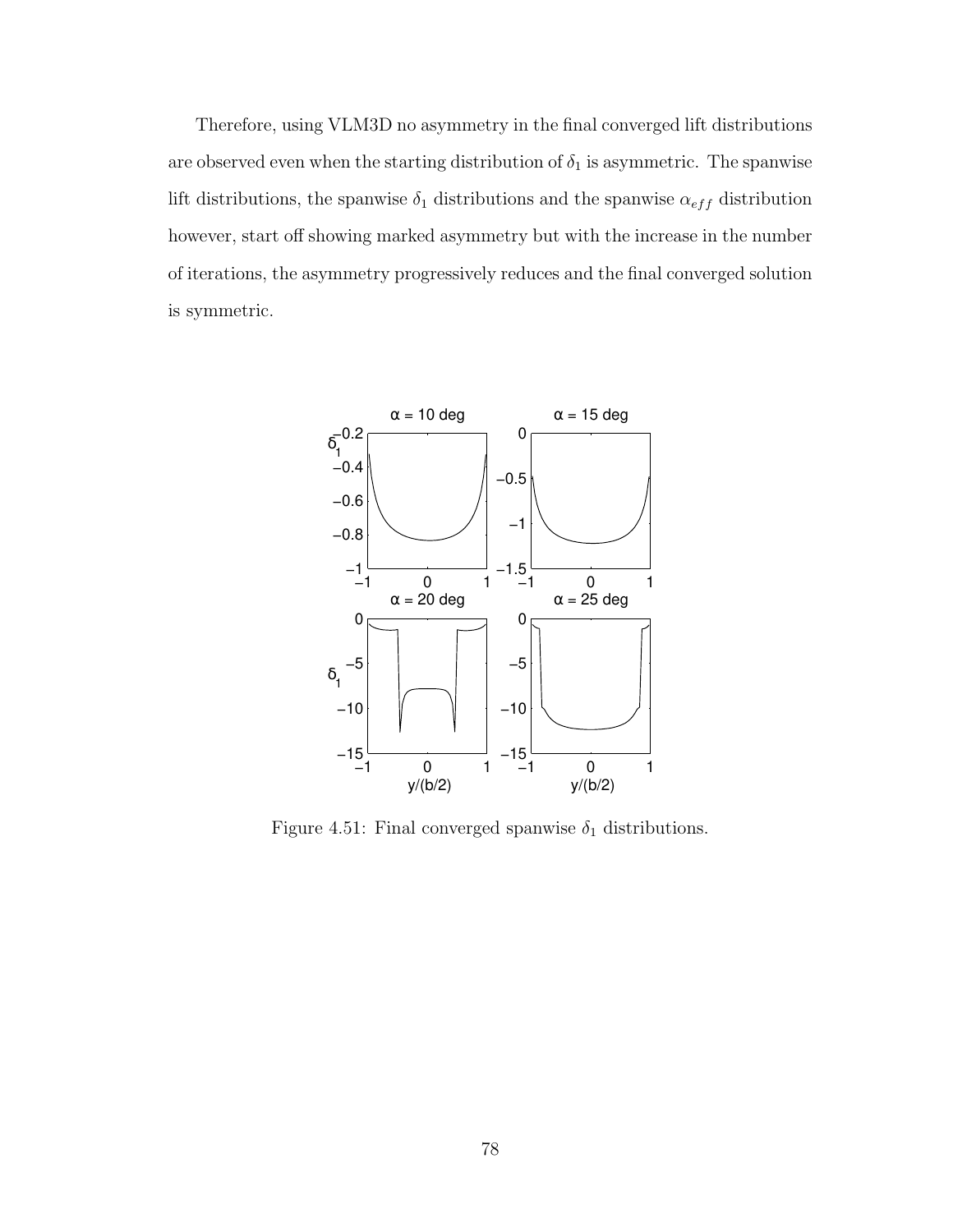

Figure 4.52: Spanwise  $\delta_1$  distributions after 1 iteration.



Figure 4.53: Spanwise  $\delta_1$  distributions after 100 iterations.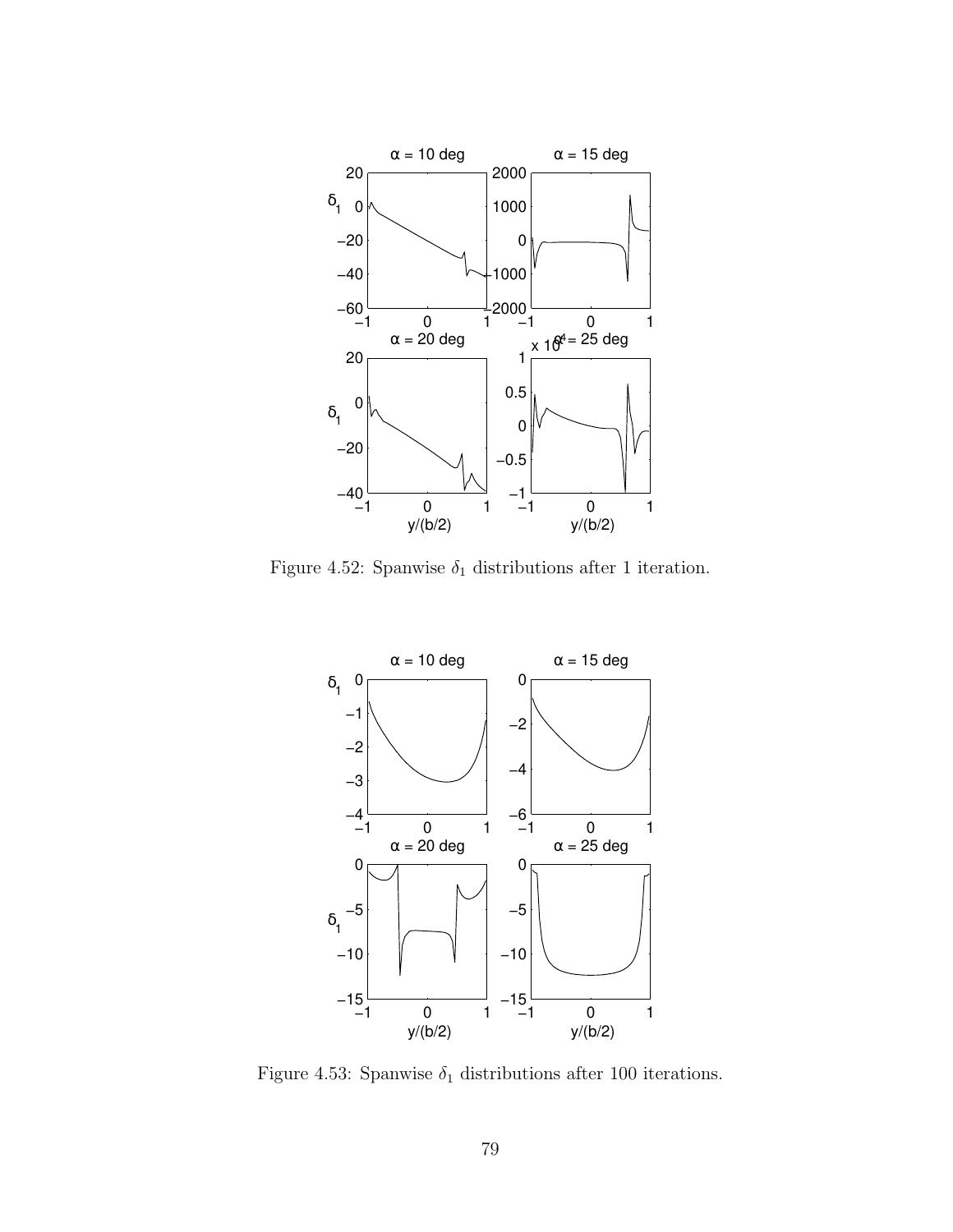

Figure 4.54: Spanwise distributions of  $\alpha_{eff}$  after 1 iteration.



Figure 4.55: Spanwise distributions of  $\alpha_{eff}$  after 100 iterations.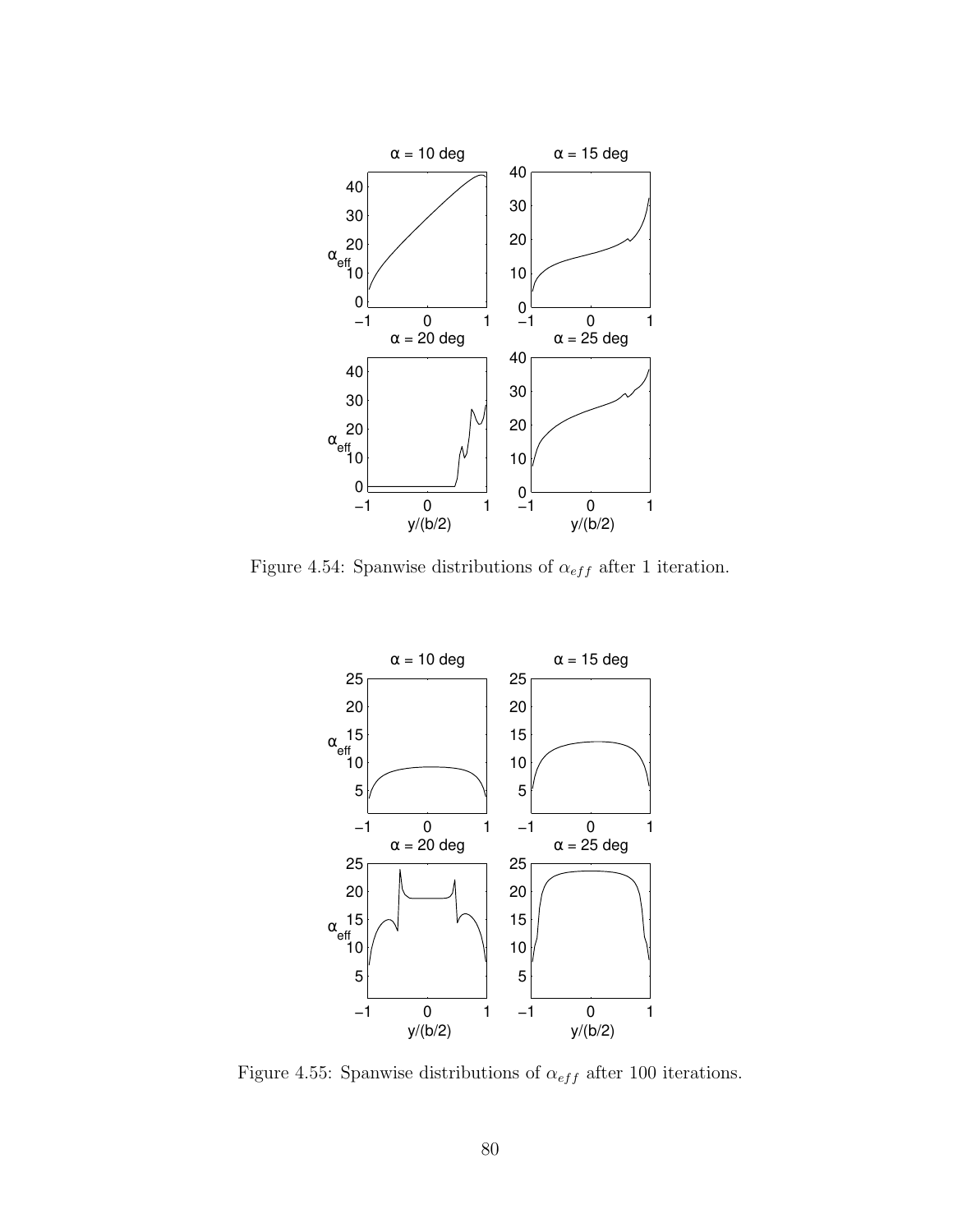

Figure 4.56: Final converged spanwise distributions of  $\alpha_{eff}.$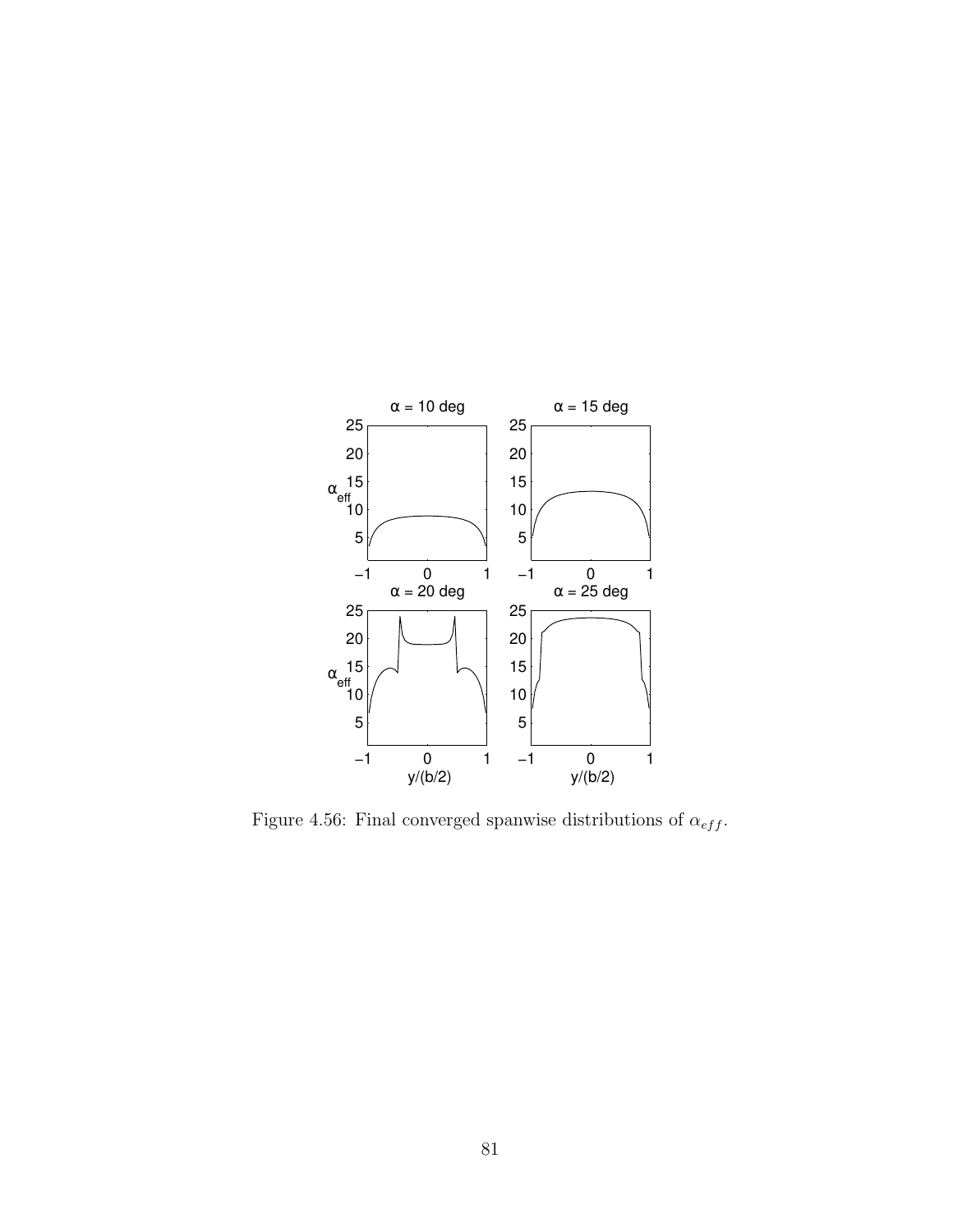## Chapter 5 Conclusions

A decambering approach has been developed for the post-stall prediction of multiplelifting-surface configurations using known section data. The approach accounts for the boundary-layer separation effects on each section of each lifting surface in an iterative fashion. This approach is implemented using a multi-dimensional Newton iteration in a vortex-lattice method using two schemes, labeled scheme 1 and scheme 2. The two schemes differ in the procedure for the computation of the residuals. Scheme 2 is found to be more robust and its predictions more acceptable. A key feature of scheme 2 is that it takes into consideration the change in the effective  $\alpha$  of a section when a small perturbation is made to the decambering at that section. As a consequence, the target  $C_l$  for computing the residual is determined using the intersection(s) of a "trajectory line" and the airfoil lift curve. This trajectory line, which is computed for each section at every step of the iteration, is the line along which the point represented by the  $C_l$  and the effective  $\alpha$  at a section moves due to a perturbation to the decambering at that section.

A key outcome of determining the target  $C_l$  using the intersection(s) of the trajectory line with the airfoil  $C_l$ - $\alpha$  curve is that certain sections that are operating close to stall may end up with multiple intersections at high angles of attack. Scheme 2, thus, brings to light the existence of multiple solutions right during the iteration process. Earlier approaches were able to identify the existence of multiple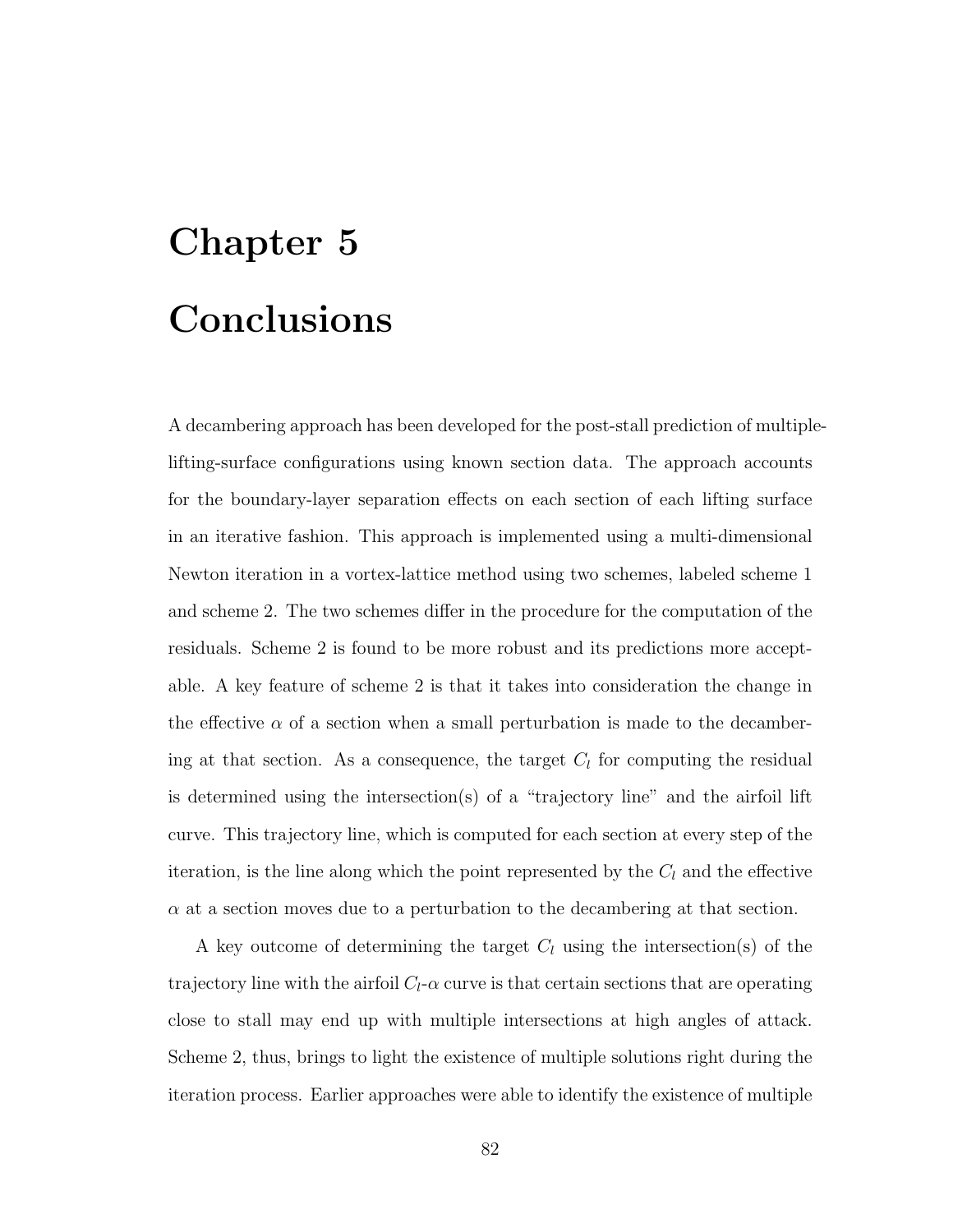solutions only as a result of obtaining multiple converged solutions with different initial conditions in the iteration procedure. Scheme 2, therefore, brings new insight to the iterative solution of wing flows using known airfoil characteristics. A special logic has been developed for sections with multiple intersections in order to choose a solution from one of the multiple choices for the target  $C_l$ .

The current method has been used for the analysis of several example single and multiple wings. The first set of examples have been used for comparison with experimental data of Naik and Ostowari.<sup>17</sup> This experimental dataset includes lift characteristics of the NACA 4415 airfoil at several Reynolds numbers and lift characteristics of finite wings of several aspect ratios with this airfoil at the same Reynolds numbers. The two-dimensional  $C_l$ - $\alpha$  curves from the experimental data is used as input to the current method and the predicted finite-wing characteristics from both the schemes are compared with the corresponding experimental results. In comparison to the results from scheme 1, the results from scheme 2 are found to be more acceptable. It is found that the wing  $C_L$ - $\alpha$  for the examples presented agrees well with the experimental results till 30 degrees. Beyond 30 degrees the comparison with the experimental values is fair. As mentioned by Naik and Ostowari, $17$  in the experiments conducted to generate the airfoil data, the two-dimensional blade model was attached only at one end due to which it experienced some bending and twisting effects at high Reynolds numbers and high  $C_l$  conditions. However, no attempt was made in Ref. 17 to correct the data for these effects. Because this two-dimensional data is used as input to the current method, any errors in the input data will result in errors in the predicted wing characteristics.

Comparison of the results from scheme 2 with scheme 1 shows that scheme 2 eliminates oscillations in the spanwise section  $C_l$  distributions that were found in the results of Scheme 1 and were caused by the occurrence of regions of unstalled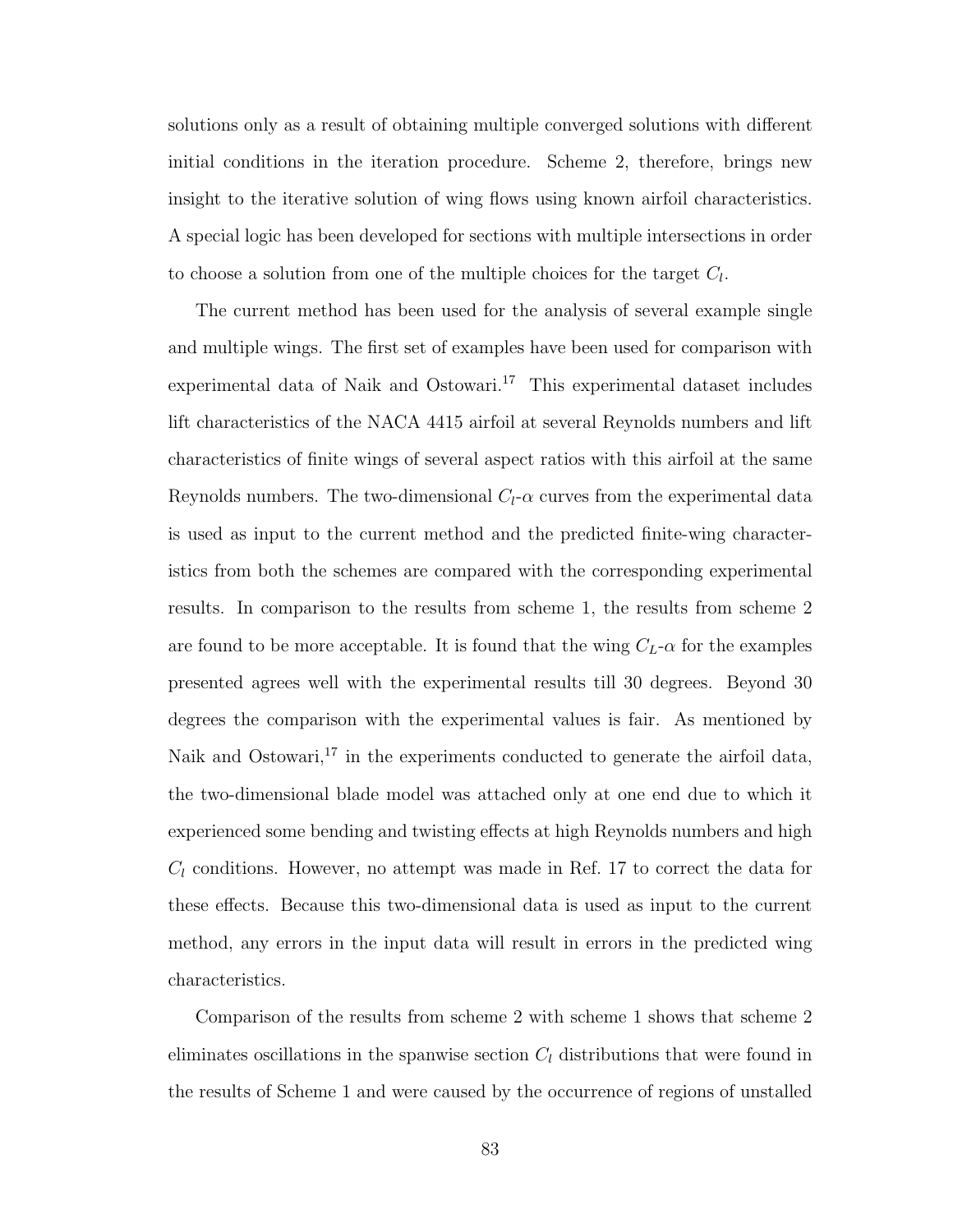flow being sandwiched between regions of stalled flow. As with other methods, multiple solutions are possible for wings at high angles of attack and the solution is sensitive to the choice of the initial conditions for the iteration process. However, for certain angles of attack, sawtooth oscillations in the spanwise  $C_l$  distributions from scheme 2 are observed in the stalled regions of the wing. It is shown that this sawtooth oscillation, also reported by other investigators, occurs because of alternate sections in the stalled region having converged to the unstalled portion of the airfoil  $C_l$ - $\alpha$  curve. Although such solutions are numerically converged, they are not physically realizable. Thus, scheme 2, like many of the earlier ones, is not guaranteed to converge to physically-realizable solutions for every  $\alpha$  of every geometry and airfoil combination.

In the second set of examples, the current method with scheme 2 is used to study the stall characteristics of wings with different taper ratios. The method predicts that rectangular wings stall first at the root, whereas tapered wings start stalling at the outboard portions. These trends correlate well with well-known effects of taper on the stall behavior. An example of a part-tapered planform is used to illustrate the stall behavior for such a planform. The third set of examples presents the post-stall characteristics for a wing-tail configuration. These examples shows how the current method is capable of predicting the effects of wing stall on the aircraft pitching moment behavior. The fourth set of examples presents the results for a wing-canard configuration to illustrate the stall behavior and the effect of the canard lift distribution on the wing aerodynamics.

Researchers in the past have reported asymmetry in the lift distributions even when the starting conditions were perfectly symmetric. The fifth example in this study was used to examine if such asymmetric behavior was seen with the current method. The results with scheme 2 did not exhibit any such asymmetries even when the starting conditions were asymmetric.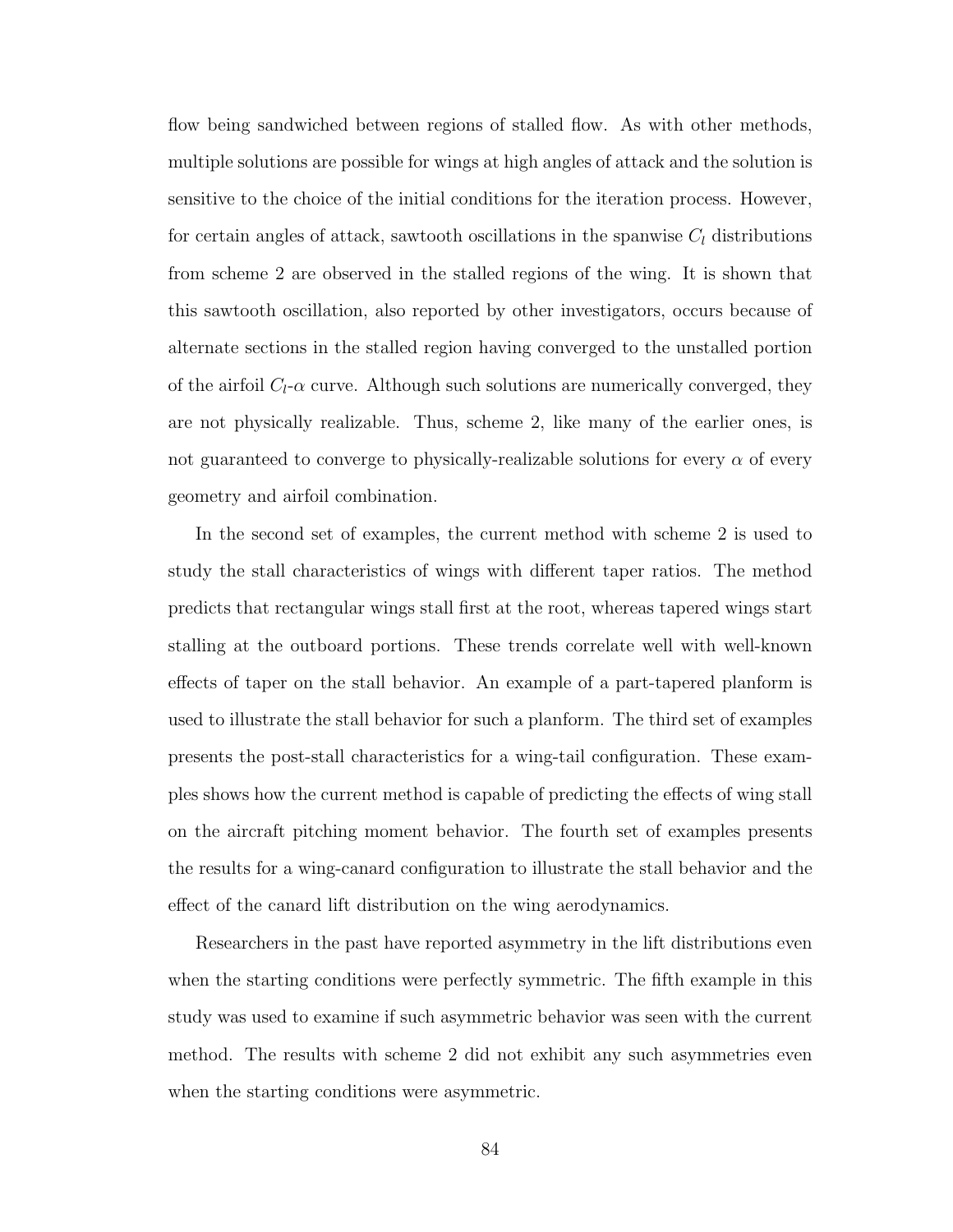The approach developed in this research uses a novel scheme (scheme 2) for computing the residuals for the iterative prediction of wing post-stall characteristics using section data. The examples show that this scheme 2 is more robust than scheme 1, which is similar to the schemes used by other researchers. An important new feature of scheme 2 is the determination of multiple target  $C_l$  values during the iterative process for sections that are close to stall. The algorithm developed for choosing the desired target  $C_l$  from among the multiple solutions enables solution of the equations for post-stall angles of attack. Good comparison with experimental data for pre-stall conditions and fair comparison with the experimental data for post-stall conditions indicates that the method can be used with reasonable confidence for the difficult task of rapid post-stall prediction of wing characteristics. Such rapid prediction method can be valuable in the design of new multiple-lifting-surface configurations. While significant progress has been made with the development of the new scheme in this research, some convergence problems still remain for certain airfoil lift curves and some angles of attack. Such problems have also been reported with other methods.<sup>7</sup> Further research is needed to sort such problems before rapid post-stall predictions can be used routinely in aircraft design.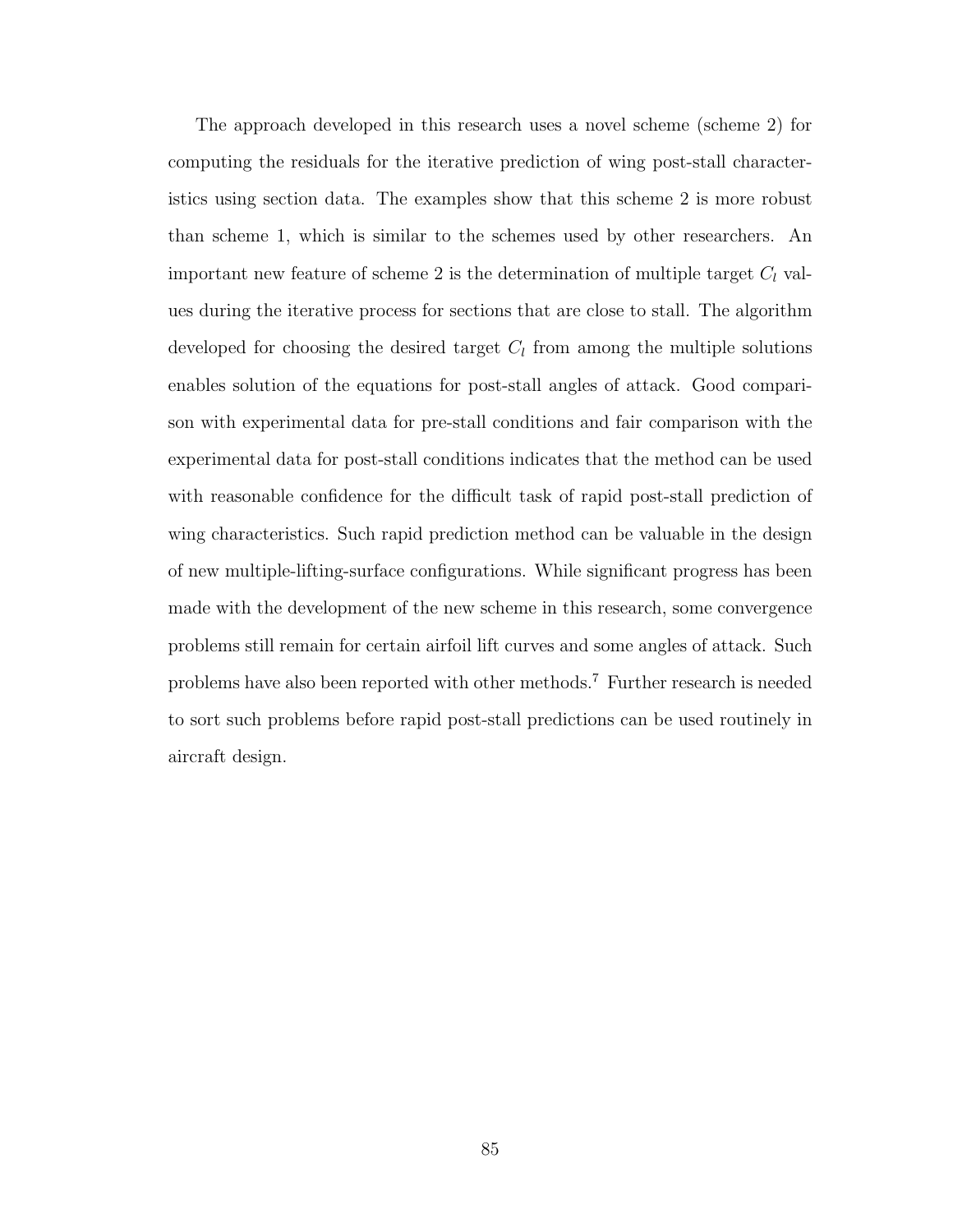# Chapter 6 Future Work

This research was undertaken with the objective of developing a numerical prediction method that can rapidly provide post-stall data for multiple-lifting-surface configurations, where each lifting surface may have different planform shapes and different camber. In doing so, the only experimental data for both airfoil and finite wings for post-stall conditions found for comparison and validation was that of Naik and Ostowari.<sup>17</sup> Even then, only the wing  $C_L$  could be compared since no experimental data for the spanwise section  $C_l$  distributions were found. Therefore, this work calls for experimental pressure measurements along the surface of a wing so that the experimental spanwise section- $C_l$  distributions can be calculated.

An important extension of this work will be to perform the unsteady analysis of a lifting surface. For this the wake behind the wing will also have to be discretized. The strength of the trailing vortices will be time-dependent and also depend on the vorticity shed by the wing.

Future work will involve improving upon the modeling technique used to get a measure of the effective decambering due to separated flow in the present VLM3D. This can be done by defining the separated flow using a cubic camberline instead of two linear functions.

In this work, the two-valued decambering function is evaluated using a Newtons's method. The Newton's method is a standard root polishing algorithm.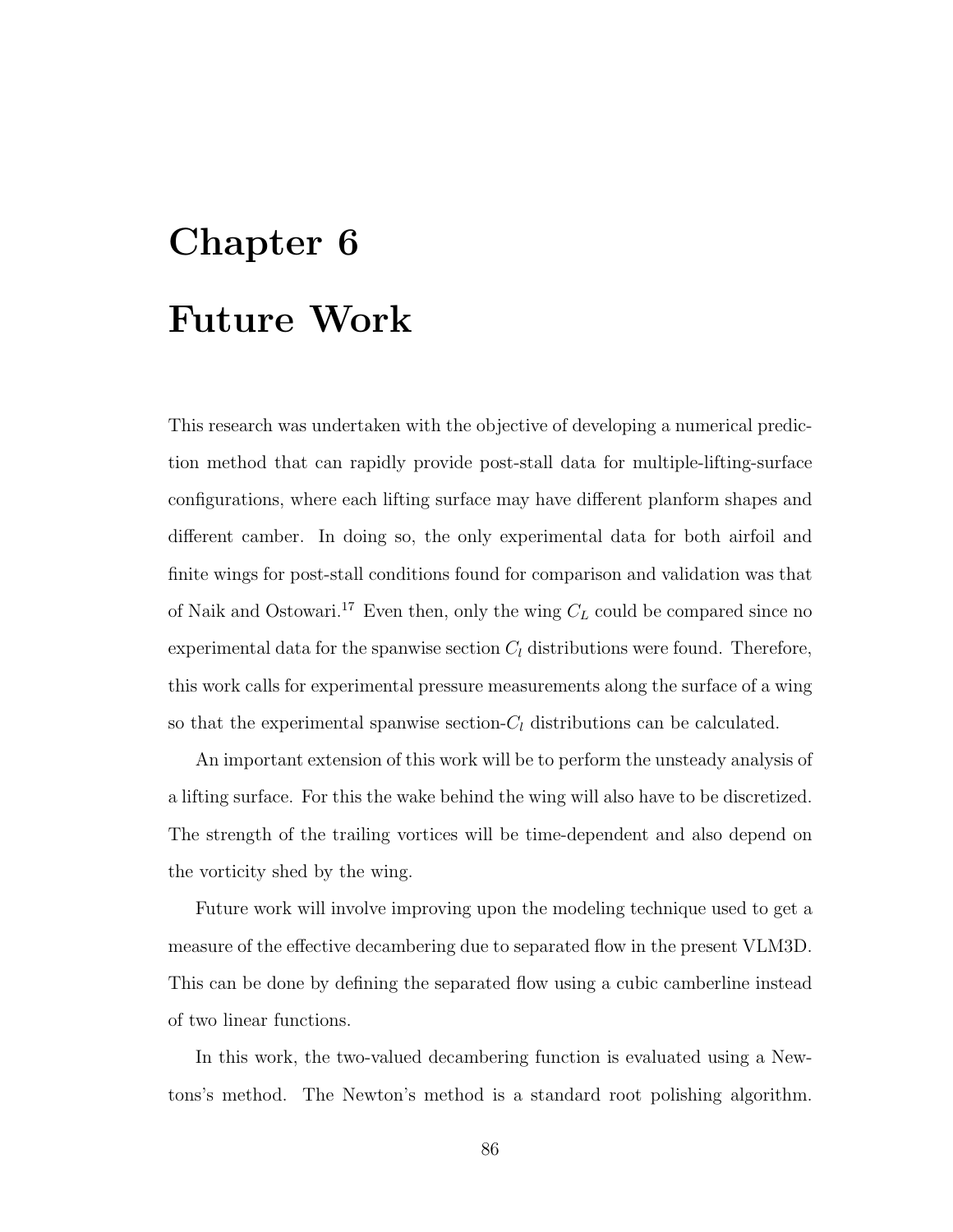The convergence of such an algorithm depends on the starting guess for the location of the root. Such a method is fast but less robust. When the behaviour of the function is compatible with the algorithm and a good initial guess is available, the Newton's method can provide rapid convergence. The Newton's method worked well for the airfoil data used in this work and convergence in all cases was obtained within a tolerance of 0.001. However, using scheme 2, possibilities of multiple solutions arise and the Newton's method fails to converge for a few cases, and follows an undamped periodic motion. In other words, the Newton's method has problems finding the appropriate root in the multiple solution zone in some cases. This can be avoided by using a root bracketing method like the bisection method or the regula falsi method. Such methods are guaranteed to converge since these algorithms begin with a bounded region known to contain a root. The size of the bounded region is reduced, iteratively, until it finds a root within the allowable tolerance. This provides rigorous error estimation for the location of the root.

Therefore, the Newton's method can be replaced by the bisection method and the behaviour of the solution in the multiple solution zone can be studied. The bisection method will look for a root  $(\alpha_{sec})$  within the minimum and maximum  $\alpha$ of the  $C_l$ - $\alpha$  curve provided as input.

The bisection method is less efficient than the Newton's method but it is guaranteed to converge and less prone to odd behaviour. It is thus believed that using the bisection method, the problem of a few angles of attack not converging as explained in detail in sec. 4.1 can be removed.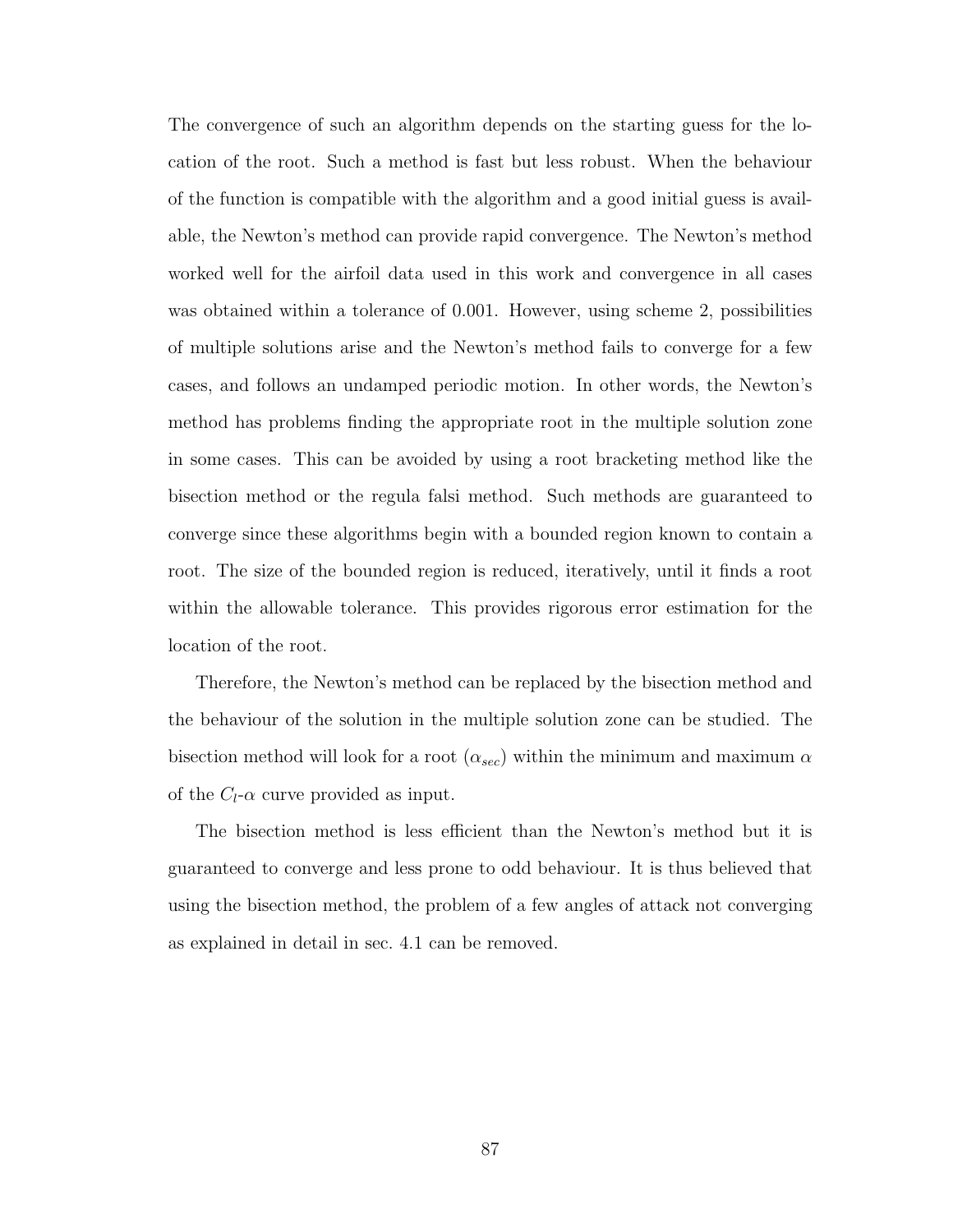# Appendix A VLM3D

The code *VLM3D* is developed to implement the methodology explained in Chapter 3. The following sections describe in detail the various components of VLM3D. In order to calculate the velocity induced at an arbitrary point  $P(xp, yp, zp)$  due to a ring vortex, two subroutines "vortexring" and "horse-shoe-vortex" are developed. Subroutine "vortexring" calculates the induced velocity by adding the contributions of the four sides of the vortex ring, each of which is a finite vortex segment. Subroutine "horse-shoe-vortex" calculates the induced velocity of a horse-shoe vortex by adding the contributions of a finite vortex segment and two semi-infinite trailing vortices. When the ring vortex is at the trailing edge, both subroutines are used to calculate the induced velocity. The horse-shoe vortex is formed by the trailing segment of the vortex ring and two trailing vortices at its two ends.

#### A.0.1 Subroutine readgeom

This subroutine reads in the geometry parameters of a wing and/or its configurations. The airfoil geometry can be generated or can also be provided as an input. Both symmetric and cambered airfoils can be used.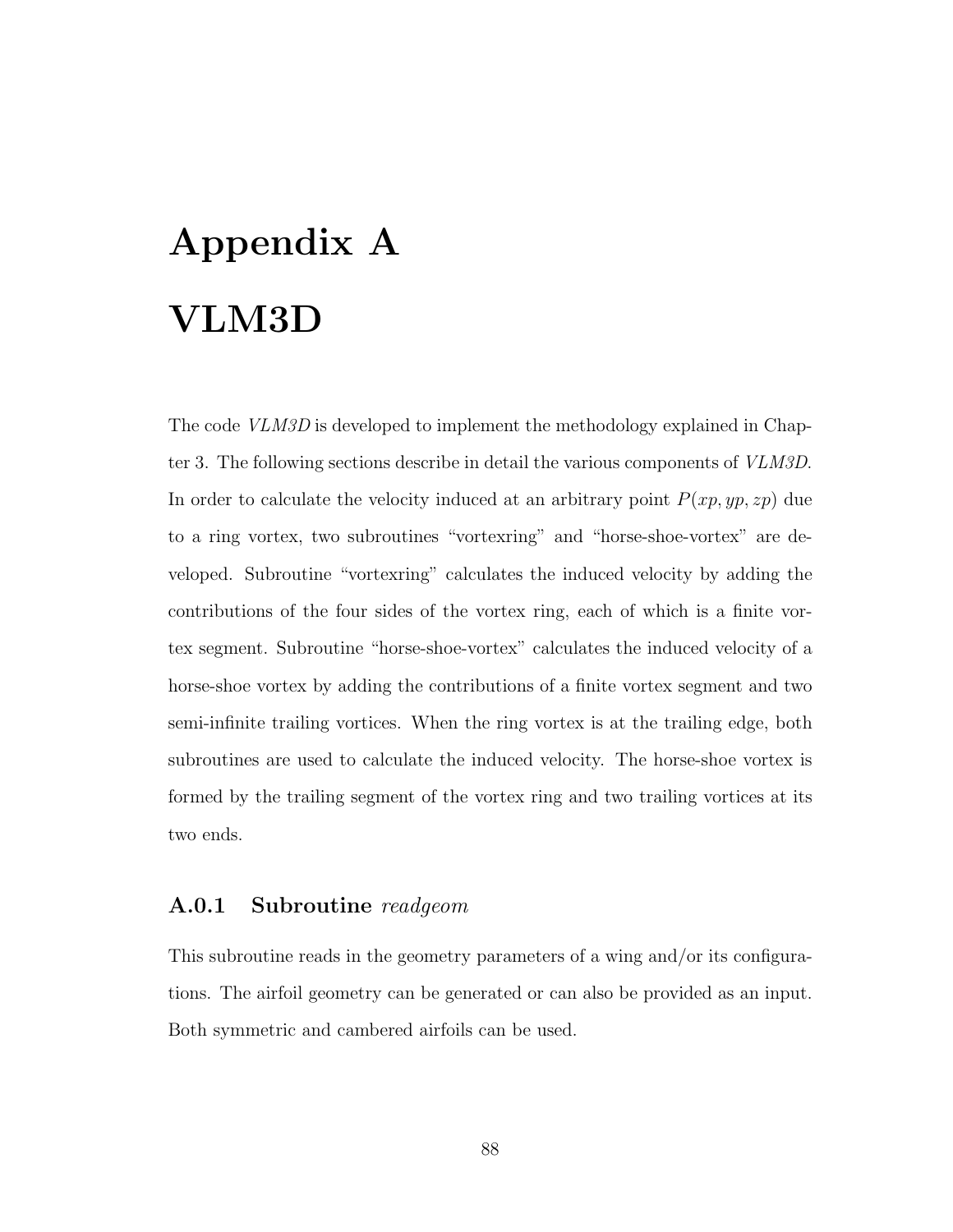

Figure A.1: Unit normal to a lattice.

#### A.0.2 Subroutine geomgen

This subroutine generates the geometry of the wing and/or its configurations for a given airfoil geometry. Rectangular and tapered wings can be generated. It divides the lifting surfaces into quadrilateral lattices for a given number of sections along span and along chord. For each lattice, its four vertices, the control point, vertices of the vortex ring and the unit normals are generated. The unit normals are generated by calling the subroutine *panel-unitnormal*. If a wing(s) has an incidence, geometric twist or aerodynamic twist, the effect is simulated by rotating the normals. The normals are rotated by calling the subroutine rotate-normalsingle-flap. A brief description of panel-unitnormal and rotate-normal-single-flap follow:

panel-unitnormal: This subroutine generates the unit normal to the panel by taking the vector cross product of the two vectors  $\vec{AC}$  and  $\vec{DB}$  as shown in Fig. A.1.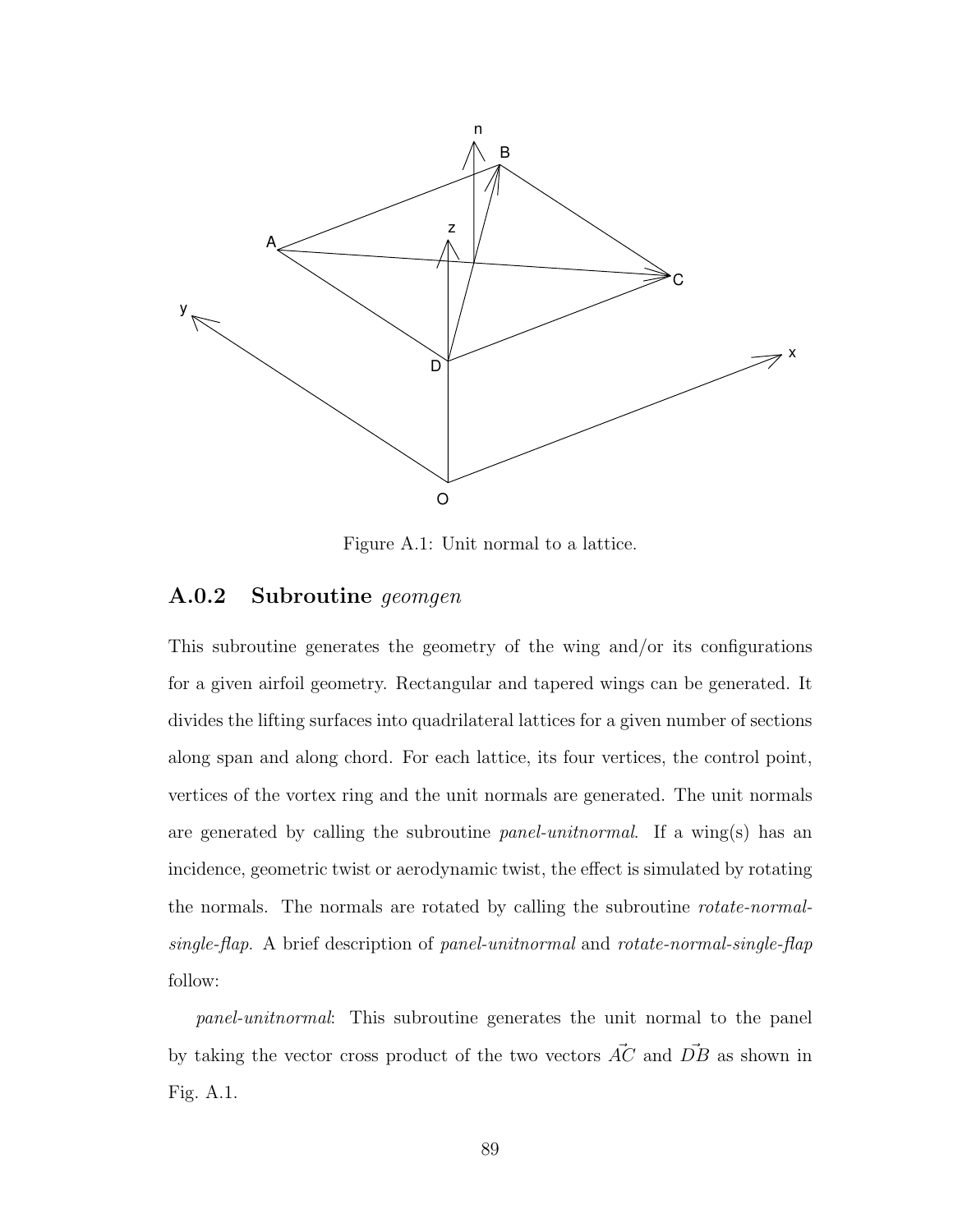rotate-normal-single-flap: This subroutine rotates the unit normal to a lattice. It is to be remembered that for all cases considered in this research work the component of the unit normal in the y-axis does not get affected. Therefore, only the components of the unit normal in the x and z axes are rotated. The following relations are used to rotate the normals:

$$
U_{nx}^{new} = U_{nx}^{old} \cos \theta + U_{nz}^{old} \sin \theta \tag{A.1}
$$

$$
U_{nz}^{new} = -U_{nx}^{old} sin\theta + U_{nz}^{old} cos\theta
$$
 (A.2)

where  $\theta$  is the angle of rotation,  $U_n$  denotes the unit normal and x and z denote the axis.

#### A.0.3 Subroutine influence

This subroutine calculates the influence coefficients of the wing and/or its configuration under consideration. Essentially, the influence coefficient at a particular point is the total induced velocity due to all vortices in its vicinity. In this case, the total induced velocity due to all the ring vortices and the horse-shoe vortices at the trailing edge at the control point of a lattice is the influence coefficient of that particular lattice. The influence coeficients depend only on the geometry. To calculate the induced velocity due to a ring vortex, the subroutine vortexring is called and to calculate the induced velocity due to a horse-shoe vortex at the trailing edge the subroutine horse-shoe-vortex is called. A brief description of vortexring and horse-shoe-vortex follow:

*vortexring*: This subroutine calculates the velocity induced due to a vortex ring. It calls the subroutine vortex four times for the four segements of the vortex ring and sums up the contribution of all four segments to get the net contribution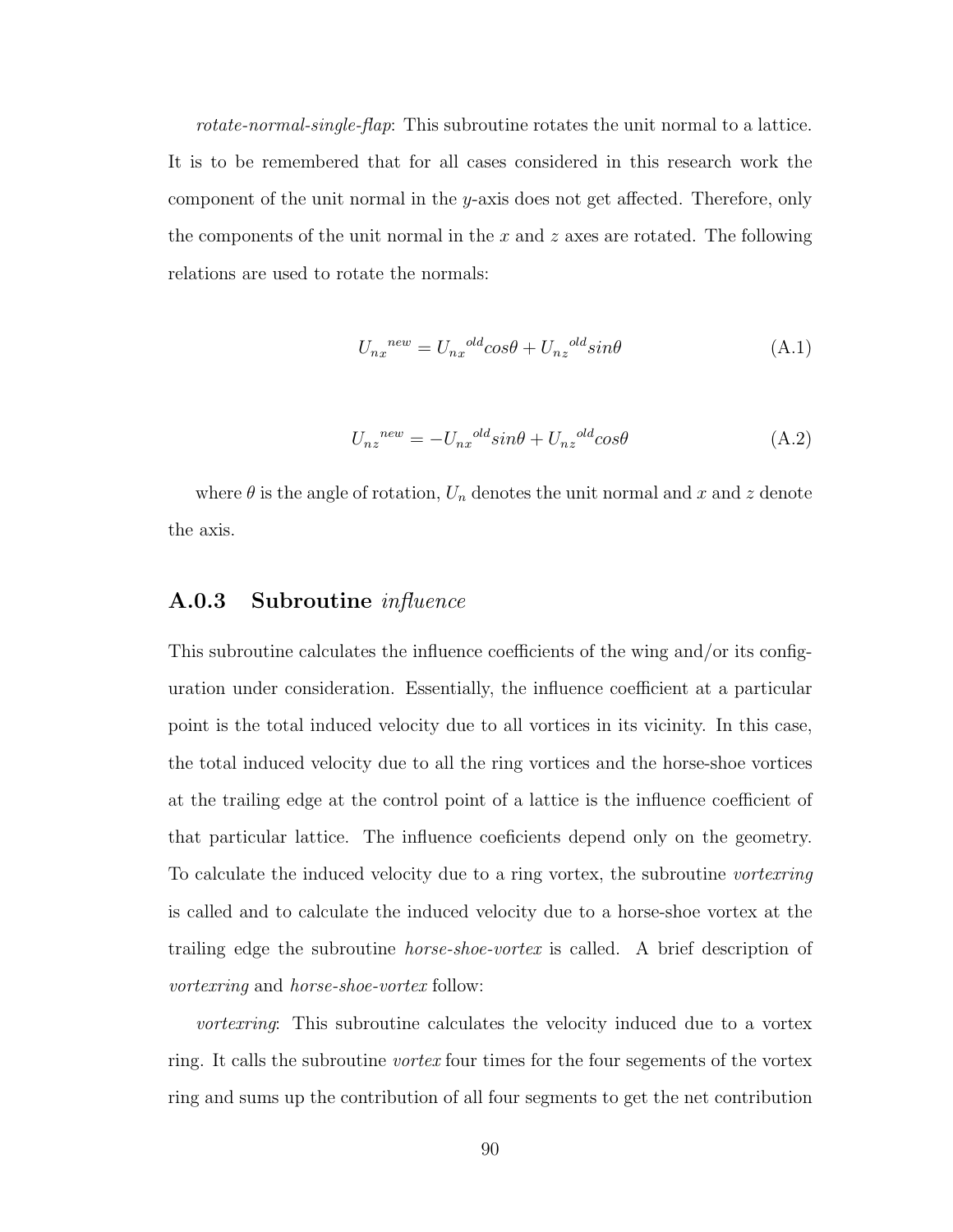

Figure A.2: Horse-shoe vortex at the trailing edge.

of the vortex ring. The subroutine vortex calculates the velocity induced by a finite vortex segment at a point  $[xp, yp, zp]$  using the following relation:

$$
\vec{V_{ind}} = \frac{(|\vec{r_1}| + |\vec{r_2}|)(1 - \frac{\vec{r_1}\vec{r_2}}{|\vec{r_1}||\vec{r_2}|})}{4\pi |\vec{r_1} X \vec{r_2}|^2} (\vec{r_1} X \vec{r_2})
$$
(A.3)

horse-shoe-vortex: This subroutine calcultes the induced velocity due to a horse-shoe vortex. It calls the subroutines vortex and trailing-vortex to calculate the net velocity due to a horse-shoe vortex. The subroutine trailing-vortex calculates the induced velocity due to the two trailing vortices of a horse-shoe vortex using the following relation:

$$
\vec{V_{ind}} = \frac{1 - \frac{\vec{r_1}\vec{U_n}}{|\vec{r_1}|}}{4\pi |\vec{r_1}X\vec{U_n}|^2} (\vec{r_1}X\vec{U_n}) + \frac{1 - \frac{\vec{r_2}\vec{U_n}}{|\vec{r_2}|}}{4\pi |\vec{r_2}X\vec{U_n}|^2} (\vec{r_2}X\vec{U_n})
$$
(A.4)

where the first part of the right hand side is the induced velocity due to the semi-infinite vortex  $AB$  at the point  $[xp,yp,zp]$  and the second part of the right hand side is the induced velocity due to the semi-infinite vortex CD at the point [xp,yp,zp] as shown in Fig. A.2.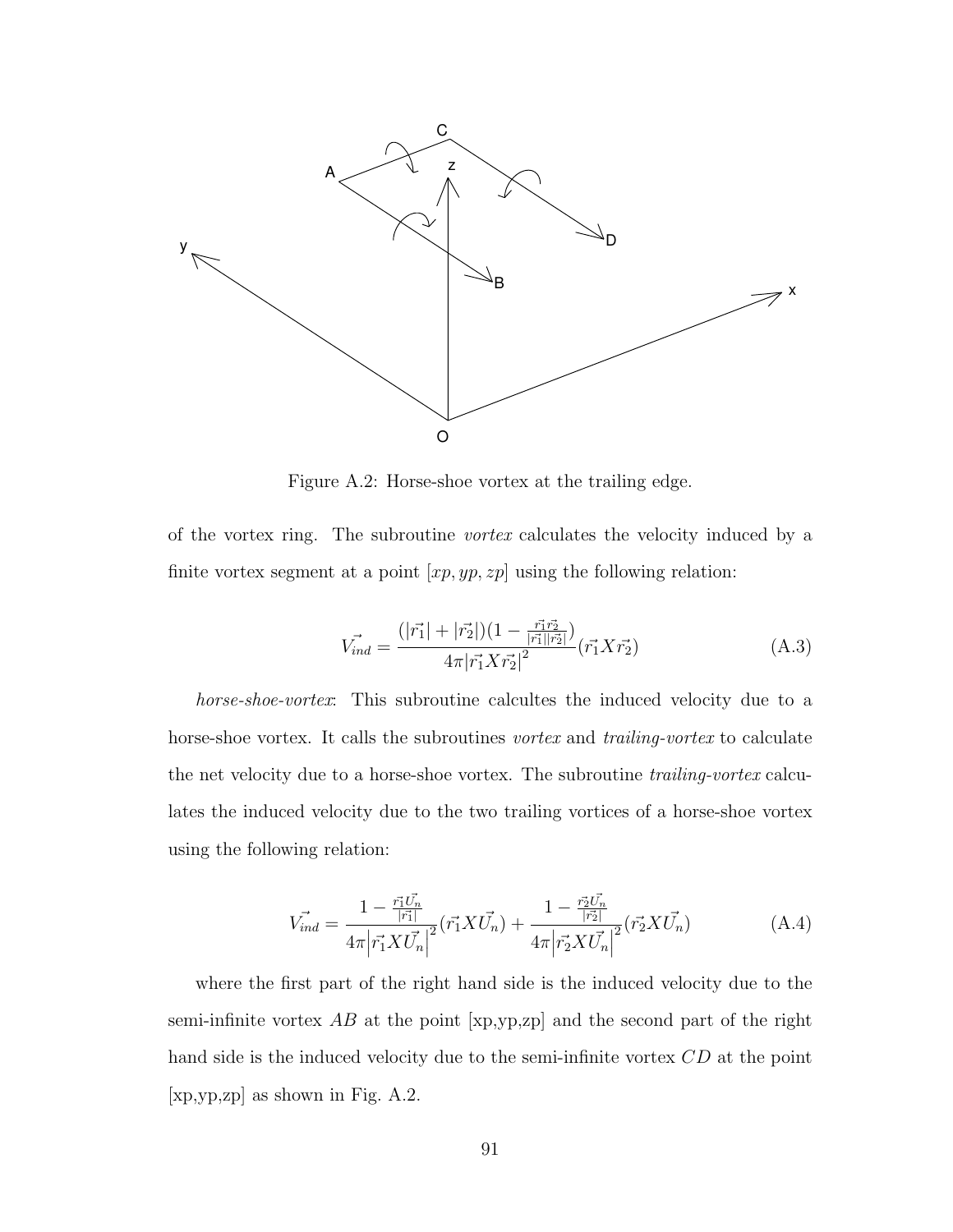#### A.0.4 Subroutine readoper

This subroutine reads in the operating conditions of the wing and/or its configurations. Some of its salient features can be briefly described as follows:

Based on the inputs as per readoper, VLM3D can operate in the linear or non-linear mode and at a single  $\alpha$  or at an  $\alpha$ -sequence. When operating at an  $\alpha$ -sequence, it has an added option to calculate the influence coefficients only once for the entire operation. When operating in non-linear mode, it can implement scheme 1 or 2 and initialise  $\delta_1$  and  $\delta_2$  at the first  $\alpha$  of an  $\alpha$ -sequence or at each  $\alpha$ of an  $\alpha$ -sequence.

#### A.0.5 Subroutine dorhs

This subroutine calculates the right hand side of the eqn. 3.1 based on the operating angle of attack and the free-stream vector.

#### A.0.6 Subroutine iteration

The entire non-linear analysis is executed by this subroutine. It calculates the jacobian matrix explained in section 3.2 and executes scheme 1 or scheme 2 as per requirement. To calculate the experimental  $C_l$  and  $C_m$  corresponding to the local section angle of attack,  $\alpha_{eff}$ , subroutine data is called for scheme 1 and subroutine *locate-alfa-intersect* is called for scheme 2. Subroutine *rotate-normals* is used to rotate the normals of each lattice to account for the flap deflections,  $\delta_1$ and  $\delta_2$ . Using scheme 2, this subroutine identifies unstalled sections with multiple solutions sandwiched between stalled sections and resets them as stalled sections. This removes the oscillations in the spanwise section  $C_l$  distributions considerably. It solves the matrix eqn. 3.2 to yield new values of the flap deflections. For each angle of attack this subroutine performs the entire iteration process described in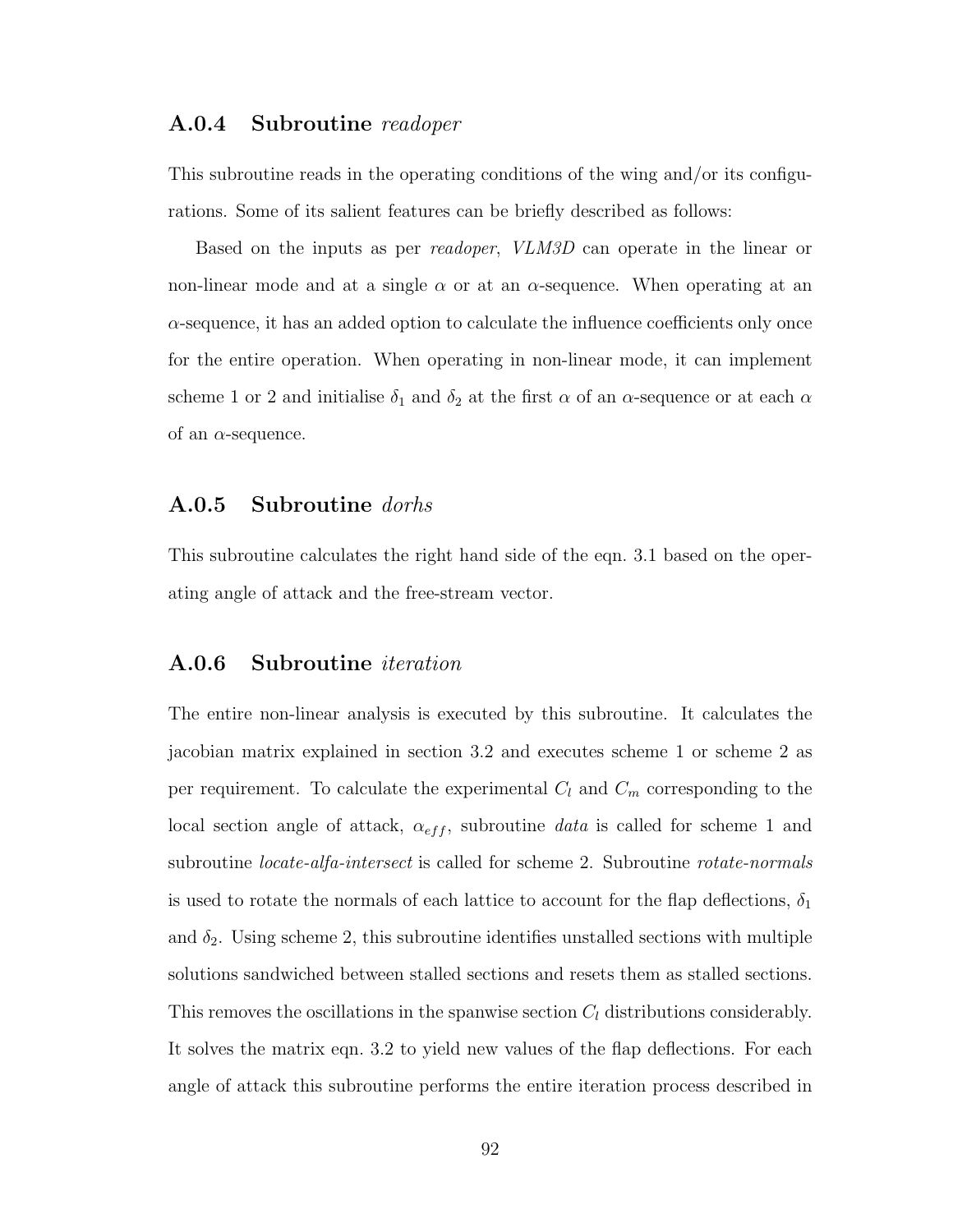section 3.2. A brief description of subroutines *data* and *locate-alfa-intersect* follow:

data: For a given  $\delta_1$  and  $\delta_2$  and the potential  $C_l$  and  $C_m$ , the local section angle of attack,  $\alpha_{eff}$  is calculated using eqn. 3.7 in this subroutine. Corresponding to this angle of attack the experimental values of  $C_l$  and  $C_m$  are calculated. These are the target values for scheme 1.

*locate-alfa-intersect*: In this subroutine, for a given  $\delta_1$  and  $\delta_2$  and the slope of the trajectory line, the local section angle of attack,  $\alpha_{eff}$  is calculated by scanning the entire input airfoil  $C_l$  data. Corresponding to this angle of attack the experimental values of  $C_l$  and  $C_m$  are calculated. These are the target values for scheme 2.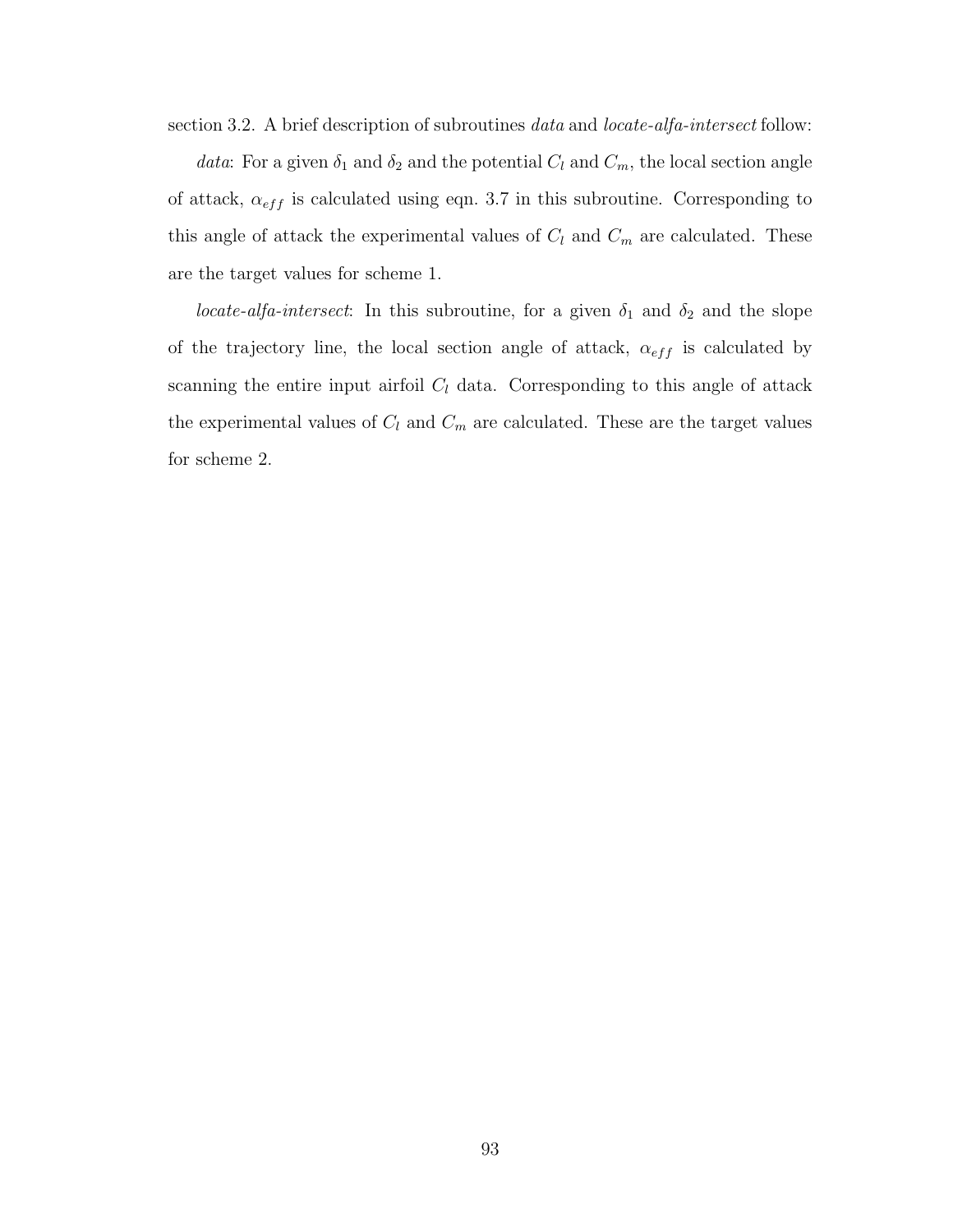

Figure A.3: Flow chart of VLM3D.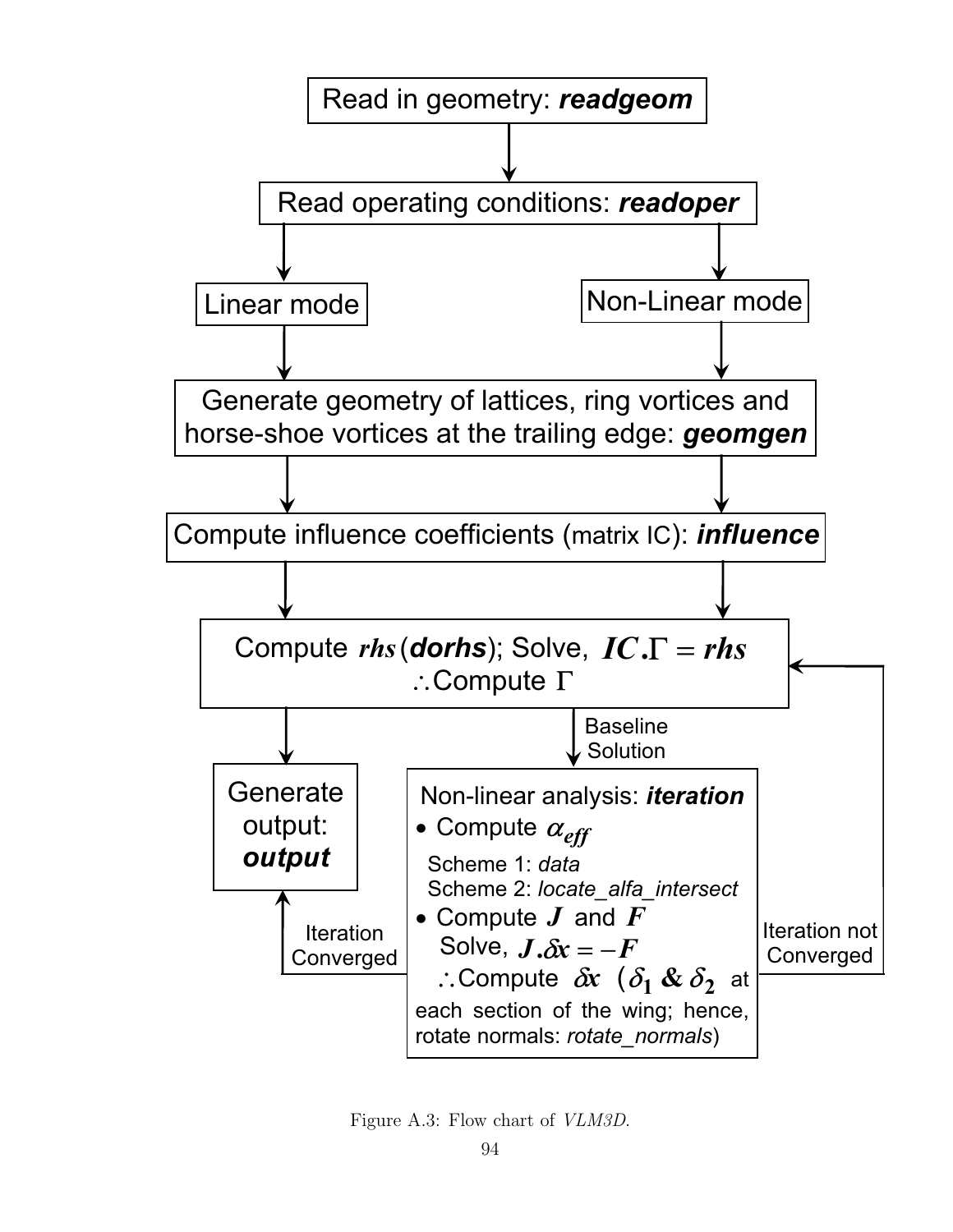## References

- <sup>1</sup> Tani, I., "A Simple Method of Calculating the Induced Velocity of a Monoplane Wing," Rep. No. 111(vol. 9, 3), Aero. Res. Inst., Tokyo Imperial Univ., August 1934.
- <sup>2</sup> Sivells, J. C. and Neely, R. H., "Method for Calculating Wing Characteristics by Lifting-Line Theory Using Nonlinear Section Lift Data," NACA TN 1269, April 1947.
- <sup>3</sup> Schairer, R. S., Unsymmetrical Lift Distributions on a Stalled Monoplane Wing, Master's thesis, California Institute of Technology, 1939.
- <sup>4</sup> Sears, W. R., "Some Recent Developments in Airfoil Theory," Journal of The Aeronautical Sciences, Vol. 23, May 1956, pp. 490–499.
- <sup>5</sup> Piszkin, S. T. and Levinsky, E. S., "Nonlinear Lifting Line Theory for Predicting Stalling Instabilities on Wings of Moderate Aspect Ratio," Tech. rep., General Dynamics Convair Report CASD-NSC-76-001, June 1976.
- <sup>6</sup> Levinsky, E. S., "Theory of Wing Span Loading Instabilities Near Stall," AGARD Conference Proceedings No. 204, September 1976.
- <sup>7</sup> Anderson, M. R., "Aerodynamic Modeling for Global Stability Analysis," AIAA Paper 2002-4805, August 2002.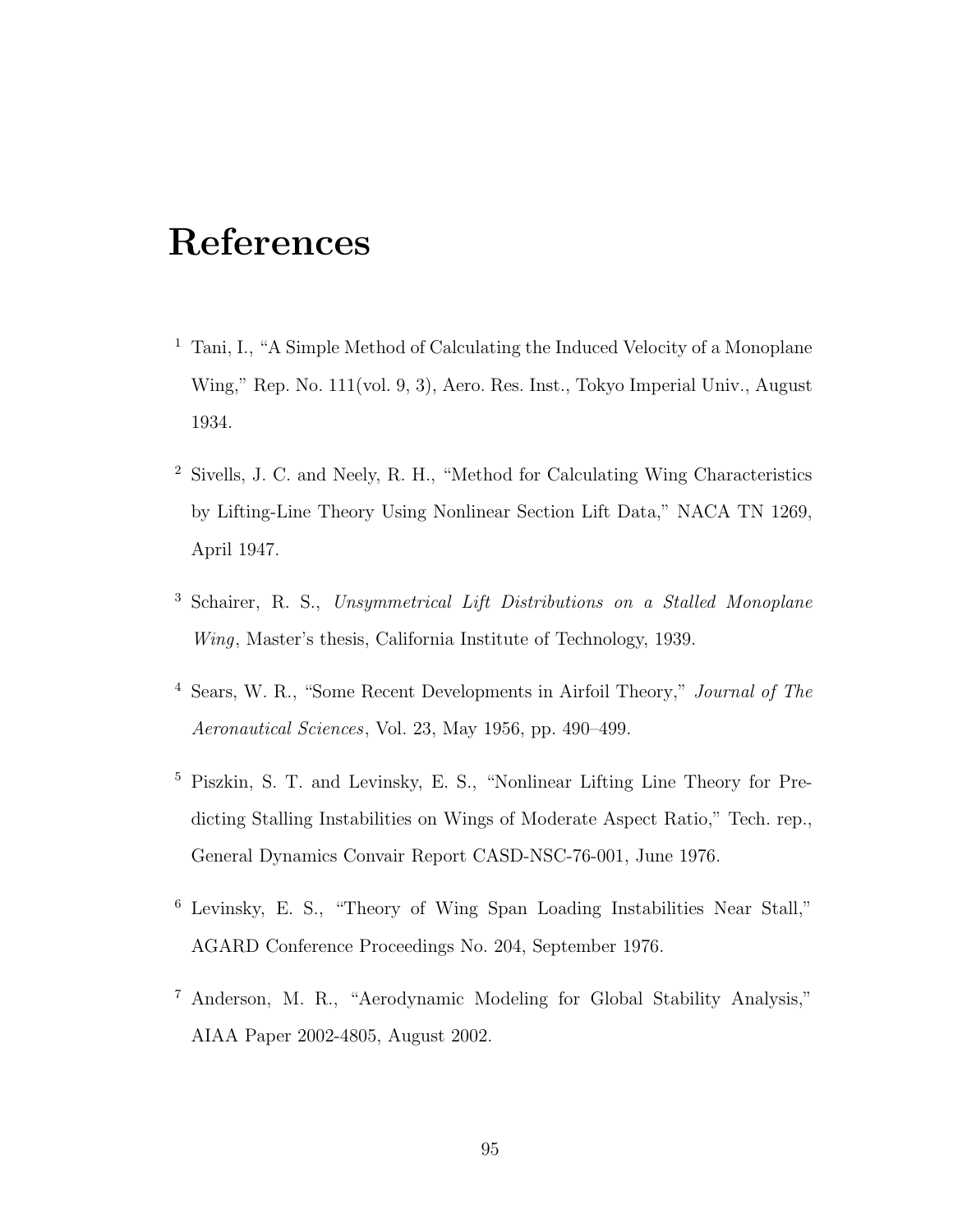- <sup>8</sup> Anderson, J. D., Corda, S., and VanWie, D. M., "Numerical Lifting Line Theory Applied to Drooped Leading-Edge Wings Below and Above Stall," Journal of Aircraft, Vol. 17, No. 12, 1980, pp. 898–904.
- <sup>9</sup> McCormick, B. W., "An Iterative Non-Linear Lifting Line Model for Wings with Unsymmetrical Stall," SAE Transactions Paper No. 891020, 1989, pp. 91-98.
- <sup>10</sup> Tseng, J. B. and Lan, C. E., "Calculation of Aerodynamic Characteristics of Airplane Configurations at High Angles of Attack," NASA CR 4182, 1988.
- <sup>11</sup> van Dam, C. P., Kam, J. C. V., and Paris, J. K., "Design-Oriented High-Lift Methodology for General Aviation and Civil Transport Aircraft," Journal of Aircraft, Vol. 38, No. 6, November–December 2001, pp. 1076–1084.
- <sup>12</sup> Mukherjee, R., Gopalarathnam, A., and Kim, S., "An Iterative Decambering Approach for Post-Stall Prediction of Wing Characteristics Using Known Section Data," AIAA Paper 2003-1097, January 2003.
- <sup>13</sup> Mukherjee, R. and Gopalarathnam, A., "Post-Stall Prediction of Multiple-Lifting-Surface Configurations Using a Decambering Approach," AIAA Paper 2004-0219, January 2004.
- <sup>14</sup> Katz, J. and Plotkin, A., Low-Speed Aerodynamics, Cambridge Aerospace Series, Cambridge University Press, Cambridge, UK, 2001.
- <sup>15</sup> Drela, M., "XFOIL: An Analysis and Design System for Low Reynolds Number Airfoils," Low Reynolds Number Aerodynamics, edited by T. J. Mueller, Vol. 54 of Lecture Notes in Engineering, Springer-Verlag, New York, June 1989, pp. 1–12.